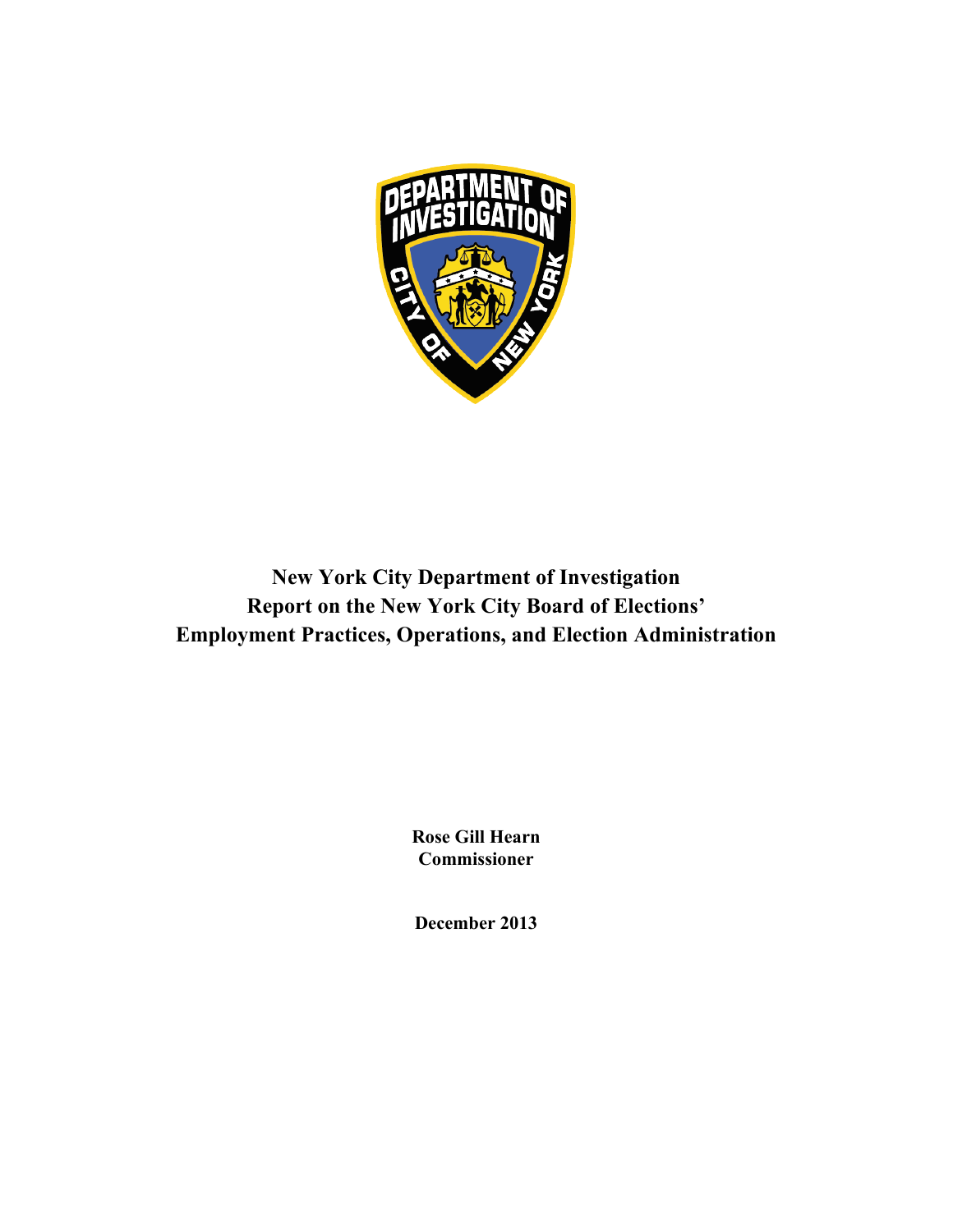# **Table of Contents**

|                | The New York City Board of Elections' Employment Practices, Operations, and                                                                           |  |
|----------------|-------------------------------------------------------------------------------------------------------------------------------------------------------|--|
| L.             |                                                                                                                                                       |  |
|                |                                                                                                                                                       |  |
| A.             |                                                                                                                                                       |  |
| <b>B.</b>      |                                                                                                                                                       |  |
| $\mathbf{C}$ . |                                                                                                                                                       |  |
| D.             |                                                                                                                                                       |  |
| E.             | Employee Discipline, Time & Leave, and Whistleblower Protection 10                                                                                    |  |
|                |                                                                                                                                                       |  |
| $\mathbf{A}$ . |                                                                                                                                                       |  |
| $\bf{B}$ .     |                                                                                                                                                       |  |
| $\mathbf{C}$ . |                                                                                                                                                       |  |
| D.             |                                                                                                                                                       |  |
| Е.             |                                                                                                                                                       |  |
| $\mathbf{F}$ . |                                                                                                                                                       |  |
| G.             |                                                                                                                                                       |  |
|                |                                                                                                                                                       |  |
| $\mathbf{A}$ . | DOI Recommends Changes to the BOE's Policies and Procedures 46                                                                                        |  |
| B.             | DOI Recommends That the State Legislature Amend the State Constitution<br>and Election Law to Eliminate Bipartisan Boards of Election and Provide for |  |
|                |                                                                                                                                                       |  |
|                |                                                                                                                                                       |  |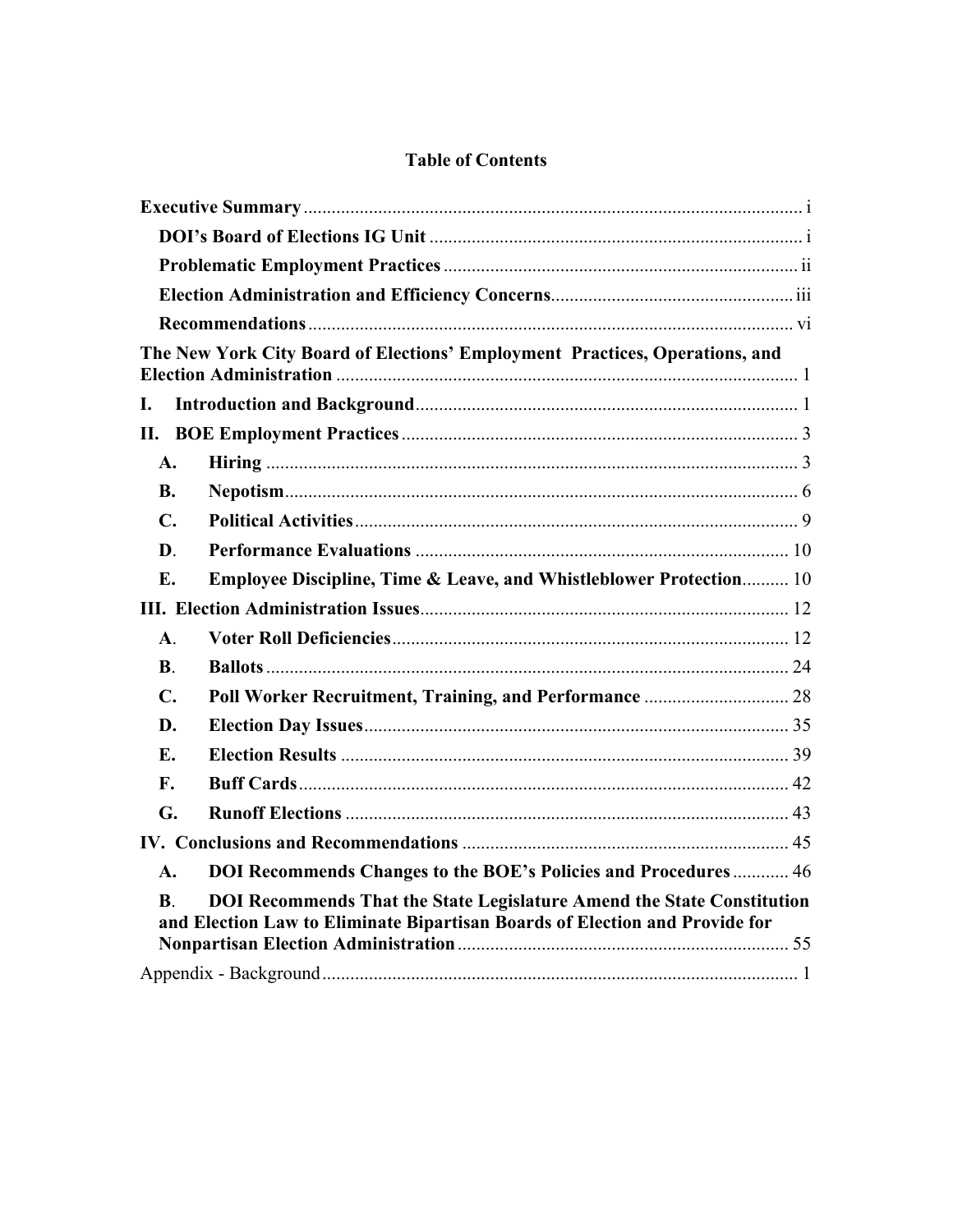#### **Executive Summary**

#### **DOI's Board of Elections IG Unit**

In April 2013, the New York City Department of Investigation ("DOI") issued a report documenting that the New York City Board of Elections ("BOE") wasted at least \$2.4 million in City funds by failing to consolidate election districts during the November 2011 off-year elections. Following the issuance of that report, the Commissioner of DOI requested and obtained funding from Mayor Bloomberg to create a Board of Elections Inspector General Unit ("BOE IG Unit") within DOI to have additional dedicated resources for investigation of fraud, corruption, waste, mismanagement, and conflicts of interest relating to BOE.

Between June and November 2013, DOI hired staff for the BOE IG Unit, which is now fully constituted. During that same time period, DOI began a set of investigative initiatives using investigative personnel from multiple DOI units and the members of the BOE IG Unit. These comprehensive initiatives included investigating, among other areas, BOE's employment practices, the role of the county political committees in hiring and promotions, nepotism, employee participation in political activities, election administration issues, including the presence of ineligible voters on BOE's voter rolls, poll worker training and performance, ballot design, and how BOE tallies election results.

In the past six months, DOI has conducted more than 40 interviews and meetings with BOE Commissioners, Executive Office managers, Chief and Deputy Chief Clerks of the borough offices ("Borough Managers"), current and former BOE employees, poll workers, and members of good government groups, visited each borough office, and reviewed various BOE records. In addition, approximately 60 DOI investigators conducted Citywide operations during the 2013 primary, runoff, and general elections, visiting 437 of the approximately 1200 poll sites in New York City.

The 60 investigators, among other investigative activities, conducted quality assurance surveys of voters at poll sites throughout the five Boroughs, logging complaints from 596 of 1,438 voters relating to subjects such as ballot readability, poll workers, and poll site locations. DOI's operations also revealed that there are names of ineligible voters (*e.g*. felons and people no longer City residents), and deceased voters, on the BOE voter rolls, some for periods of up to four years. Accordingly, DOI investigators posing as a number of those ineligible or deceased individuals, were permitted to obtain, mark, and submit ballots in the scanners or in the lever voting booths in 61 cases, with no challenge or question by BOE poll workers. Investigators were turned away in 2 other cases. No votes were cast for any actual candidate or on any proposal during the course of the DOI operation.

Based on the findings from this investigation, DOI makes more than 40 recommendations for changes to policies and procedures at BOE that can be addressed without a change in the law. DOI's findings also support a recommendation for change similar to those made publicly and by good government groups, which could only be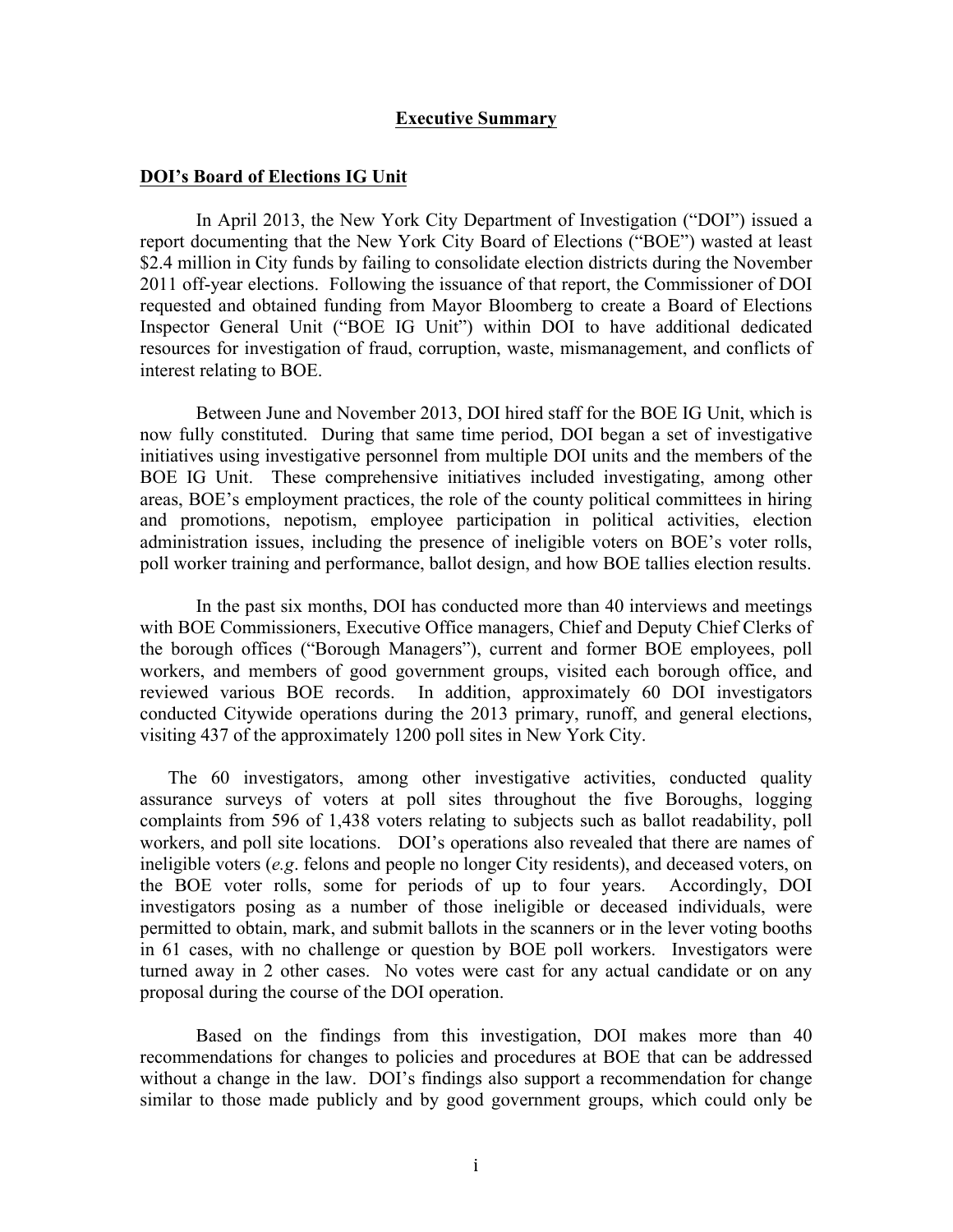accomplished with amendments to the law: namely the elimination of the requirement for the bipartisan composition of boards of elections, which requires equal representation of the two major political parties throughout BOE, replaced by professional boards designed to conduct election administration in a non-partisan manner.<sup>1</sup>

## **Problematic Employment Practices**

 

The New York State Constitution generally and the Election Law more specifically require equal representation of the two major political parties among the Commissioners and, as to the Election Law, the staff of BOE. The BOE consists of ten Commissioners, one Republican and one Democrat, for each Borough. The BOE Commissioners appoint BOE's Executive Director and Deputy Executive Director, Borough Managers, and permanent and temporary employees. These positions also are divided evenly between the two major political parties. While the Election Law establishes an express role for county political committees to recommend Commissioners to the City Council, it does not establish any direct role for those committees in hiring BOE staff. BOE Commissioners are responsible for hiring.

- **Hiring Practices.** DOI interviewed Executive Office staff, several Borough Managers, and BOE employees who described a hiring system where the county political committees do have a significant role in the hiring of individuals for employment throughout BOE, notwithstanding the absence of any statutory provision for the committees' involvement in hiring BOE staff. The degree to which BOE is controlled by the county committees was confirmed by a report to DOI that one of the Commissioners, when discussing hiring decisions, said that he had to "have a talk with my Garcias," meaning the county committee. Vacant positions at BOE generally are not disseminated through public postings. Instead, according to numerous BOE managers and employees, the county committees typically recommend people active with the committees for employment at BOE. While several Borough Managers reported requesting resumes and conducting interviews of candidates the committees recommend for employment, the various BOE managers and employees described processes that varied from borough to borough, indicating that BOE has no standard recruitment and screening process. Further, BOE does not conduct background investigations of prospective employees.
- **Nepotism.** Nepotism is prohibited under New York City's Conflicts of Interest Law. The BOE IG Unit investigated several complaints about nepotism in the hiring, promotion, and supervision of the family members of BOE personnel. DOI substantiated four cases of nepotism, including two cases involving BOE Commissioners, and will refer these matters to the Conflicts of Interest Board.
- **Political Activities.** The New York City Charter and Election Law prohibit making political activities a condition for public employment and place a number of restrictions on political activities by public servants and supervisors. Yet

<sup>&</sup>lt;sup>1</sup> For example, *see* Daily News Editorial dated Apr. 2, 2013; and Citizens Union Report *New York Needs Election Reform Now: Industrial Age Patronage to Information Age Accountability,* dated May 2009.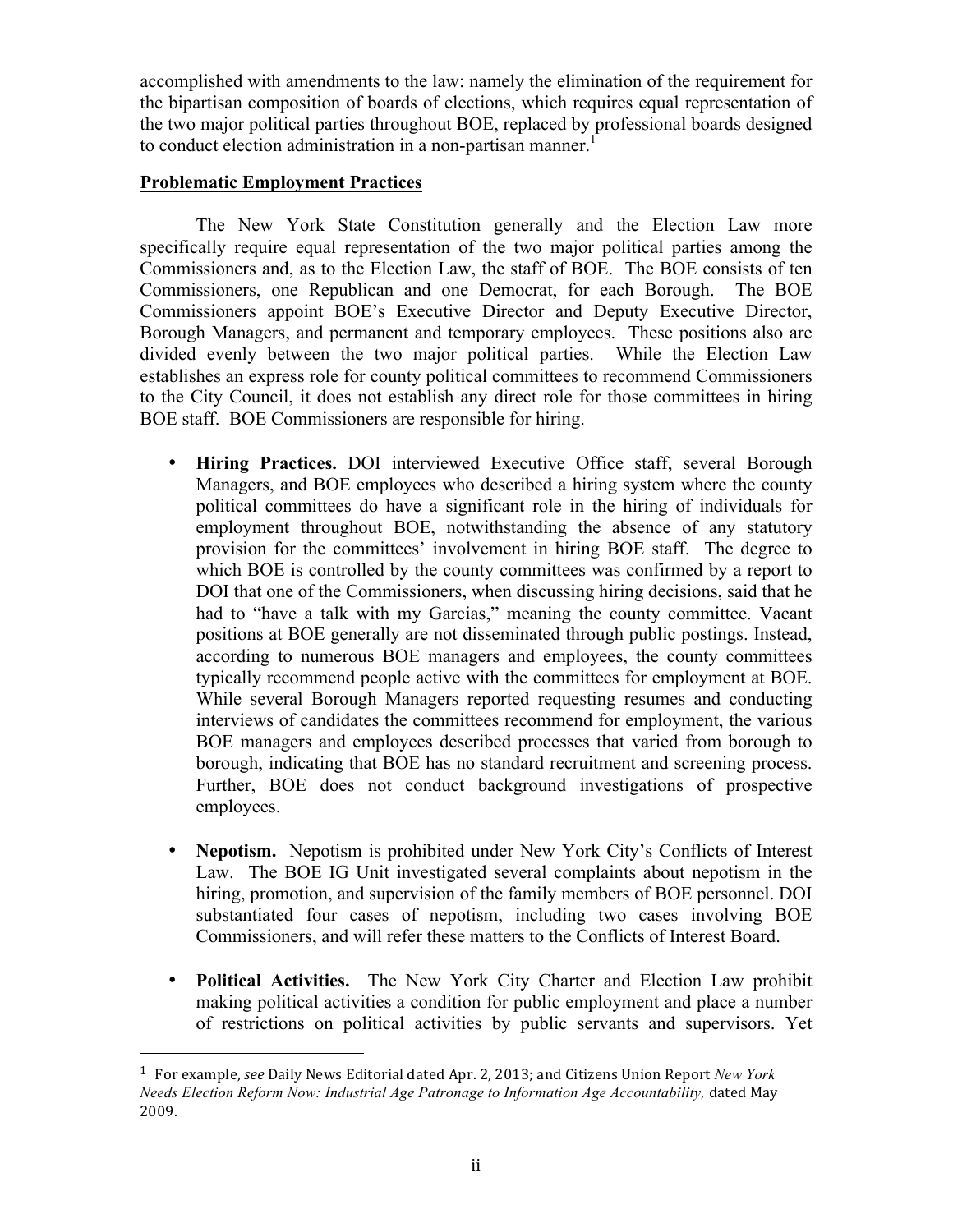current and former BOE employees told DOI that participation in political activities is sometimes necessary for an employee to retain employment at BOE or, in the case of temporary workers, to be re-hired for future election cycles. An experienced BOE manager confirmed that BOE employees are expected to participate in political activities.

• **Time and Attendance.** DOI has received complaints about time abuse at BOE. DOI learned that BOE still uses punch-cards and paper leave slips rather than an automated system to track employees' time and leave. DOI determined that not all punch-card areas are equipped with video surveillance cameras. These circumstances lead to time/leave abuse vulnerabilities and audit challenges.

### **Election Administration and Efficiency Concerns**

 

• **Voter Roll Deficiencies.** After receiving an allegation from a former BOE employee that ineligible voters remained on the voter rolls, DOI checked multiple databases at random to generate a list of approximately 175 individuals who had either died, become a convicted felon, or had moved outside the City. Using that list, DOI ascertained that they had each at one time been registered voters in the City. During DOI's Citywide 2013 Election Day investigative operations, DOI sought to determine whether any of them remained in BOE's registration books and to test whether investigators using the names of those ineligible individuals would be permitted to vote. DOI found that 63 of the ineligible individuals (or 36%) were still listed as eligible voters in the registration books at poll sites. The majority of those 63 ineligible individuals remained on the rolls nearly two years or longer since a death, felony conviction, or move outside of the City.

DOI investigators posed as the 63 ineligible individuals still on the voter rolls and were permitted to obtain, mark, and submit ballots in the scanners or the lever booths in 61 instances (or approximately  $97\%$ ).<sup>2</sup> In five instances, DOI investigators in their twenties and thirties posed as individuals whose ages, as recorded in the registration books, ranged from 82 to 94, and despite the obvious disparity, the investigators were given ballots or access to lever booths without question by the BOE poll workers.

BOE personnel explained that ineligible individuals might remain on the rolls pending receipt and verification of various notifications that BOE receives from the New York State Board of Elections ("State BOE") and other sources, including, for example, verbal reports from voters of changes in residence or from family members about the death of a voter.

<sup>2</sup> In relation to the approximately 2.1 million votes cast in the three elections combined, the 61 votes cast by investigators in the three elections is not statistically significant, although it indicates vulnerability in the system. No votes were cast for any actual candidate or on any proposal, instead, investigators either wrotein the fictional candidate, "John Test," or left the poll site after gaining access to the ballot. *See* A recent article about write-in ballots that commented on why votes had been cast for "John Test." *See* New York Magazine article by Dan Amira dated Dec. 4, 2013.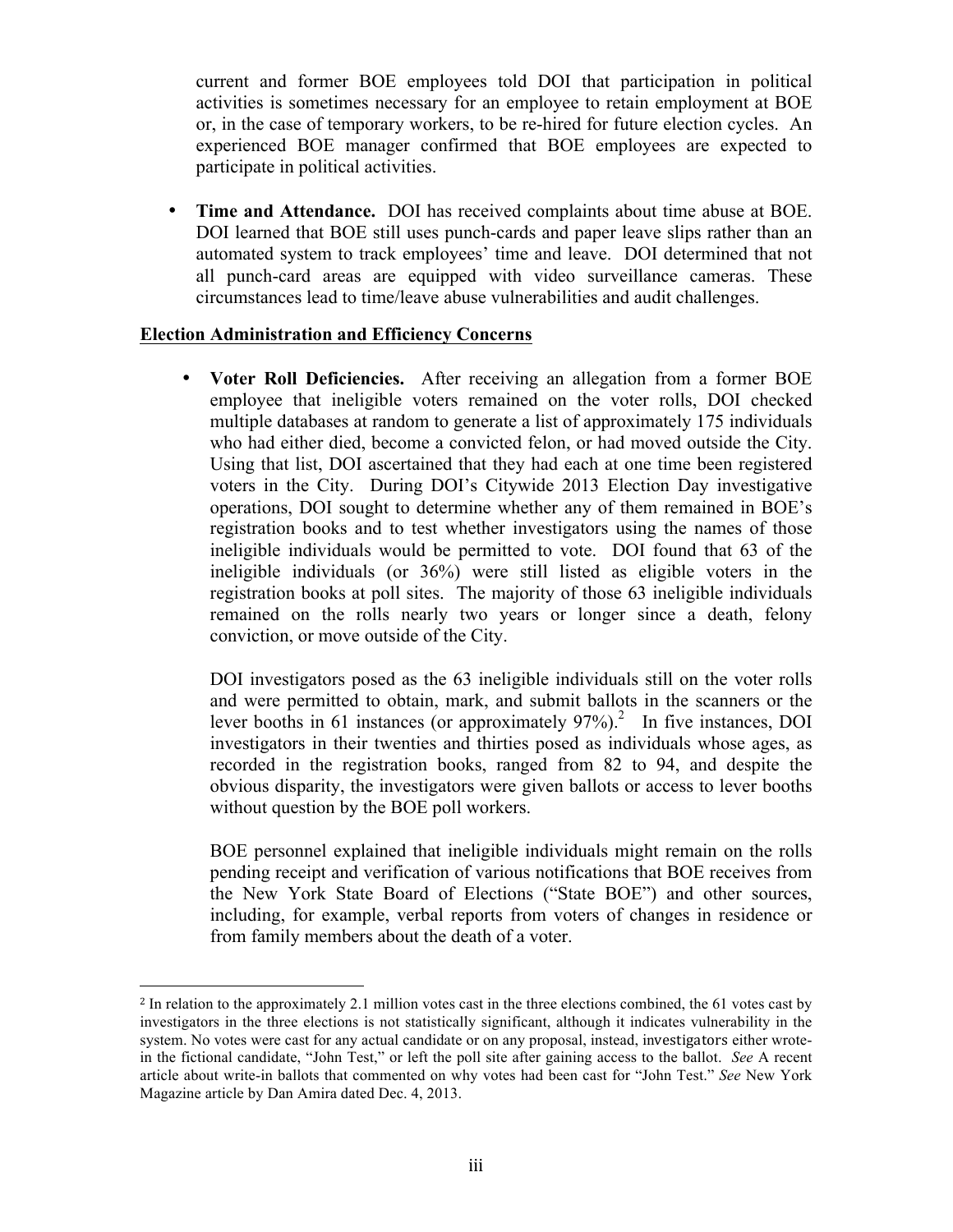- **Poll Worker Training and Performance.** Various concerns were raised about the hiring of poll workers, including how they were selected and trained. Thus, last summer 15 investigators applied for the job of poll worker with the BOE.<sup>3</sup> Six of the 15 were not hired for reasons that are unclear and will now be analyzed following the publication of this Report. Nine of the 15 investigators were hired, attended the BOE training, and worked as poll workers during the elections. <sup>4</sup> During poll worker training, 4 of the 9 investigators observed instances of trainees cheating on the test provided to prospective poll workers, and trainers effectively providing answers to the trainees. While working on Election Day, the investigators made and documented observations about poll site operations including:
	- o **Lack of Voter Privacy.** DOI found more than a dozen violations of voter privacy rules by poll workers during the 2013 general election, including poll inspectors at scanners taking ballots from voters, looking at the votes they cast, and, in some instances, commenting on those votes. Additionally, during the primary election, DOI observed instances of people entering the voting booth with voters, including a woman at a Manhattan poll site who entered the voting booth with three successive voters.
	- o **Incorrect Voting Instructions by Poll Workers.** DOI found more than 15 instances during the 2013 general election where poll workers instructed voters to "vote down the line" on the ballot for candidates on a particular party line, including at a Manhattan poll site where the poll site coordinator directed workers to give this instruction to voters.

## • **Ballot Design: Issues Not Resolved in Advance of Elections.**

- o **Small Font-Size.** The ballot for the 2013 general election was printed in 6-point font, a small size font that was difficult to read. Indeed, 145 of the 698 voters surveyed by DOI during that election complained that the ballot text was too small or difficult to read. More than a year earlier, BOE was aware of the font size issue and considered various options for addressing it but did not resolve it.
- o **Voters Unaware of Ballot Proposals.** A number of voters also complained that they were unaware of the proposals on the back of the ballot and therefore did not vote on the proposals. BOE was asked by good government groups well in advance of the 2013 general election to include instructions on the front of the ballot directing voters to turn over the ballot for such proposals. However, the front of the ballot did not include such instructions.

 

<sup>&</sup>lt;sup>3</sup> The 15 investigators indicated accurately that they were City employees, but did not reference DOI.

<sup>&</sup>lt;sup>4</sup> There were over thirty thousand poll workers hired for the general election.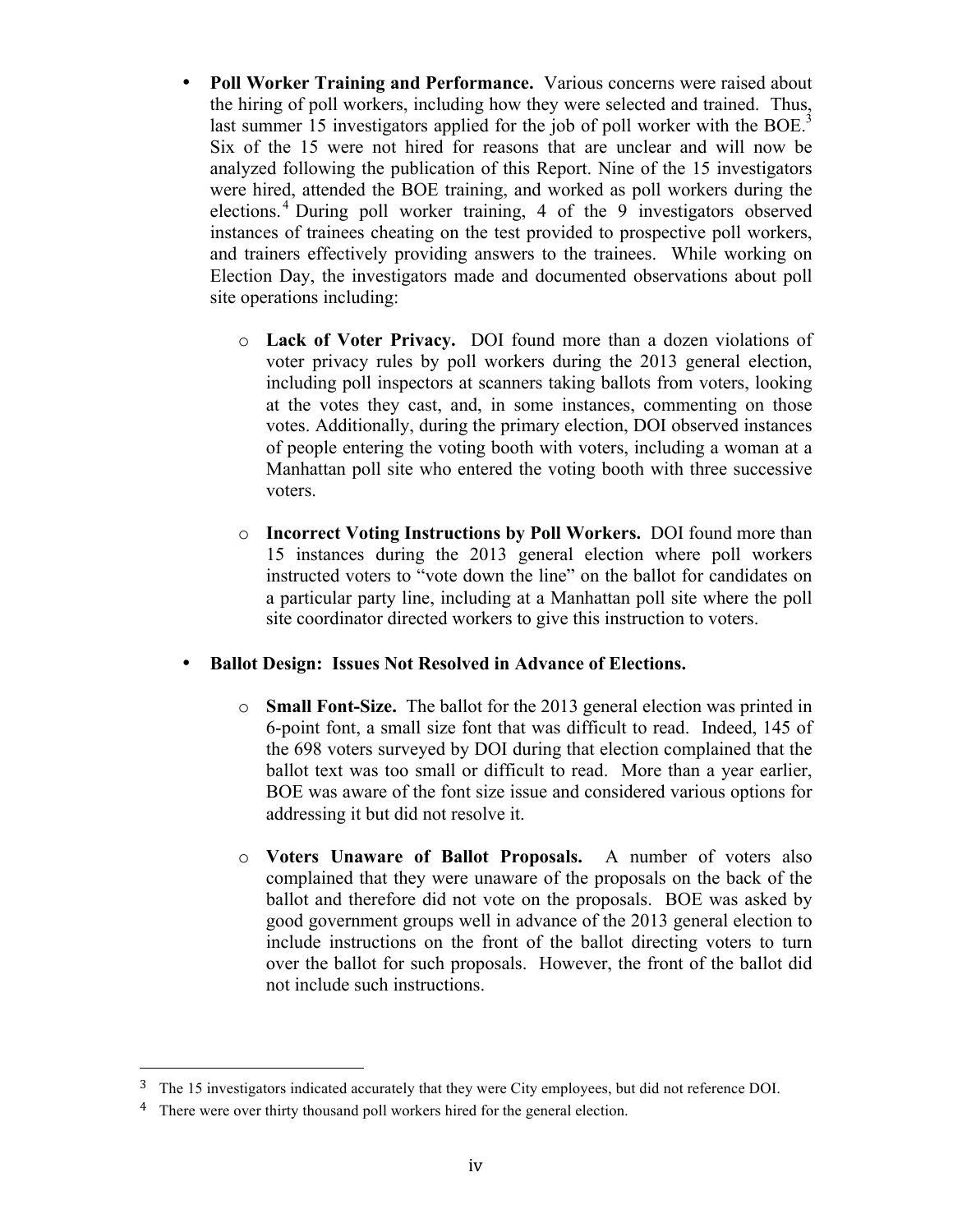- **Voter Cards.** BOE poll workers fill out and provide voters with Voter Cards containing the election date, voter's name, and ballot stub number, despite the State BOE's repeated requests that BOE discontinue their use because they create delays at the polls and unnecessary expense. BOE is the *only* remaining board in New York State that uses the cards. Before the 2013 general election, BOE management decided not to use Voter Cards, but the BOE Commissioners reversed this decision, citing a desire to limit the number of changes in poll site operations. BOE printed nearly 3 million Voter Cards for the election at an approximate cost of  $$40,000$ .<sup>5</sup>
- **Delays in Repairing Broken Voting Machines.** DOI confirmed a number of instances where broken voting machines during the 2013 primary and general elections created voting delays at poll sites, including one poll site in Queens that had no operational lever machine for seven hours and 21 poll sites in Brooklyn with no operable scanners for five hours.
- **Failure to Secure and Count Affidavit Ballots in Manhattan BOE Office.**  After the September 10, 2013 primary election, the Manhattan BOE office continued to have issues following BOE procedures for counting and tracking paper affidavit ballots. Some issues were recurring in the Manhattan BOE office, according to witnesses, who said that, previously, the BOE twice had to recertify the results for the 2012 presidential election.
- **Buff Cards.** Under the Election Law, BOE is not required as a general practice to retain "buff cards," which are hard-copy voter registration applications, beyond two years, because they are maintained electronically in its computerized registration database. However, in two borough offices, DOI observed large groups of employees engaged in the unnecessary manual updating and filing of older hard-copy buff cards during the week before the 2013 general election when there were many other priorities. These cards also occupy an extensive amount of space in the borough offices.
- **Counting Write-In Votes.** Voters who want to vote for a candidate who is not on the ballot, may write that person's name on the paper ballot and insert it into the scanner. BOE has software, which has been available since 2012, capable of identifying the relatively small number of ballots containing write-in votes, but BOE is not using it. Instead, for the 2013 general election, BOE had its employees in every borough conduct a full-scale visual review of the scanned images of *all* ballots looking for and tallying write-in votes. There were approximately 1,800 write-in votes in the November 5, 2013 general election out of approximately 1.1 million ballots cast.
- **Runoff Elections.** The estimated cost of the October 2013 runoff election for Public Advocate was \$13 million. Proposals to eliminate a separate runoff

 $5$  BOE also ordered paper ballots for the scanner machines for the 2013 general election, based on a 90% turnout figure. Voter turnout was 24%. A BOE manager told DOI that the printing costs charged by the BOE vendor, ES&S, for ballots for every 10% of the electorate ranges from \$150,000 to \$200,000. Thus, hundreds of thousands of dollars of paper ballots that were printed were unused.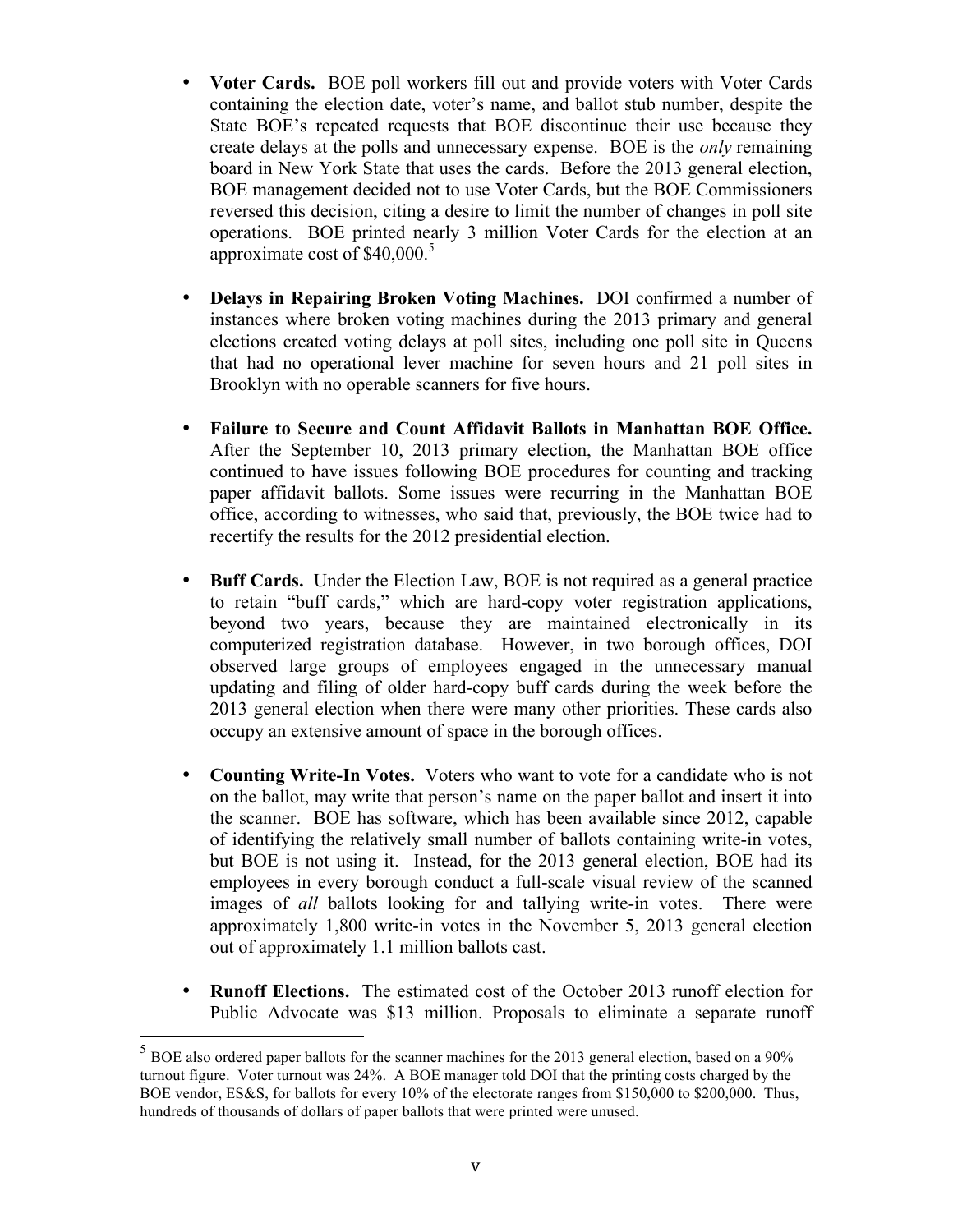election, including one implementing instant runoff voting ("IRV") during primaries, have been introduced before the City Council as a cost savings measure. At a recent City Council Committee hearing, BOE took "no position" with respect to these proposals or IRV.

### **Recommendations**

DOI recommends a number of measures to address the issues identified in the investigation, which are detailed in the body of the report. The recommendations include measures to standardize BOE's hiring process, curtail the influence of county political committees in employment matters, implement a specific anti-nepotism policy, professionalize poll worker training, protect voter privacy, resolve font size and ballot design issues, reduce the presence of ineligible voters on the rolls, and eliminate outdated and wasteful processes, such as the use of Voter Cards, the indefinite retention and updating of "buff cards," and the assignment of staff, rather than the use of technology, to identify write-in votes.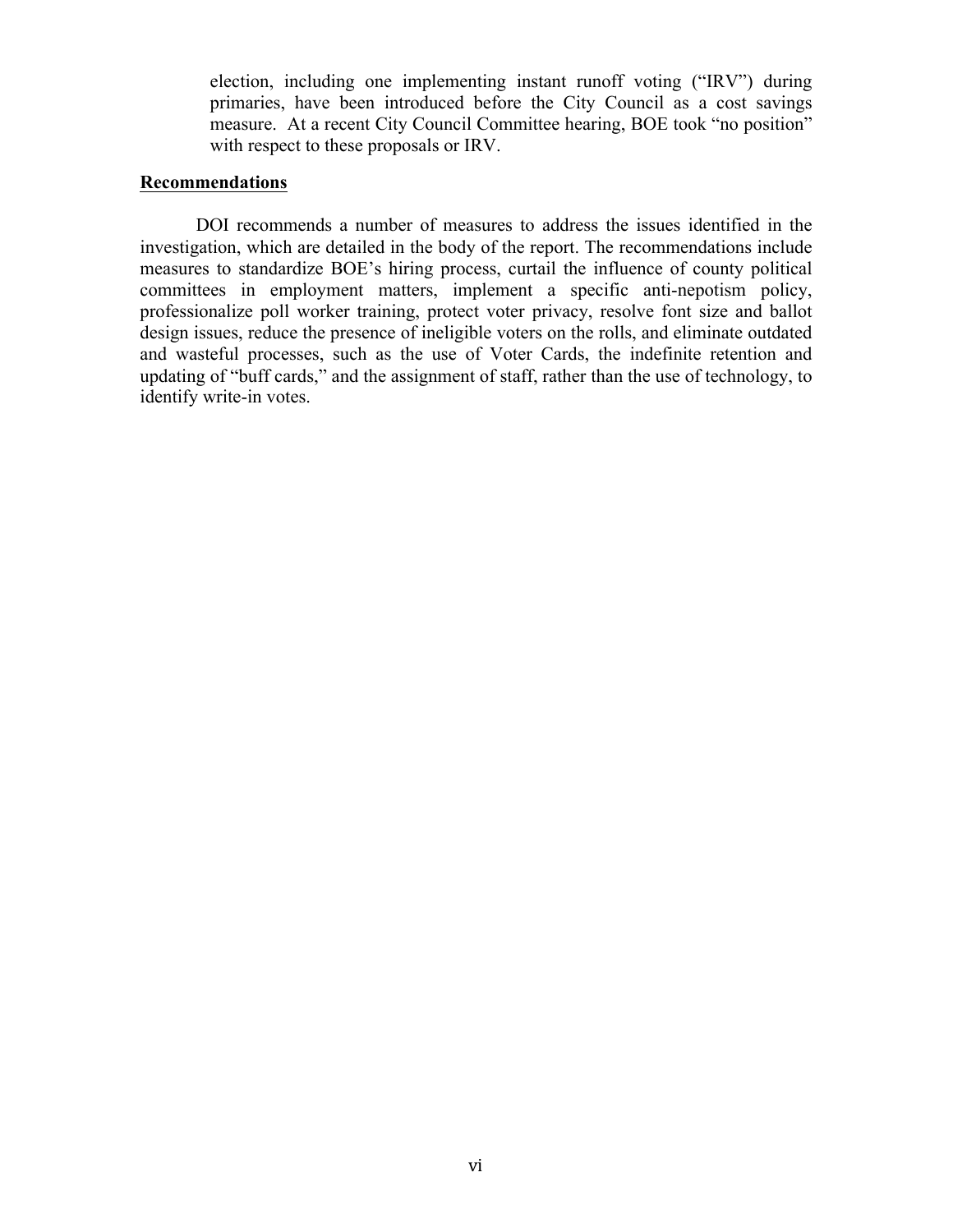#### **The New York City Board of Elections' Employment Practices, Operations, and Election Administration**

#### **I. Introduction and Background**

The New York City Board of Elections (hereinafter the "BOE" or "Board") administers elections in the City of New York.<sup>6</sup> The BOE was created pursuant to the Election Law, which mandates "a board of elections in each county of the state and in the city of New York." *Id.* at § 3-200(1). However, the BOE is a local rather than a State agency. *See* 1989 N.Y. Op. (Inf.) Att'y Gen. 117. The BOE is funded by New York City (*see* Election Law  $\S$  4-136),<sup>7</sup> and its employees are City employees. The New York City Department of Investigation has jurisdiction to investigate the BOE's activities because the BOE receives City funds and its employees are City employees. *See* New York City Charter (hereinafter "City Charter") § 803(d).

In April 2013, DOI issued a report documenting that the BOE had overspent more than \$2.4 million of City funds as a result of its decision not to consolidate election districts in the November 2011 off-year election.<sup>8</sup> Following the issuance of that report, the Commissioner of DOI requested funding to create a Board of Elections Inspector General Unit ("BOE IG Unit") within DOI to have additional dedicated resources for investigation of fraud, corruption, waste, mismanagement, and conflicts of interest relating to the BOE.

Between June and November 2013, DOI hired staff for the BOE IG Unit, which is now fully constituted, and began a first set of investigative initiatives using investigative personnel from multiple DOI units and the members of the BOE IG Unit. DOI

<sup>&</sup>lt;sup>6</sup> The principal responsibilities of the BOE are to process, maintain, and update voter registration records; design and order Election Day ballots; conduct elections which involves the recruitment and training of poll workers, the maintenance, repair, and delivery of election voting equipment, and operating the poll sites on Election Day; and count the votes and certify the election results. *See* Election Law § 3-100 *et seq. See also* BOE, About NYC Board of Elections, http://vote.nyc.ny.us/html/about/about.shtml. The Appendix to this Report provides additional background information on the responsibilities of the BOE.

<sup>7</sup> The Adopted Budget for the BOE is passed before the start of New York City's fiscal year. The BOE's Adopted Budget for current Fiscal Year ("FY") 2014 was \$135 million. *See* Adopted Budget, Fiscal Year 2014, at 12E (2013). However, the BOE's Final Budget by the end of a fiscal year is usually higher than its Adopted Budget. In FY 2013, for example, the BOE's Adopted Budget was \$84 million, but its Final Budget was \$119 million. *See id.* According to a Finance Division briefing paper, the higher Final Budget is the result of "budget modifications" made during the year as "[the Office of Management and Budget] has funded the BOE below its projections over the past few years" and "funding for any deficits are added to the Board's budget by the fiscal year's end." Briefing Paper of the Finance Division, Hearing on the Mayor's Fiscal 2013 Preliminary Budget 2 (Mar. 29, 2012).

<sup>&</sup>lt;sup>8</sup> DOI, Report on the Board of Elections' Staffing Levels and Costs for the November 8, 2011 "Off-Year" General Election (Apr. 1, 2013),

http://www.nyc.gov/html/doi/downloads/pdf/2013/apr13/pr12boerpt\_40113.pdf.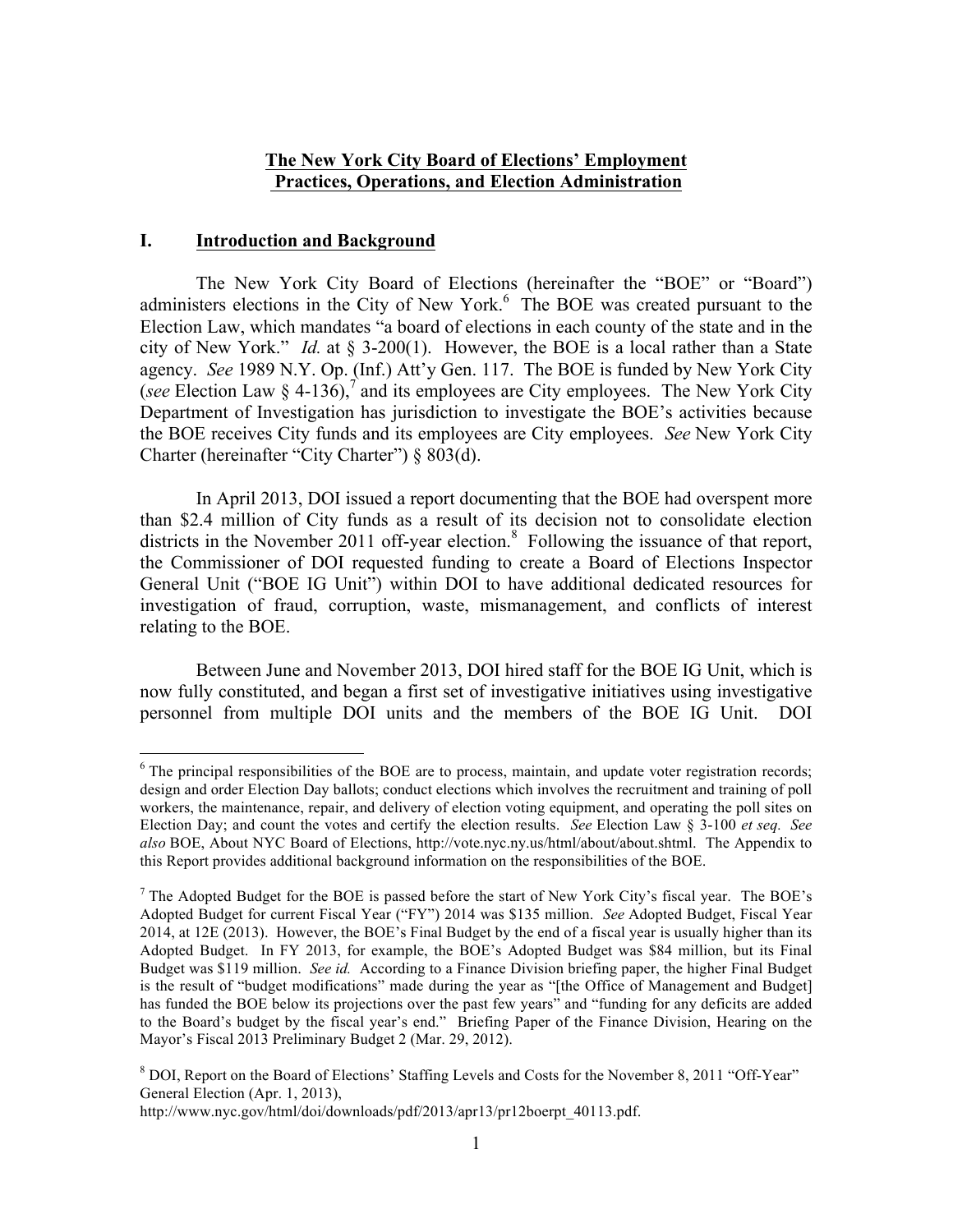investigated, among other areas, the BOE's employment practices, including the role of the county political committees in hiring and promotions, nepotism, and employees' participation in political activities, and election administration issues, including the presence of ineligible voters on the BOE's voter rolls, poll worker training and performance, ballot design, and how the BOE tallies election results.

As part of the BOE IG Unit's initial investigatory work, DOI conducted more than 40 interviews and meetings relating to the BOE, including with BOE Executive Director Michael Ryan and Deputy Executive Director Dawn Sandow; two BOE Commissioners; the managers of several departments in the BOE's Executive Office, including Electronic Voting Systems Department head John Naudus, Personnel Director Dorothy Delayo, Voter Registration Department head Beth Fossella, Management Information Systems head Steve Ferguson, Ballot Management Department head Thomas Sattie, Finance Officer John Ward, and Facilities Manager Nicholas Squicciarini; Deputy General Counsel Raphael Savino; Borough Managers including Chief Clerk of the Manhattan BOE office Gregory Lehman, Deputy Chief Clerk of the Manhattan BOE office Timothy Gay, Chief Clerk of the Brooklyn BOE office Diane Rudiano, Chief Clerk of the Queens BOE office Barbara Connachio, Deputy Chief Clerk of the Queens BOE office Gisela Mengler, and Deputy Chief Clerk of the Bronx BOE office Anthony Ribustello; several current and former BOE employees; poll site coordinators and poll workers; and members of good government groups. $9$  DOI visited each of the five BOE Borough offices and attended nearly all of the public BOE Commissioners' meetings held at the Executive Office since the creation of the BOE IG Unit in April 2013. Further, DOI reviewed various BOE records.<sup>10</sup>

DOI also conducted Citywide Election Day investigative operations during the September 10, 2013 primary election, the October 1, 2013 runoff election, and the November 5, 2013 general election. Approximately 60 DOI investigators participated in the investigative operations. In total, DOI investigators visited 437 of the approximately 1200 poll sites in New York City during the 2013 election cycle, where they documented

<sup>&</sup>lt;sup>9</sup> Various civic and good government groups have spoken with DOI since the creation of the BOE IG Unit, including Citizens Union, Common Cause New York, and the League of Women Voters of the City of New York. These groups, and other organizations, have extensively researched and written on election issues relating to the BOE. *See*, *e.g.*, Jennifer Clark, Brennan Center for Justice, Election 2013: Voting Issues Continue to Haunt New York (Nov. 8, 2013), http://www.brennancenter.org/blog/election-2013-pollproblems-continue-haunt-new-york; Citizens Union, New York Needs Election Reform Now: Industrial Age Patronage to Information Age Accountability (May 2009); Common Cause New York, Common Sense Steps to Better Elections in New York City: Fifteen Ideas the City and City Board of Elections Can Institute Without State Action, http://www.commoncause.org/site/pp.asp?c=dkLNK1MQIwG&b=4848819; League of Women Voters of New York State, 2010 Election Survey Report (Dec. 13, 2010).

 $10$  The records reviewed by DOI include the BOE Personnel Guidelines; Section 3 (Voter Registration) of the Policies and Procedures of the BOE; AVID3 Registration Procedures; Section 4 (Canvass Procedures) of the Policies and Procedures of the BOE; the Poll Worker's Manual (2012 version and Lever Machine Edition); the BOE 2010 Procedures for New Poll Site Voting System; the BOE Re-Canvass of Mechanical Voting Machines Procedures; the 2013 Lever Machine Procedures; Minutes from several meetings of the BOE Commissioners; a January 11, 2013 memo and emails regarding the Manhattan BOE office's counting of paper affidavit ballots after the 2012 presidential election..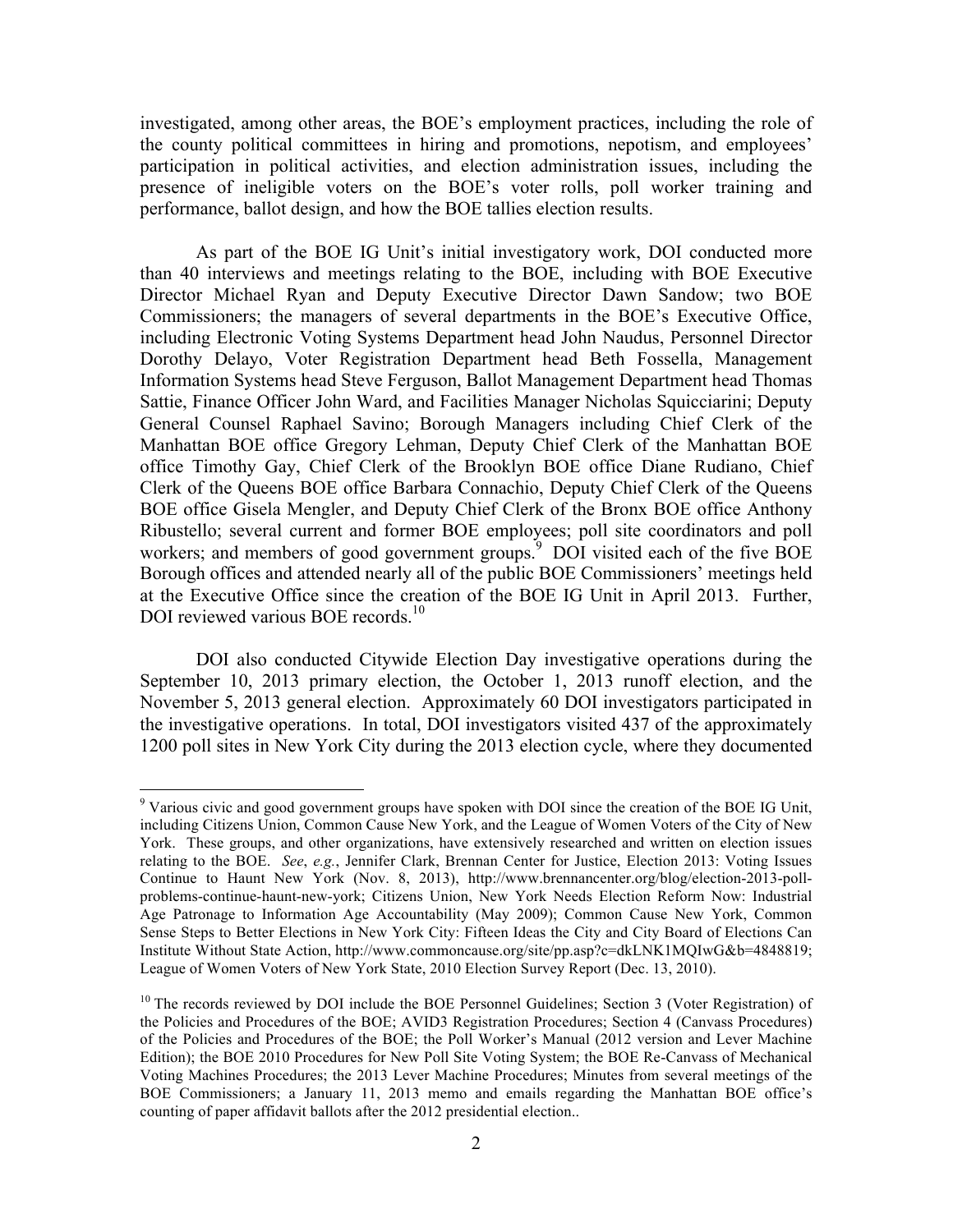their observations and gathered information about election administration. As discussed further below, the investigators, among other activities, served as poll workers to observe poll site operations, went undercover as voters to test the New York City election system for voter roll deficiencies, and conducted quality assurance surveys of voters at poll sites throughout the five Boroughs, logging complaints from 596 of 1,438 voters relating to subjects such as ballot readability, poll workers, and poll site locations.

#### **II. BOE Employment Practices**

#### **A. Hiring**

#### 1. The Bipartisan Structure of the BOE

The New York State Constitution generally and New York State Election Law more specifically require bipartisan boards of elections with equal representation of the two major political parties among the Commissioners. N.Y. Const. Art. II, § 8; Election Law §§ 3-200(2)-(3). The BOE consists of ten Commissioners with two Commissioners, one Republican and one Democrat, representing each of the five Boroughs. The Commissioners typically are recommended by the county committee of both political parties, and then are appointed by the City Council for a term of four years. *See* Election Law §§ 3-200(3), 3-202(1), 3-204(2, 4). The Board takes action upon a majority vote of the Commissioners. *See id.* § 3-212(2).

The Election Law also requires equal representation of the two major political parties among the BOE's management and staff. *See id.* § 3-300. The Commissioners appoint from different political parties an Executive Director and a Deputy Executive Director who are based in the BOE Executive Office and supervise the operations of the BOE. *Id.* § 3-300. On August 6, 2013, the BOE Commissioners voted to hire Michael Ryan as the Executive Director of the BOE, a position that had been vacant for three years since the removal of the previous Executive Director in 2010. *See* Minutes, Meeting of the Commissioners of Elections in the City of New York (hereinafter "Minutes, BOE Commissioners' Meeting"), at 2 (Aug.  $6, 2013$ ).<sup>11</sup> The Commissioners appoint a Chief Clerk and Deputy Chief Clerk from different political parties ("Borough Managers") for each of its five Borough offices. *See* Election Law § 3-300.

The Commissioners also appoint permanent and temporary employees – an equal representation of Republicans and Democrats – to staff the BOE's Executive Office and its Borough offices. *See id.* DOI reviewed an employee list indicating that the BOE had approximately 891 employees as of October 2013. The BOE has roughly 346 permanent employees. *See* Office of Mgmt. & Budget, City of New York, The City of New York

<sup>&</sup>lt;sup>11</sup> Commissioners meet in public session every Tuesday at the Executive Office. Minutes for the Commissioners' public meetings are available on the BOE website, http://vote.nyc.ny.us/html/about/minutes.shtml.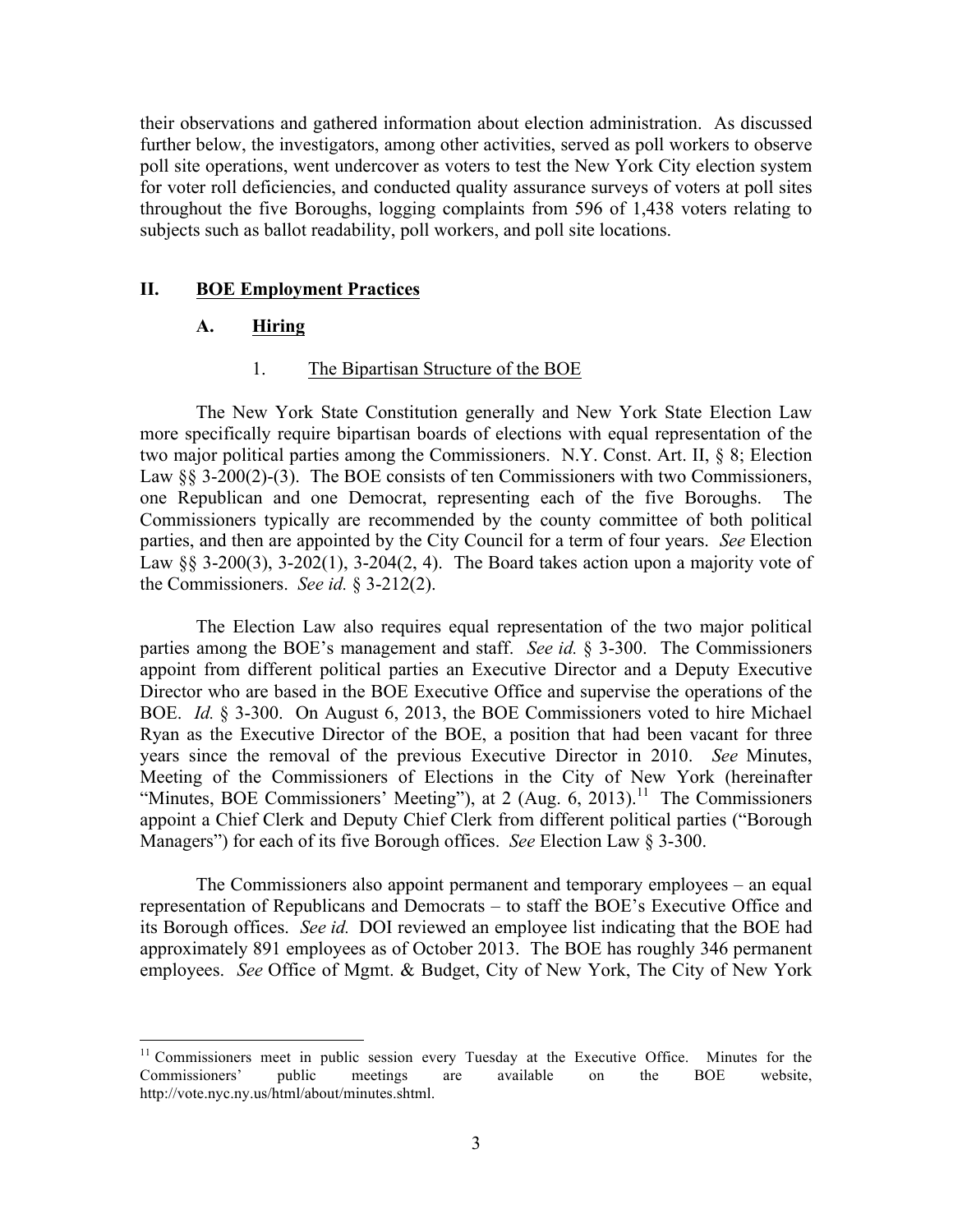Adopted Budget, Fiscal Year 2014, Expense Revenue Contract (hereinafter "Adopted Budget, Fiscal Year 2014"), at 12E (2013). The remaining employees are temporary.<sup>1</sup>

### 2. The Role of the County Political Committees and Lack of Standardized Hiring Practices

The Election Law provides the BOE Commissioners with the authority to hire employees. *See* Election Law § 3-300. While the Election Law establishes an express role for county political committees to recommend Commissioners to the City Council, it does not establish any direct role for those committees in hiring BOE staff. Nonetheless, DOI interviewed Executive Office and Borough office managers and employees who described a hiring system at the BOE where the county political committees have a significant role in the selection of BOE personnel, despite the absence of any statutory provision for the committees' involvement in hiring BOE staff. BOE managers and employees explained to DOI that vacant positions often are filled based upon the recommendations of the committees. To illustrate the point that Commissioners, who themselves typically are recommended for appointment by the county committees, often defer to such hiring recommendations, one BOE employee stated that a BOE Commissioner said of filling vacant positions at the BOE that he had to "have a talk with my Garcias," meaning seek approval from the county committee, according to the employee.

The Personnel Director, Borough Managers, and other employees stated that vacant permanent and temporary positions generally are not disseminated to the public through competitive job postings.<sup>13</sup> Instead, BOE personnel told DOI that a large share of the people hired to work at the BOE have been active in the county committees or on political campaigns. With respect to temporary positions, the Republican and Democratic county organizations typically provide names to the BOE Borough offices of people to fill those positions. Five Borough Managers and employees stated that the committees generally recommend individuals who have gathered petition signatures, attended fundraisers, or engaged in other political work for the committees. Several Borough Managers also stated that permanent employees are typically hired from the pool of temporary employees, and that the county committees are consulted about the hiring of permanent employees.

DOI learned from interviews with managers and employees that unlike other local agencies in New York City, the BOE does not have a uniform screening process for hiring most of its employees, giving rise to a lack of transparency. City agencies generally post vacancies to the public with a job description and qualifications, request resumes and other application materials, conduct interviews of selected candidates, and

 $12$  BOE personnel explained to DOI that the number of temporary employees working at the BOE varies throughout the year and in different years based on the election cycle.

 $<sup>13</sup>$  The one exception cited by the Personnel Director is that technical positions such as those requiring</sup> advanced computer skills have been the subject of public job postings.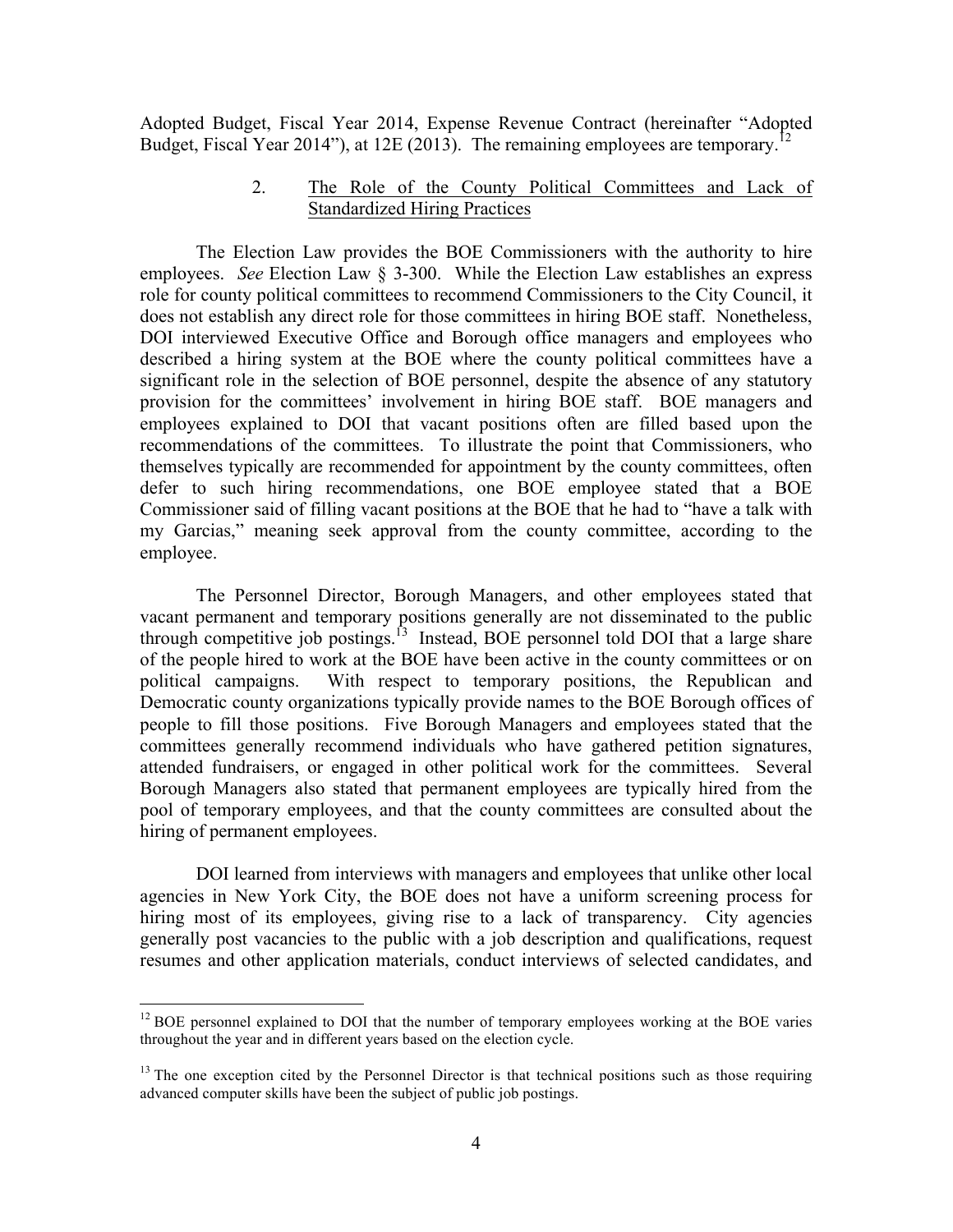complete forms summarizing the reasons for extending or declining an offer for a position. *See* Department of Citywide Administrative Services, Guide to Recruiting for City Agencies (2013); Department of Citywide Administrative Services, Personnel Rules and Regulations of the City of New York (2013). At the BOE, by contrast, in addition to the absence of public job postings, managers and employees described the lack of a standardized agency-wide screening process. The Personnel Director stated that the Executive Office requests resumes when it processes the hiring of an employee, but that she was not familiar with the screening practices of each of the Borough offices. While the DOI spoke with several Borough Managers who generally stated that they each personally requested resumes and conducted interviews of prospective employees, they indicated that screening practices could vary from Borough to Borough and, in fact, could vary as between the two different parties within each Borough office, indicating that the BOE has no standard screening process. Additionally, DOI spoke with employees who stated that the BOE does not uniformly interview candidates for temporary positions. One of those employees said that when the BOE conducts employment interviews, the interviews do not involve a meaningful evaluation of the individual's qualifications or ability to perform the job functions because hiring decisions are primarily based upon the recommendation of the county committees.<sup>14</sup>

DOI interviewed the Personnel Director who described the approval process for hiring an employee. While the Commissioners approve the number of temporary positions for each Borough office, the hiring of temporary employees to fill those positions is not presented for approval to the full Board. Rather, the Personnel Director stated that Borough Commissioners ultimately approve the hiring of temporary employees in their respective Boroughs. The Personnel Director stated that the elevation of a temporary employee to a permanent position also requires the approval only of the Borough Commissioners.15 A BOE Commissioner explained to DOI that the full Board approves hiring of permanent employees to work in the Executive Office. Upon approval, a new hire is referred to the BOE's Personnel Department to complete paperwork. A temporary employee completes, among other things, a one-page form that asks three questions, namely whether the individual is a citizen of the United States, is registered to vote, and has been convicted of a felony offense and if so, to provide the offense, date, and court of conviction. A permanent employee completes a 20-page City of New York "Comprehensive Personnel Document" ("CPD"), which asks questions regarding whether the individual has any convictions or pending charges, has any terminations or discipline in connection with past employment, and background information about education, past residential addresses, and military history. However, two Executive Office managers explained to DOI that BOE employees do not undergo a background check, and that the BOE does not conduct further inquiry as to the truth of the answers provided by prospective employees on these forms. 16

<sup>&</sup>lt;sup>14</sup> A Commissioner and a BOE Executive Office manager informed DOI that the BOE is drafting a "Job Descriptions Manual" that will include a list of qualifications for positions at the BOE.

 $15$  DOI spoke with several Borough Managers who stated that they are involved in discussions about hiring decisions with their respective Borough Commissioners and county committees.

<sup>&</sup>lt;sup>16</sup> DOI conducts background investigations of new City employees or those promoted to managerial positions. BOE employees are not currently subject to background investigations by DOI. When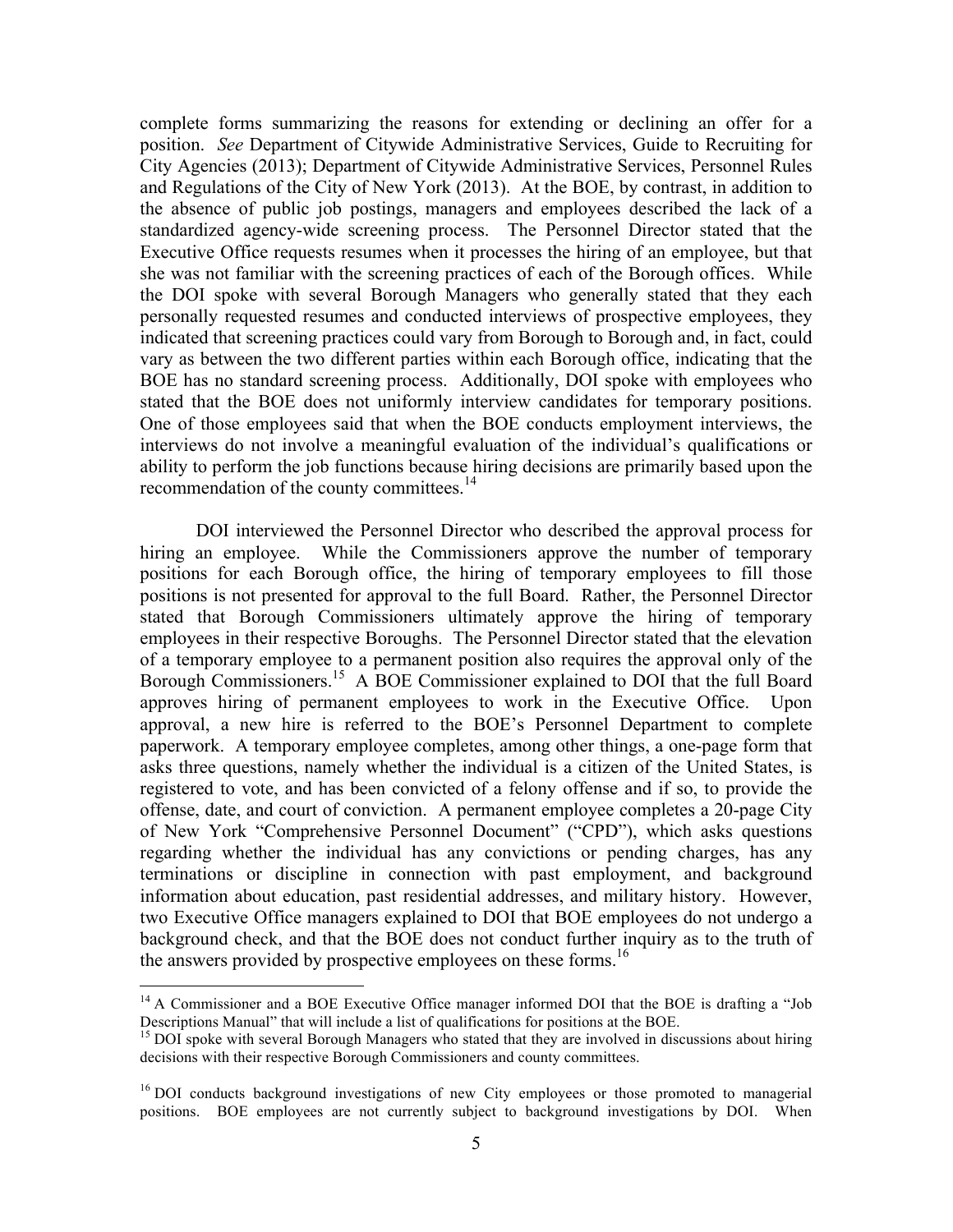#### **B. Nepotism**

Nepotism poses a conflict of interest and threatens to undermine the fairness of personnel decisions insofar as determinations about employment, promotions, assignments, or discipline are made, in however small a measure, based upon family connection rather than merit. Nepotism is therefore prohibited under New York City's Conflicts of Interest Law. *See* City Charter § 2604(b)(2)-(3).

The New York City Conflicts of Interest Law applies both to the BOE Commissioners and to BOE employees who are "public servants" under Chapter 68. *See*  City Charter § 2601(02), (19). Moreover, the BOE recognizes in its Personnel Guidelines that Section 2604 of the City Charter applies to all BOE employees. *See* BOE Personnel Guidelines, at F-30. Section 2604(b)(2) of Chapter 68 prohibits a public servant from engaging in "any business, transaction or private employment, or hav[ing] any financial or other private interest, direct or indirect, which is in conflict with the proper discharge of his or her duties." City Charter § 2604(b)(2). Section 2604(b)(3) of Chapter 68 provides that "no public servant shall use or attempt to use his position as a public servant to obtain any financial gain, contract, license, privilege or other private or personal advantage, direct or indirect, for the public servant or any person or firm associated with the public servant." *Id.* § 2604(b)(3). A person "associated with the public servant" includes a spouse, domestic partner, child, parent, or sibling. *Id.* § 2601(5).

Under Section  $2604(b)(2)$  and  $(b)(3)$ , a public servant may not misuse his or her position to benefit a relative. This means, among other things, that a public servant cannot recommend a family member for appointment as a City employee or otherwise use his or her position to facilitate the hiring or promotion of a family member. *See* COIB Case No. 98-169 (2000) (City employee fined for recommending her husband for a position, requesting an interview for him, and attempting to obtain a promotion for him); COIB Case No. 2007-723 (2007) (DOE employee fined for giving his brother's name to a colleague in order for his brother to be interviewed for a vacancy); COIB Case No. 2011-860 (2012) (City employee fined for requesting that subordinates create a budget line for a position, staff his wife in that position, and ask his wife for her resume for that position). A public servant also should not supervise a family member or participate in discussions or decisions regarding the family member's work for the agency. COIB Case No. 2008-246 (2010) (City employee fined for directly supervising her daughter); COIB Case No. 2011-480 (2012) (manager fined for intervening with her relative's supervisor concerning supervisory and performance issues). The New York City Conflicts of Interest Board ("COIB") has advised that a public servant be recused from all matters that might benefit his relative. *See, e.g.*, COIB Op. 2004-3 (2004) ("[T]o avoid a violation of

<u> 1989 - Andrea Santa Andrea Andrea Andrea Andrea Andrea Andrea Andrea Andrea Andrea Andrea Andrea Andrea Andr</u>

employees at other agencies undergo a DOI background investigation, they complete a "Background Investigation Questionnaire" that not only seeks more detailed information about criminal, investigatory, and disciplinary history than is requested in the CPD, but also asks for information about business affiliations, financial history, conflicts of interest, employment of family members with the City, and political party positions.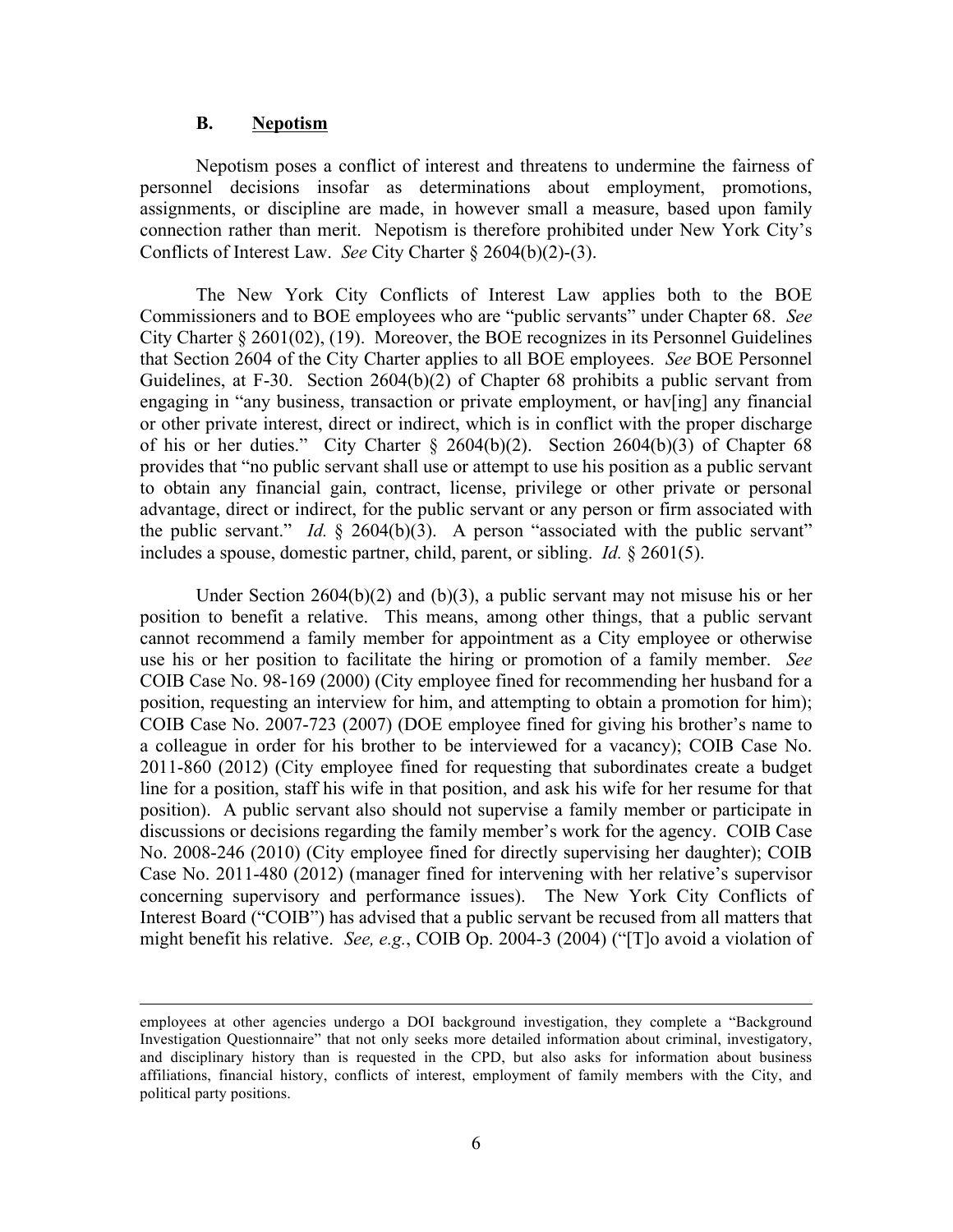Charter Section 2604(b)(3), a public servant must be able to effectively recuse himself of herself from any issues involving 'associated' persons.").<sup>17</sup>

DOI investigated several complaints regarding nepotism at the BOE. DOI interviewed current and former employees who said that relatives of BOE employees have been hired, promoted, or received preferential treatment in job assignments based on their family relationships. For example, a former employee stated that a supervisor obtained her position because her mother is a high-level employee at the BOE. Similarly, a current employee stated that a supervisor in another office was hired and promoted by the supervisor's mother who is a high-level BOE employee. In light of these statements, DOI conducted an initial review of family relationships among employees at the BOE. DOI generated a list in October 2013 of then-current BOE employees and reviewed the list for employees with the same surnames. DOI then selected a subset of those employees and reviewed various databases to determine how many of the employees with the same surnames were relatives. DOI identified at least 69 BOE employees who appear to have a relative working at the  $BOE<sup>18</sup>$  Additionally, DOI confirmed that at least two Commissioners have a relative working for the BOE.

DOI proceeded to interview two BOE Commissioners and two Borough Managers with family members working at the BOE to determine their roles in the hiring, promotion, or supervision of their relatives. As discussed below, DOI substantiated that the two Commissioners and two Borough Managers each engaged in nepotism with respect to the hiring, promotion, and/or supervision of their relatives. All of these matters will be referred to the COIB.

DOI interviewed one Borough Commissioner who stated that his wife used to work as a BOE temporary employee and that his sister-in-law currently works at the BOE. First, with respect to his wife's former BOE employment, the Commissioner stated that BOE Commissioners are not entitled to health benefits, and that hiring his wife as a temporary BOE employee was a way for he and his wife both to receive health benefits. The Commissioner also stated that the BOE's former Executive Director had told him that other Commissioners had family members working at the BOE. When concerns were raised about his wife's employment while he served as a Commissioner in connection with his reappointment to the Board, the Commissioner said that he then terminated his wife's employment. Second, with respect to his sister-in-law, the Commissioner stated that after his sister-in-law approached him seeking work, he spoke

<sup>&</sup>lt;sup>17</sup> The COIB also has determined that circumstances exist when a public servant "cannot effectively be recused" from matters involving a relative. COIB OP. 2004-3 (concluding that a community board member, who has the power to hire and fire staff and to allocate the budget, cannot be recused from matters involving relatives). Under those circumstances, a public servant "will inevitably take action that affects the relative's employment" in violation of the Conflicts of Interest Law. *Id.*

<sup>&</sup>lt;sup>18</sup> This number likely understates the number of employees with relatives working at the BOE insofar as DOI's review was limited to a subset of employees with the same surnames and did not cover employees who are relatives but have different last names. For example, DOI spoke with a BOE employee who stated that she had a daughter working as temporary employee for the BOE. The employee and her daughter had different last names.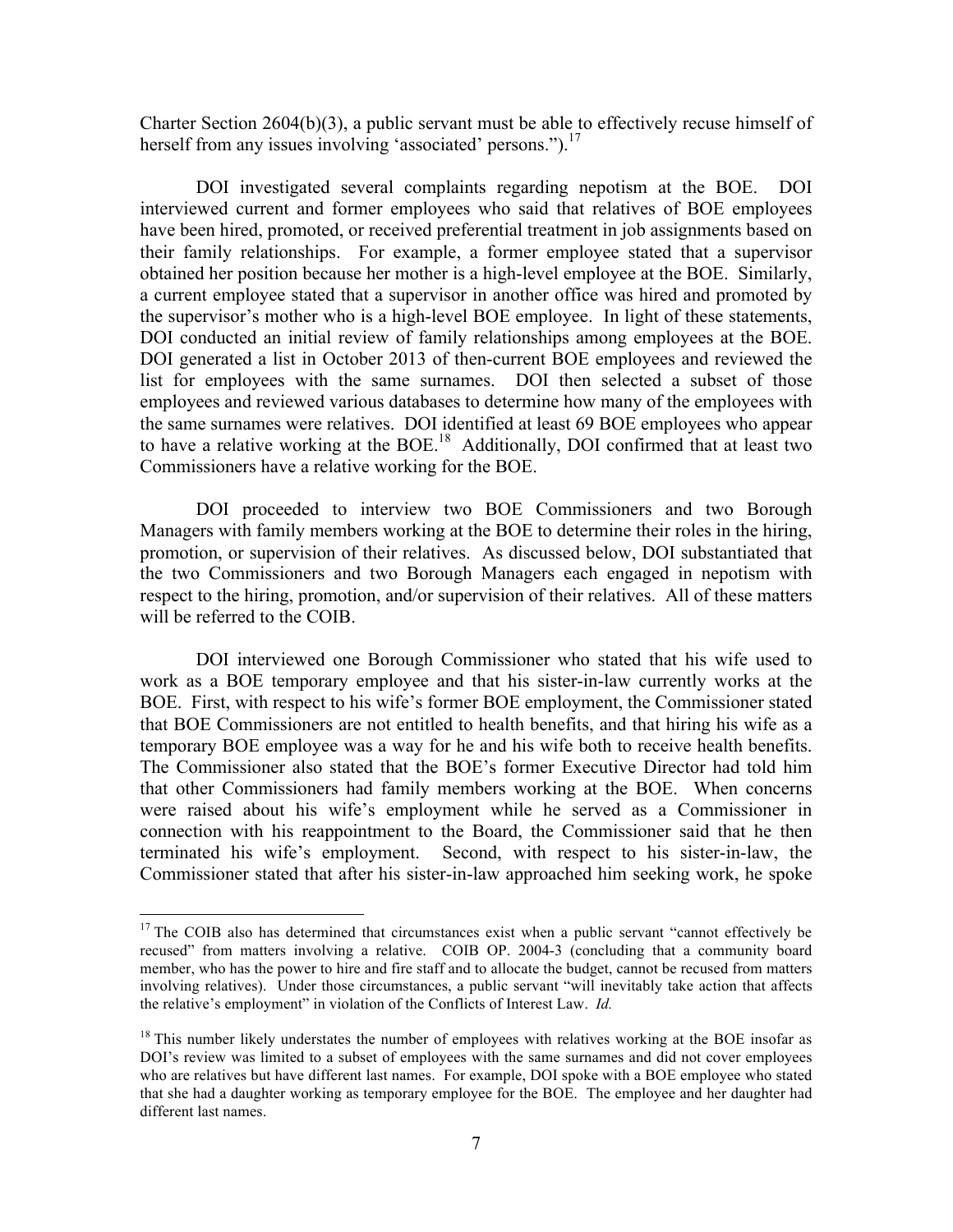with the county political committee and recommended that the committee consider her for a temporary position. The sister-in-law was hired to work in the office for the Borough served by the Commissioner. Within three months of her hiring as a temporary employee, the sister-in-law was given a permanent position. Four months later, she was promoted to a supervisor position. The Commissioner stated that the Borough Manager and other employees recommended his sister-in-law for the supervisor position, but he initially hired someone else for the position. After that employee did not perform well, however, the Commissioner stated that the Borough Manager and other employees again recommended the Commissioner's sister-in-law. The Commissioner stated that he discussed the recommendation of his sister-in-law for the supervisor position with the county committee, and that she was promoted to supervisor.

DOI interviewed another BOE Commissioner who confirmed that her sister is a permanent employee at the Executive Office. The Commissioner explained that when a position in the Executive Office becomes vacant, the position goes to a person who comes from the same Borough and belongs to the same political party as the individual who previously held the position. The Commissioner stated that she provides a resume for a candidate to the other BOE Commissioners when an Executive Office position assigned to her Borough and party is vacant. She also confirmed that she gave her sister's resume to the BOE Commissioners for a permanent position in the Executive Office. According to the minutes of the Commissioners' meeting, the decision by the Commissioners to hire the Commissioner's sister was "unanimous." *See* Minutes, BOE Commissioners' Meeting, at 6 (Sept. 4, 2008). The Commissioner nonetheless said that she recalls recusing herself from the vote to approve her sister's hiring. The Commissioner said that when her sister was hired, other Commissioners had family members working at the BOE.

DOI interviewed a Borough Manager about her daughter's employment in the same Borough office. The Borough Manager stated that she originally put forth her daughter's name for a temporary position with the BOE. While the Borough Manager denied that she is solely responsible for supervising the work of her daughter, who is now a permanent employee, she acknowledged that her daughter ultimately reports on a bipartisan basis to both herself and the manager from the other political party.

DOI interviewed another Borough Manager at a different Borough office regarding the hiring of his brother initially to a temporary position and later to a permanent supervisor position. This Borough Manager said that he did not recommend his brother for the supervisor position. However, the Borough Manager stated that he had discussions with a Borough Commissioner and the county committee regarding the brother's promotion. He also stated that supervisors of all departments in the Borough office, including the department where his brother is a supervisor, report to him and attend weekly meetings with him and the other Borough Manager.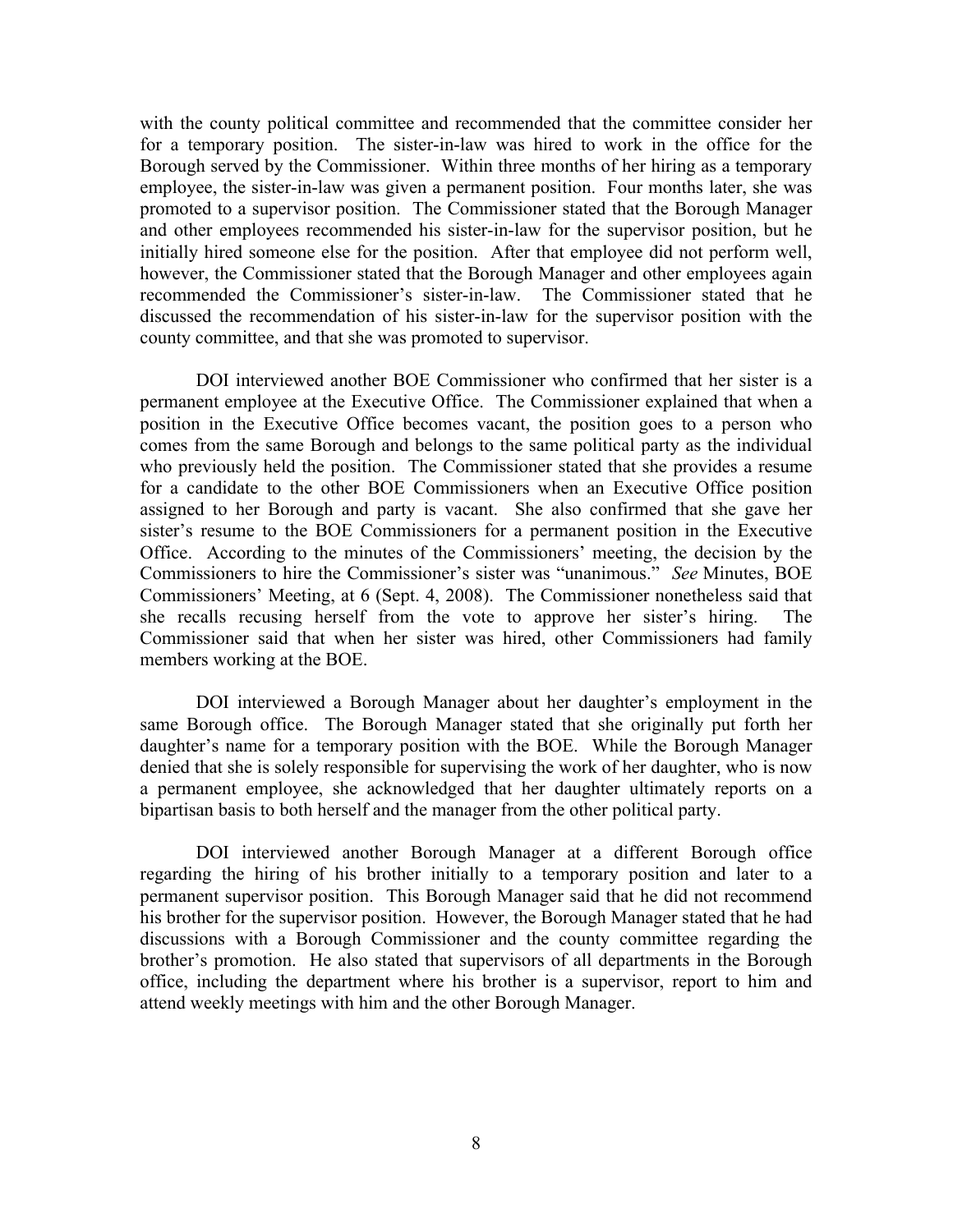### **C. Political Activities**

The City Charter and New York State Election Law prohibit making political activities a condition of public employment and place a number of restrictions on political activities by public servants and supervisors. For example, Section 2604(b)(2) of the City Charter restricts a public servant from engaging in any activity which conflicts with the proper discharge of his or her official duties. City Charter  $\S 2604(b)(2)$ . City employees thus may not engage in political activities when "required to perform services for the City" or use City resources, such as computers, equipment, personnel, and letterhead for purposes unrelated to their city employment, for political activities. COIB Rule 1-13. Section 2604(b)(9) prohibits a public servant from coercing another public servant to engage in political activities. It also prohibits a public servant from requesting that a subordinate participate in a political campaign, which includes requests to aid in the management of a campaign, solicit votes or canvass voters for a candidate, or perform similar acts unrelated to the subordinate's duties or responsibilities. City Charter §  $2604(b)(9)$ . Section  $2604(b)(11)$  prohibits public servants from (a) compelling any person to contribute towards a political campaign by threat or promise, or (b) compelling or requesting a subordinate employee to contribute towards a political campaign. *Id.* § 2604(b)(11). *See also* Election Law § 17-156 (a government employee who uses his or her authority to compel or induce another government employee to contribute towards a political party or campaign is guilty of a misdemeanor). More broadly, the Election Law prohibits any person from directly or indirectly promising, depriving, or threatening to deprive another person's "employment, position, work, compensation, or other benefit" on account of that person's political activity. Election Law  $\S$  17-154(2), (3).

DOI interviewed three current or former BOE employees who reported that participation in political activities is sometimes necessary to retain employment at the BOE or, in the case of certain temporary workers, to be re-hired for future election cycles. A current BOE employee stated that BOE employees are expected to gather petition signatures, to attend – or at least pay for – fundraisers, and to attend county committee meetings if the employee is on the committee. The employee also said that the failure to engage in political activities could result in adverse action including termination. The employee cited a Staten Island temporary employee who was subject to disciplinary action after she refused to gather petitions. The employee also said that many temporary employees who face adverse action for not engaging in political activities do not complain because they recognize that they might be re-hired if they do sufficient political work for the next election cycle. A former BOE employee stated that she paid to attend an event sponsored by a county political committee. She also said that employees understand that attendance at such events is in their best interest because the committees got them hired, and that employees might be penalized if they fail to attend such events or fail to engage in continued campaign work for the committees. Another current temporary employee stated that he felt that he needed to gather petition signatures in order to keep his job. DOI also spoke with an Executive Office manager who expressed concern that "part of the fabric" of the BOE is to pressure employees to participate in political activities, and noted that stories about employees' experiences with such pressure are circulating at the BOE. The manager gave the example of temporary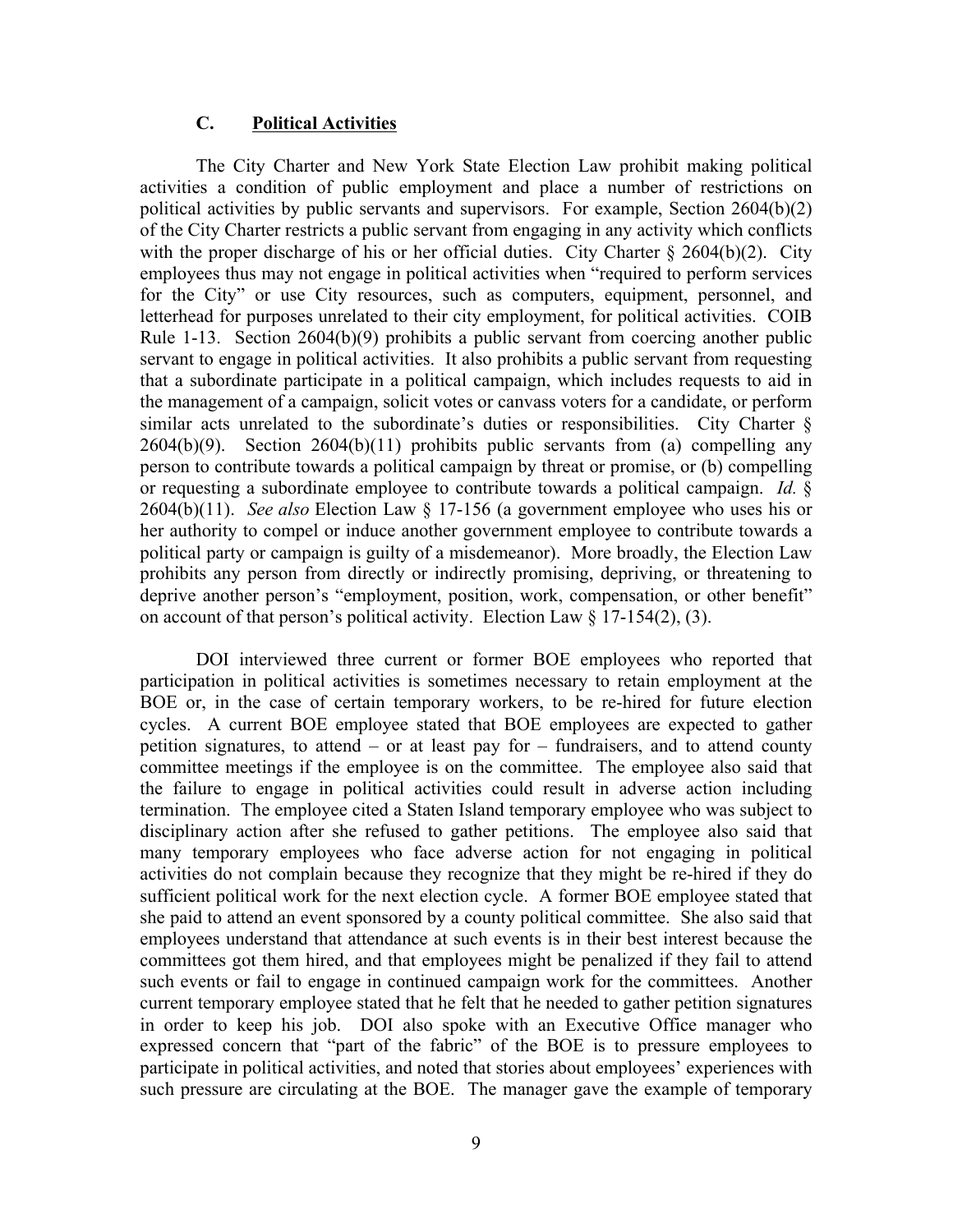employees expected to attend \$100 per person fundraisers, despite the fact that a temporary employee earns around \$11.40 per hour.

#### **D**. **Performance Evaluations**

The BOE Personnel Guidelines require that managers and supervisors conduct employee performance evaluations on an annual basis. BOE Personnel Guidelines, at H-1.<sup>19</sup> However, several BOE managers and employees confirmed that performance evaluations have not been conducted in recent years. The BOE Personnel Director recalled that the BOE last conducted performance evaluations two years ago and had done evaluations only twice in the past five years. A current BOE employee stated that her most recent performance evaluation was five years ago. Two Borough Managers stated that they last conducted performance evaluations two years ago, while another Borough Manager said that he had not done performance evaluations since 2006.

#### **E. Employee Discipline, Time and Leave, and Whistleblower Protection**

The BOE Personnel Guidelines set forth employee standards of conduct. *See* BOE Personnel Guidelines, Section F. The Collective Bargaining Agreement ("CBA") between the City of New York, the BOE, and the Communications Workers of America, which represents most BOE employees, sets forth disciplinary procedures. CBA, at VI.9. As described to DOI by the BOE's Personnel Director, the initial recommendation to institute disciplinary charges typically comes from a Borough Commissioner or Borough Managers. An employee receives written charges ten days before any disciplinary hearing. The two Commissioners from the Borough office where an employee works hold the hearing. The Personnel Director explained that the Commissioner from the employee's political party typically makes an initial discipline recommendation. The two Borough Commissioners then discuss the matter and reach a decision. Their decision is submitted to the full Board, which meets in "executive session" after the public BOE Commissioners' meeting held every Tuesday, for a disciplinary ruling. A current BOE employee explained to DOI that whereas permanent employees are entitled to a disciplinary hearing under the CBA, temporary employees may be terminated without a hearing.

DOI interviewed four BOE employees, including a Borough Manager, who discussed their views of the fairness of the disciplinary process and whether there has been selective enforcement of disciplinary rules at the BOE. One of the employees stated that the disciplinary process is sometimes used as a means to remove employees once they are no longer politically favored at the BOE, citing the termination of two employees in a Borough office and one employee in the Executive Office following the appointment of a new Commissioner in 2013. The three other employees said that disciplinary standards are not applied equally to all employees. For example, a Borough Manager stated that "write-ups" of employees for disciplinary misconduct do not always

<sup>&</sup>lt;sup>19</sup> A Borough Manager told DOI that written evaluations should be done. According to the BOE Personnel Guidelines, supervisors also should meet with employees in an "Appraisal Conference" to discuss work performance during the prior year and expectations for the next year. BOE Personnel Guidelines, at H-2.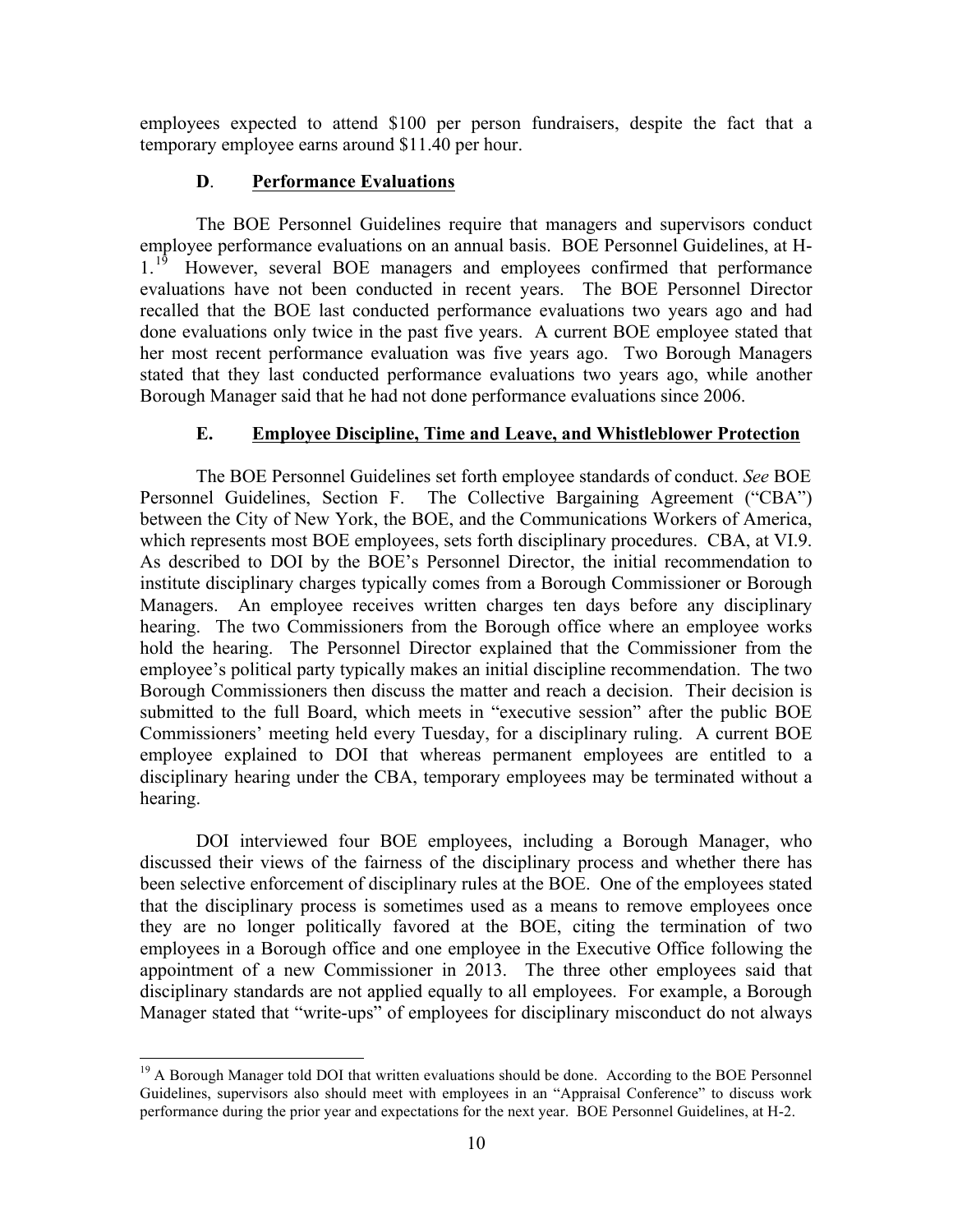accurately reflect what the employee has done, and that some employees get disciplined when they should not be disciplined, while other employees who should be disciplined are not. One of the employees also stated that the Borough Commissioner from an employee's party effectively makes the disciplinary decision, because the Borough Commissioner from the opposite party of the employee tends to defer to the party Commissioner's initial recommendation and the full Board tends to defer to the ruling of the Borough Commissioners.

DOI interviewed five BOE managers who said that time abuse is the most common disciplinary issue at the BOE. Time abuse issues cited to DOI include lateness, extended unapproved breaks, and, on occasion, employees clocking in and out for other employees. DOI learned that the BOE still uses punch-cards and paper leave slips to track employees' time and leave. Employees are required to clock in and out at the start of the day, during lunch, and at the end of the day. Commissioners, some Executive Office managers, and Borough Managers do not use the punch-card system, but rather, complete written time sheets. DOI inquired of the Personnel Director and Finance Officer whether the BOE considered use of CityTime, the automated timekeeping system used at other City agencies,<sup>20</sup> and they stated that the Commissioners considered but decided against using the system.

DOI has received allegations of time abuse. DOI learned that most Borough offices, except for the Manhattan BOE office, have surveillance cameras and that the BOE contracts with vendors for the cameras.<sup>21</sup> BOE personnel in two Borough offices also told DOI that the footage from the cameras is reviewed only if a specific allegation of time abuse is made. In October 2013, when DOI received an anonymous complaint of time abuse in the Brooklyn BOE office, it requested approximately one month of surveillance footage and time records. The Facilities Manager explained that the vendor was only able to recover approximately two weeks of footage because the surveillance camera had been set to record at all times, rather than set to record only when the camera sensed motion, which records approximately one month of footage. The Facilities Manager told DOI that the Brooklyn BOE office camera had been re-set to record motion. He also informed DOI that while he believed all other Borough offices with cameras were set to record motion, he planned to seek confirmation from the Borough offices. $22$ 

<sup>&</sup>lt;sup>20</sup> Employees using CityTime at other agencies generally "punch-in" by using a data collection device such as a hand scanner or an internal web clock, which automatically record attendance times pending the input of a personalized code and/or password.

 $21$  The Facilities Manager stated that he plans to install a camera in the Manhattan BOE office. Given that DOI interviewed BOE employees who reported allegations of time abuse in the Manhattan BOE office, DOI intends to review surveillance footage of the Manhattan BOE office's punch-card area upon the installation of a camera.

 $^{22}$  DOI has made a request for additional surveillance footage from other Borough offices.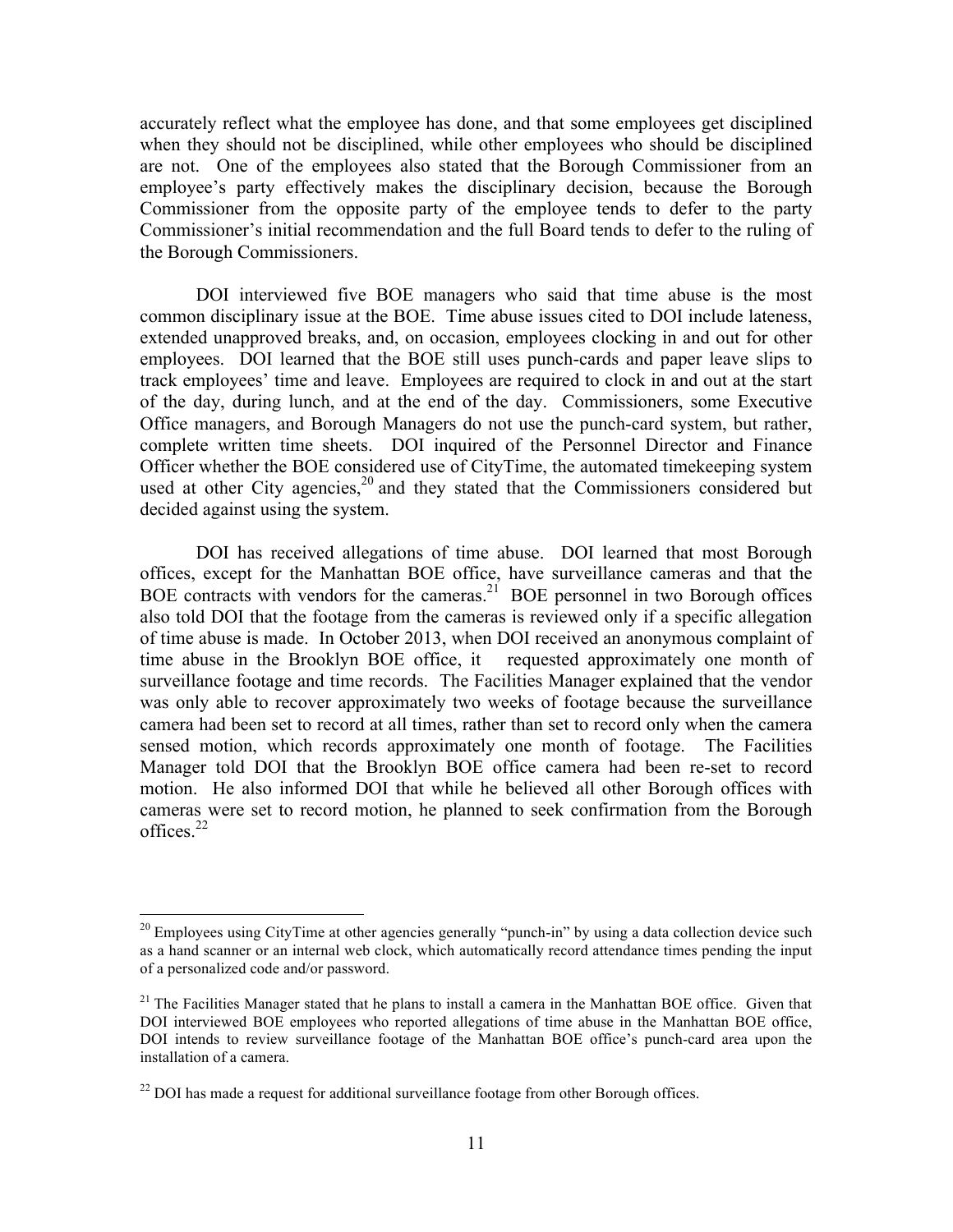DOI also found that the BOE's Personnel Guidelines do not advise employees about their whistleblower protection rights. The New York City Whistleblower Law protects employees of City agencies, including the BOE, from retaliation for reporting to DOI or to a member of the City Council, the Public Advocate or the Comptroller, each of whom must refer the complaints to DOI, conduct that employees reasonably believe involve corruption, criminal activity, conflicts of interest, gross mismanagement or abuse of authority. *See* N.Y.C. Admin. Code § 12-113(b)(1).

#### **III. Election Administration Issues**

#### **A**. **Voter Roll Deficiencies**

1. Investigation of the Accuracy of the Voter Rolls During the 2013 New York City Primary, Runoff, and General Elections

DOI interviewed a former BOE employee who reported that the BOE maintains active voter registrations for people who are not eligible to vote, including deceased individuals, felons, and nonresidents of New York City, and duplicate registrations for some voters. The former employee also stated that people easily could vote as ineligible voters remaining on the rolls because those individuals would appear in the registration books <sup>23</sup> on Election Day and poll workers do not scrutinize the signatures of voters to determine that they that are similar to the pre-printed digitized signatures in the poll book. In light of these statements, DOI sought to test whether ineligible individuals are present on the voter rolls.

Thus, using various database searches, DOI identified 176 individuals who at one time were registered voters in New York City: 86 deceased persons, 42 incarcerated felons, and 48 former City residents. During DOI's Citywide 2013 Election Day investigative operations, DOI sought to determine whether any of them remained in BOE's registration books and to test whether investigators using the names of those ineligible individuals would be permitted to vote. In sum, DOI investigators found that 63 out of 176 (36%) of the ineligible individuals were still listed as eligible voters in the registration books at poll sites. The majority of those 63 ineligible individuals remained on the rolls nearly two years, and some as long as four years, since a death, felony conviction, or move outside of New York City.

In total, DOI investigators were able to "cast a vote" as 61 of the 63 (97%) ineligible voters who were listed in the registration books – 39 deceased persons, 14

<sup>&</sup>lt;sup>23</sup> Registration books, also called voter registration lists or poll books, are generated from the BOE's computerized registration records. Registration books are created for each election district within a poll site and identify the registered voters who reside within a particular election district. Registered voters appear in the book in alphabetical order by name. In addition to name, the book includes a voter's address, date of birth, sex, voter registration number, political party enrollment, and a pre-printed copy of the voter's signature. *See* Election Law § 5-506(3)(c).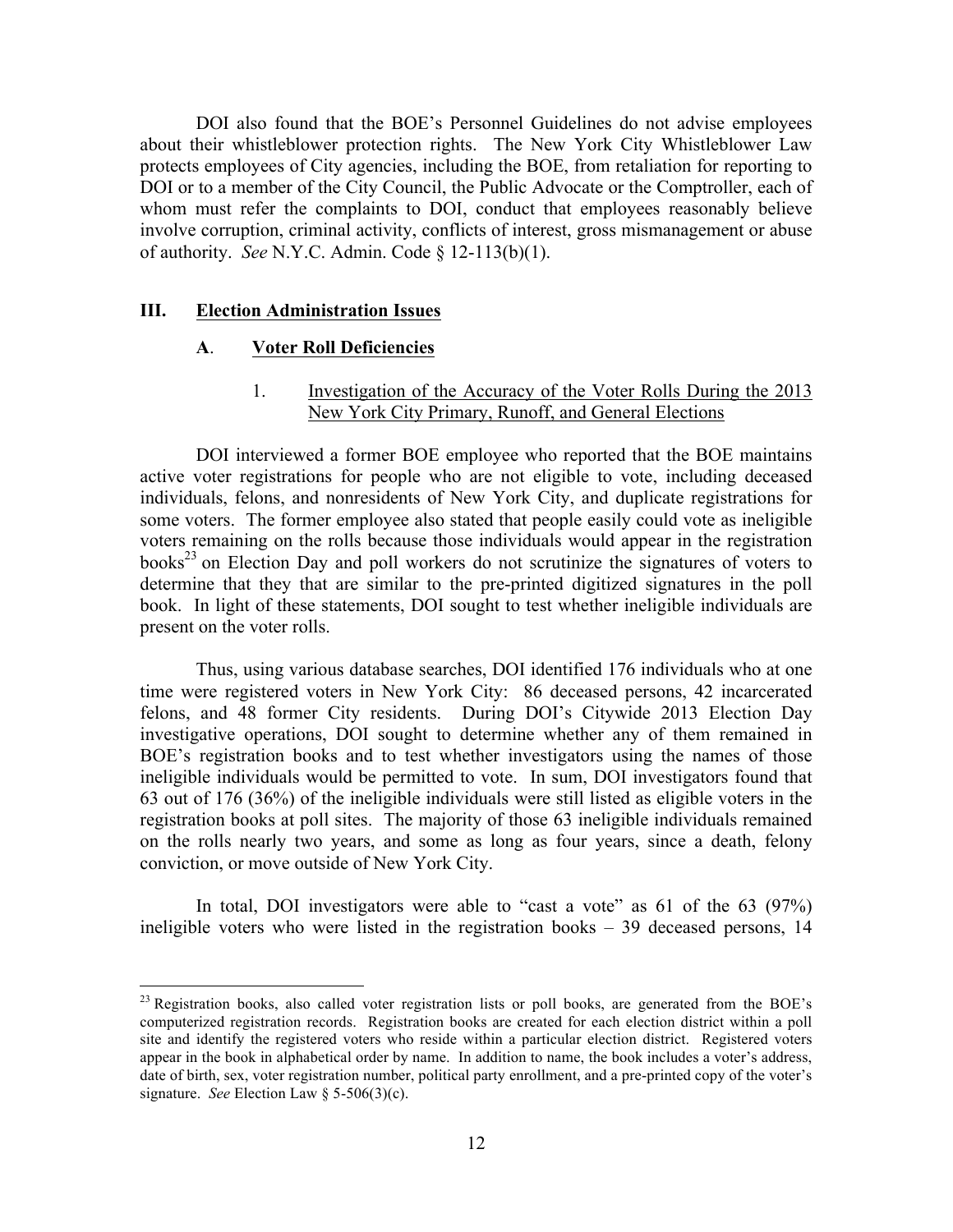felons, and 8 nonresidents – although no vote was cast for any actual candidate.<sup>24</sup> In lieu of voting for any actual candidate, investigators cast a vote for a fictitious candidate named "John Test." During the September 2013 primary and October 2013 runoff elections using lever voting machines, investigators signed the registration book as the ineligible individuals, entered the lever voting machine, and cast a vote either by doing a write-in vote for "John Test" or gaining access to the lever machine without doing a write-in vote. During the November 2013 general election using electronic scanner machines, investigators signed the registration books as the ineligible individuals and then cast a vote by doing a write-in vote for "John Test" in the Mayor's race and scanning the paper ballot through the scanner.

In the 61 out of 63 instances when the ineligible individuals were in the registration books, DOI investigators reported that poll workers did not meaningfully review the signatures provided by investigators for similarity with the pre-printed signatures in the registration books. DOI investigators also found that poll workers did not check the dates of birth listed in the registration books as they were required to do. *See* Election Law § 8-304(1). As discussed further below, DOI investigators were permitted to vote despite significant disparities between the ages of the investigators and the ages of the ineligible individuals apparent from the dates of birth recorded in the registration books. In five instances, DOI investigators in their twenties and thirties posed as individuals whose ages as recorded in the registration books, ranged from 82 to 92, and despite the obvious disparity, the investigators were given ballots or access to lever booths without question by the BOE poll workers.

These findings demonstrate that some ineligible individuals remain on the voter rolls. In relation to the approximately 2.1 million votes cast in the three elections, the 61 votes cast by investigators and the sample of ineligible individuals identified by DOI is not statistically significant, although it indicates vulnerability in the system. This information is not a finding of actual voter fraud, but rather, consists of snapshots of deficiencies in the voter rolls. $25$ 

 $^{24}$  For purposes of its inquiry regarding ineligible individuals on the voter rolls, DOI considered any occasion when an investigator had the ability to cast a vote on a lever machine or electronic scanner as a "cast vote." DOI did not consider the ability to cast an affidavit ballot, which is offered when a person's name is not in the registration book, as a cast vote for purposes of this analysis, and investigators were instructed not to cast affidavit ballots.

<sup>25</sup> Several studies have concluded that voter fraud is "rare." *See*, *e.g.*, Lorraine C. Minnite, Demos, An Analysis of Voter Fraud in the United States: Adapted from the 2003 Report, Securing the Vote, Demos, at 6 (Dec. 19, 2007) (concluding that voter fraud "appears to be very rare" in the 12 states studied in the report); Justin Levitt, Brennan Center for Justice, The Truth About Voter Fraud, at 7 (Nov. 9, 2007) (concluding that while "there have been a handful of substantiated cases of individual ineligible voters attempting to defraud the election system," voter fraud is "extraordinarily rare"); Eric Lipton and Ian Urbina, *In 5-Year Effort, Scant Evidence of Voter Fraud*, N.Y. Times, Apr, 12, 2007 (quoting Richard L. Hasen, an election law expert and professor, as saying "[i]f they found a single case of a conspiracy to affect the outcome of a Congressional election or a statewide election, that would be significant. But what we see is isolated, small-scale activities that often have not shown any kind of criminal intent."). With respect to the "impersonation of voters" in particular, a United States Election Assistance Commission study found that it "is probably the least frequent type of fraud because it is the most likely type of fraud to be discovered, there are stiff penalties associated with this type of fraud, and it is an inefficient method of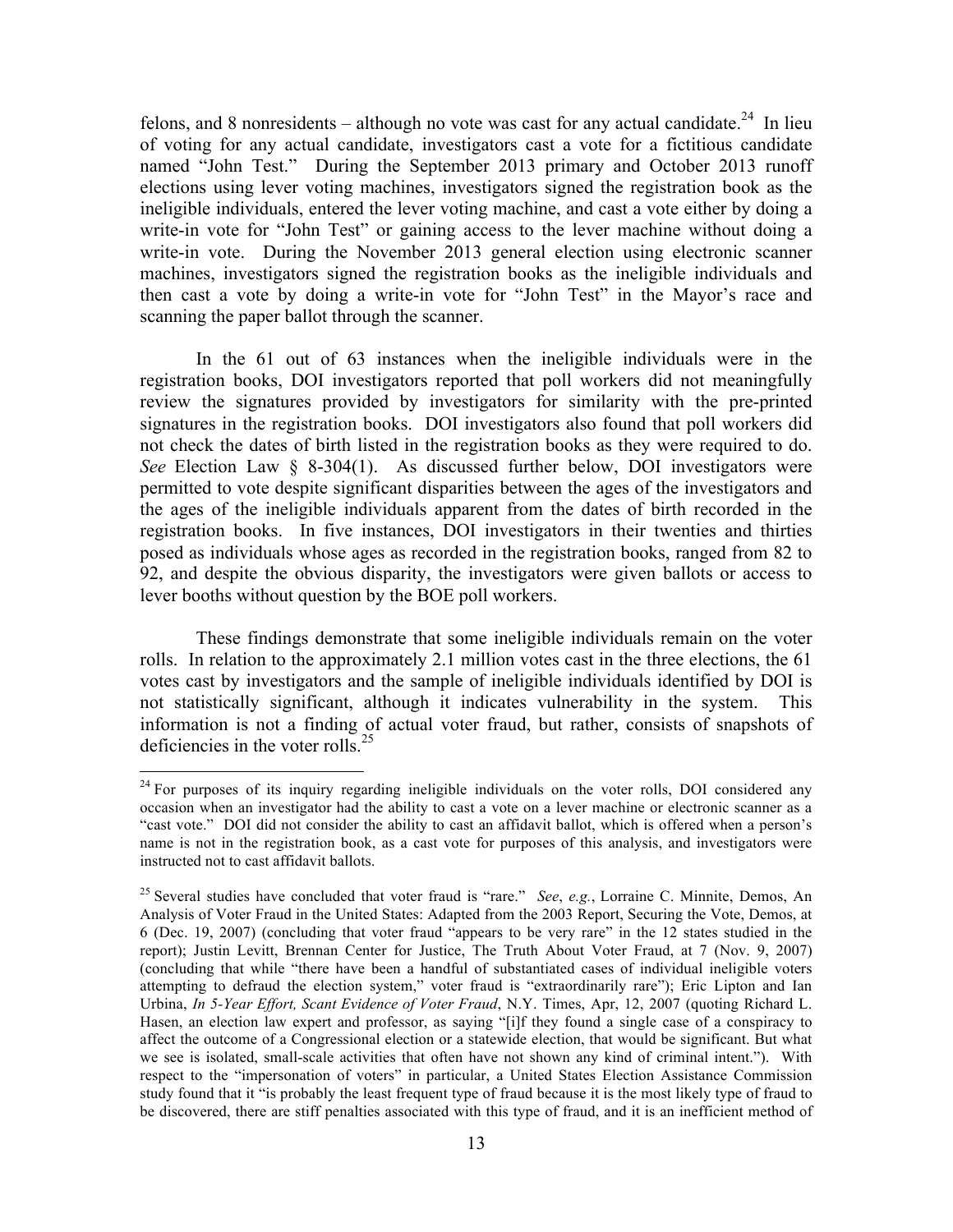#### a. Deceased Persons

DOI identified 86 deceased individuals who at one time were registered voters. During DOI's Citywide Election Day investigative operations, DOI investigators went to poll sites where the deceased individuals would have voted based on their previous home addresses. DOI investigators found that 39 of the 86 deceased individuals were listed in the registration books. The majority of the 39 deceased individuals who were listed in the registration books died before January 2012.<sup>26</sup> In all 39 instances, DOI investigators were able to cast a vote as the deceased persons who were listed in the registration books. DOI investigators cast those 39 votes as deceased individuals in all five Boroughs including 11 votes in Manhattan, 7 votes in Brooklyn, 7 votes in Queens, 9 votes in the Bronx, and 5 votes in Staten Island. Table I lists the number of deceased persons identified by DOI, the number of deceased voters who were listed in the registration books, and the number of votes cast by investigators as those individuals during the primary, runoff, and general elections.

| <b>Election</b> | <b>Deceased Persons</b> | <b>Deceased Persons in Poll   Cast Votes</b><br><b>Book</b> |    |
|-----------------|-------------------------|-------------------------------------------------------------|----|
| Primary         | 21                      | 8                                                           | 8  |
| Runoff          | 14                      | 7                                                           | 7  |
| General         | 51                      | 24                                                          | 24 |
| Total           | 86                      | 39                                                          | 39 |

### **TABLE I – DECEASED PERSONS**

The following are examples of instances when investigators were able to sign the registration book and cast a vote as a deceased person:

• A 24 year-old female investigator cast a write-in vote for "John Test" at a Manhattan poll site during the general election as a deceased female who was born in 1923, died on April 25, 2012, and would have been 89 years old on the

<sup>&</sup>lt;u> 1989 - Andrea Santa Andrea Andrea Andrea Andrea Andrea Andrea Andrea Andrea Andrea Andrea Andrea Andrea Andr</u> influencing an election." U.S. Election Assistance Commission, Election Crimes: An Initial Review and Recommendations for Future Study, at 9 (Dec. 2006).

 $26$  Two of the deceased persons died in 2009, 9 died in 2010, 16 died in 2011, 10 died in 2012, and 2 died in January 2013.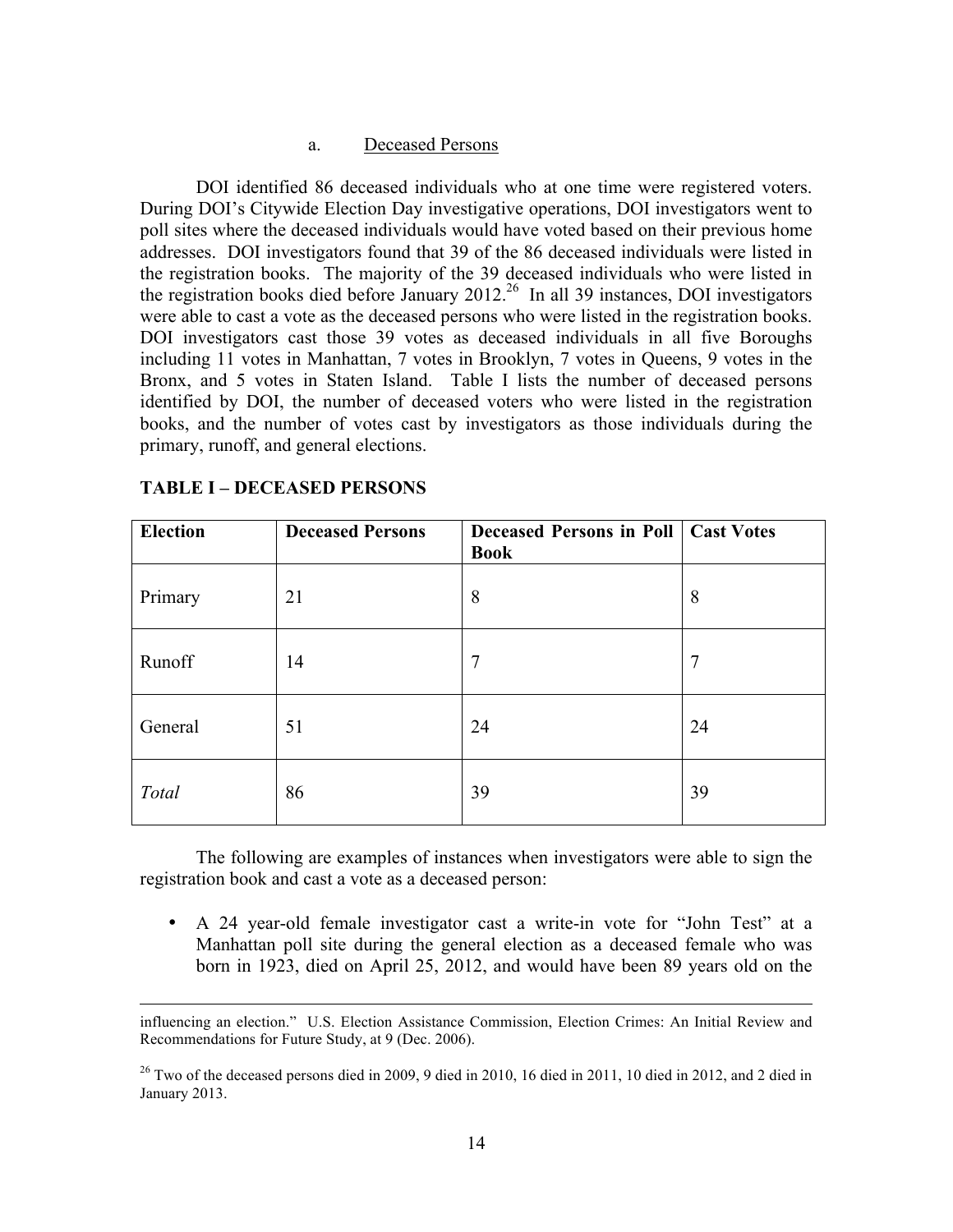date of the general election. When the investigator said her name was "Marion," the name of the deceased person, another voter commented in front of the poll workers that the investigator "did not look like a Marion." The investigator reported that the poll workers did not review the date of birth listed in the registration book and provided her with a paper ballot. The same investigator cast two additional votes at Manhattan poll sites for deceased females who would have been 82 years old and 67 years old on the date of the general election.

- A 33 year-old male investigator cast a write-in vote for "John Test" at a Manhattan poll site during the general election as a deceased male who was born in 1919, died on May 3, 2012, and would have been 94 years old on the date of the general election. The same investigator also cast a vote at another Manhattan poll site for a deceased male who would have been 67 years old on the date of general election.
- A 42 year-old male investigator cast a write-in vote for "John Test" at a Manhattan poll site during the general election as a deceased male voter who was born in 1927, died on March 1, 2010, and would have been 85 years old on primary election day. The same investigator cast a vote at a Queens poll site during the general election as a deceased male who would have been 76 years old on the date of the general election.
- A 30 year-old male investigator cast a write-vote for "John Test" at a Bronx poll site during the general election as a deceased male who was born in 1930, died on April 4, 2011, and would have been 83 years old on the date of the general election. The same investigator cast votes at other Bronx poll sites for deceased males who would have been 72 years old and 54 years old on the date of the general election.
- A 40 year-old female investigator cast a vote at a Queens poll site during the primary election as a deceased female who was born in 1947, died on January 13, 2011, and would have been 65 years old on primary election day. The investigator entered the voting booth and attempted to cast a write-in vote, but no paper or pencil was available in the voting booth. When the investigator requested assistance to cast a write-in ballot, a poll worker who the investigator believed to be the poll site coordinator told the investigator that she could not cast a write-in vote and should vote for one of the candidates listed on the ballot or vote for none of them. The investigator exited the poll site. The same investigator voted at another Queens poll site as a deceased female who would have been 66 years old on the date of the general election.
- A 25 year-old male investigator cast a write-in vote for "John Test" at a Brooklyn poll site during the primary election as a deceased male who was born in 1955, died on January 8, 2012, and would have been 57 years old on primary election day. The information clerk at the poll site incorrectly directed the investigator to a different poll site that did not serve the deceased person's election district.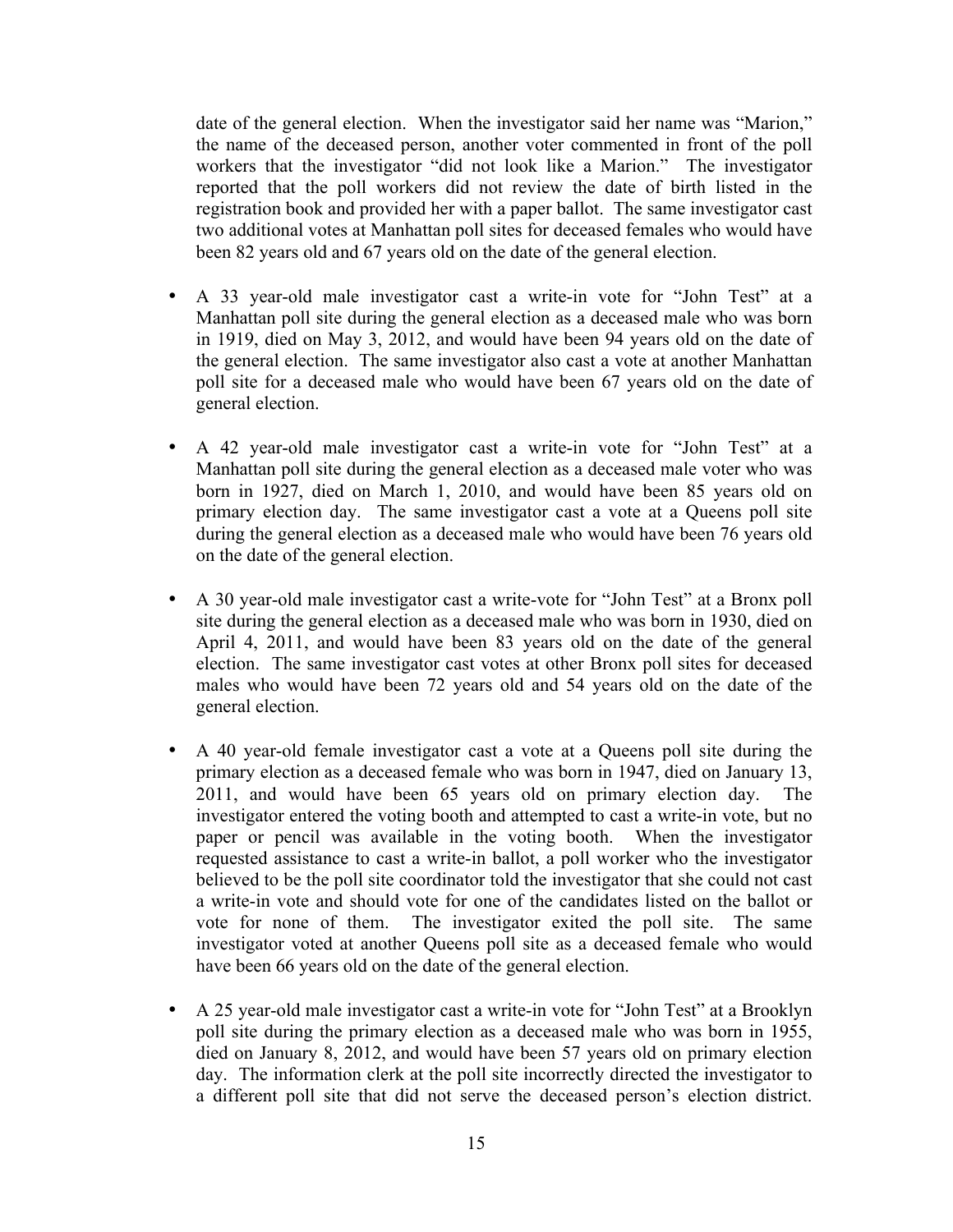After exiting the poll site and determining that he was at the correct poll site, the investigator reentered the poll site, signed the registration book as the deceased male, and cast a vote.

- A 52 year-old female investigator cast a write-in vote for "John Test" at a Brooklyn poll site during the general election as a deceased female who was born in 1968, died on October 30, 2010, and would have been 45 years old on the date of the general election. When the investigator provided the name of the deceased female, one of the poll inspectors said, "you do not look like a Gonzales." The investigator responded that she assumed her husband's name when she got married. The investigator signed the book and was given a ballot to cast a vote. The same investigator also cast a vote at another Brooklyn poll site as a deceased female who would have been 73 years old on the date of the general election.
- A 26 year-old male investigator cast a write-in vote for "John Test" at a Staten Island poll site during the primary election as a deceased male who was born in 1970, died on January 4, 2011, and would have been 43 years old on primary election day. Before signing the registration book, the investigator told the inspector that his signature might not match the one printed in the registration list, to which the inspector replied, "I am not going to challenge you."

As discussed above, DOI investigators worked as poll workers at poll sites during the 2013 elections. A DOI investigator working at a Manhattan poll site during the primary election heard a voter tell poll workers that his brother was in the registration book even though his brother died in 1994 and the voter previously contacted the BOE about removing his brother from the rolls. The same DOI investigator heard one voter tell poll workers during the general election that her deceased husband was still in the registration book, although she had requested that the BOE remove her husband from the rolls, and another voter state that her deceased son was in the registration book.

## b. Felons

DOI also identified 42 felons from New York City who at one time were registered voters and are currently incarcerated in state prison facilities. DOI determined the assigned poll sites of these individuals based on their previous home addresses. During the runoff and general elections, DOI investigators went to the assigned poll sites posing as these incarcerated felons. DOI investigators found that 15 of the 42 felons were listed in the poll books. The majority of the 15 felon voters listed in the registration books were incarcerated following conviction before 2012. 27 DOI investigators were able to vote for 14 of the 15 felons who were listed in the registration books. DOI investigators cast votes as felons in all five Boroughs including 3 votes in Manhattan, 2 votes in Brooklyn, 4 votes in Queens, 2 votes in Bronx, and 3 votes in Staten Island. Table II provides additional data regarding the number of felons identified by DOI, the

<sup>&</sup>lt;sup>27</sup> The 15 felon voters in the registration books were incarcerated after conviction in the following years: 3 in 2009, 2 in 2010, 4 in 2011, 5 in 2012, and 1 in February 2013.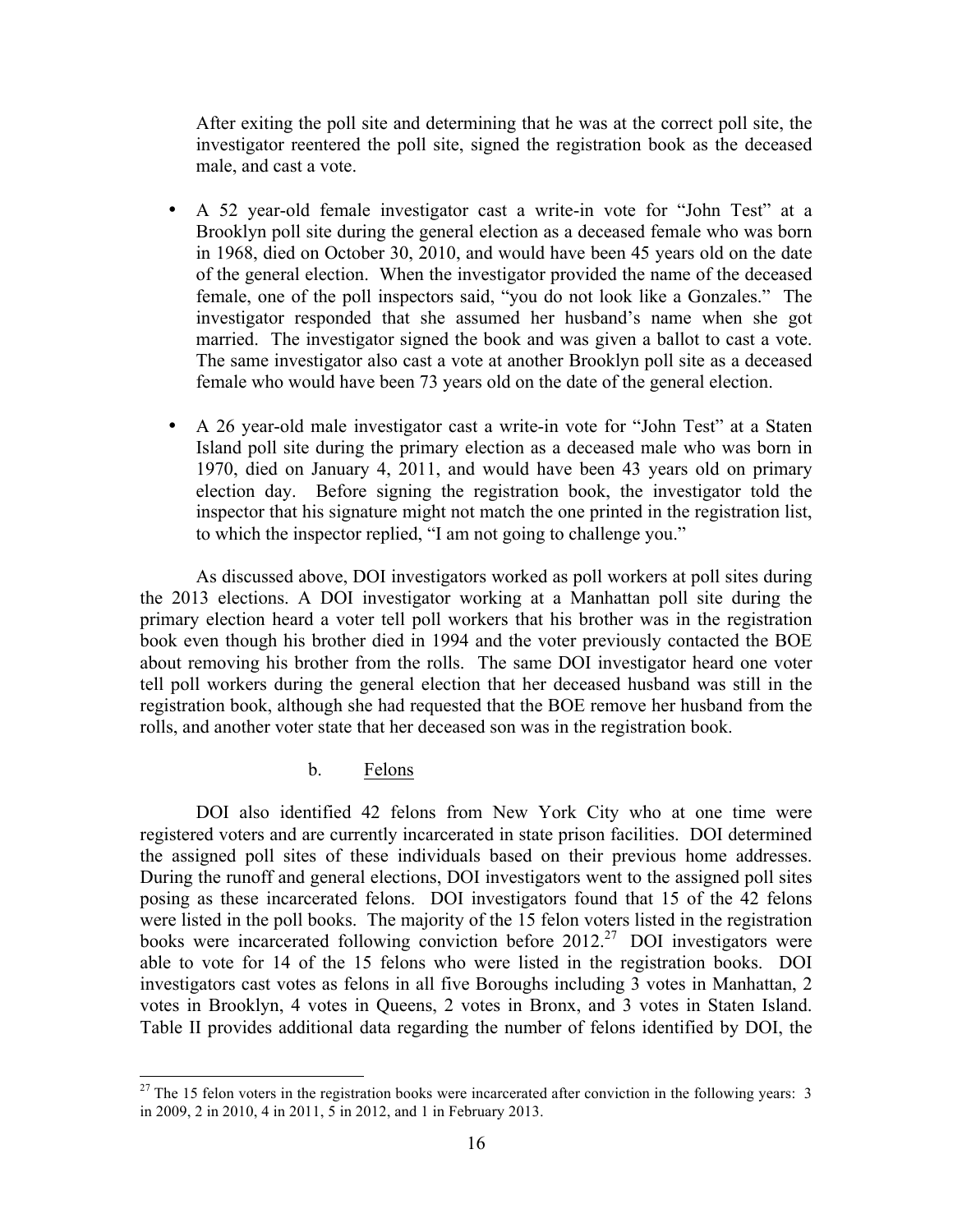number of felons who were listed in the registration books, and the number of cast votes cast by investigators as those individuals during the runoff and general elections.

| <b>Election</b> | Felons | <b>Felons in Poll Book</b> | <b>Cast Votes</b> |
|-----------------|--------|----------------------------|-------------------|
| Primary         | N/A    | N/A                        | N/A               |
| Runoff          | 13     | $\overline{2}$             | $\overline{2}$    |
| General         | 29     | 13                         | 12                |
| Total           | 42     | 15                         | 14                |

## **TABLE II – INCARCERATED FELONS**

The following are examples of instances during the general election when investigators were able to sign the registration book and cast votes as an incarcerated felon:

- A 57 year-old male investigator cast a write-in vote for "John Test" at a Staten Island poll site as a 36 year-old male felon who has been incarcerated following conviction since November 2012.
- A 51 year-old male investigator cast a write-in vote for "John Test" at a Queens poll site as a 60 year-old male felon who has been incarcerated following conviction since January 2009.
- A 30 year-old male investigator cast a write-in vote for "John Test" at a Bronx poll site as a 32 year-old male felon who has been incarcerated following conviction since August 2010.
- A 41 year-old male investigator cast a write-in vote for "John Test" at a Manhattan poll site as a 44 year-old male felon who has been incarcerated following conviction since April 2011.
- A 42 year-old male investigator cast a write-in vote for "John Test" at a Brooklyn poll site as a 50 year-old male felon who has been incarcerated following conviction since May 2012.

In the one instance where an investigator failed to vote as a felon listed in the registration book, the investigator was unable to vote because the poll inspector at the election district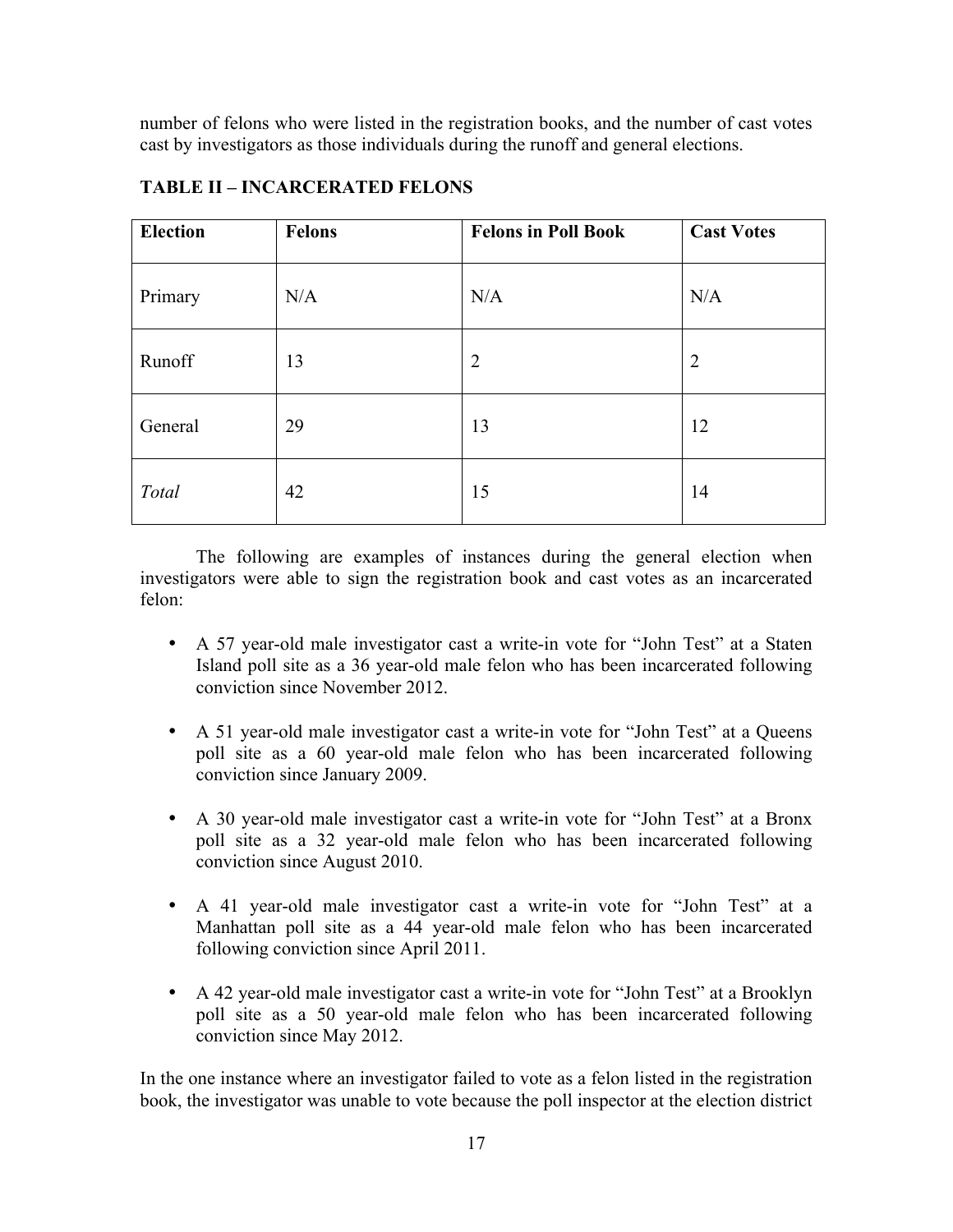table stated that she was the mother of the felon voter for whom the investigator was attempting to vote. After indicating that he had the same name as the poll inspector's son, the investigator exited the poll site.

#### c. Nonresidents

DOI identified 48 former New York City residents who at one time were registered voters. DOI determined the assigned poll sites of the nonresidents based on their previous home addresses. On the dates of the runoff and general elections, DOI investigators went to the assigned poll sites posing as the nonresidents. DOI found that 9 of the 48 nonresidents were in the registration books. <sup>28</sup> With respect to the 9 nonresidents whose names were listed in the poll books, investigators took one of two steps: they either (1) proceeded to sign the names of the nonresidents in the poll book and attempted to vote or (2) revealed to the poll workers that they had moved outside New York City and still attempted to vote as the nonresidents. DOI investigators were able to cast a vote in all 6 instances when the nonresidents were listed in the registration books and the investigators did not tell poll workers about having moved outside of New York City. DOI investigators were able to cast a vote in 2 out of 3 instances when the nonresidents were listed in the registration books and the investigators told poll workers about having moved outside of New York City. DOI investigators cast votes as nonresidents in four of the five Boroughs including 2 votes in Manhattan, 3 votes in Brooklyn, 2 votes in Queens, and 1 vote in the Bronx. Table III provides additional data regarding the number of nonresidents identified by DOI, the number of nonresidents who were listed in the registration books, and the number of votes cast by investigators as those individuals during the runoff and general elections.

| <b>Election</b> | <b>Nonresidents</b> | <b>Nonresidents</b><br>in Poll Books | <b>Cast Votes /</b><br>Did Not Reveal<br><b>Nonresident</b> | Cast<br><b>Votes</b><br><b>Revealed</b><br>Nonresident |
|-----------------|---------------------|--------------------------------------|-------------------------------------------------------------|--------------------------------------------------------|
| Primary         | N/A                 | N/A                                  | N/A                                                         | N/A                                                    |
| Runoff          | 6                   | 3                                    | 2/2                                                         | 0/1                                                    |
| General         | 42                  | 6                                    | 4/4                                                         | 2/2                                                    |
| Total           | 48                  | 9                                    | 6/6                                                         | 2/3                                                    |

#### **TABLE III – NONRESIDENTS**

 $^{28}$  One of the 9 nonresidents in the books moved in 2010, 2 moved in 2011, 1 moved in 2012, and 2 moved in early 2013. DOI confirmed that the other three individuals were nonresidents, but was unable to confirm the date that those individuals moved outside of New York City.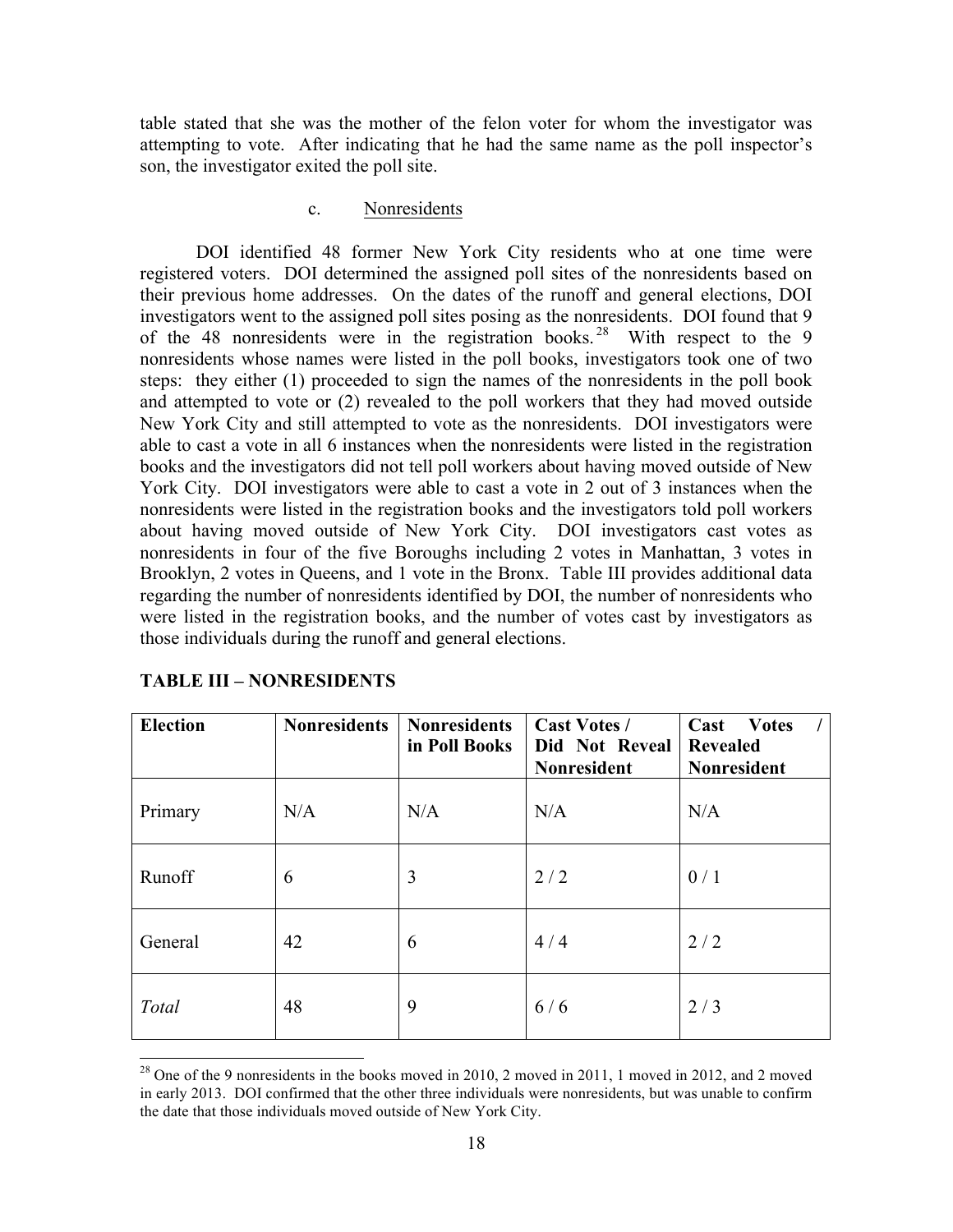The following are examples of instances during the runoff and general elections when investigators were able to sign the registration books and cast votes as nonresidents:

- A 26 year-old female investigator cast a write-in vote for "John Test" at a Manhattan poll site during the general election as a female who moved outside New York City and was 76 years old as of the date of the general election.
- A 43 year-old male investigator cast a write-in vote for "John Test" at a Bronx poll site during the general election as a 48 year-old male who moved outside of New York City to Florida in or around April 2011. After the poll inspectors located the name of the nonresident, the investigator informed the inspectors that he had recently moved to Florida. In response, one of the poll inspectors replied that so long as the name was in the registration book, the investigator was permitted to vote in the election.
- A 40 year-old female investigator cast a write-in vote as "John Test" at a Queens poll site during the general election as a 66 year-old female who moved outside of New York City in or around October 2012. The investigator signed the registration book, and then told the poll inspectors that she was thankful to be able to vote because she had recently moved. The poll inspectors ignored the investigator's comment and gave her a ballot.
- A 48 year-old male investigator cast a write-in vote for "John Test" at a Brooklyn poll site during the runoff election as a 50 year-old male who moved outside of New York City. The investigator told the poll workers, "I want to make sure that [a particular candidate] gets my vote." After the investigator exited the lever machine, two poll workers who signed him in at the election district table told the investigator "to bring back friends," indicating to him that they favored the same candidate for Public Advocate and that he should encourage others to vote for that candidate.

In one instance during the runoff, an investigator was not permitted to vote after she revealed that although the nonresident's name was still listed in the registration book, she had moved from New York City to Connecticut. While the poll worker responded that the investigator could not vote, the poll worker stated that she "wished she [the investigator] had not told her" about moving to Connecticut because the poll worker would have allowed the investigator to vote if she did not know about the move.

In addition to the nonresidents who appeared in the registration books, DOI investigators also entered poll sites 67 times during the primary and general elections to ask whether they could vote even though they were not a resident of New York City. Investigators told poll workers that they wanted to vote in the election because they used to live in New York City, currently work in New York City, or had an interest in voting for a particular candidate. None of the investigators was offered the opportunity to vote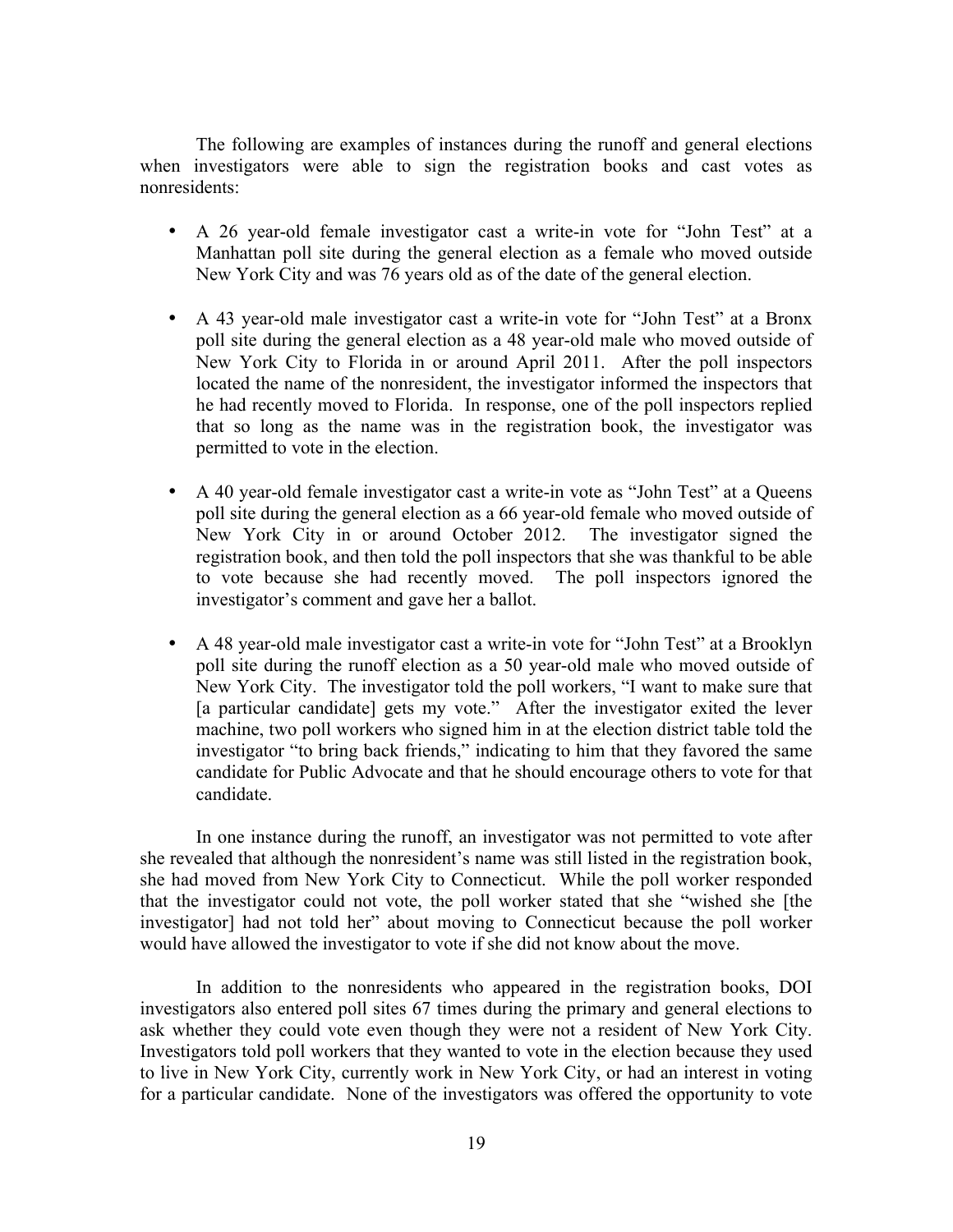by lever machine or electronic scanner. However, eight investigators who said they used to live in New York City were told directly or impliedly by poll workers that they should go to the poll site associated with their previous address to see whether their names were still in the registration books, in which case they might be able to sign the book and vote. For example, a poll worker at a Staten Island poll site walked with the investigator outside the poll site after the investigator had been told that he could not vote at the site. Once outside, the poll worker told the investigator that he should go to the poll site where he used to vote while living in Staten Island and if his name was still in the registration book, "play dumb" and vote.

#### d. Voting on Behalf of Relatives and Significant Others

During DOI's Election Day investigative operations, DOI investigators also asked poll workers whether they could vote on behalf of a spouse, sibling, or significant other. On some occasions, investigators asked whether they could vote for a relative who was listed in the registration book. On other occasions, investigators simply approached poll workers to ask whether they could vote for a relative or significant other who was not listed in the book. In most instances, investigators told poll workers that their relative or significant other was unable to vote due to some extenuating circumstance, including illness, hospitalization following the birth of a child, or overseas military deployment. In each of the 15 instances, poll workers told the investigators that they were not allowed to vote for a relative or significant other.

#### e. Alleged Voter Fraud at IS 71 in Brooklyn

On September 11, 2013, following the 2013 primary election, the Gothamist reported that people had attempted to vote for other registered voters at IS 71, a poll site in Williamsburg, Brooklyn. Max Rivlin-Nadler et al., *Brazen Voter Fraud Alleged Among Ultra-Orthodox in Williamsburg*, Sept. 11, 2013, http://gothamist.com/2013/09/11/voter fraud attempts.php. DOI spoke with two poll site coordinators and two poll inspectors four poll workers assigned to IS 71 who cited multiple instances of young men they believed were attempting to vote for other registered voters at IS 71 during the 2013 primary and additional instances during the 2013 runoff election. Two of the poll workers recalled instances where young men who appeared to be 19 or 20 years old sought to vote as registered voters who were in their thirties or sixties based on the dates of birth recorded in the registration books. One of the poll inspectors stated that she asked some individuals to confirm their dates of birth, after which they typically walked away without voting. Poll workers informed DOI that these incidents during the primary election were reported to a BOE employee assigned to monitor certain poll sites, including IS 71, during the primary. DOI spoke with this employee who stated that she reported the incidents to Mary Rose Sattie, Deputy Chief Clerk of the Brooklyn BOE office, who requested that she return to the site throughout the day to monitor the site. She also stated that the BOE Legal Department, including General Counsel Steven Richman and Deputy General Counsel Raphael Savino, went to IS 71 at the end of primary day. DOI spoke with Savino who confirmed that he went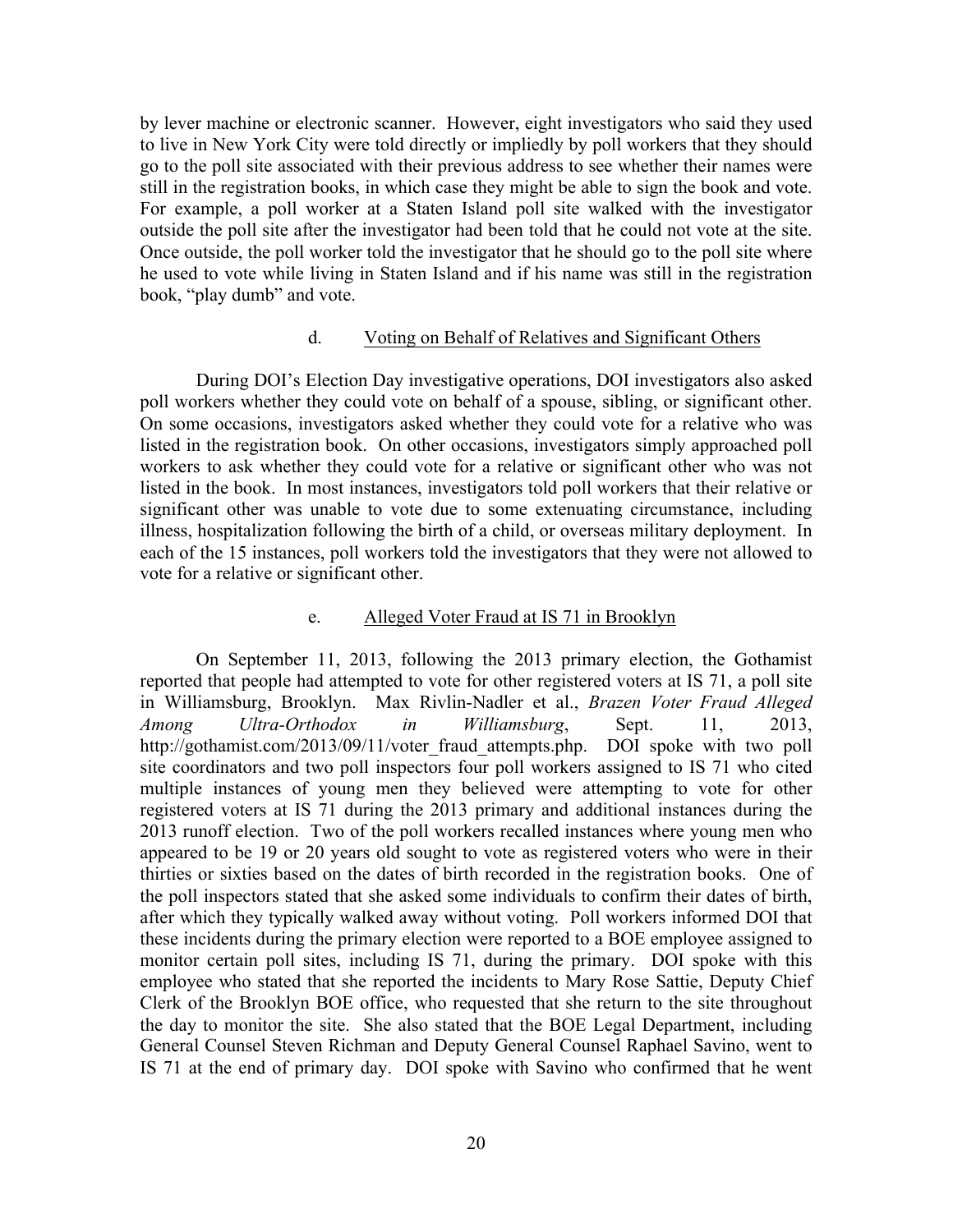with Richman to IS 71 at the close of the polls due to the voter fraud complaints, electioneering, and other reported issues including large crowds at the site.

#### 2. Analysis of the BOE's Cancellation Procedures

As discussed above, DOI found during its Citywide Election Day investigative operations that some deceased persons, felons, and nonresidents remain on the voter rolls even though they are no longer eligible to vote in New York City. DOI investigators were routinely able to cast votes as these ineligible individuals because their names were listed in the registration books and poll workers did not challenge the investigators. Given the deficiency of the voter rolls created by the presence of deceased persons, felons, and nonresidents on the rolls, DOI spoke with Beth Fossella, head of the Voter Registration Department in the Executive Office, Steve Ferguson, head of Management Information Systems Department in the Executive Office, and six Borough office registration and cancellation supervisors regarding the BOE's procedures for removing ineligible individuals from the voter rolls.

A voter's registration should be cancelled when, among other reasons, the voter has moved residence outside of New York City, been convicted of a felony, or died. *See*  Election Law § 5-400. Additionally, when a duplicate registration for a voter exists, the prior registration should be cancelled. *See id.* § 5-614(12)(b)(3); N.Y. Comp. Codes R. & Regs. Title 9 (hereinafter "State BOE Rules and Regulations") § 6217.10(a)(2)(iii). Fossella, Ferguson, and the registration supervisors explained that the New York State Board of Elections ("State BOE") provides the BOE with notices regarding deaths, felony convictions, and potential duplicate registrations of voters. The State BOE receives death records from the New York City Department of Health and New York State Department of Health (*see* Election Law § 5-614(5)), and then provides death notices to the BOE that list, among other things, the death certificate number of the voter. The State BOE receives lists of convicted felons from the courts or the Office of Court Administration (*see id.*), and provides the BOE with felony conviction notices that list, among other things, the date of conviction and length of the sentence.<sup>29</sup> The State BOE also forwards potential duplicate registration notices as when, for example, it receives information that an individual registered to vote in New York City has registered to vote in a New York State county outside of New York City.

The BOE maintains a centralized list of registered voters from all five Boroughs in a computerized database called the Archival Voter Information Database ("AVID"). New York City voters also are included in the computerized statewide list of registered voters maintained by the State BOE, which is called NYSVoter. The statewide list "combin[es] the existing voter registration list maintained by each local board of

<sup>&</sup>lt;sup>29</sup> The New York City Department of Health and New York State Department of Health are required to provide death records to the State BOE on at least a monthly basis. The Office of Court Administration is required to provide the State BOE with the names of felons subject to forfeiture of the right to vote on at least a quarterly basis. Election Law § 5-708 (1), (2). Under the Election Law, the BOE is obligated to update its registration lists within 25 days of receipt of death or felony conviction notices. *See id.* § 5- 614(6). *See also* State BOE Rules and Regulations § 6217.10(d).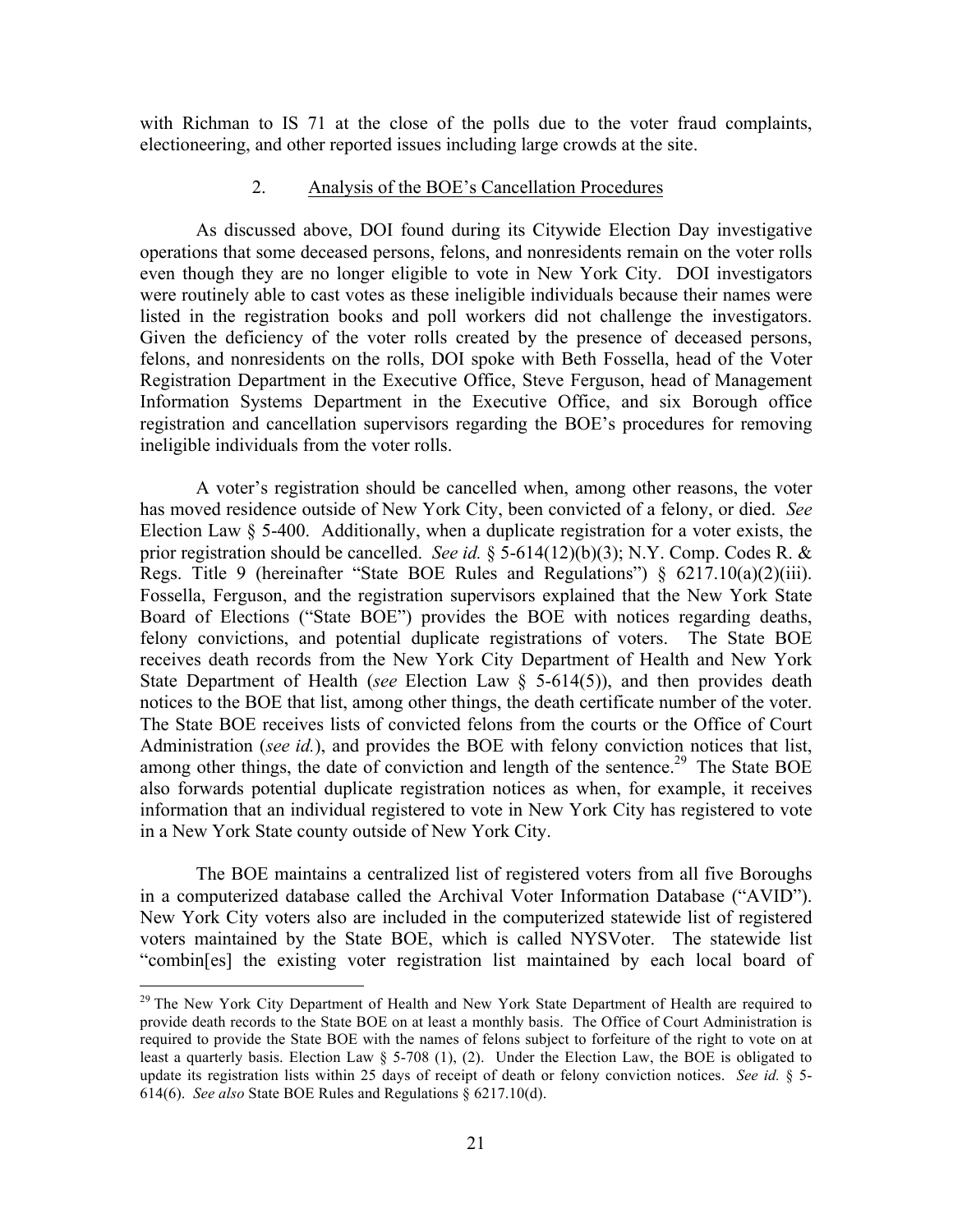elections into a single integrated list." *Id.* § 5-614(2). BOE personnel informed DOI that in January 2013, the State BOE began to transmit these notices regarding potential cancellations directly from its NYSVoter system into AVID. Before January 2013, the State BOE emailed files containing these notices to the BOE.<sup>30</sup> During site visits to the Borough offices, DOI observed BOE personnel use the AVID system to process State BOE notices. In particular, DOI was shown that State BOE notices are accessed in AVID by selecting from a drop-down menu the categories of death notices, felony conviction notices, or potential duplicate notices. BOE personnel explained that the notices appear as "queues" within each category. For example, if an employee clicks on the link for death notices, then the employee will see a death notice from the State BOE. After the employee makes a determination based on the notice as to whether the voter's registration should be cancelled, another death notice will appear on the screen, unless no additional death notices are in the queue at that time.

Registration supervisors explained that cancellation determinations are made on a bipartisan basis, such that two employees must agree upon cancellation of a voter's registration. 31 Registration supervisors also told DOI that BOE employees determine whether to cancel a registration by comparing the information from the State BOE notices with the information contained in the voter registration records on AVID, including the voter's name, date of birth, address, signature, driver's license number, or HAVA ID. Registration supervisors in one Borough office stated that employees must verify correspondence between at least three pieces of information before deciding to cancel a registration. BOE personnel explained that the BOE automatically cancels a voter's registration when employees determine based on information in a State notice and in AVID that a voter has died or been convicted of a felony.<sup>32</sup> When employees determine that a voter has a duplicate registration, the BOE sends an "intent to cancel" notice to the voter and cancels the registration unless the voter responds to the notice within 14 days.  $33<sup>33</sup>$ 

<sup>&</sup>lt;sup>30</sup> BOE personnel explained that each Borough office of the BOE receives directly from the State BOE those notices that concern voters registered in the particular Borough. Prior to January 2013, the State BOE emailed notices to the Executive Office, which, in turn, distributed those notices to the Borough offices.

 $31$  First, a BOE employee from one of the two major parties reviews the State BOE notice and makes an initial determination whether to cancel the voter's registration. Second, a BOE employee from the other major political party reviews the same information and clicks "match" or "no match" to indicate agreement or disagreement with the first employee's determination. When the first BOE employee determines that a voter's registration should be cancelled and the second BOE employee selects "match" with respect to the other employee's determination, then the BOE proceeds with cancellation. When the second employee selects "no match," the employee is prompted by AVID to provide an explanation, and the record is escalated to supervisors for further review.

 $32$  According to the Election Law, the BOE is required to send a voter an intent to cancel notice before a cancellation due to a felony conviction. *See* Election Law § 5-402(2).

<sup>&</sup>lt;sup>33</sup> Fossella stated that the BOE also receives boxes of paper documents from some counties in other states regarding former New York City residents who have moved and registered to vote in those states. However, according to Fossella, counties in other states are not legally required to share information about duplicate registrations with the BOE, such that the BOE does not always receive notice when an individual has moved out of New York State and registered to vote out of state. Fossella also stated that the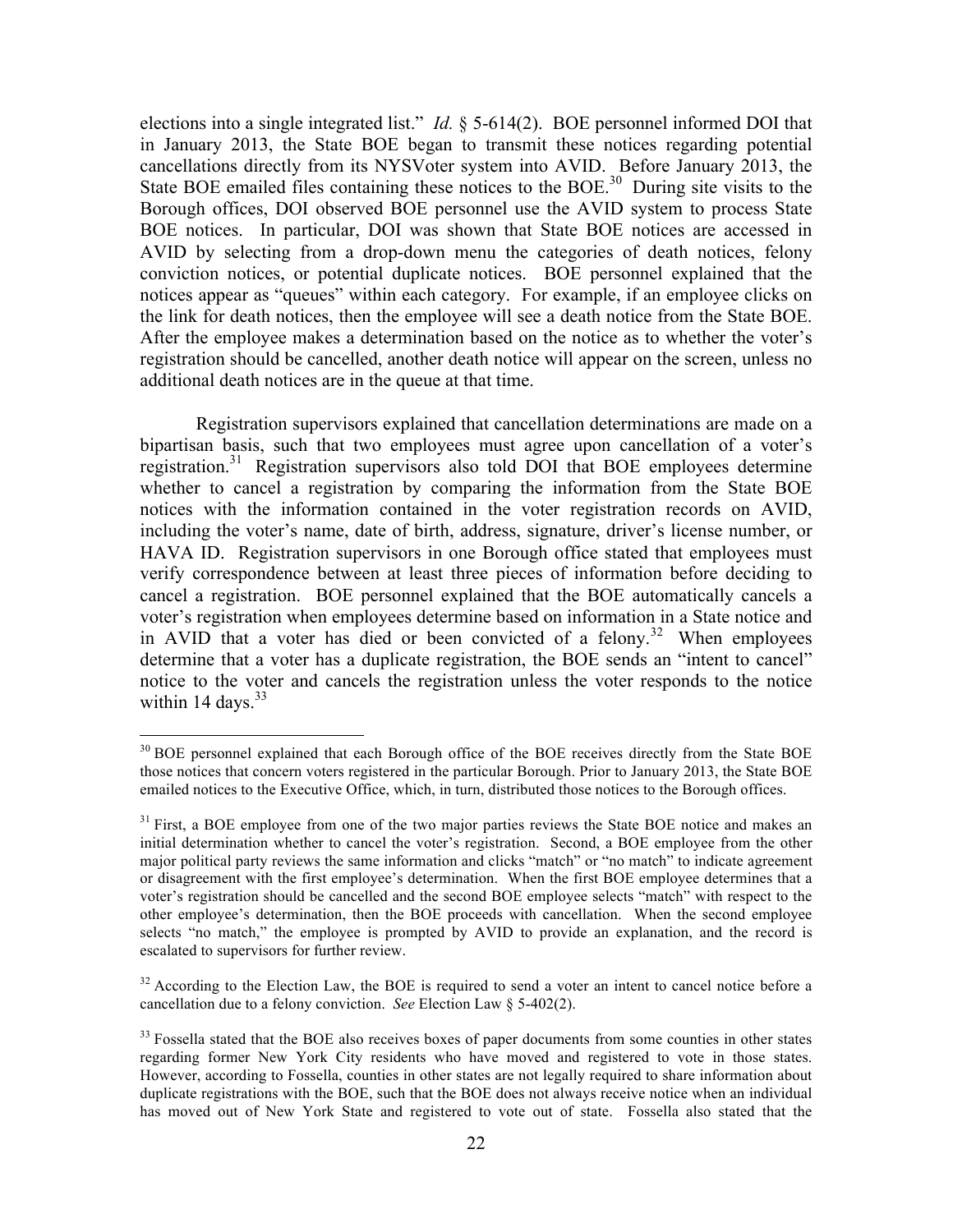In addition to the State notices, BOE personnel explained that the agency receives information relating to the continued eligibility of registered voters from other sources. The United States Postal Service provides the BOE with information regarding changes of address including voters who have moved outside of New York City. BOE personnel explained that a voter's registration may be cancelled when it receives notice from the United States Postal Service that the voter has moved outside New York City. The BOE also learns about possible changes in residence when mail sent to voters comes back to the BOE as undeliverable. Beth Fossella stated that a number of the information notices providing poll site locations to voters before an election come back to the BOE marked "return to sender." In the case of returned mail, Fossella and other BOE personnel stated that the BOE marks the voter "inactive" in AVID and sends a confirmation notice to the voter at the same address.<sup>34</sup> Fossella and other BOE personnel said that if the voter responds to the confirmation notice, then the voter's registration is marked "active" in AVID. DOI was told that a voter who fails to respond to such a notice is eventually cancelled, but did not receive a definitive explanation as to when the voter would be cancelled<sup>35</sup>

Moreover, BOE personnel stated that voters sometimes contact the BOE to request a cancellation of registration. Fossella informed DOI that the BOE does not cancel a voter's registration based solely on a verbal communication of a voter's death, change in residence, or other event establishing a basis for cancellation. Rather, the BOE will cancel a voter's registration only if it receives sufficient documentary evidence to support cancellation such as a death certificate or proof of a change in address.<sup>36</sup> Fossella stated that individuals who verbally report a death or change in address to the BOE are told that documentation is required to cancel a registration.

DOI asked BOE personnel to explain why ineligible individuals might remain on the voter rolls and the procedures for cancelling their registrations. Fossella, head of the Voter Registration Department in the Executive Office, said that the State does not

<u> 1989 - Andrea Santa Andrea Andrea Andrea Andrea Andrea Andrea Andrea Andrea Andrea Andrea Andrea Andrea Andr</u>

documents received by the BOE from other states do not necessarily provide sufficient information for the BOE to cancel a voter's New York City registration. Fossella said that if the information in the document sent from another state is insufficient, the BOE sends a confirmation notice to the voter rather than cancel the voter's registration.

 $34$  Once a voter's registration is "inactive," that voter's name is not included in registration books in subsequent elections. *See* Election Law § 5-213(2).

 $35$  According to the Election Law, the BOE must send a confirmation notice to a voter when the BOE receives returned mail without a forwarding address or a change of address notice filed with the United States Postal Service without a forwarding address. *See* Election Law § 5-712(1), (2)(a). A confirmation notice must state that the voter's registration may be cancelled if the voter "do[es] not vote in any election up to and including the second federal election after such notice." *Id.* § 5-712(3).

<sup>&</sup>lt;sup>36</sup> Section 5-400 of the Election Law defines a voter's "personal request to be removed from the list of registered voters" to be a signed notice from the registrant, a board of elections, or other agency. *Id.* § 5-  $400(2)$ .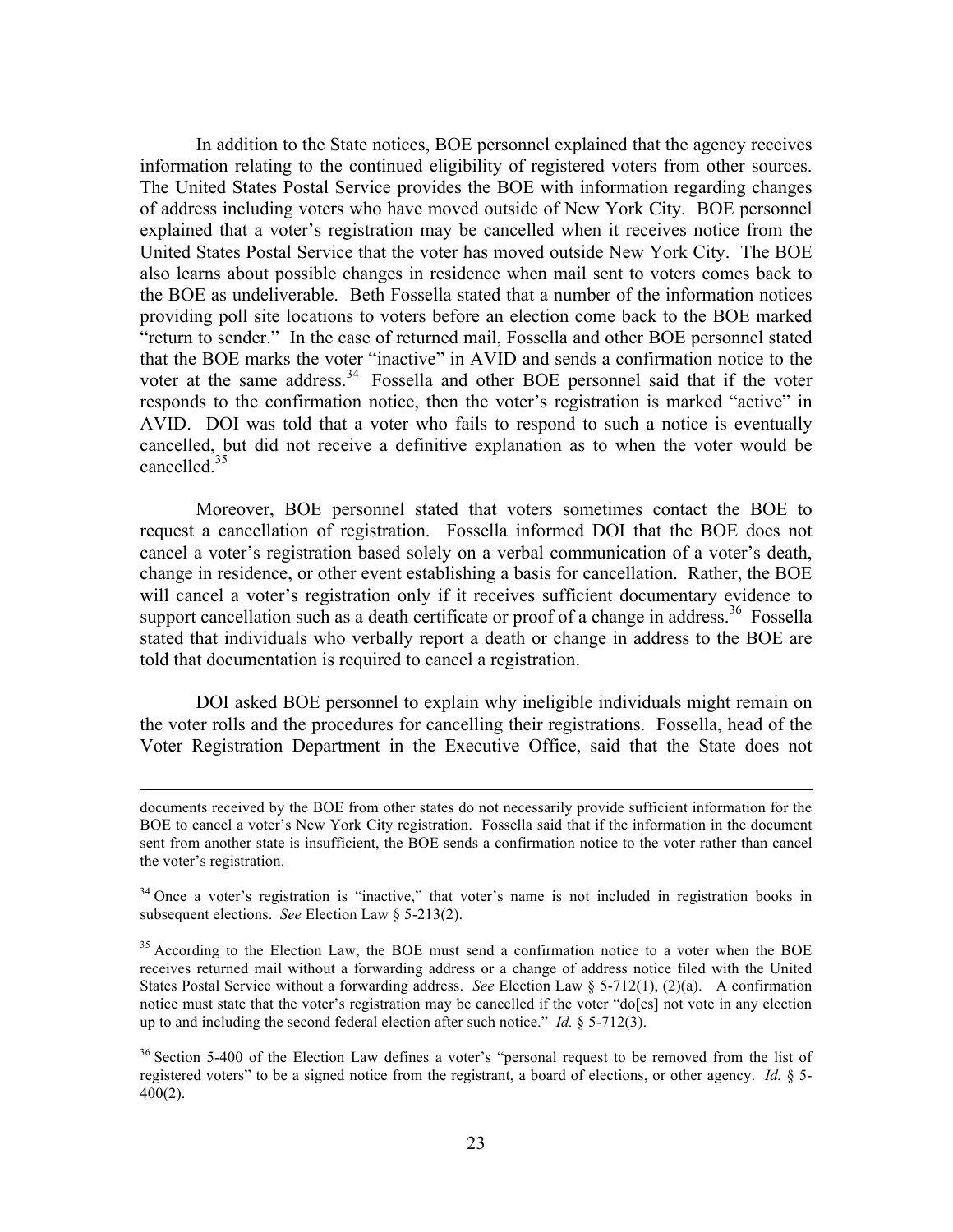always provide death notices for voters who died. Fossella was aware of a voter who died two years ago and remains on the voter rolls in New York City. Fossella said that she viewed the case of this particular voter as a test of the State BOE notice system, and that she has been waiting to see whether the BOE receives a death notice for the voter. Fossella also told DOI that the BOE relies on the State to provide death notices, and does not utilize other sources such as the Social Security Death Master File Index to identify deceased individuals. Additionally, registration supervisors in one Borough office said that the State provides the BOE with a death certificate number, but that the State does not generally provide the actual death certificate. They stated that access to the actual death certificates might provide BOE staff with additional information to verify that a voter has died and should thus be cancelled. These registration supervisors also said that a time lag commonly exists between events rendering a person ineligible to vote such as a death and the BOE's receipt of State notice. For example, while meeting with these registration supervisors, DOI reviewed a State notice regarding a person who had died approximately one year earlier in 2012. The registration supervisors stated that direct access to the underlying information used by the State to generate notices might expedite the BOE's cancellation process.

#### **B**. **Ballots**

#### 1. Ballot Design: Issues Not Resolved in Advance of Elections

The ballot for the November 5, 2013 general election was printed in a 6-point font. At the BOE Commissioners meeting on October 8, 2013, the BOE Commissioners reviewed a sample ballot. *See* Minutes, BOE Commissioners' Meeting, at 9 (Oct. 8, 2013). BOE Executive Office staff explained that use of a 6-point font on the one-page ballot was necessary because the Voting Rights Act required the BOE to include five languages on some ballots in Queens.<sup>37</sup> The BOE Commissioners directed staff to work on creating a ballot that would be easier to read. They also asked that staff inquire of the New York City Law Department whether providing ballots with varying font sizes in different Boroughs would give rise to an Equal Protection challenge under the Fourteenth Amendment to the United States Constitution. *See id.* at 13.<sup>38</sup> At the BOE Commissioners meeting on October 15, 2013, the BOE reported that it consulted with the Law Department, and decided to use a 6-point font on ballots in all five Boroughs. *See*  Minutes, BOE Commissioners' Meeting, at 8-9 (Oct. 15, 2013). Commissioners and Executive Director Ryan acknowledged the small font size. Ryan stated that voters should be encouraged to use the Ballot Marking Devices ("BMDs"), which enlarge

<sup>&</sup>lt;sup>37</sup> On October 13, 2011, the U.S. Census Bureau determined that parts of Queens County must have ballots translated into an Asian Indian language, in addition to the four languages already required to be available under the Voting Rights Act—English, Spanish, Chinese, and Korean. *See* Voting Rights Act Amendments of 2006, Determination Under Section 203, 76 Fed. Reg. 63602, 63605 (Oct. 13, 2011).

<sup>&</sup>lt;sup>38</sup> Whereas a 6-point font was deemed necessary in some areas of Queens due to the language requirements, BOE staff explained that the ballot in Staten Island could be printed in 9-point font because only English and Spanish appear on ballots in Staten Island. *See* Minutes, BOE Commissioners' Meeting, at 10 (Oct. 8, 2013).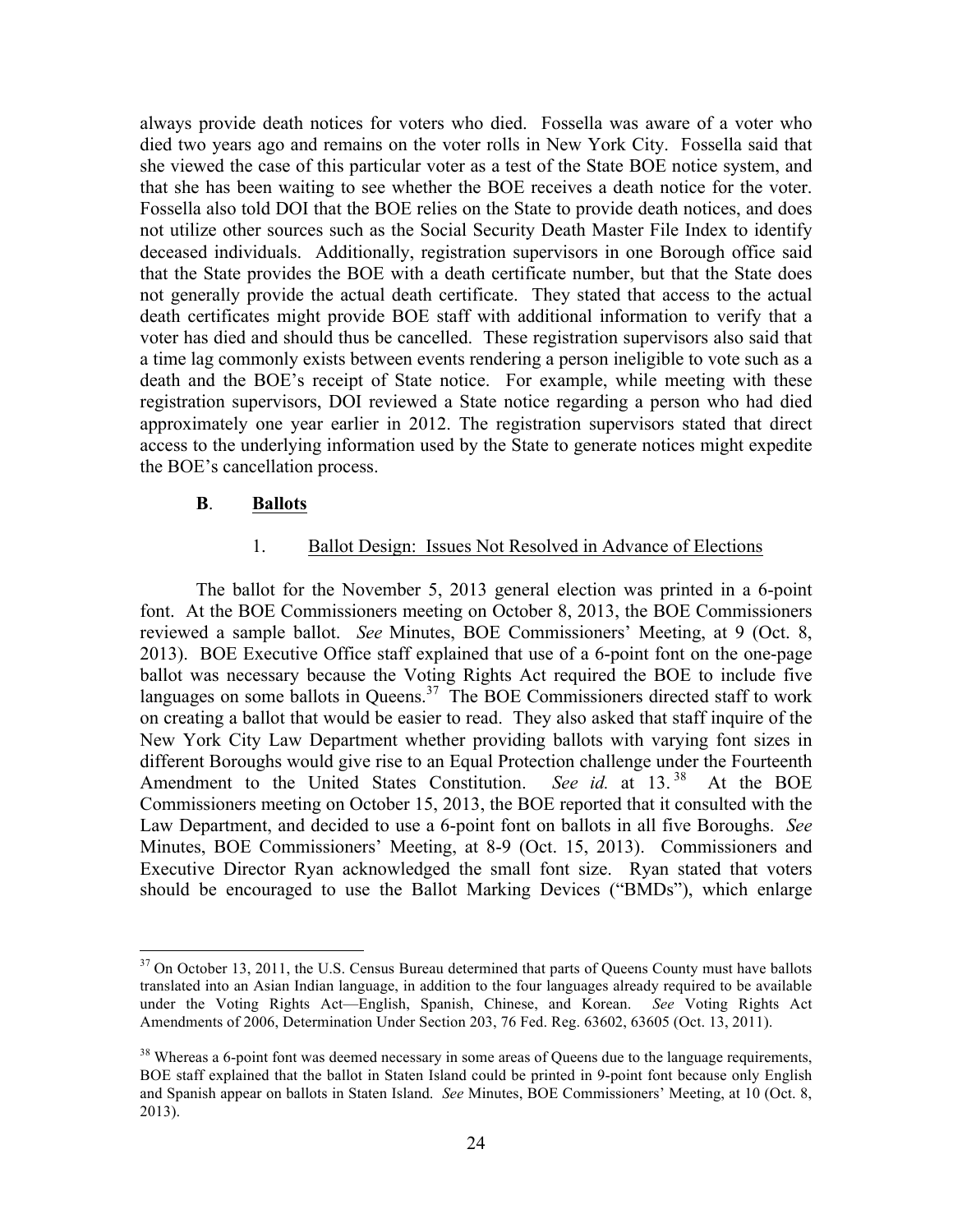ballots to a 22-point font size, and noted that large sample ballots would be posted in poll sites at each ED/AD table. *See id*.

Ballot readability was one of the most frequent complaints encountered by DOI staff who participated in DOI's Election Day investigative operation during the 2013 general election:

- DOI investigators conducted quality assurance surveys of voters at poll sites. DOI found that 145 of the 698 voters surveyed by DOI during the general election made complaints that the print on the ballot was too small or difficult to read. Another 36 surveyed voters complained that the ballot format was confusing or made the ballot difficult to read. DOI investigators serving as poll workers similarly reported that voters complained that they had trouble reading the small print on the ballots.
- While DOI staff working at poll sites and investigators entering sites to vote generally found that large sample ballots were posted at the ED/AD tables in poll sites, they also reported that poll workers often did not offer voters use of the BMDs and that some BMDs were not clearly indicated by signage. Of the 42 investigators who entered poll sites to cast votes as ineligible individuals during the general election, only 10 were offered the use of a BMD machine. Fourteen surveyed voters also complained that they were not told about the BMDs or offered the opportunity to use the machine. An investigator casting a vote at a Manhattan poll site asked to use the BMD machine, but was discouraged by poll workers who told him that voting by paper ballot was the quicker option.
- A number of voters complained that they were unaware that proposals to amend the New York State Constitution were on the back of the ballot and they therefore did not vote on the proposals. Fourteen surveyed voters made this complaint to DOI, and investigators serving as poll workers also heard several voters make this complaint. The 2013 general election ballot did not have any instruction on the front of the ballot directing voters to turn over the ballot for the proposals on the back of the ballot. DOI investigators reported that poll workers at some poll sites were reminding voters to turn over the ballot for the proposals, but this was not a uniform practice of poll workers on Election Day.

While discussing the font size issue during public meetings prior to the 2013 general election, BOE Commissioners noted the existence of possible alternatives to address the font size issue, including the use of bilingual ballots<sup>39</sup> or a 2-page ballot.<sup>40</sup>

<sup>&</sup>lt;sup>39</sup> Whereas the BOE currently prints a single ballot in the requisite languages, including five languages on the ballot in some areas of Queens, bilingual ballots would have no more than two languages on each ballot, and the BOE would print ballots in different languages. The BOE also has discussed trilingual ballots with three languages on each ballot.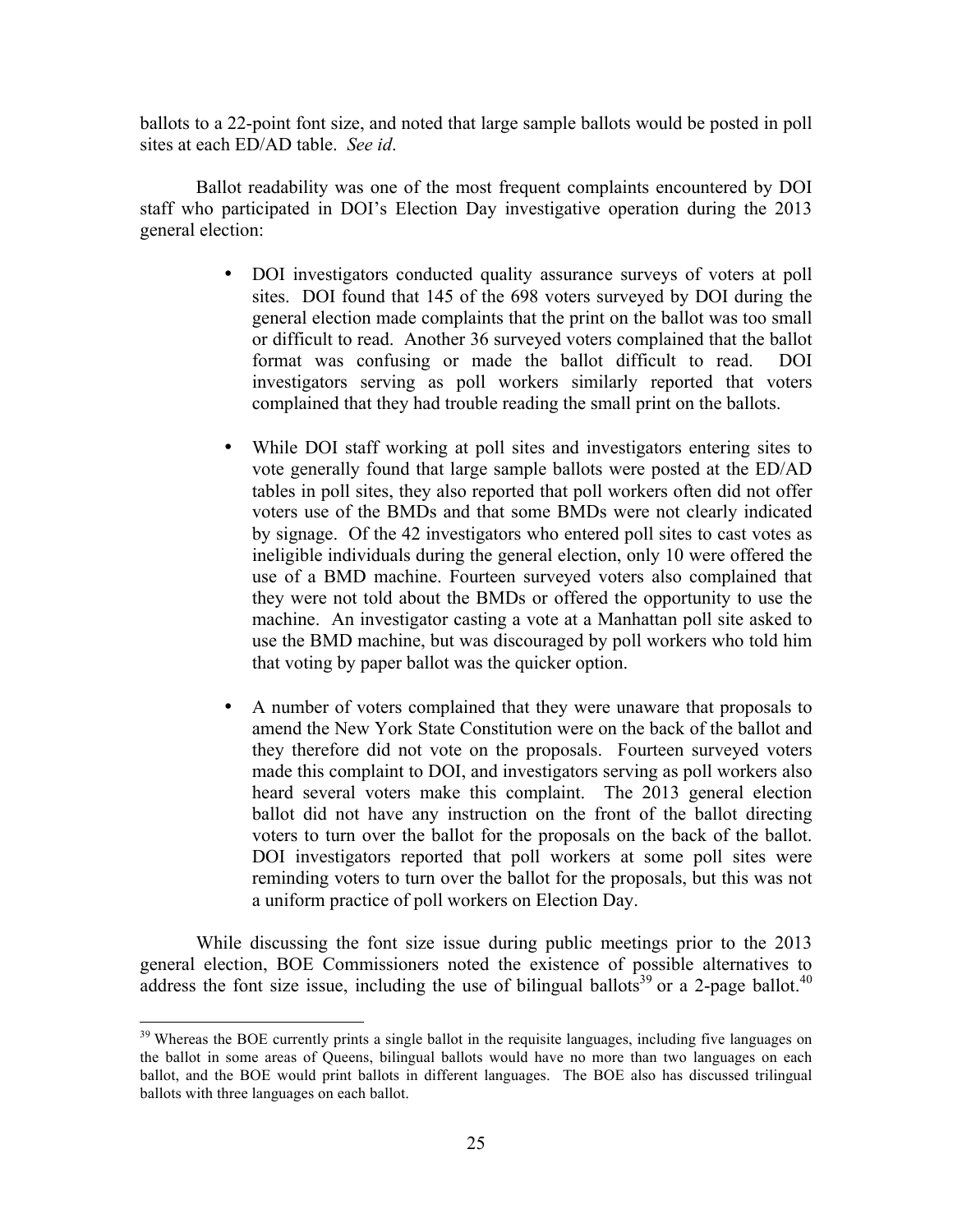The Commissioners also indicated that the BOE would be proactive in improving the ballot design for elections in 2014. *See* Minutes, BOE Commissioners' Meeting, at 9 (Oct. 15, 2013).<sup>41</sup> Despite these stated plans to improve the ballot for 2014, the BOE was aware of the font size and ballot design issues well in advance of the 2013 election, and considered various options to address these issues, but did not resolve it.

As early as November 2010, the font size issue was raised by voters and discussed by the BOE. *See* Message from the President of the Board of Elections in the City of New York Regarding Voter Concerns about Font Size in Ballots (undated) (referring to the font size and design of ballot used during November 2, 2010 general election). In October 2011, the BOE learned that a fifth language needed to be used in areas of Queens. A sample ballot with five languages in both a one-page and a two-page design was provided to the Commissioners as early as April 2012. *See* Minutes, BOE Commissioners' Meeting, at 8-9 (Apr. 17, 2012). Also in April 2012, the Commissioners discussed the additional cost and time needed to use a two-page ballot. *See* Minutes, BOE Commissioners' Meeting, at 7-8 (Apr. 26, 2012). In June 2012, the BOE Commissioners received a report from Thomas Sattie regarding the feasibility and costs of using bilingual ballots. *See* Minutes, BOE Commissioners' Meeting, at 12 (June 5, 2012). DOI obtained a copy of the report in which Sattie stated that bilingual ballots could be created on a single-page with a "reasonable font size" and that scanner machines could be programmed to read bilingual ballots. Sattie estimated that printing bilingual ballots would cost between \$500,000 and \$1 million more than printing ballots with all languages on them. He also recommended that the BOE contact the State BOE to discuss the requirements for testing bilingual ballots on the scanner and BMD machines. *See*  Thomas D. Sattie, Report to the BOE Commissioners Regarding Bilingual Ballots (June 1, 2012).

In addition, the BOE met with elected officials and good government groups about ballot design and readability issues before the 2013 general election. *See, e.g.*, Minutes, BOE Commissioners' Meeting, at 11 (Mar. 12, 2013). A member of one good government group informed DOI that the BOE was asked, among other considerations, to add a message on the front of the ballot reminding voters to turn over the ballot for proposals on the back so that voters would not inadvertently fail to vote on the proposals. Other ballot design changes proposed to the BOE by good government groups have

<sup>&</sup>lt;sup>40</sup> While the minutes of the October 15, 2013 provide that Umane said the BOE "is currently researching multiple page ballots for possible implementation in the future" (*see* Minutes, BOE Commissioners' Meeting, at 9 (Oct. 15, 2013)), DOI staff present at the meeting heard Umane state that the BOE has been wary of using two-page ballots due to concerns about candidates and races on the second page receiving less attention.

 $41$  Commissioner Araujo proposed the formation of a BOE subcommittee to address ballot design issues, and Commissioner Michel urged addressing ballot issues in advance of the 2014 election cycle. *See* Minutes, BOE Commissioners' Meeting, at 9 (Oct. 15, 2013). DOI interviewed Thomas Sattie, head of Ballot Management at the BOE, who stated that he and his staff have been asked to research options for improving the 2014 ballot.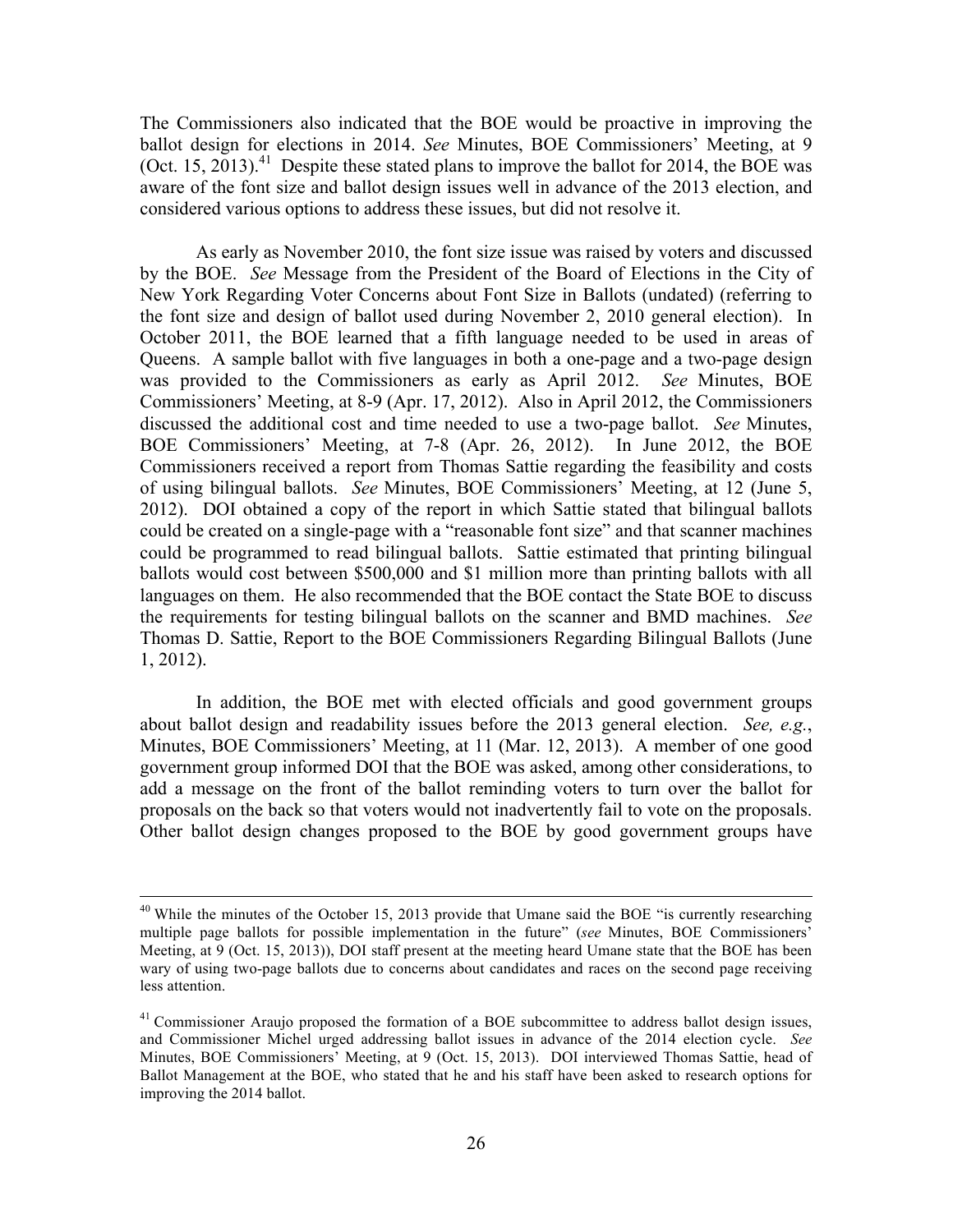included changing the ballot layout from portrait to a landscape orientation, $42$  placing picture instructions on the front of the ballot with full instructions on the back, and using light shading and thick lines to distinguish different parts of the ballot.<sup>43</sup>

### 2. Printing the Ballots

The BOE Commissioners decided to order paper ballots for the 2013 general election based on a 90% voter turnout figure. *See* Minutes, BOE Commissioners' Meeting, at 7-9 (Oct. 8, 2013).<sup>44</sup> At the October 8, 2013 BOE Commissioners meeting, Alex Camarda, Director of Public Policy for Citizens Union, recommended that the BOE print fewer ballots, noting, among other things, that voter turnout for Mayoral elections since 1940 has not exceeded 60% and has been no more than 40% since 1997. The BOE Commissioners responded that different ballots are printed for each election district, and that the number of ballots printed should not be determined by the City-wide turnout rate, but rather by considering the high turnout rates in certain election districts. The BOE also stated that additional ballots should be printed to account for voided ballots as voters may use up to three ballots if they make an error on a ballot.

The turnout for the 2013 Mayoral election was approximately 24% of registered voters. *See* Sam Roberts, *New York: Voter Turnout Appears to Be Record Low*, N.Y. Times, Nov. 6, 2013, http://www.nytimes.com/news/election-2013/2013/11/06/newyork-turnout-appears-headed-for-record-low. DOI investigators serving as poll workers reported large numbers of unused ballots at their election district tables during the general election. For example, three investigators reported approximately 550 unused ballots, 400 unused ballots, and 200 unused ballots for their assigned election districts at their respective poll sites. Moreover, during a site visit to the Queens Voting Machine Facility after the general election, DOI personnel spoke with a supervisor at the facility who

 $^{42}$  Currently, New York City creates ballots using a portrait orientation. A ballot with a portrait orientation shows the parties and candidates across the top of the ballot with the offices down the left side of the ballot. Ballots with a landscape orientation show the offices across the top of the ballot with the parties and candidates down the left side of the ballot.

 $43$  To address the issues with ballot layout and design, state legislators have proposed the Voter Friendly Ballot Act, which would amend the Election Law to require, among other things, that sans serif fonts be used on ballots, candidates' names be printed in 12-point font, and updated instructions be included on ballots. *See* Assem. 204A, 2013-2014 Reg. Sess., 236th Leg. Sess. (N.Y. 2013). The New York City Council Committee on Governmental Operations passed a resolution in support of the Act, and the Campaign Finance Board has expressed support for the Act. *See* New York City Council Comm. On Gov. Operations Res. 0671A, 2010-2013 Council Sess. (Nov. 29, 2011); New York City Campaign Finance Board, 2012-2013 Voter Assistance Annual Report, at 23-24 (Apr. 2013), *available at*  http://www.nyccfb.info/PDF/var/2012-2013\_VoterAssistanceAnnualReport.pdf. While the BOE has made recommendations to the State legislature to change certain provisions of the Election Law regarding ballot layout and design, the BOE has not endorsed the Voter Friendly Ballot Act. Thomas Sattie stated to DOI that the BOE's proposals are similar to those in the Act, but he did not believe that the BOE supported a 12-point font for candidates' names.

<sup>&</sup>lt;sup>44</sup> For the 2012 presidential election, by contrast, the BOE approved printing of ballots for 120% of registered voters plus an additional 50 ballots per ED. *See* Minutes, BOE Commissioners' Meeting (Sept. 25, 2012).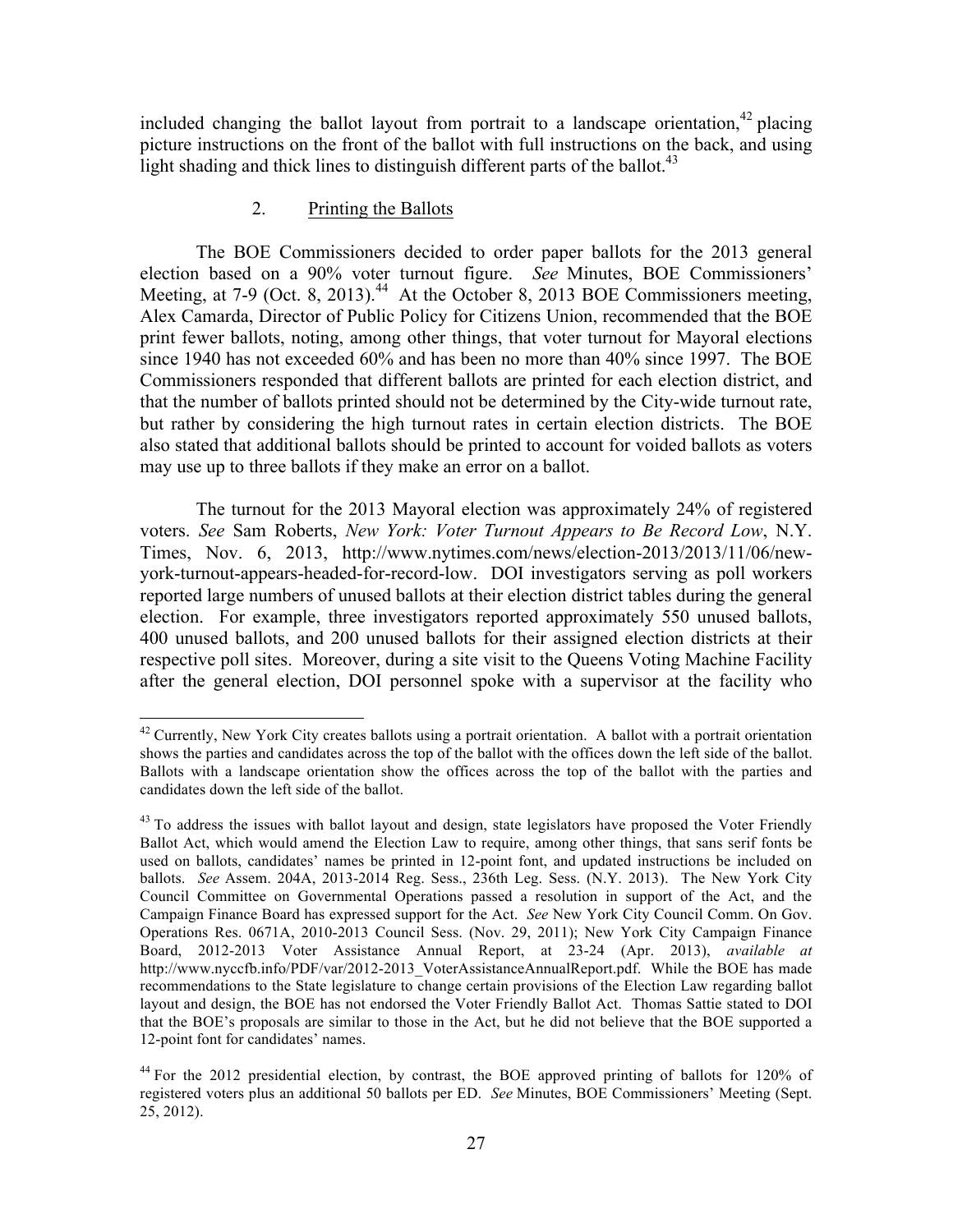showed them hundreds of boxes of unused ballots from the general election that the supervisor said would be shredded.

DOI interviewed Thomas Sattie, head of the Ballot Management Department, who stated that determining how many ballots to print involves "more art than science." Sattie explained that the BOE considers voter turnout in prior elections as a factor in determining how many ballots to print for an election, but that the turnout in particular election districts is a more important factor than overall turnout rates in determining how many ballots to print. He also confirmed that the BOE maintains data by election district on the historical turnout rates of voters for particular districts. With respect to printing ballots for the 2013 Mayoral election, Sattie said that some election districts in past Mayoral elections had turnout around 60%, while other election districts had turnout in the teens. Sattie stated that the BOE also consulted overall turnout rates in past Mayoral elections to inform its decision, noting that the turnout in the 2001 Mayoral election when no incumbent Mayor was on the ballot was in the low thirtieth percentile, and that the turnout for the 2009 Mayoral election was approximately 30%.

DOI then asked Sattie the basis for ordering ballots based on a 90% turnout figure. Sattie stated that the 90% figure was primarily based on the high turnout in certain election districts, as well as the need to account for void ballots in an electronic scanner election. DOI then asked Sattie whether the BOE has considered analyzing the historical turnout data by election district and ordering a different number of ballots for election districts based on the historical turnout of those districts. Sattie acknowledged that the BOE has discussed the possibility of determining the amount of ballots to order for election districts based upon past election district turnout data, but noted that concerns were raised about running out of ballots and disenfranchising voters.

 With respect to the cost of printing the ballots, Sattie explained that under the BOE's printing contract with ES&S, a ballot 14 inches or 17 inches long costs 39 cents per ballot and a ballot 19 inches long costs 45 cents per ballot. See *id.* at 8. Sattie also stated that the cost of printing paper ballots for every 10% of registered voters ranges from approximately \$150,000 to \$200,000. *See id.* According to Sattie, a reduction in the ballot order for the 2013 general election by 10% from an order based on a 90% turnout rate to an 80% turnout rate would have resulted in a cost savings of \$150,000 to \$200,000. Extrapolating Sattie's cost-savings estimate further, a ballot order based on a 50% turnout rate would have resulted in a savings of \$600,000 to \$800,000 in printing costs.

### **C. Poll Worker Recruitment, Training, and Performance**

The BOE has a difficult administrative challenge in its recruitment, training, and assignment of more than 30,000 poll workers for a typical election in New York City.<sup>45</sup>

 $45$  Currently, poll workers work approximately 17 hours on Election Day and are paid \$200. Poll workers also are paid \$100 for training as long as they actually work on Election Day. Various proposals have been suggested to broaden the pool of qualified poll workers, including the use of split shifts for poll workers on Election Day. Split shifts are permissible (*see* Election Law § 3-400(7)), and were discussed at a recent BOE Commissioners' meeting. Minutes, BOE Commissioners' Meeting, at 4 (Dec. 10, 2013). Additional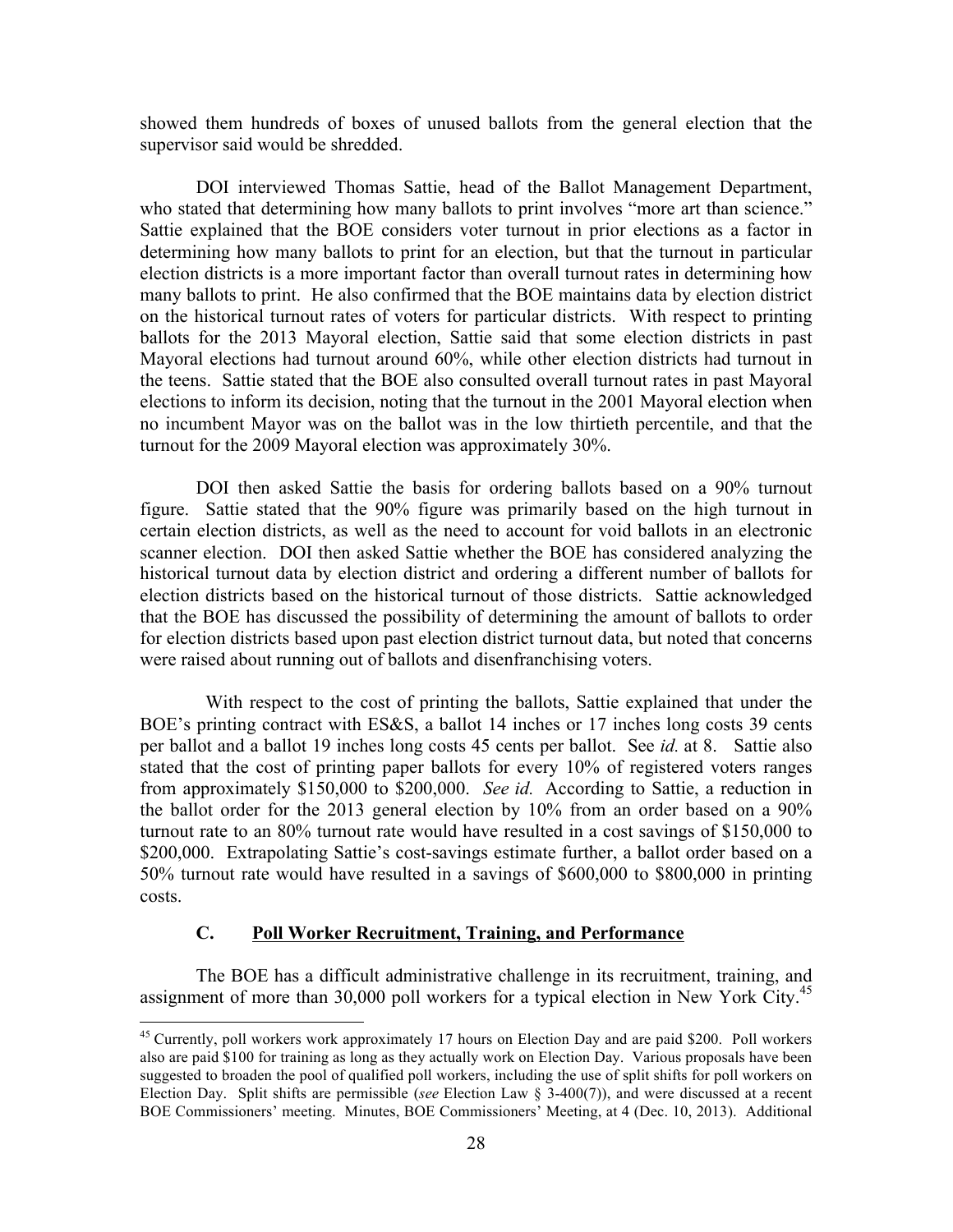DOI investigators observed several issues with the adequacy of poll worker training and the integrity of the poll worker exam. DOI also found a number of instances of voter privacy violations, improper voting instructions, and other incorrect or incompetent action by poll workers.

# 1. Application Process

Fifteen DOI investigators applied to work as poll workers during the 2013 election cycle. They submitted their applications in August 2013. Twelve of the 15 investigators submitted applications directly to their respective Borough offices. Three investigators submitted applications through county political committees or political clubs. Seven of the 12 investigators who applied to the BOE were hired as poll workers: 5 investigators were hired to work poll beginning with the 2013 primary and 2 additional investigators were hired only for the 2013 general election. Two of the 3 investigators who applied through county committees were hired to work as poll workers. In total, 9 of the 15 investigators who applied were hired to work as poll workers. The reason why several investigators were not hired is unclear.

BOE staff at the Manhattan, Queens, and Staten Island Borough offices informed several investigators that because they are City employees, their applications were subject to a different process than others applying to be poll workers. Investigators received different answers about the process from BOE staff. Staff in the Manhattan office stated that City employees applying to be poll workers had to be processed by the Department of Finance. Staff in the Staten Island office said that the Office of Payroll Administration was processing the investigator's information. Meanwhile, a BOE employee in Queens informed an investigator that his application had to go through NYCERs. BOE staff in Queens also told investigators that they were unlikely to be hired to work the upcoming elections due to the City employee clearance process. None of the four investigators who applied to the Queens BOE was hired to work during the 2013 primary. Investigators were hired to work during the 2013 primary in each of the other four Boroughs. One investigator ultimately was hired to work in Queens during the 2013 general election.

As noted above, three investigators applied to be poll workers through county political committees or clubs. One investigator applied at a Democratic Party club in Brooklyn. At the office of the Democratic club, the investigator completed a poll worker application different from the one used by the BOE and an additional form, and was told by a member of the club that the club would submit her application and she would receive notice of her training session in one week. The investigator was hired as a poll worker for the 2013 primary, runoff, and general elections. Another investigator applied through the New York County Republican committee office in Manhattan. The committee's administrator informed the investigator that she would fax his application to the BOE and that he should hear from the BOE in one week. The investigator was hired to work as a poll worker for the 2013 primary, runoff, and general elections. A third

<sup>&</sup>lt;u> 1989 - Andrea Santa Andrea Andrea Andrea Andrea Andrea Andrea Andrea Andrea Andrea Andrea Andrea Andrea Andr</u> proposals have included waiving jury duty service in exchange for working the polls or offering attorneys CLE credit for serving as poll workers. *See id.*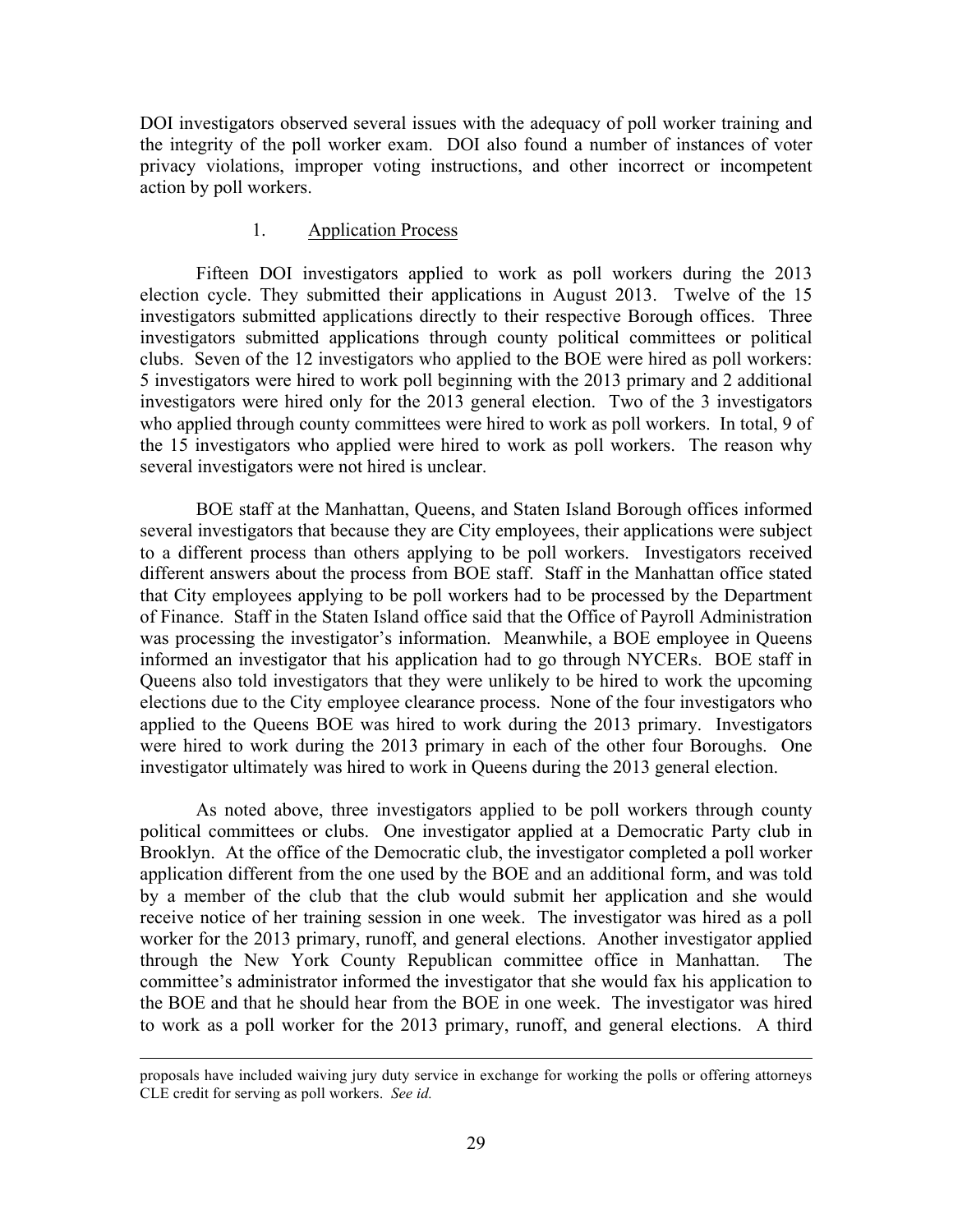investigator applied through the Bronx County Democratic committee office. The investigator was informed that the Bronx Democratic committee ordinarily does not submit BOE poll worker applications, but that the committee could fax the application to the Bronx BOE due to its close relationship with the Bronx BOE. This investigator was not hired to work as a poll worker.

### 2. Training Classes

Nine DOI investigators attended the BOE's six-hour poll worker training. Training classes attended by investigators covered a range of topics, including proper work attire for Election Day, how to help voters locate their correct poll site with the BOE Street Finder, Voter Cards, voter privacy, how to challenge a voter's qualifications, when to offer a voter an affidavit ballot, and the use of the electronic scanner, BMD, and lever voting machines. With respect to the voting machines, the majority of DOI investigators received some hands-on instruction with the machines. Those investigators who received this hands-on instruction generally found it to be thorough and useful. At one training class in Brooklyn, the trainees did not receive any hands-on instruction. Instead, trainees remained in their seats while an assistant trainer demonstrated use of the machines. At another training in Brooklyn, the trainees received hands-on instruction in the electronic scanner and lever machines, but not with the BMD. When trainees asked an assistant trainer to provide further demonstration on use of the scanner machine and instruction on use of the BMD, the assistant trainer did not provide further instruction, stating that other workers at the poll site would understand how to use the scanner machines and that voters seeking to use the BMD would know how to use it.

Trainees are required to take an open-book 25-question exam consisting of multiple choice and true-false questions at the conclusion of the training. Four of the 9 DOI investigators who attended trainings observed trainers telling trainees the specific subjects to be covered on the exam before trainees took the exam, trainers effectively giving answers to trainees during the exam, or trainees cheating on the exam:

> • An investigator attended a training session in Brooklyn where the trainer told trainees that she would highlight areas to be covered on the exam by repeating the information twice. The trainer stated several times during the class, "If I say it twice, it's nice," to indicate specific information that would be covered on the exam. At the same training, after the exam was distributed to the trainees, a female trainee handed the investigator a sheet of loose-leaf containing a list of answers. After the investigator completed the exam using the loose-leaf sheet, one of the women at his table read off the answers in a soft voice to confirm that everyone at the table had the same answers. The female trainee then handed the loose-leaf sheet to a woman at another table. The investigator observed people at other tables openly conferring with one another and did not see trainers take any action to address the conspicuous discussions occurring during the exam.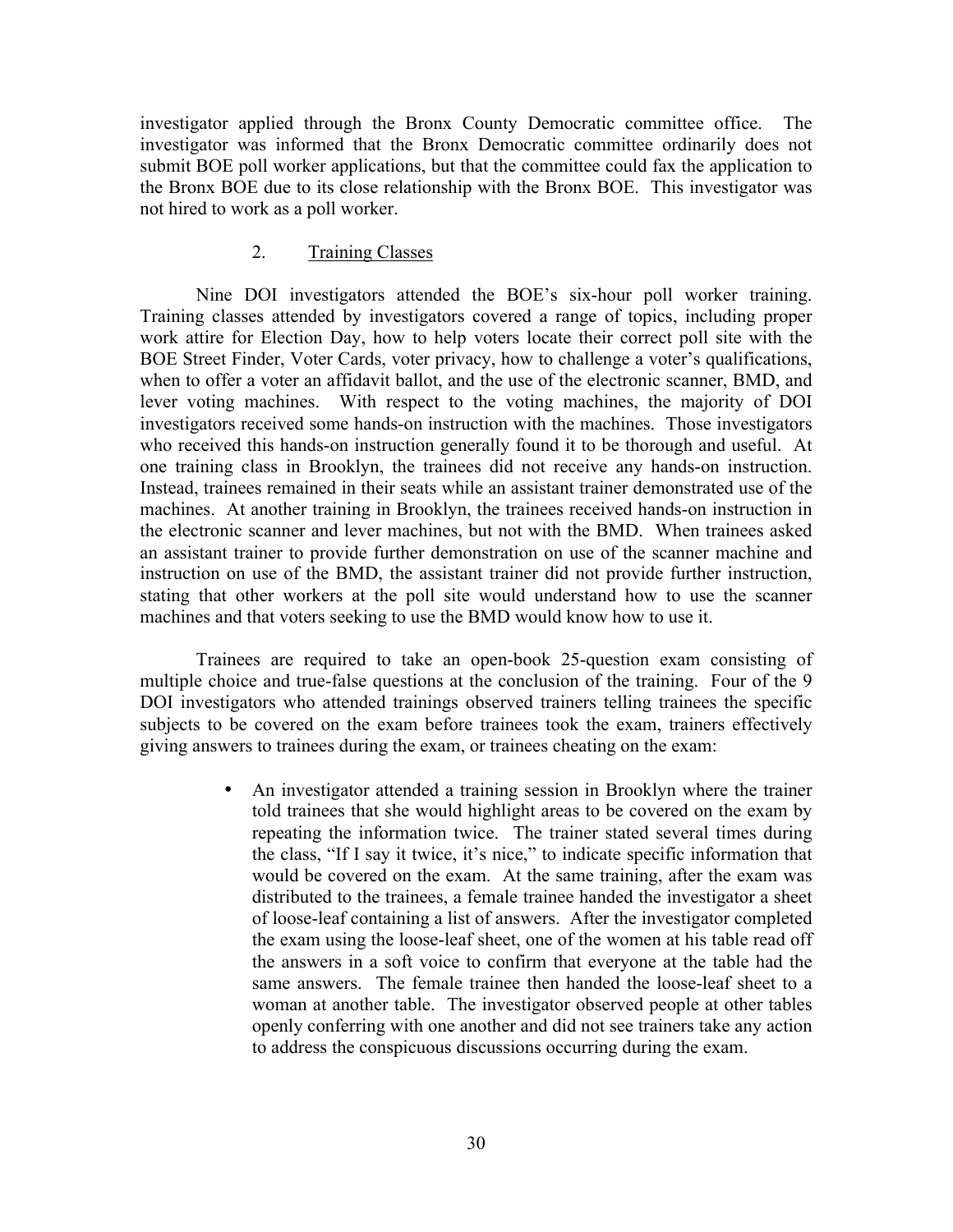- Similar to the Brooklyn training session discussed above, an investigator attended a training session in Staten Island where the trainer repeated information twice to highlight subjects to be covered on the exam.
- At a training session in Manhattan attended by an investigator, the trainer told trainees prior to the exam that the trainers "can't give you the answers, but can help make you right." During the exam, the investigator heard the trainer tell a trainee, "I can't tell you what the right answer is, but that one is wrong."
- An investigator who attended a Queens training session observed trainees openly discussing the questions on the exam and providing answers to one another. The investigator found that the cheating was visible to the trainers, but they did not intervene.

### 3. Voter Privacy

New York State Election Law protects voter privacy. The law provides that only a voter is permitted into the voting area and that the act of voting should be private, unless the voter requires assistance due to a visual impairment, disability, or inability to read or write. Election Law  $\S$ § 8-300(2), 8-306(2), (3). When the voter requires such assistance, the voter may receive assistance from a poll site inspector or other person, but only if the inspector or other person takes an oath before entering the voting booth that he or she will not seek to persuade the voter to vote for a particular candidate, will not keep any record of the vote, or reveal anything that occurred inside the booth. *See id.* § 8- 306(5); Poll Worker's Manual, at 84. The Election Law also contains specific requirements relating to electronic scanners to ensure that voter privacy is protected. Unlike voting by lever voting machine where voters cast their votes behind an enclosed curtain, voting by electronic scanner involves a voter first completing a ballot at a privacy booth and then inserting it into a scanner machine. Voters themselves are to insert ballots into the scanners. *See* Election Law § 8-312(2); Poll Worker's Manual, at 126-27. The electronic scanners must remain in plain view so that poll inspectors and poll watchers can observe the use of the scanners. *See* Election Law §§ 8-202(1), (2). However, the scanners are required to be within a "guard-rail" that "delineat[es] and mark[s] the voting area by a suitable means." *Id.* §§ 8–102(d), 8-202(2). When a voter is inserting a ballot into the scanner machine, no other person including a poll inspector is permitted to be within three feet of the machine or in a position to see how someone voted. *See id.* §§ 8- 202(2), 8-300(2).

DOI investigators observed more than a dozen violations of voter privacy rules by poll workers during the 2014 general election, including poll inspectors at scanners taking ballots from voters, looking at the votes they cast, and, in some instances, commenting on those votes. Investigators casting votes reported seven instances where poll inspectors took their ballots as they approached the scanners to insert them into the scanners. Three investigators reported poll inspectors commenting on their ballots: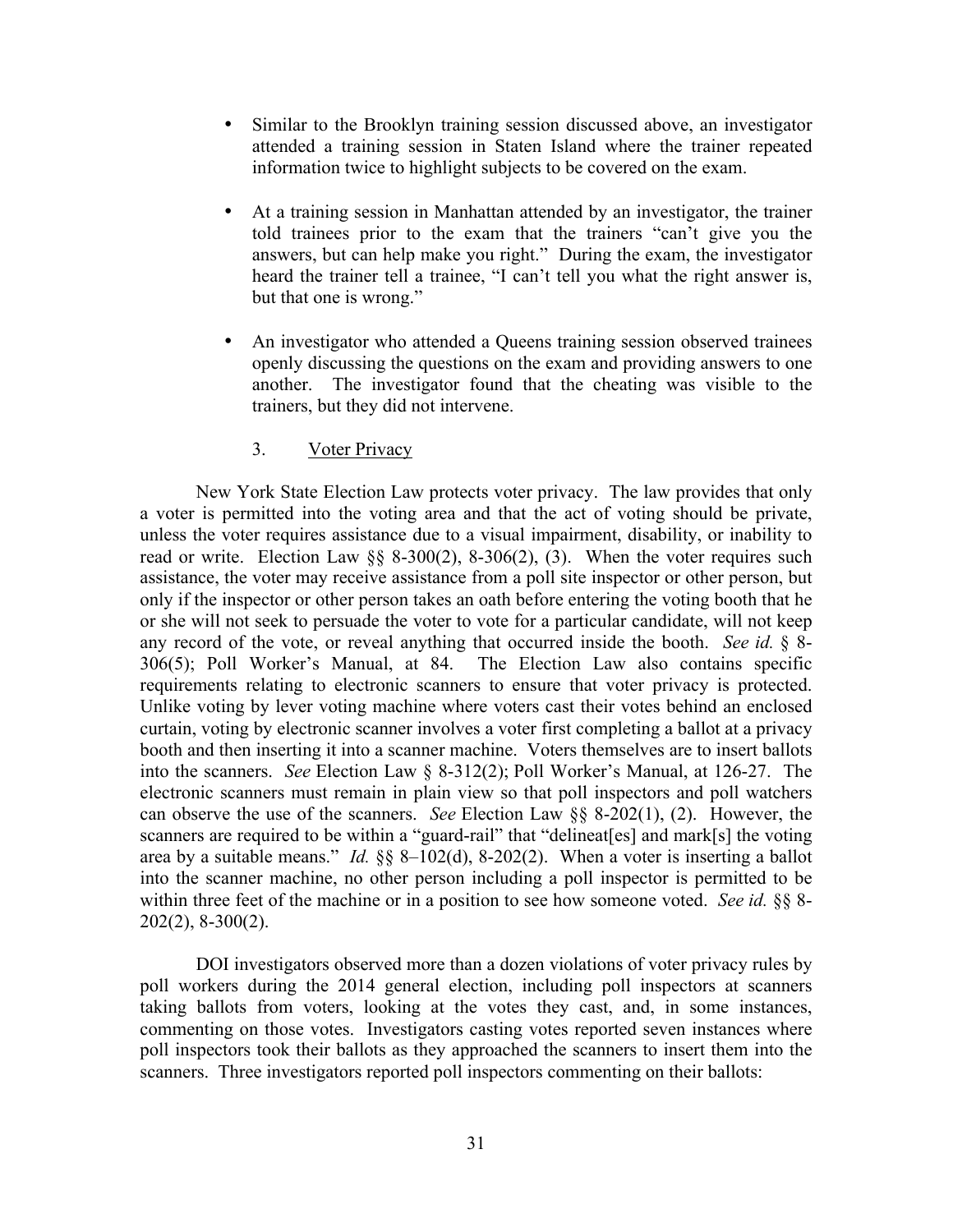- When an investigator went to scan a ballot at a Brooklyn poll site, the poll inspector looked at the investigator's ballot and asked the investigator whether he voted "Yes" on the proposal regarding civil service credit for veterans. The investigator responded that his vote was private, and the poll inspector apologized for her question.
- A poll inspector assigned to the scanners at a Bronx poll site took an investigator's ballot out of his hand, looked at the ballot, and asked, "Who is John Test?" The investigator replied, "John Test is my candidate." The poll inspector proceeded to scan the ballot herself.
- A poll inspector in Brooklyn told an investigator that he left the ballot proposals blank. The investigator responded that he was only voting for Mayor.

Three DOI investigators serving as poll workers also observed poll inspectors at their sites handling voters' completed ballots at the scanners:

- An investigator at a Queens poll site stated that a scanner inspector at his site was scanning ballots for each voter who came to the scanner.
- An investigator at a Brooklyn poll site observed approximately six instances where a scanner inspector scanned ballots for voters.
- An investigator at another Brooklyn poll site stated that scanner inspectors were scanning ballots for voters. The investigator noticed that some instances where the inspectors scanned ballots were at the request of voters.

Various voters surveyed by DOI during the general election also complained about a lack of voter privacy.<sup>46</sup>

Moreover, during the primary election, DOI investigators serving as poll workers observed a few instances where an individual entered the lever machine with a voter in apparent violation of voter privacy rules.<sup>47</sup> For example, at a Manhattan poll site, a DOI investigator serving as a poll worker observed a female enter a lever voting machine booth with three successive voters. The investigator observed a woman at an ED/AD table speaking with a group of female voters who she appeared to know. The woman then accompanied each voter into the voting booth. None of the voters appeared to the investigator to require the types of assistance allowing another person to accompany the

<sup>&</sup>lt;sup>46</sup> At a recent BOE Commissioners meeting, which DOI attended, Executive Director Ryan mentioned problems with poll workers at scanner machines taking ballots from voters. He noted that the BOE is considering the creation of a buffer zone such as a barrier, tape, or curtain to address this issue. *See*  Minutes, BOE Commissioners' Meeting, at 6-7 (Dec. 10, 2013).

 $47$  The voter privacy rules regarding who may enter the voting area were the same in the 2013 primary and runoff elections which used lever machines as in elections using electronic scanners. *See* BOE, 2013 Lever Machine Procedures §§ 203-204.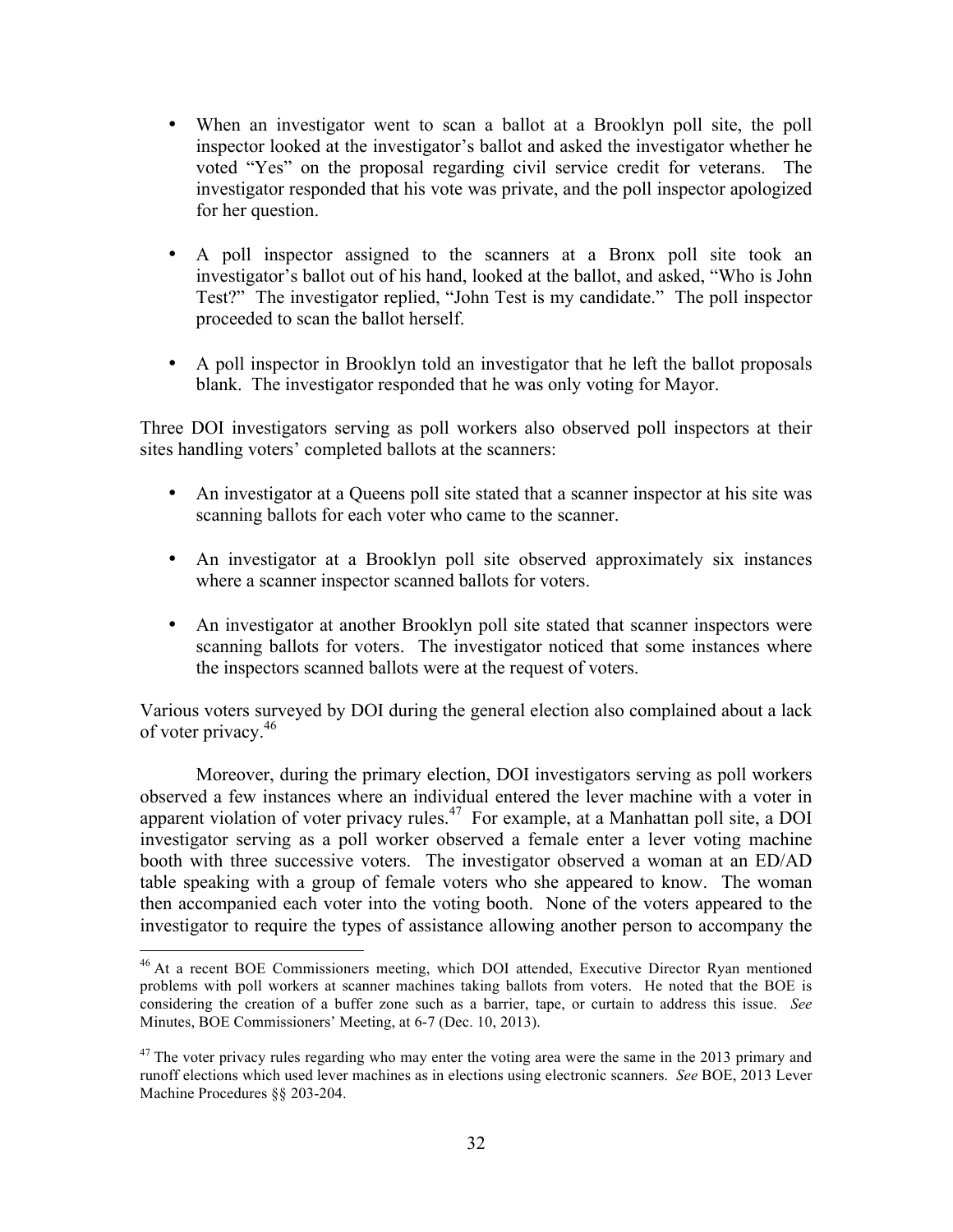voter into the voting booth. Further, even if the voters required assistance, the investigator did not see the woman take the requisite oath set forth in the Election Law before entering the voting booth with the voters. Soon after the woman and the voters departed the poll site, the site coordinator told the investigator that the woman should not have been allowed into the voting booth because she is "politically connected" and may have influenced the voters' choice of candidates.

### 4. Incorrect Voting Instructions by Poll Workers

DOI found more than 15 instances during the 2013 general election where poll workers instructed voters to "vote down the line" on the ballots for candidates on a particular party line. At a Manhattan poll site, the poll site coordinator directed a DOI investigator serving as a poll inspector and the other inspector assigned to his election district table to inform voters to vote "down the line" for a political party. The investigator asked the coordinator to explain the rationale for providing this advice to voters. The coordinator responded that a failure to vote down the line could "mess up the [scanner] machines." The investigator then heard the coordinator give the same instruction to poll inspectors at a nearby election district table. The investigator observed at least 15 instances in which a poll worker gave a voter the instruction to "vote down the line," and found that voters generally did not say anything in response to the instruction. The investigator encountered one voter at his table who objected when he was told by the other inspector to "vote down the line," as the voter said that the advice would preclude him from voting for candidates from different parties. Later in the day, the investigator approached the coordinator to clarify the basis for the "vote down the line" instruction, and the coordinator stated that while voters could vote for candidates from different political parties, "it's easier" if they vote down the line. In addition to the multiple instances at this Manhattan poll site, an investigator casting a vote at a Bronx poll site during the general election heard a coordinator tell a voter that since she was a Democrat, the voter should "vote down the line" for Democrats.<sup>48</sup>

#### 5. Incorrect Action and Competency Concerns

Voters surveyed by DOI during the general and primary elections made 80 complaints about the actions or competence of poll workers. A number of DOI investigators serving as poll workers and casting votes observed poll workers who struggled to locate voters' names in the registration books. DOI spoke with an experienced poll site coordinator who stated that many poll workers lack sufficient reading or English language ability to locate the names of voters arranged in alphabetical order in the registration books. The coordinator also said that workers commonly fail to properly address common situations that arise at the polls. The coordinator cited, for example, a poll worker who allowed a voter to vote on a lever machine during the

<sup>&</sup>lt;sup>48</sup> At a BOE Commissioners meeting on November 19, 2013, Susan Lerner, Executive Director of Common Cause New York, reported to the Commissioners that her organization received five complaints from voters about instances during the general election where poll workers told voters that they should "vote down the line." *See* Minutes, BOE Commissioners' Meeting, at 2 (Nov. 19, 2013).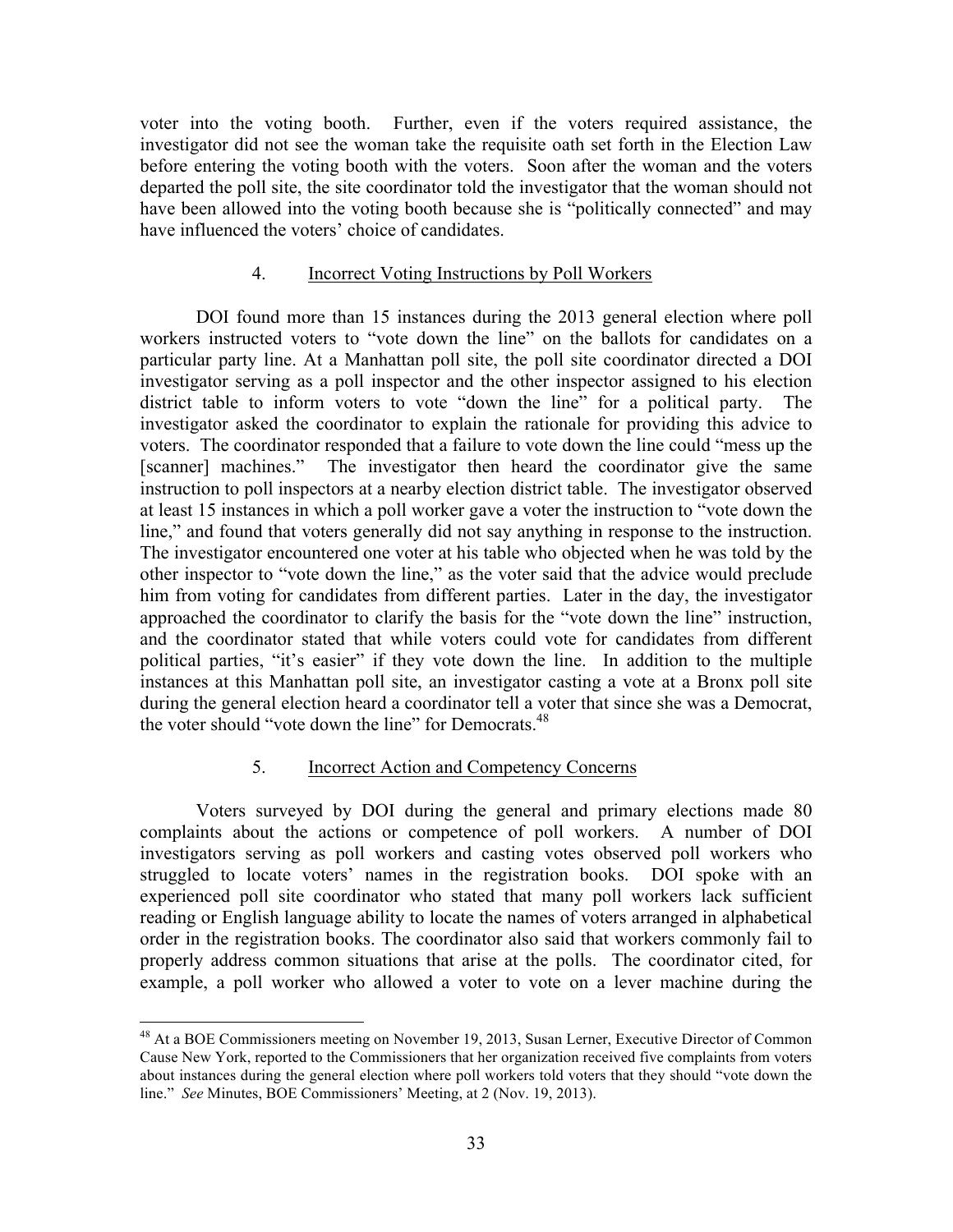primary when the voter's pre-printed signature did not appear in the registration book. The coordinator stated that the proper response to this situation is to offer the voter an affidavit ballot. During the primary election, DOI conducted a test of another common situation: voters at the wrong poll site. DOI investigators entered poll sites 46 times and provided poll workers with an address located in an election district assigned to a different poll site. In such a circumstance, poll workers are supposed to direct the voter to the appropriate poll site and complete a referral form providing the voter with the address of the proper poll site. *See* Poll Worker's Manual, at 77; Lever Machine Edition, at 29. Poll workers directed investigators to the correct poll site 45 out of 46 times, and gave investigators a referral slip 33 times.<sup>49</sup>

Following the 2013 primary election, DOI investigated an allegation that the mother of a candidate in the 86th Assembly District of the Bronx was a poll worker in the 86th AD during the primary.<sup>50</sup> The Election Law forbids a person from being "certified [to] act as an election inspector or poll clerk . . . who is . . . the spouse, parent or child of . . . a candidate [for any public office to be voted for by the voters of the district in which the candidate is to serve]." Election Law  $\S$  3-400(6). DOI interviewed a poll site coordinator at PS 33 who confirmed that Luisa Duran, the mother of candidate Victor Pichardo, worked as a poll inspector at the 22nd election district table in the 86th Assembly District ("ED 22/AD 86"). After poll watchers made her aware that Duran was the mother of a candidate in the 86th Assembly District, the coordinator stated that she spoke with the Bronx Borough office, which told her to move Duran from an election district table in AD 86 to an election district table for AD 78.<sup>51</sup> DOI spoke with Marricka Scott-McFadden, a Bronx Deputy Chief Clerk, who said that she went to PS 33 and instructed the coordinator to move Duran to an AD 78 election district table and that Duran was moved. DOI then interviewed Duran who confirmed her assignment to an AD 86 election district table, but stated contrary to Scott-McFadden and the coordinator that she did not serve voters at the AD 86 election district table during the primary.<sup>52</sup>

 $^{49}$  In the one instance when a poll worker did not refer an investigator to the correct poll site location, the worker offered the investigator an affidavit ballot.

 $50$  On September 12, 2013, the New York Daily News published an article describing allegations of irregularities in the Bronx 86th Assembly District special election, including that the mother of Victor Pichardo had been a poll worker in the 86th AD during the primary despite that Pichardo was a candidate in the 86th AD. Jennifer Cunningham, *Machine politics! Special Assembly election in Bronx riven by fraud, losers claim*, Daily News, Sept. 12, 2013. DOI also received a complaint regarding the same allegations.

<sup>51</sup> PS 33 had election districts within both AD 86 and AD 78.

 $52$  Before the 2013 general election, DOI interviewed Anthony Ribustello, Deputy Chief Clerk of the Bronx Borough office, who determined upon DOI's inquiry that Duran again had been assigned to work at ED 22/AD 86 for the general election. Ribustello explained that poll workers typically are re-assigned to the same poll site in subsequent elections. He also stated that Duran would not work the general election in the 86th AD. Investigators visited PS 33 during the general election and confirmed that Duran did not work at the poll site during that election.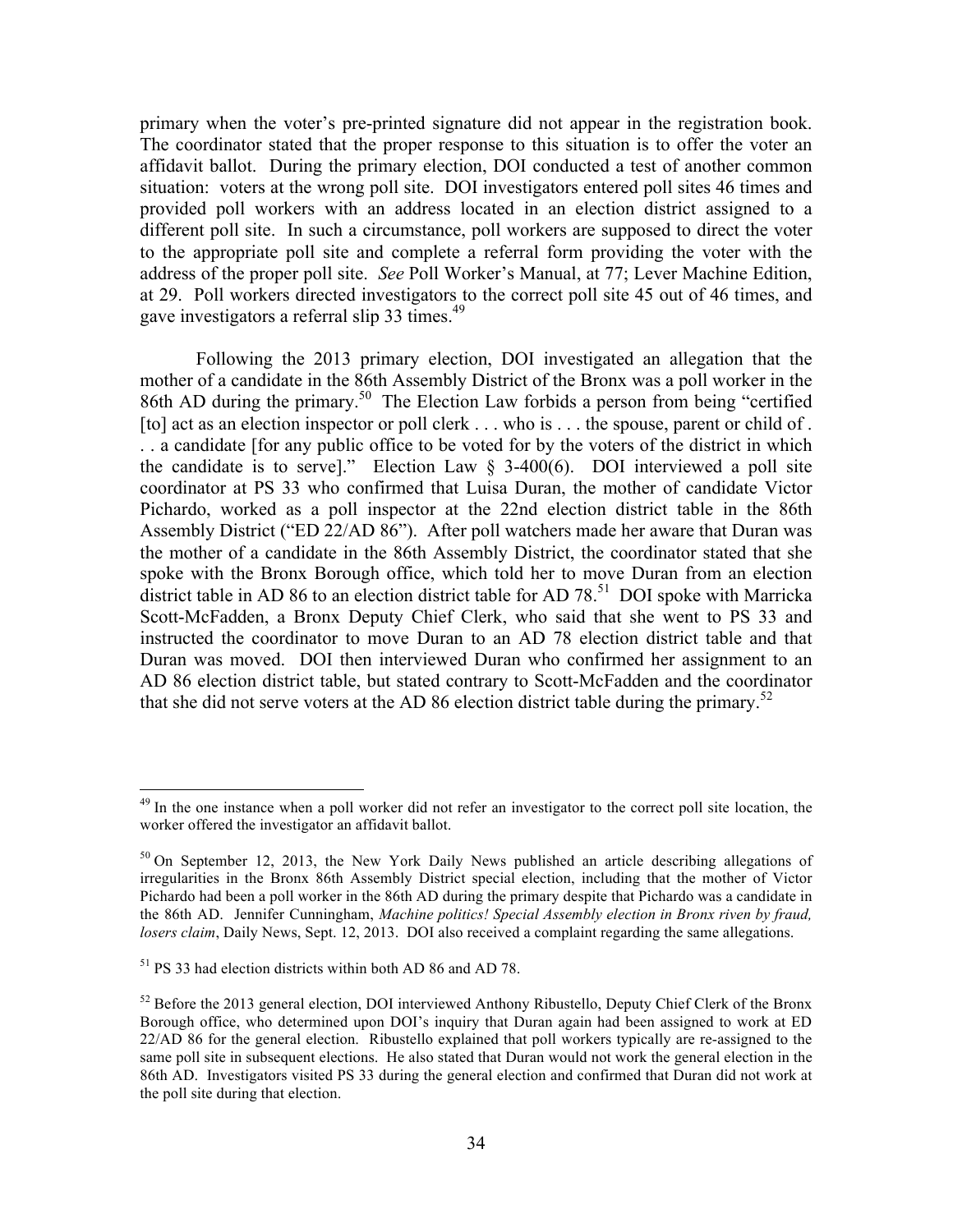# **D. Election Day Issues**

### 1. Poll Sites

Poll sites are designated by the BOE. Election Law  $\delta$  4-104(1), (3). Public schools, public libraries, and community centers are often designated as poll sites. Although the poll site does not open to voters until 6:00 AM, poll workers are required to report to their assigned poll sites at 5:00 AM on Election Day so that workers can prepare the site for the election. During the 2013 election cycle, most of the poll sites where DOI investigators worked opened for poll workers by 5:00 AM. Some did not open on time, however. A Bronx poll site at a school did not open on primary day until 5:49 AM when the custodian arrived to unlock the building. Also on primary day, a Brooklyn poll site did not open until 5:40 AM when the custodian arrived. Consequently, according to investigators, these sites were not ready to receive voters until after 6:00 AM when the polls were supposed to open. According to the Poll Worker's Manual, one of the duties of a poll site coordinator is to communicate with the custodian or contact person at the poll site to ensure that the building will be open for poll workers no later than 5:00 AM. *See* Poll Worker's Manual, at 48.

A number of voters surveyed by DOI investigators complained that they did not receive notice that their poll site location had changed or that they went to the incorrect poll site. During the primary election, 16 voters told DOI investigators that the BOE did not notify them of a change in their poll site location. More than one hundred voters during the primary and general elections told DOI investigators that poll workers informed them that they were at the wrong poll site.<sup>53</sup> Poll workers told a DOI investigator that some voters went to the wrong poll site because their poll site locations had changed as a result of redistricting following the U.S. Census. *See* New York City Districting Commission, The United States Department of Justice Approves the Districting Commission's Finally Citywide Redistricting Plan (May 21, 2013). According to media reports, a number of voters complained that they received no warning of the change in the their poll site locations, and that they attempted to vote at their former poll sites. *See Polling Place Changes Confuse Uptown Voters on Primary Day*, DNAinfo New York, Sept. 10, 2013, http://www.dnainfo.com/newyork/20130910/hudson-heights/polling-place-changes-confuse-uptown-voters-onprimary-day. Additionally, prior to the general election, the BOE posted an "urgent message" on its website announcing to voters that it changed the site of 145 election districts for the general election, including 125 districts in Brooklyn, in order to meet accessibility standards. *See NYC Election Board Defends Poll-Site Notifications*, City Limits (Brooklyn Daily Eagle), November 19, 2013, http://www.brooklyneagle.com/articles/nyc-election-board-defends-poll-sitenotifications-2013-11-19-203000.

<sup>&</sup>lt;sup>53</sup> Additionally, DOI obtained data from 311 showing that the majority of election-related calls to the 311 system  $-72.3\%$  (3,550) on primary day and 78.8% (3,215) on general election day – concerned requests for information about the voter's poll site location.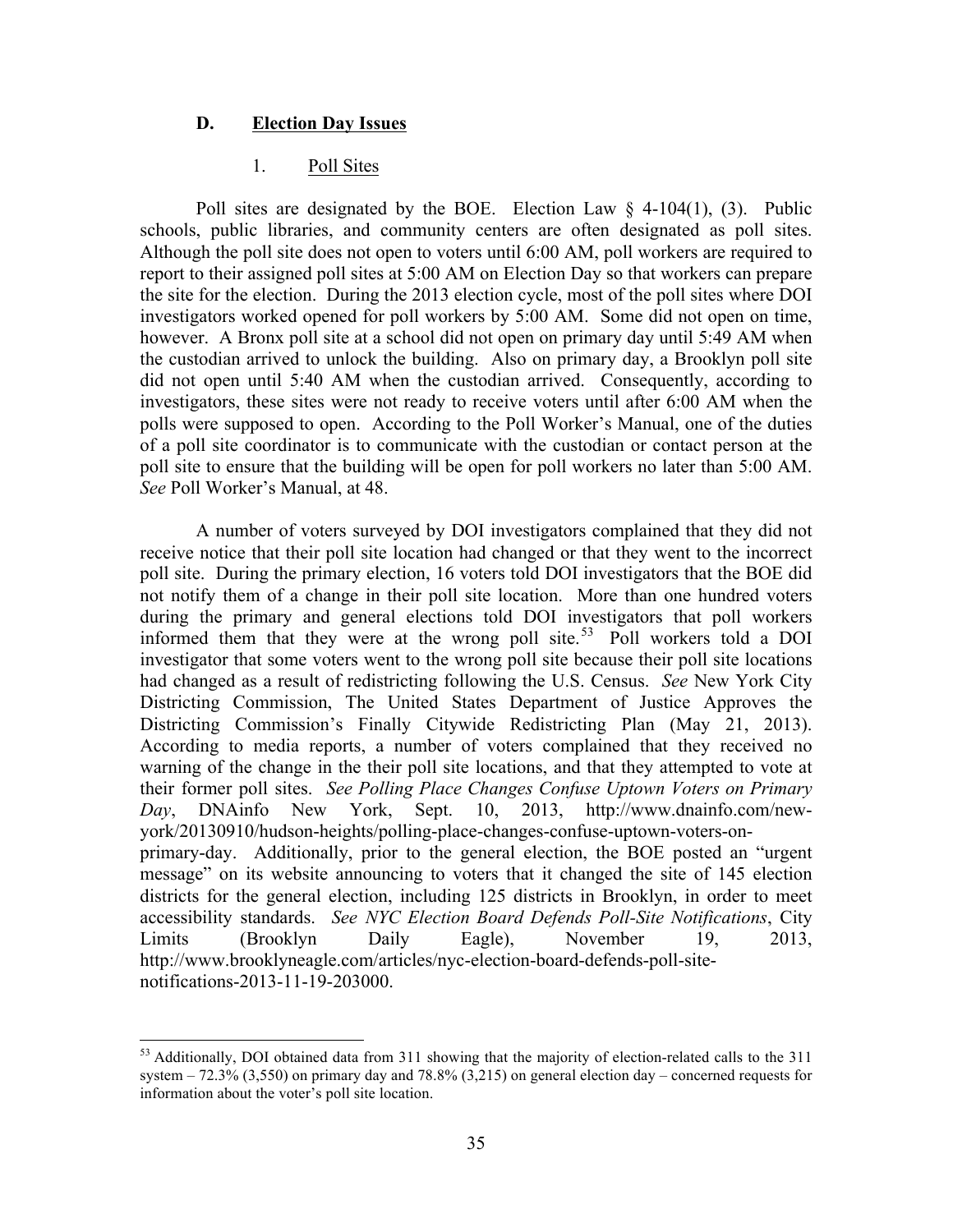The BOE generally provides voters with information about poll site locations. In August, the BOE sends notices to voters informing them of the dates and times of the primary and general elections, as well as the location of voters' assigned poll sites. *See* Election Law  $\S$  4-117(1). Additionally, on its website, the BOE maintains a Poll Site Locator, which provides voters with the ability to obtain their poll site location by entering their address, as well as a copy of the ballot specific to that voter's election district. *See* BOE, Poll Site Locator, http://nyc.pollsitelocator.com/Search.aspx. The BOE also supplies poll sites with Street Finder manuals allowing poll workers to direct voters to their correct poll sites based on the voters' addresses. *See* Poll Worker's Manual, at 17.

### 2. Voter Waiting Time and the Use of Voter Cards

New York State regulations provide that "[c]ounty boards shall deploy sufficient voting equipment, election workers, and other resources so that voter waiting time at a poll site does not exceed thirty minutes." State BOE Rules and Regulations §  $6210.19(c)(1)$ . Noncompliance with this requirement was a concern during the 2012 presidential election as long lines at the polls and people waiting hours to cast a vote was widely reported. *See, e.g.*, Jen Carlson, *Happy Election Day: How Was Your Voting Experience?,* Gothamist, Nov. 6, 2012*,* http://gothamist.com/2012/11/06/happy\_election\_day\_how\_was\_your\_vot.php. <sup>54</sup> DOI surveyed voters during the 2013 primary and general elections about their wait-times to vote. While a number of voters complained about waiting to vote at the polls, the majority of those voters reported waiting less than thirty minutes to vote. Ten surveyed voters reported wait-times exceeding thirty minutes. 55

DOI also investigated a complaint alleging that Voter Cards create delays at the polls and are an unnecessary expense. After a voter signs the registration book at an ED/AD table, BOE poll workers fill out a Voter Card, which contains the voter's name, the date of the election, and the voter's ED/AD. In an electronic scanner election, the card also includes the stub number listed on the paper ballot given to the voter. According to BOE employees and members of good government groups, the Voter Card was "a ticket" that during lever machine elections showed poll workers that the voter signed the registration book and was permitted to enter the machine to vote. In an electronic scanner election, by contrast, the voter receives a paper ballot and a privacy

<sup>&</sup>lt;sup>54</sup> Thirty-six states across the country have implemented early voting to give voters the convenience of voting in advance of Election Day. Early voting also has been credited with mitigating the potential for long lines on Election Day. While an early voting bill was introduced in New York and passed in the State Assembly, the State Senate did not pass the bill. *See, e.g.*, Susan Lerner et al., Common Cause New York and Common Cause Election Project, *People Love It: Experience with Early Voting in Selected U.S. Counties*, at 3, 10, 36-39 (2013).

<sup>&</sup>lt;sup>55</sup> Voter turnout in the 2012 presidential election was 2.46 million people, a much higher turnout than the approximately 1.1 million people who voted in the 2013 Mayoral election, which suggests voter turnout has an impact on voter wait-times. *See* BOE, Statement and Return Report for Certification (Dec. 3, 2013; Nov. 6, 2012). The Statement and Return Reports for Certification cited in this report are available on the BOE website, http://vote.nyc.ny.us/html/results/results.shtml.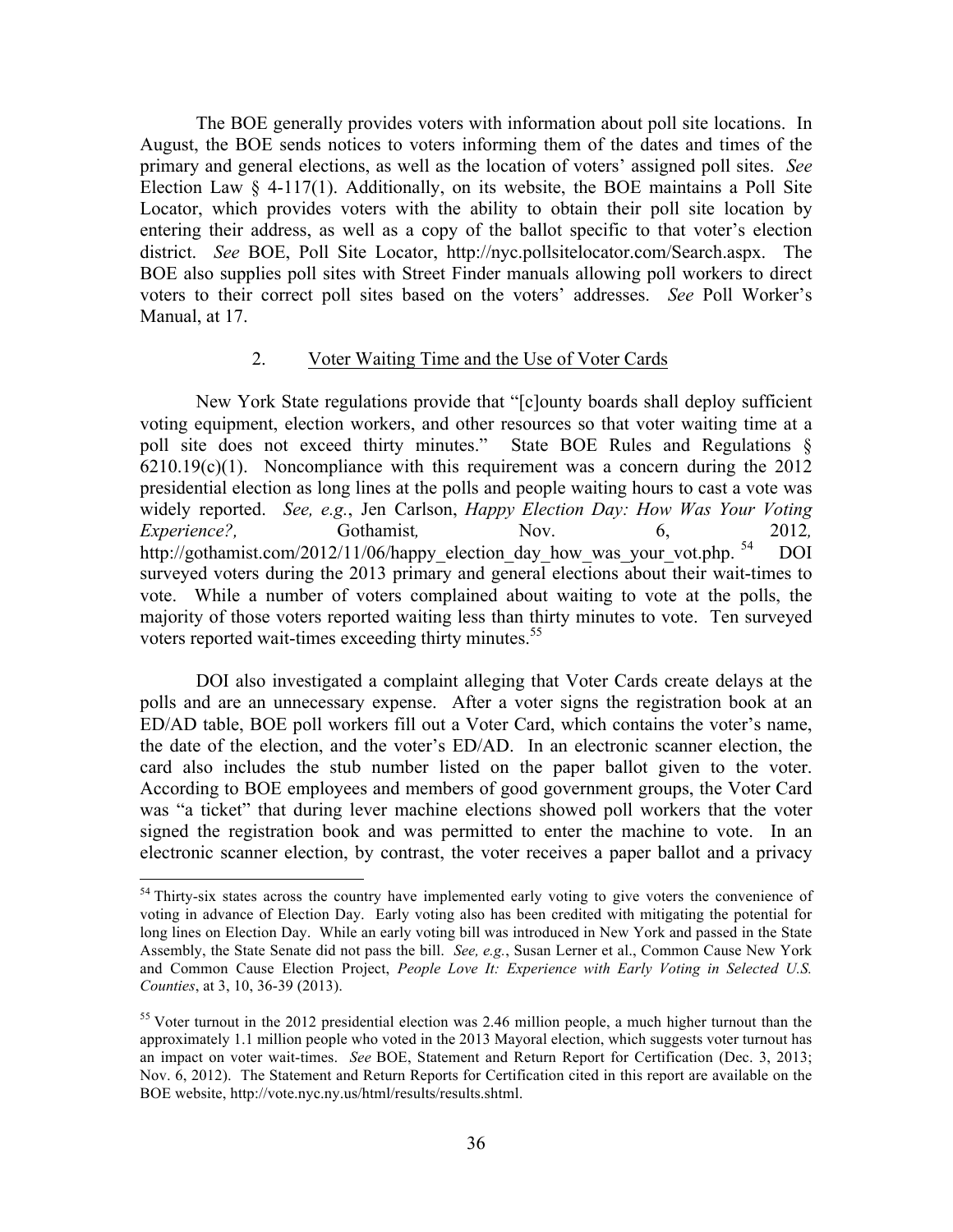sleeve after signing in at the ED/AD table. A member of one good government group explained to DOI that the paper ballot and privacy sleeve now signify to poll workers that the voter has signed the registration book and is permitted to vote.

During testimony before the New York City Council following the 2012 presidential election, Douglas Kellner, Co-Chair of the State BOE, called the use of Voter Cards "an anachronism" and recommended their elimination. He recognized that New York City is the *only* remaining board of elections in New York State to use them. *See*  Douglas Kellner, Co-Chair of the State BOE, Prepared Testimony to the City Council Committee on Governmental Operations, at 7 (Dec. 5, 2012). Further, in a June 27, 2013 letter to the BOE, Anna Svizzero, Director of Election Operations for the State BOE, wrote regarding the BOE's planned use of Voter Cards in connection with the 2013 election cycle, and reiterated the State BOE's request that the BOE discontinue use of the cards to save on printing costs and time processing voters at the polls. *See* Letter of Anna Svizzero, Director of Election Operations for the State BOE, to Dawn Sandow (June 27, 2013).

In September 2013, a BOE Executive Office manager informed DOI that the BOE had decided not to use Voter Cards in the 2013 general election when the BOE would return to using electronic scanner machines after using the lever machines in the 2013 primary and runoff elections. DOI later spoke with two Executive Office employees who stated that the BOE Commissioners reversed that decision in mid-October 2013. According to one of those employees, the Commissioners cited a desire to limit the number of changes in poll site operations given that the BOE already had used two different voting systems during the 2013 election cycle. DOI spoke with a BOE Executive Office employee who stated that the BOE printed a total of nearly 3 million Voter Cards for the 2013 general election: 1.5 million cards were printed by an outside vendor and 1.44 million were printed in-house. The employee stated that the cost to have the outside vendor print 1.5 million cards was \$32,490 and the cost of the paper used for in-house printing of the 1.44 million cards was \$ 6,746.18.

3. Voting Machines

### a. Lever Machines

The BOE sought and received legislative approval to use the lever voting machines for the 2013 primary and runoff elections.<sup>56</sup> During the primary election, lever voting machines experienced breakdowns or operational problems. Public interest groups monitoring the election reported problems with broken machines. *See, e.g.*, Corey Hamilton & Aidan Gardiner, *Voting Headaches Greet Mayoral Candidates and Primary Day Voters*, DNAinfo.com, Sept. 10, 2013, http://www.dnainfo.com/newyork/20130910/bed-stuy/broken-voting-machines-greet-primary-day-voters-mayoralcandidates (noting that the New York Public Interest Research Group reported 39 broken machines by 2:00 PM, and that the Asian Asian American Legal Defense and Education

<sup>&</sup>lt;sup>56</sup> See Part II.B of the Appendix for background on the legislation approving the BOE's use of the lever voting machines in the 2013 primary and runoff elections.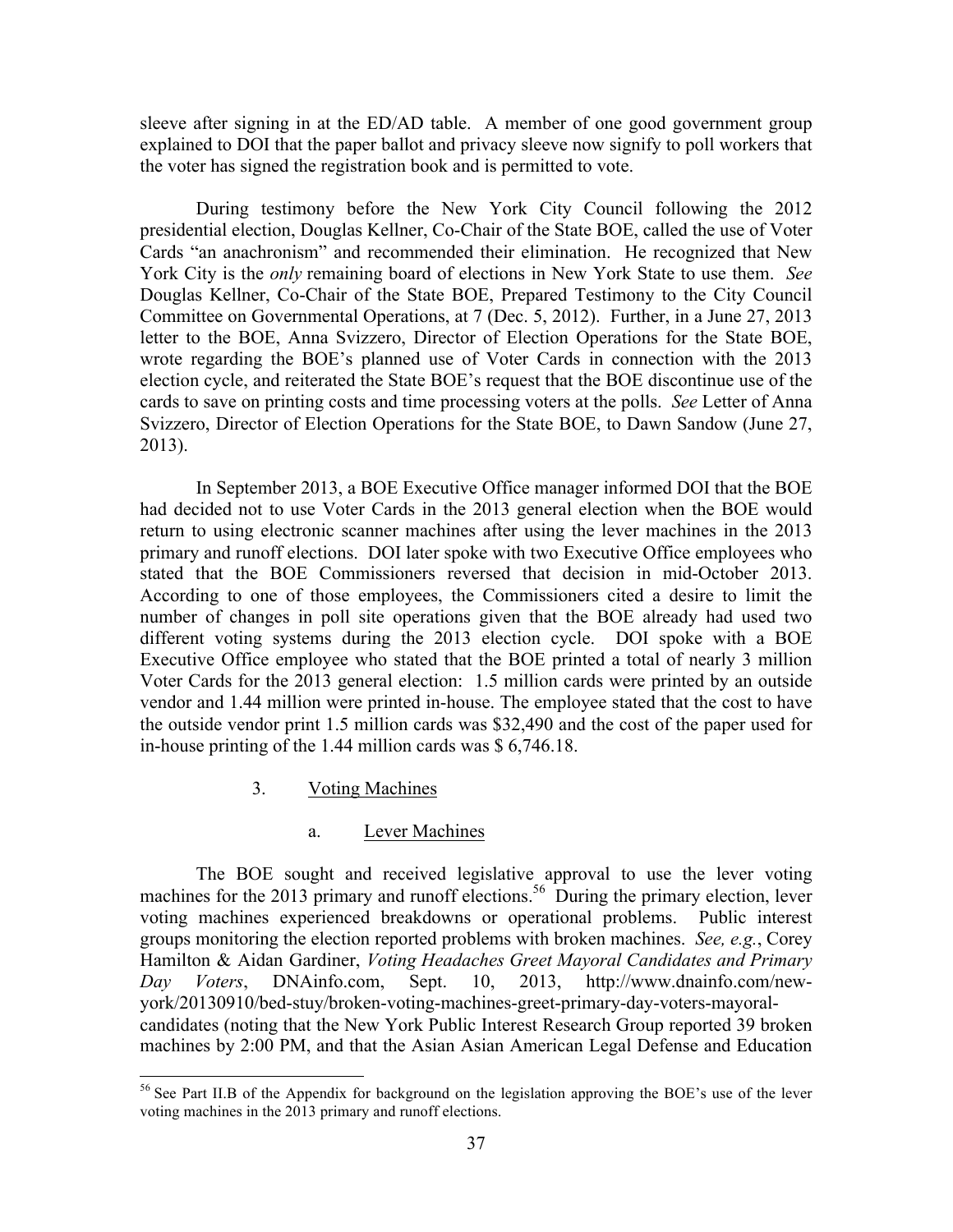Fund reported at least 15 voters at poll sites with broken machines who left without voting leaving poll sites without voting).

Thirty-three voters surveyed by DOI during the 2013 primary stated that a machine at their poll site had broken down or was not working properly. Several poll sites where DOI investigators served as poll workers also had broken or malfunctioning machines. For example, an investigator working at a Bronx poll site found that two lever machines at his site were broken for four hours before BOE technicians repaired them. Another investigator at a Brooklyn poll site reported a stuck lever on the machine for his assigned election district. When a team of two BOE technicians came to repair the stuck lever at 1:00 PM on primary day, they showed the investigator paperwork documenting that they already had visited between 10 and 15 poll sites to repair machines.

While monitoring BOE's public Twitter account on the date of the primary, DOI identified 27 complaints concerning lever machines at poll sites. On several occasions, teams of DOI investigators were deployed to poll sites in response to those complaints. In many of those instances, DOI investigators confirmed that the machines had broken down, and found that BOE technicians had responded to repair the machines or were en route to do so. Further, in connection with the machine breakdowns they investigated, DOI investigators typically found that voters were offered emergency ballots to cast their votes when the machines broke down. However, DOI also found some instances of long delays in repairing broken machines. For example, at PS 131 in Queens, poll workers discovered at 6:15 AM that the sole machine at the poll site was inoperable. Poll workers told DOI investigators that they called the Queens BOE office several times throughout the day for assistance. However, technicians did not arrive until approximately 1:30 PM, and ordered a new machine, which arrived at the location at 2:45 PM. In the meantime, poll workers provided voters with emergency ballots until they ran out of those ballots at approximately 11:15 AM. Poll workers were then instructed to tell voters to wait or to return later.

Following the primary election, DOI received a complaint that the lever machine for Election District 17 ("ED 17") in Bronx Assembly District 86 was missing levers for many of the candidates for the 86th Assembly District seat, but not for Victor Pichardo, the candidate who ultimately won the primary election. The New York Daily News also published an article about the special election in Bronx Assembly District 86, and included a photograph of the missing levers on the Election District 17 machine. *See* Jennifer Cunningham, *Machine politics! Special Assembly election in Bronx riven by fraud, losers claim*, Daily News, Sept. 12, 2013, *available at*  http://www.nydailynews.com/new-york/bronx/machine-politics-fraud-filled-bronx-racearticle-1.1454279.DOI spoke with the poll workers assigned to ED 17 who confirmed that the machine was missing levers as documented by the photograph in the media reports. Poll workers stated that the machine was broken for two or three hours before BOE technicians repaired it. They also said that emergency ballots were made available to voters until the machine was repaired.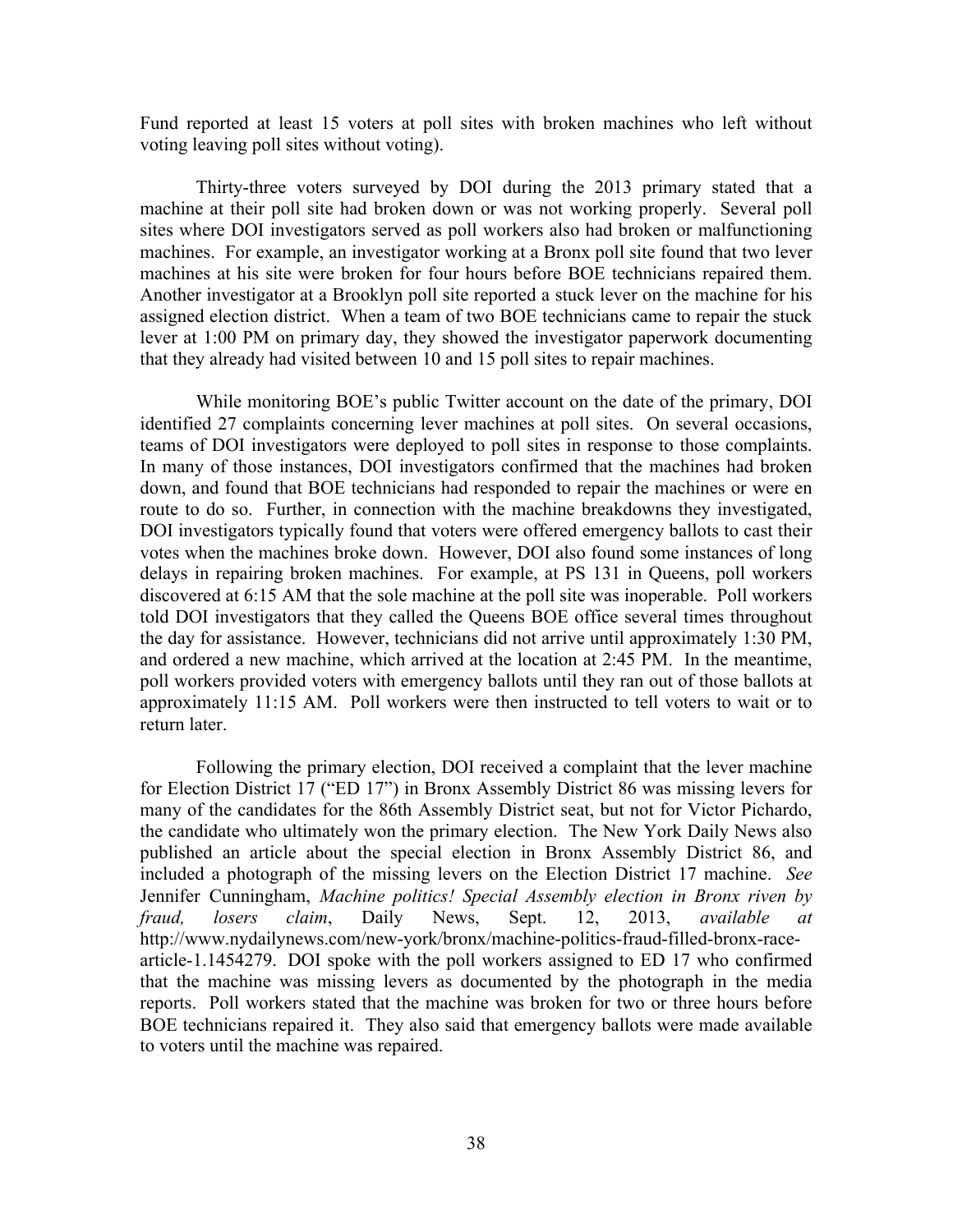### b. Electronic Scanner Machines

DOI also gathered information concerning breakdowns of the electronic scanner machines that were used in the 2013 general election. Twenty-two voters surveyed during the general election reported that they had experienced issues with the scanner machines: fifteen voters said that they had experienced scanner errors, six voters stated that a machine at the poll site was broken, and one voter reported a long wait to vote resulting from the number of broken electronic machines at the poll site. Furthermore, several DOI investigators working at poll sites reported machine breakdowns at their sites. DOI investigators casting votes also reported broken machines at four poll sites.

DOI monitored BOE's public Twitter account during the general election, and found that 20 poll sites were reported to have one or more broken machines. On several occasions, teams of DOI investigators were deployed to poll sites experiencing problems as a result of broken machines. For example, at PS 29 in Brooklyn's 52nd Assembly District, DOI investigators spoke with poll workers who confirmed that all of the scanner machines were broken from 6:00 AM until 9:30 AM. Similarly, at PS 32 in Brooklyn's 52nd Assembly District, DOI investigators spoke with poll workers who stated that four of the scanner machines were broken from 7:00 AM until 11:30 AM, causing long lines to vote. DOI later learned that 21 poll sites in Brooklyn's 52nd Assembly District had no operable scanners for five hours.<sup>57</sup>

### **E. Election Results**

#### 1. Write-in Votes

Voters who want to vote for a candidate who is not on the ballot, may write that person's name on the paper ballot and insert it into the scanner. A vote for a write-in candidate is considered valid when a voter fills in the oval on the ballot for a write-in vote and when a voter leaves the oval blank. *See* State BOE Rules and Regulations §  $6210.15(a)(5)$ . Because the poll site scanners record write-in votes only when the writein oval is filled in, however, the BOE is required to conduct a review of ballots to account for write-in votes when the oval is not filled in. The BOE's postelection procedures currently provide that "[a]ll ballots will be reviewed electronically" for write-in votes. BOE, 2010 Procedures for New Poll Site Voting System § 10.1 (revised Aug. 1, 2012). On November 29, 2013, the Daily News published an editorial stating that BOE employees conducted a full-scale visual review of the scanned images of *all* ballots cast in the 2013 general election for write-in votes, even though scanning software exists that can identify for employees the relatively small number of ballots containing write-in votes and allow them to review only the ballots with write-in votes. Opinion, *Have* 

 <sup>57</sup> *See* Greg B. Smith, *NYC Elections 2013: Broken voting machines, mistranslated ballot measures plague low-turnout election*, Daily News, Nov. 5, 2013, *available at* http://www.nydailynews.com/news/election/broken-machines-mistranslated-ballots-plague-voters-article-1.1508003 (reporting that the scanners in Brooklyn's 52nd Assembly District were inoperable until 11:00 AM during the 2013 general election, as well as that the N.Y. Public Interest Research Group found that 19 of 31 poll sites had one or more broken machines).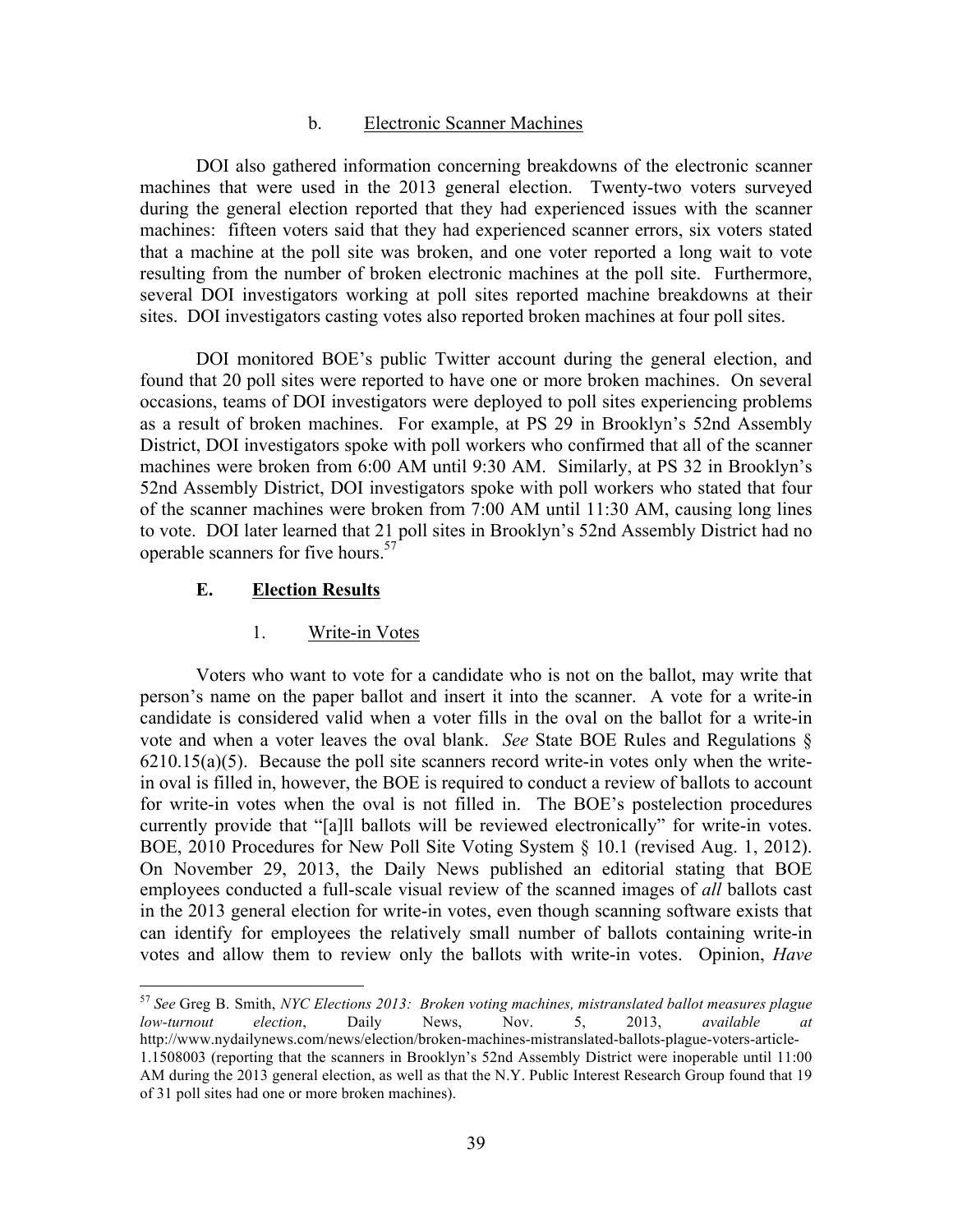*money, will waste*, N.Y. Daily News, Nov. 29, 2013, *available at* http://www.nydailynews.com/opinion/money-waste-article-1.1531508.

DOI spoke with John Naudus, Manager of the Electronic Voting Systems Department, who stated that the poll site scanners capture the images of ballots cast at poll sites on Election Day and that employees review all ballot images for write-in votes after the election. DOI inquired whether the BOE has technology allowing employees to search only for ballot images with marks in the write-in vote space. Naudus confirmed that this technology exists. When asked why the BOE reviews all ballots rather than run a search for only ballots with marks in the write-in space, Naudus explained that the BOE Legal Department made the decision to review all ballot images for write-in votes. DOI then spoke with Raphael Savino, Deputy General Counsel, who confirmed the BOE's past decision to review all ballot images for write-in votes. Savino stated that when this decision was made, the software did not allow for searches filtering ballots with write-in votes. He also stated that the filtering software became available in 2012, and that the BOE has the software in its possession, but the BOE is not using it.<sup>58</sup> Had such technology been used to review write-in votes cast in the 2013 general election, BOE staff would have reviewed the few thousand ballots containing write-in votes, rather than all 1.1 million cast ballots  $59<sup>59</sup>$ .

# 2. Problems with Counting Affidavit Ballots in the Manhattan BOE **Office**

During investigative interviews, several BOE employees informed DOI that the Manhattan BOE office twice had to recertify the results of the 2012 presidential election after discovering valid affidavit ballots that had not been counted.<sup>60</sup> BOE's own Electronic Voting Systems ("EVS") Department sent staff to that office to assist after the 2012 election and found disorganization and ineffective supervision, which EVS and other witnesses told DOI, led to affidavit ballots having been misplaced and not properly accounted for.

Following the September 2013 primary, after learning that the Manhattan office again did not properly account for affidavit ballots, the BOE Executive Office sent 22 employees from the Executive Office and other Borough offices there to complete an accurate count of the affidavit ballots. Nevertheless, a recertification of the 2013 primary results was required in Manhattan.

<sup>&</sup>lt;sup>58</sup> Savino indicated that the BOE likely would test the filtering technology before having its employees use the technology.

 $59$  DOI reviewed the Citywide results from the 2013 general election for Mayor and calculated a total of 1,792 write-in votes for Mayor. *See* Statement and Return Report for Certification (Dec. 3, 2013).

 $60$  See Part II.B.1 of the Appendix for additional background on the 2012 presidential election and the Manhattan BOE office's recertification of results.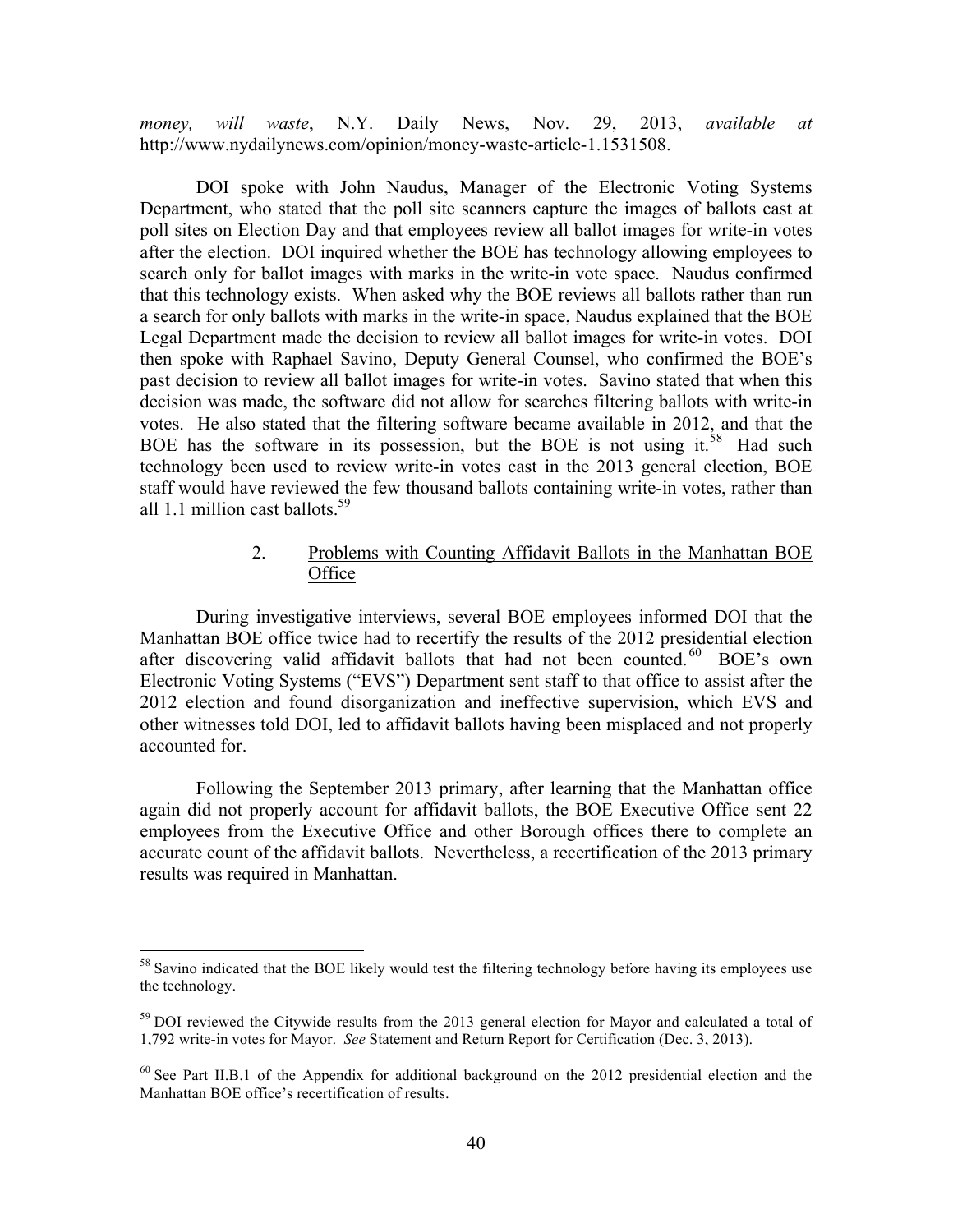### 3. The BOE's Reporting of Unofficial Results

The BOE used a new procedure for reporting unofficial results after the close of the polls in the 2013 general election. Election Night Reporting ("ENR") teams at the police precincts now take portable memory devices ("PMDs"), which contain a tally of the votes cast on scanner machines, and upload the results onto tablet computers. They then transmit the results to the BOE Executive Office, which shares the results with the Associated Press for release to the public. In recent prior years, by contrast, NYPD employees at the precincts manually entered results from the paper return of canvass forms filled out by poll workers into the NYPD computer system and then transmitted the results to the Associated Press for release to the public. With respect to this previous procedure, BOE Executive Office staff explained to DOI that when a vote tally for a particular candidate or proposal on a return of canvass form was illegible or left blank, NYPD employees entered the tally as a zero, despite that the tally usually was not zero. At the BOE Commissioners meeting on November 12, 2013, Executive Director Michael Ryan stated that the new procedure improved the accuracy of unofficial results. Ryan nonetheless noted that the delivery of the PMDs to the police precincts creates a delay in the reporting of unofficial results. He said that the BOE plans to continue evaluating its procedures for reporting unofficial results. *See* Minutes, BOE Commissioners Meeting, at 4-5 (Nov. 12, 2013).

Meanwhile, at a City Council hearing on March 14, 2013, the BOE presented a proposal to transform unused lever voting machine booths into electronic information kiosks that could be used to check in poll workers upon arrival at their poll sites, look up voters' election districts or poll sites, and more quickly transmit election results from the kiosks at the poll sites directly to the BOE. *See* Eric Durkin, *Board of Elections fears poll workers would steal iPads*, Daily News, Mar. 14, 2013. During the hearing, City Council members raised questions about the estimated \$15 million cost for the kiosks. They also inquired about using iPads to which the BOE expressed concern about the theft of iPads by poll workers. *See id.* DOI interviewed John Naudus of the EVS Department who stated that the BOE considered the use of tablet computers, but said that the tablet computers do not have adequate cameras to read the barcodes on the work notices of poll workers in order to check them in at poll sites. Naudus also explained that BOE staff has continued to develop the kiosks, and estimated that they could be developed at a reduced total cost of between \$4 and \$5 million. In addition to use of the kiosks or tablet computers, DOI asked Naudus whether poll site scanners have the capability to directly transmit unofficial results from the poll site. Naudus stated that the Election Law prohibits the use of poll site scanners that directly transmit election results. *See* Election Law  $\S$  7-202(1)(t) (proscribing the use of "any device or functionality potentially capable of externally transmitting or receiving data [from voting machines] via the internet or via radio waves or via other wireless means").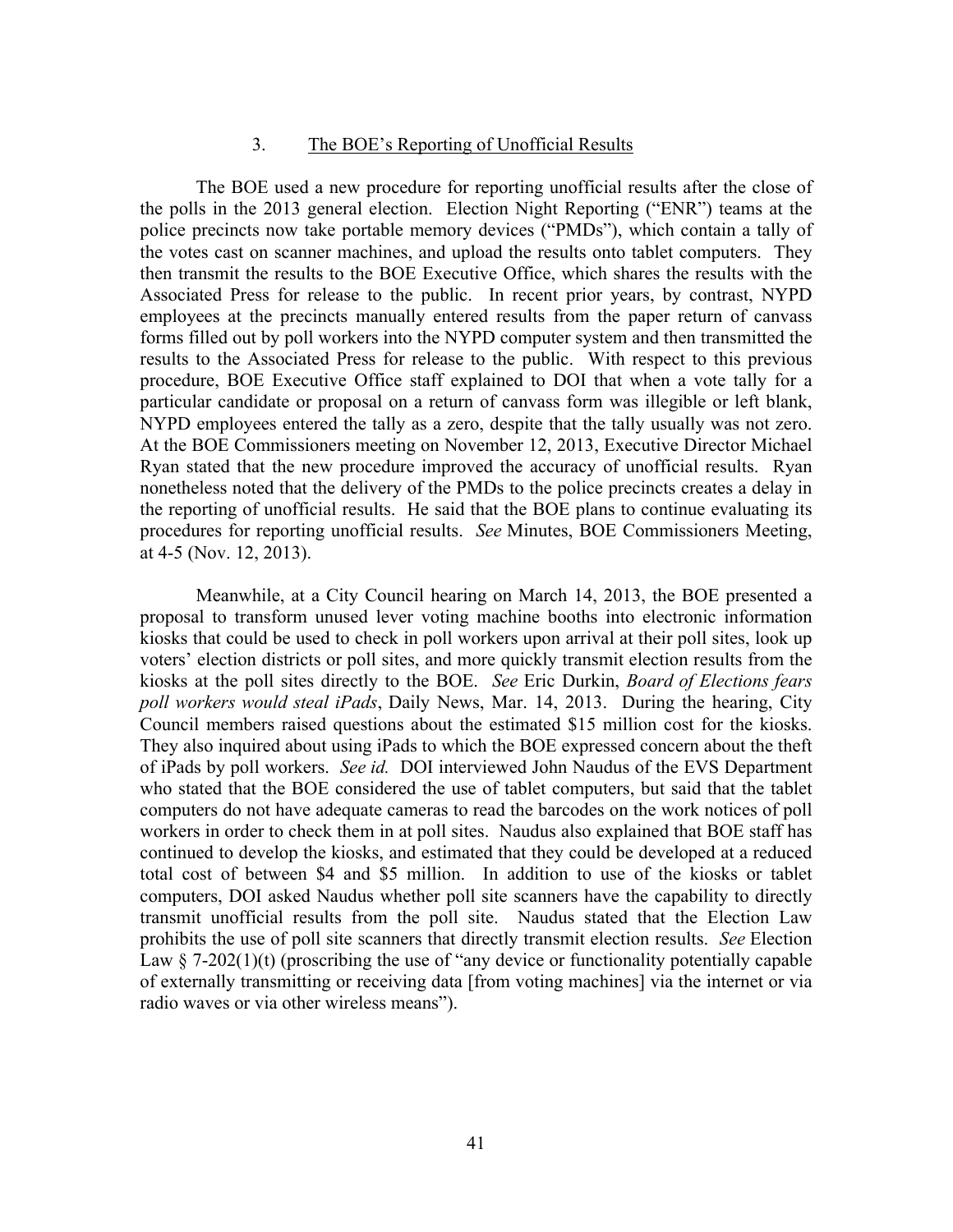# **F. Buff Cards**

The BOE is not required as a general practice to retain and update "buff cards," the hard-copy voter registration cards, beyond two years, as long as those cards are maintained electronically in its computerized registration database. New York State Election Law and State BOE regulations provide that local boards of elections may discontinue retention of buff cards as long as the local board maintains complete computer records for registered voters and the State BOE approves the discontinuation of retaining buff cards. *See* Election Law §§ 5-504, 5-506. *See also* State BOE Rules and Regulations  $\S$  6212.11(b). If the local board maintains a computer record of the buff card, then it is generally required to retain the original buff cards for only two years. Election Law  $\S$  5-506(3)(d). Although the BOE maintains computerized voter registration records in its AVID system, and has scanned electronic copies of buff cards into  $AVID<sub>1</sub><sup>61</sup>$  the BOE nonetheless retains buff cards beyond the required two years and has employees routinely update them.

During site visits to Borough offices, DOI observed not only the retention of buff cards beyond two years in numerous long file cabinets occupying an inordinate amount of space, but also, large groups of employees at two Borough offices engaged in the unnecessary manual updating and filing of the cards during the week before the November 5, 2013 general election when there were many other priorities. During a site visit to the Queens Borough office on October 29, 2013, DOI observed eight employees working at tables in a room with several long file cabinets containing buff cards. As explained to DOI by Scott Jordan, a supervisor in the Cancellation Department, the employees were stapling notices to buff cards for voters with recently cancelled registrations.<sup>62</sup> Jordan stated that once employees staple the notices to the buff cards, the buff cards are filed in a separate file for cancelled registrations. Jordan also stated that the BOE employees update and file buff cards on a daily basis. Similarly, during a site visit to the Bronx Borough office on October 30, 2013, DOI observed ten to twelve employees working with stacks of buff cards and updating the cards to reflect cancellations of registrations. The employees were working at tables to the side of the room where the AVID Department is located, as well as in an adjoining room with several long file cabinets containing buff cards.

DOI spoke with the Voter Registration Department Manager Beth Fossella, Deputy General Counsel Raphael Savino, two Borough Managers, and two Borough office supervisors about whether retaining, alphabetizing, and updating the buff cards is necessary. Anthony Ribustello, Deputy Chief Clerk of the Bronx BOE office, stated that the BOE "has not got up to speed" with the fact that the BOE does not need to retain the buff cards because it maintains a computerized record of the voter's registration.

<sup>&</sup>lt;sup>61</sup> BOE employees showed DOI during site visits that the buff cards have been scanned and can be viewed on AVID. Further, a BOE employee told DOI that an outside vendor scanned buff cards for the BOE in the early-1990's, and the BOE continues to scan buff cards into AVID.

 $62$  Jordan further explained that the notices included mail sent by the BOE to voters that came back to the BOE "return to sender" and "intent to cancel" notices sent by the BOE to voters notifying them that the BOE intended to cancel their registrations.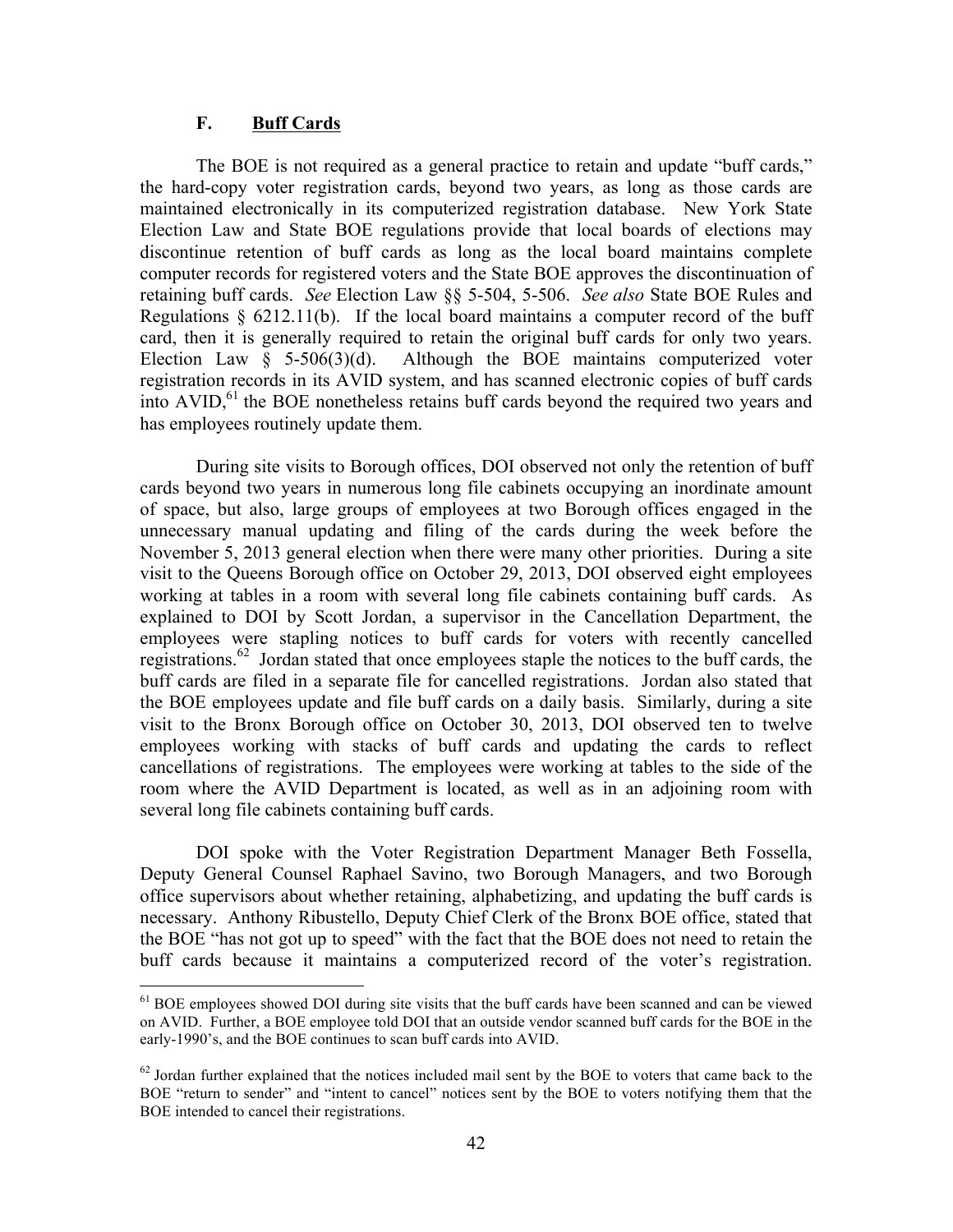Although he noted that the BOE has engaged in some discussions regarding whether to continue retention of buff cards, Ribustello said that no determination had been made to eliminate their retention. Gregory Lehman, Chief Clerk of the Manhattan BOE office, similarly stated that retention of the buff cards is unnecessary beyond two years because the BOE has scanned images of the voter registration cards into the AVID system. Raphael Savino, Deputy General Counsel, confirmed that retention of the buff cards is not required.

Fossella stated that each Borough office follows the same procedures in having employees update buff cards. With respect to the filing of the cards, Beth Fossella stated that Borough offices have discretion as to how they organize the filing of the cards. Three BOE employees stated, however, that the current BOE policy is to alphabetize the buff cards. Ribustello told DOI that while the Borough offices used to file buff cards by batch number, the Executive Office directed the Borough offices approximately seven years ago to alphabetize them. James Howley, a Brooklyn BOE registration supervisor, said that he believed the direction to alphabetize buff cards came from the BOE's former Executive Director. Howley also explained that while the Brooklyn BOE office had alphabetized the buff cards for voters registered before 2001, it had not yet alphabetized cards for voters registered after 2001. Lehman stated that while the Manhattan office has alphabetized some of the buff cards, it no longer is alphabetizing the buff cards. Lehman noted that locating particular cards might be difficult due to the different filing methods used over time. He also pointed toward rows of cabinets containing buff cards that he said contribute to the lack of space in the Manhattan office.

DOI asked Fossella, Savino, and the Borough Managers to explain the rationale for retaining and updating the buff cards. Fossella believed that the cards were kept to ensure that the BOE does not lose voter registration information. Lehman believed that the BOE Legal Department directed retention of the buff cards on the ground that no guarantee exists that AVID has all of the information on the cards. Savino, the Deputy General Counsel, said after consulting with General Counsel Steven Richman, that the only time a buff card is needed is for their possible use in court challenges to petition signatures. However, Savino acknowledged that courts have accepted scanned electronic copies of buff cards. He also recalled only one instance in the past two and a half years when an original buff card was used by the BOE in connection with a petition challenge in court.

# **G. Runoff Elections**

Under the Election Law, when a candidate for the position of Mayor, Public Advocate, or Comptroller fails to capture a minimum of 40 percent of votes cast in a primary election, requires the BOE must conduct a runoff election between the two candidates who received the most votes in the primary. *See* Election Law § 6-162(1). On October 1, 2013, because no candidate in the September 10, 2013 Democratic primary election for Public Advocate captured at least 40 percent of the votes, the BOE was required to conduct a runoff election for Public Advocate. Before the scheduled runoff, the New York Times published an article noting that voter turnout in the runoff was expected to be "startlingly low." *See* Kate Taylor, *High-Cost Runoff for Public*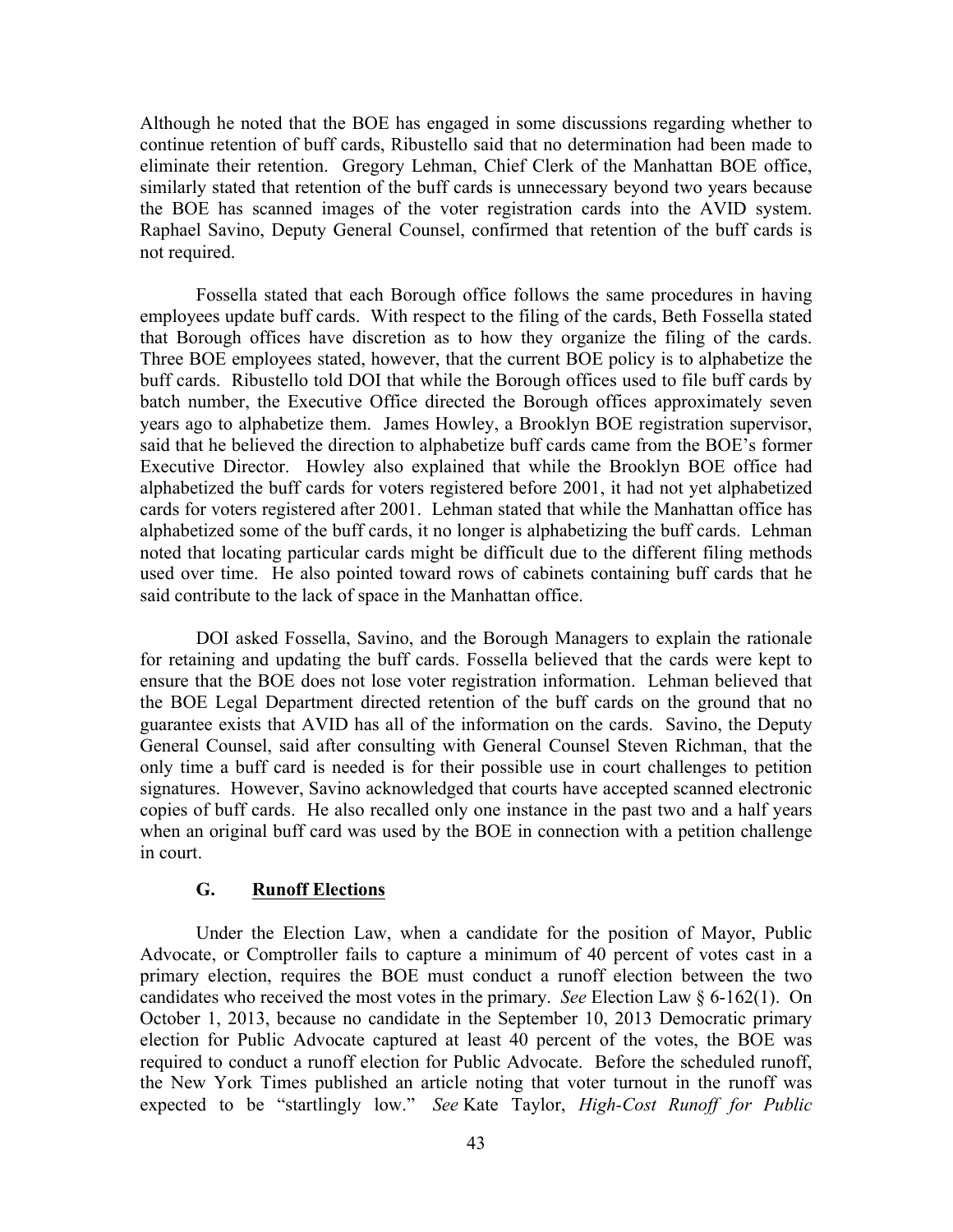*Advocate's Post Prompts Calls for Reform*, N.Y. Times, Sept. 29, 2013, *available at* http://www.nytimes.com/2013/09/30/nyregion/high-cost-runoff-for-public-advocatespost-prompts-calls-for-reform.html. The estimated cost of the runoff election was \$13 million. *See id.*

A proposal was introduced before the New York City Council seeking a referendum on amendments to the New York City Charter that would eliminate separate runoff elections and implement "instant runoff voting" during primary elections in New York City. *See generally* Briefing Paper of the Governmental Affairs Division, Committee on Governmental Operations, at 1-2 (Nov. 21, 2013).<sup>63</sup> Instant runoff voting ("IRV") permits voters to rank each candidate for an office in order of preference. *See id.*  at 4. If no candidate wins the primary election outright by capturing at least 40 percent of the first choice votes, the votes are re-tabulated as follows: the candidate who received the fewest first choice votes for that office is "eliminated," and the second-choice candidates of voters who made the eliminated candidate their first-choice receive the votes from those voters. The process of eliminating candidates and transferring votes continues until one candidate receives a majority of the votes. Other cities such as San Francisco, Minneapolis, and Oakland have IRV. *See id.*

On November 21, 2013, the New York City Council Committee on Governmental Operations (hereinafter "Committee") heard testimony regarding the runoff election proposals. *See id.* BOE Executive Director Michael Ryan testified at the hearing on behalf of the Commissioners, stating that the BOE takes "no position" with respect to the proposed legislation and discussing "several technical, operational and cost implications related to the implementation and conduct of IRV elections." Michael Ryan, Exec. Dir. of the BOE, Prepared Testimony to the New York City Council Committee on Governmental Operations, at 3 (Nov. 21, 2013) (hereinafter "Ryan City Council Testimony"). Ryan's testimony focused on three main concerns: (1) that the process of procuring additional voting machine software to accommodate IRV would be timeconsuming, noting that the time to develop, test, and obtain certification for past software modifications has "exceed[ed] one year"; (2) that IRV would require an "enhanced and extended training curriculum" for poll workers, which would cost between \$2 and \$4 million; and (3) that IRV would result in use of a multi-page ballot, leading to issues such as "ballot jams, additional equipment, increased complexity of ballot management, accountability and additional ballot costs." *Id.* at 4-5. Ryan also testified that any IRV legislation should "build in an appropriate time frame to allow for the implementation of IRV." *Id.* at 4.

Several speakers at the Committee hearing took issue with the BOE's characterization of the nature and extent of the challenges involved in implementing IRV.

 <sup>63</sup> The proposal (Int. No. 1066-2013) calls for instant runoff voting for all citywide offices. Another proposal (Int. No 1108-2013) calls for instant runoff voting for military and absentee voters only. A third proposal introduced to the City Council (Int. No. 1192-2013) calls for the elimination of runoffs for the offices of Public Advocate and Comptroller. In addition, there is an instant runoff voting proposal before the State Legislature. *See* Assem. Bill 7013, 2013 Leg., 2013-2014 Sess. (N.Y. 2013) (referred to Comm. on Election Law, Apr. 29, 2013).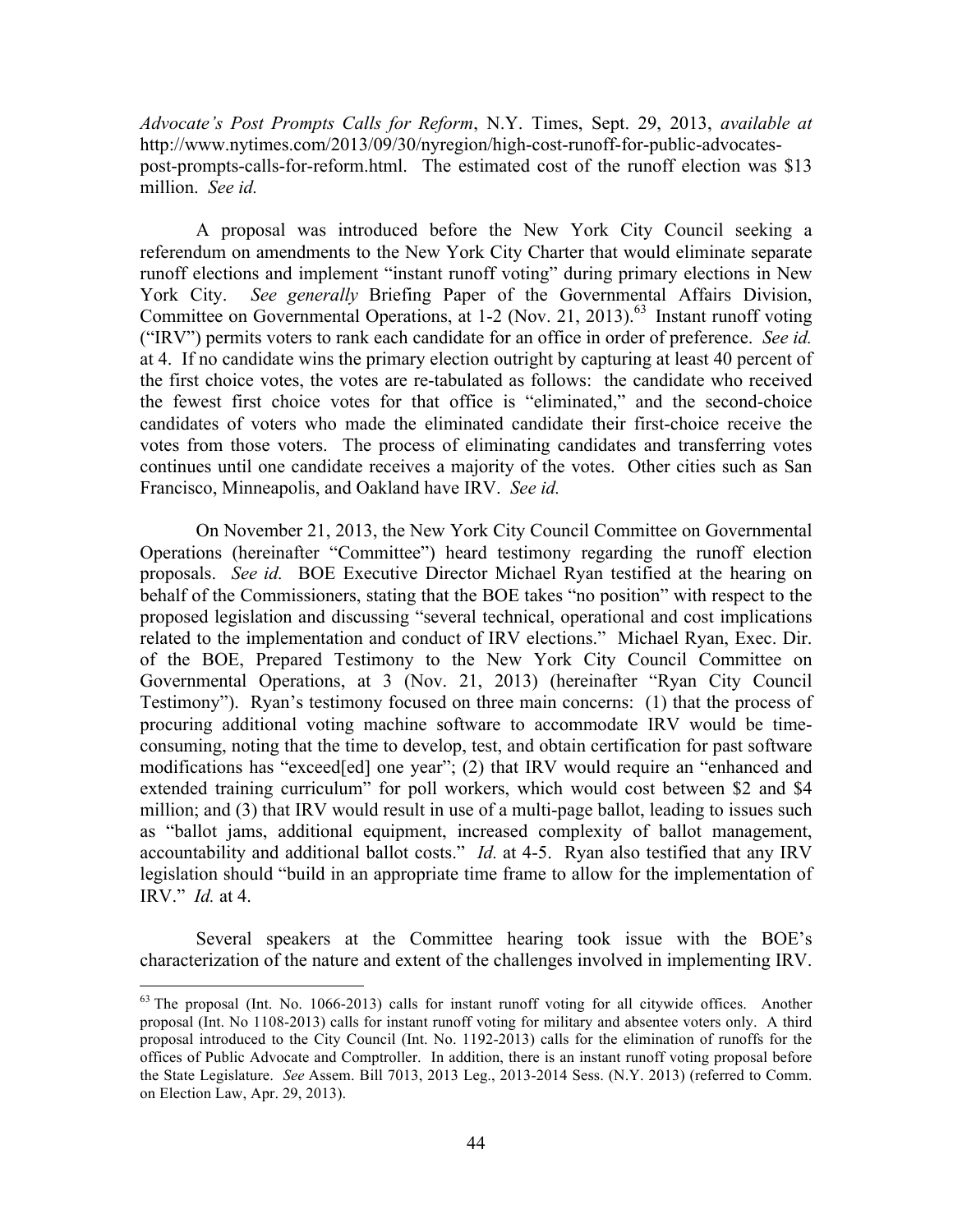Douglas Kellner, Co-Chair of the New York State Board of Elections, stated that, contrary to the BOE's testimony, only a few minor software modifications are required to implement IRV on the current voting machines. *See* Douglas Kellner, Co-Chair of the State BOE, Prepared Testimony to the New York City Council Committee on Governmental Operations, at 1 (Nov. 21, 2013). In response to the BOE's concern as to the time needed for implementing IRV, Kellner testified that the approximate three-year time frame for the BOE's implementation of IRV is realistic and feasible. Kellner explained that if the referendum to amend the City Charter appeared on the November 2014 ballot, as is contemplated by the IRV proposals, then the BOE would have until the 2017 Citywide election to prepare for IRV. Additionally, good government groups noted that voters in other municipalities have adapted well to using IRV ballots. *See, e.g.*, Prepared Testimony of Susan Lerner, Executive Director of Common Cause New York, to the New York City Council Committee on Governmental Operations (Nov. 21, 2013). As to the BOE's statement that a multi-page ballot is "inevitable" under the IRV system, both State Assemblyman Brian Kavanagh and Kellner testified that a one-page IRV ballot is possible by adjusting the ballot layout and design.

Proponents of IRV emphasized the \$13 million cost of the 2013 runoff election for Public Advocate as a major factor weighing in favor of IRV. In fact, Ryan concluded his testimony for the BOE with an acknowledgment that the costs of implementing IRV would be less than the \$13 million that would be saved by eliminating separate runoff elections. *See* Ryan City Council Testimony, at 6. In addition to the cost-savings, proponents of IRV presented several other reasons for their support of IRV, including the following: (1) IRV promotes more positive campaigning centered on substantive political issues; (2) IRV eliminates the "spoiler problem" of ideologically similar candidates splitting votes; and (3) IRV results in greater overall turnout from a broader pool of voters.<sup>64</sup>

# **IV. Conclusions and Recommendations**

The BOE's responsibility for administering elections in New York City is an enormous task. For a typical election, the BOE must, among other things, organize over 30,000 poll workers, arrange for more than 12,000 poll sites, and update the registrations of millions of voters, including the thousands of voter registrations received prior to an election. The Election Law places detailed and complex requirements on the BOE with which it must comply in administering elections. During the course of its investigations, DOI spoke with various committed BOE employees who take seriously the responsibility of administering elections. DOI also found several areas where the BOE performed well, including in its recent changes to closing procedures at the polls to streamline reporting of unofficial results and poll workers' handling of investigators' requests to vote on behalf of a relative or at the wrong poll site.

<sup>&</sup>lt;sup>64</sup> Representatives of the New York City Campaign Finance Board and several good government groups, including Citizens Union, Common Cause NY, and Fair Vote, testified before the Committee on Governmental Operations regarding the benefits of IRV.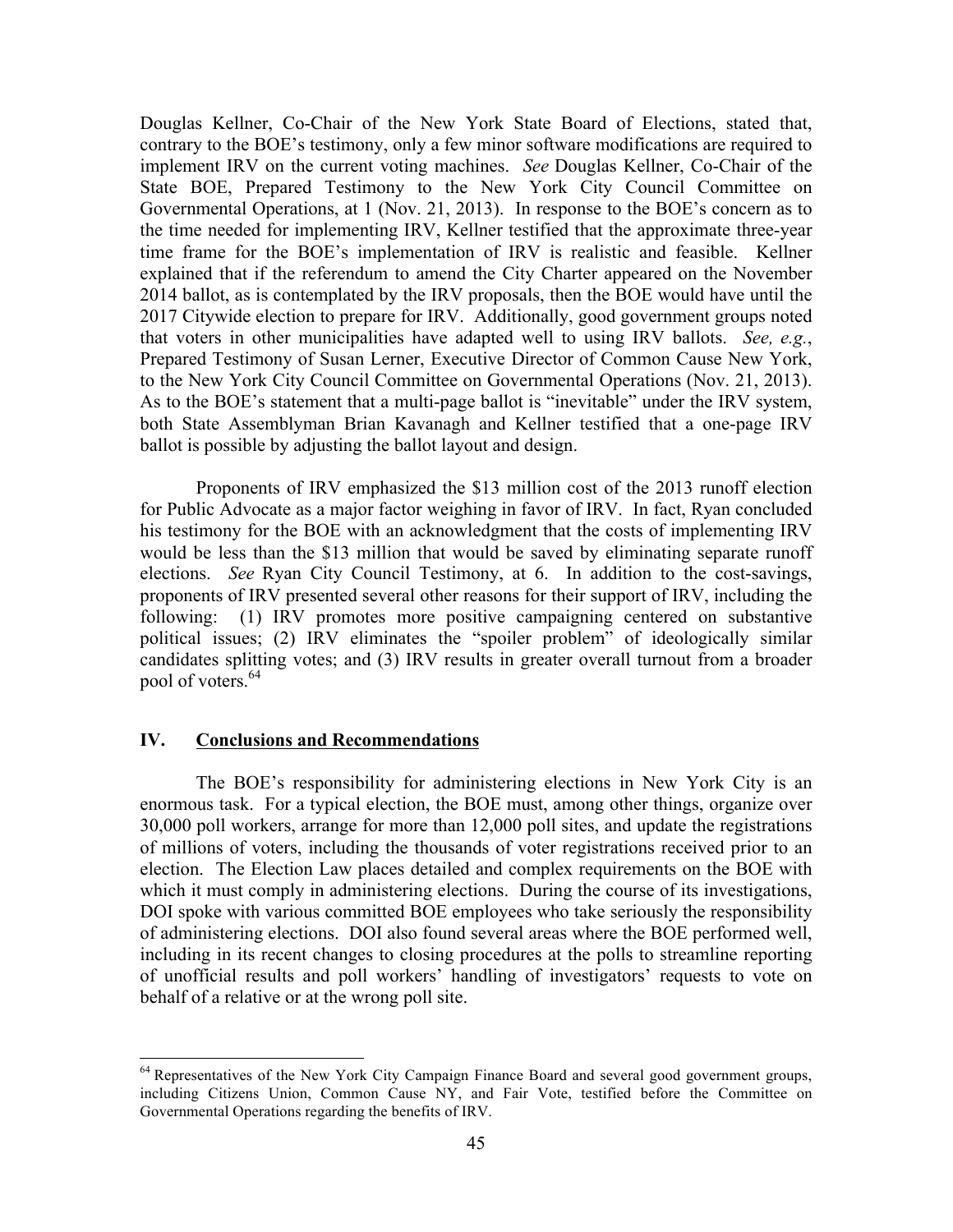Many of the findings in this report, however, highlight systemic problems with accountability, transparency, and dysfunction at the BOE. The New York State Constitution and Election Law created a bipartisan structure for boards of elections to provide equal representation of the major political parties. The purpose of this bipartisan structure was to provide a check against abuse of the electoral process by either of the major political parties. The reality is that this bipartisan ideal has devolved at the BOE into an opaque system of patronage hiring that is based on connections rather than merit and lacks the accountability and transparency typical of other local agencies in New York City. The report that a BOE Commissioner said he needed to "have a talk with my Garcias," a reference to discussing hiring decisions with the county party organization, exemplifies the role of political connections and recommendations in the appointment of BOE employees. The practice of nepotism in the hiring, promotion, and supervision of family members, substantiated in several cases during this investigation, and which reaches as high as some Commissioners and Borough Managers, also demonstrates the undue influence of connections in the selection of BOE personnel. The lack of accountability and transparency is further evident from the absence of public job postings or standardized hiring practices. Even within the existing bipartisan system required by law, much can and should be done to reform the BOE's employment practices.

The litany of problems and errors identified in this report including myriad election administration issues at the BOE, such as defects in the voter rolls, the persistent failure to address ballot design issues, inadequate poll worker training and performance, cheating during tests for prospective poll workers, improper instructions that voters should "vote down the line," and the outdated and wasteful use of Voter Cards, indefinite retention and updating of buff cards, and the assignment of staff, rather than the use of technology, to identify write-in votes, also warrant attention and action.

Based on the foregoing, DOI recommends a number of measures to address the issues identified in the investigation, which do not require changes in current law:

### **A. DOI Recommends Changes to the BOE's Policies and Procedures**

### BOE Employment Practices

• **Cease the Practice of Hiring Individuals Based Primarily on County Committee Recommendations and Open BOE Employment to the Public.**  The fairness and integrity of the election process is major public concern that should be transparent for public scrutiny. BOE Executive Office staff, Borough Managers, and employees disclosed in interviews with DOI that the hiring process is not transparent. Rather, through a closed process, Commissioners hire employees who are politically active individuals and who have been selected or endorsed by the county party committees. DOI recommends that the BOE implement a policy that bars hiring employees based primarily upon the recommendations of the county committees. At the same time, the BOE should open the hiring process beyond individuals with political connections by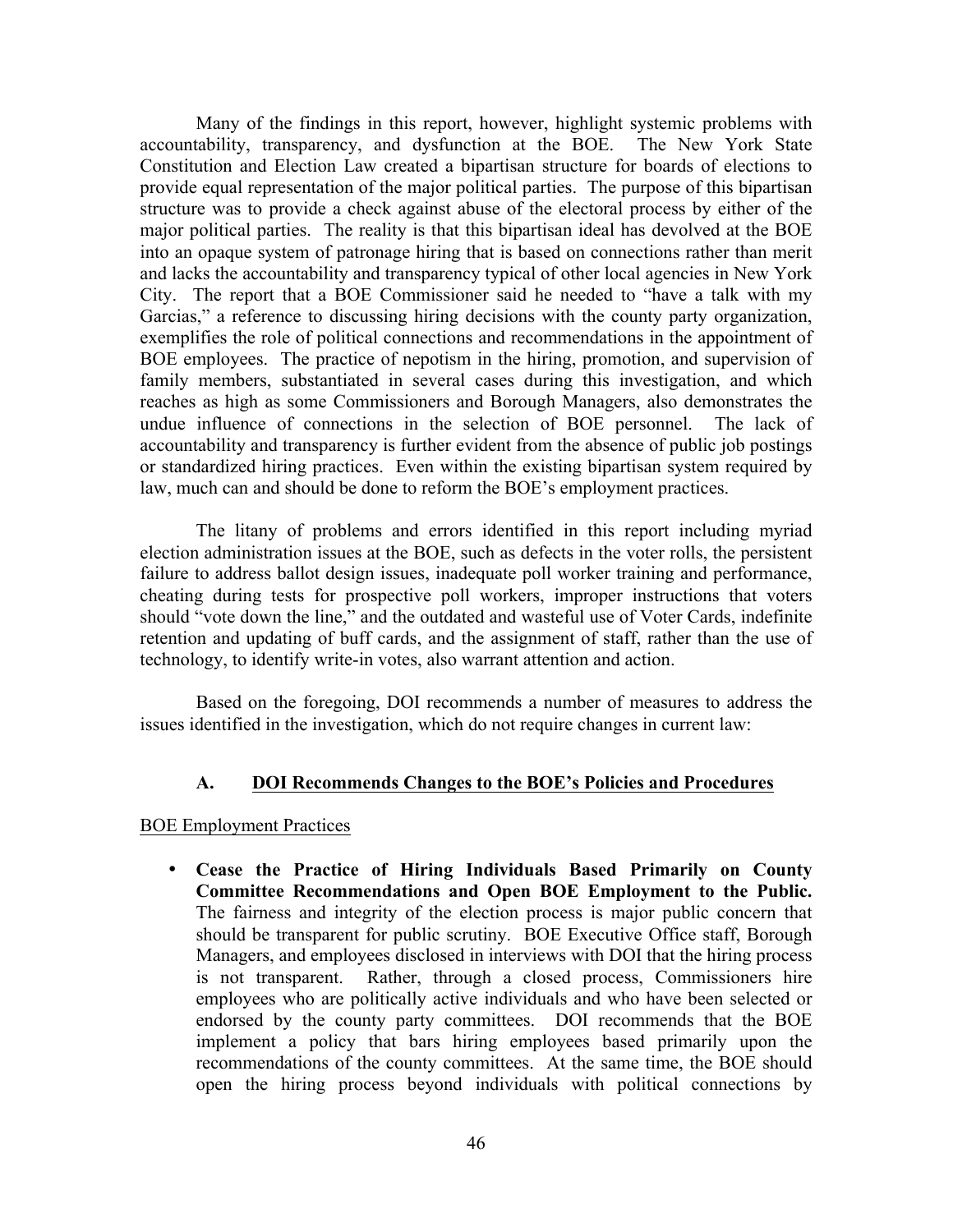disseminating notice of all vacant permanent and temporary positions at the BOE through public job postings.

- **Create a Standardized Hiring and Screening Process.** DOI learned from interviews with BOE managers and employees that the hiring and screening process at the BOE varies from Borough to Borough and even within Borough offices as between the two major political parties. DOI recommends that the BOE establish a standardized hiring and screening process to ensure that the Executive Office and Borough Offices uniformly follow a set of steps when considering applicants for job vacancies. These standards should include, at a minimum, that an applicant submit a resume, that BOE staff conduct an interview of all applicants under consideration, and that the interviewer(s) complete a written evaluation form following the interview.
- **Conduct Background Checks.** DOI found that the BOE does not conduct background checks on prospective employees. The BOE should arrange to have DOI conduct background investigations on prospective BOE employees. DOI performs background investigations of new City employees and those promoted to management positions at City agencies, including several non-Mayoral agencies. Background investigations are conducted for individuals who will fill managerial positions, earn more than \$80,000 annually, be directly involved with City contracts, or work on the City's sensitive computer programs. Many BOE employees meet DOI's criteria for individuals requiring a background investigation, including those employees who have access to computer databases containing personal information about registered voters in New York City or otherwise work with City computer programs.
- **Implement an Anti-Nepotism Policy and Require Employees to Disclose Family Members Working for City Government.** The New York City Conflicts of Interest Law prohibits nepotism. The BOE recognizes in its Personnel Guidelines that its employees are subject to the Conflicts of Interest Law. DOI confirmed four cases where Commissioners and Borough Managers engaged in nepotism with respect to the hiring, promotion, or supervision of a relative. As stated above, these four cases will be referred to the COIB. DOI recommends that the BOE adopt an anti-nepotism policy consistent with the Conflicts of Interest Law that will (1) prohibit a BOE employee from any involvement in the hiring or promotion of a family member and (2) require recusal of BOE employees from employment decisions, supervision, or discussions about the work of family members. DOI also recommends that the BOE require prospective employees to disclose any relatives working for the City of New York and current employees to update this disclosure on a regular basis.
- **Adhere to City Personnel and Contracting Rules.** Akin to the BOE's recognition in its Personnel Guidelines that the City's Conflicts of Interest Law applies to its employees, and consistent with the recommendations made above,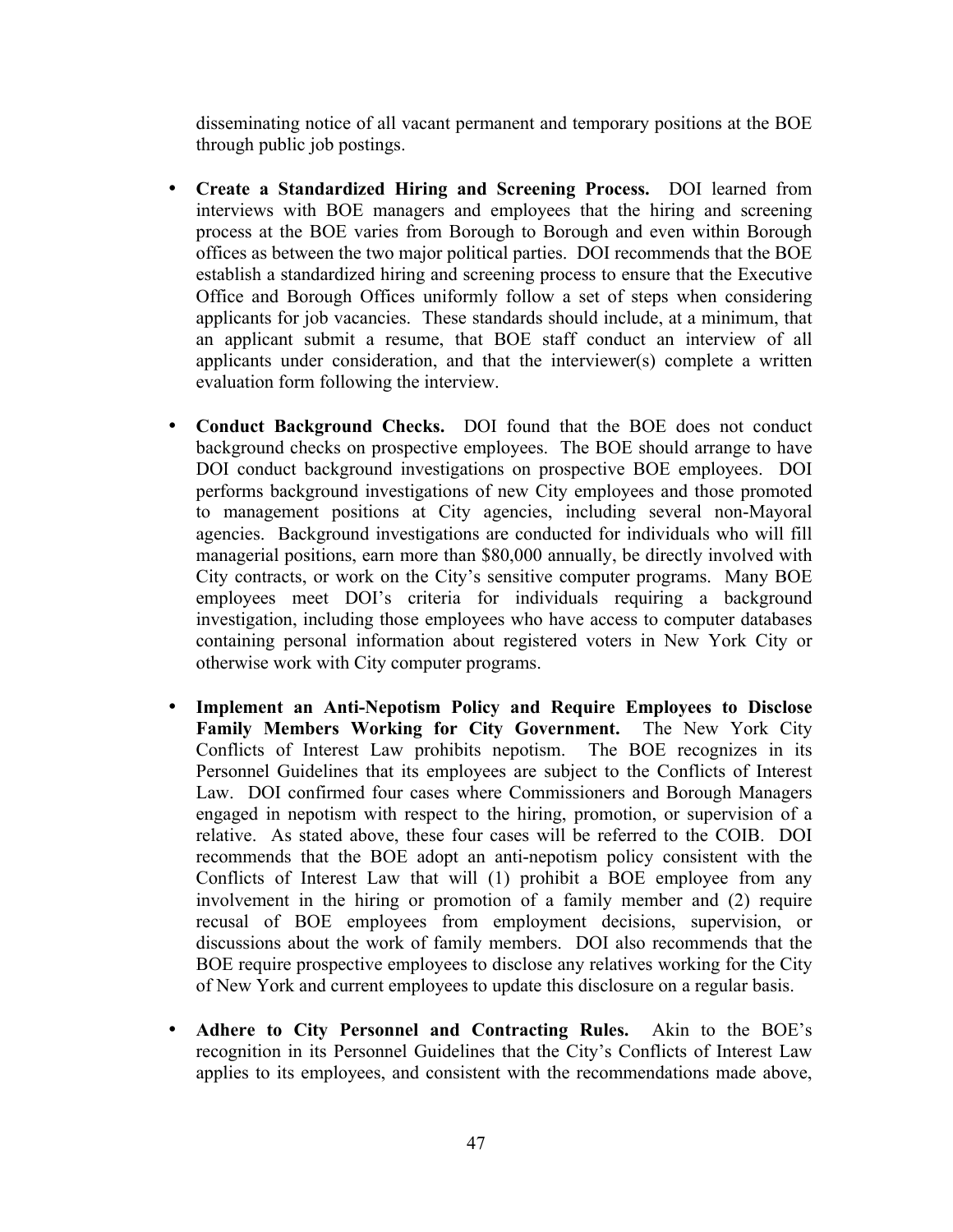the BOE should voluntarily adhere to the City's rules for personnel matters and contracting with vendors.

- **Political Activities.** BOE employees and an Executive Office manager stated to DOI that employees are sometimes expected to engage in political activities while employed at the BOE. The BOE's Personnel Guidelines recognize that the restrictions on political activities set forth in the Conflict of Interest Law apply to BOE employees. The BOE should reiterate the restrictions on political activities in memos to managers and their employees, including the requirements that no one may coerce another employee to engage in political activities and that no superior may request that a subordinate participate in a political campaign.
- **Conduct Performance Evaluations**. DOI spoke with BOE managers who stated that the BOE has not consistently done performance evaluations on an annual basis. The BOE should conduct annual performance evaluations in conformity with its policy.
- **Review Fairness of the Disciplinary Process.** DOI spoke with employees who claimed that disciplinary rules are not applied equally as to all employees. The BOE should conduct a review of disciplinary standards to ensure consistent application of those standards.
- **Provide Employees With Notice of Their Whistleblower Protection Rights.**  The BOE currently does not advise BOE employees about their whistleblower protection rights. The BOE should include in its Personnel Guidelines notice to all employees of their rights under the City Whistleblower Law.
- **Modernize the BOE Time-Keeping System and Implement Safeguards Against Time Abuse.** The current system for monitoring time and attendance is inadequate. Rather than continue with the outdated use of punch-cards, the BOE should use an automated time-keeping system to track the time and leave of all BOE employees, including those who currently use written time-sheets. Auditing BOE time and attendance records is cumbersome and time-consuming task compared with records of most other City agencies. Nonetheless, DOI will conduct various audits of time and attendance at the BOE. Until such time as the BOE implements an automated system, it should discuss with its vendors retention of surveillance footage for a period longer than one month because such a short retention period hinders effective investigations of time abuse. The BOE should confirm that each camera in the Borough offices is on the appropriate setting to record only motion by the punch-clock areas. The BOE also should install a camera in the Manhattan office.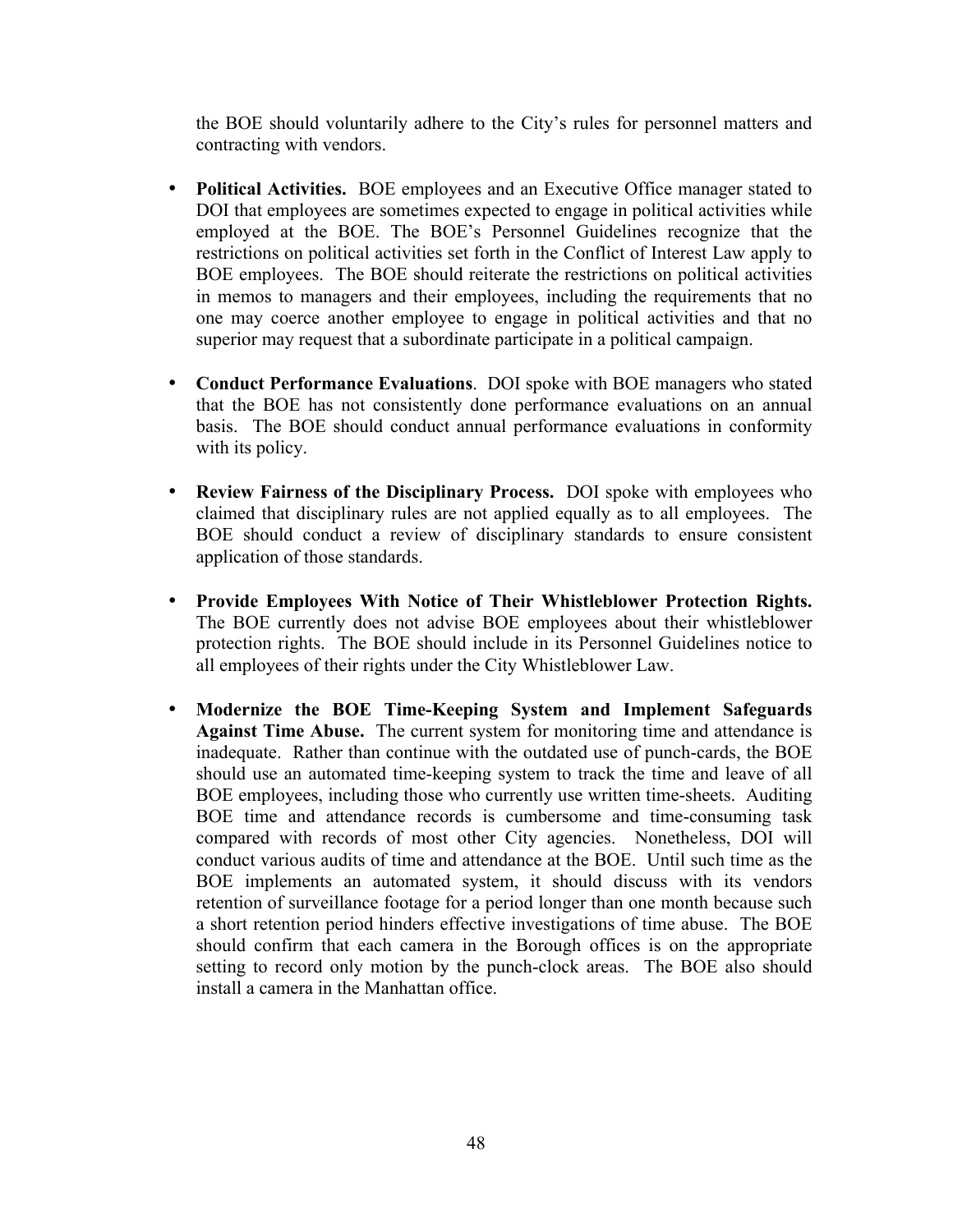### Election Administration

# • **Voter Roll Deficiencies**

- o **Conduct a Review of Cancellation Procedures.** DOI found during its Election Day investigative operations that 63 ineligible individuals, including deceased persons, felons, and nonresidents, remained on the voter rolls and in the registration books on Election Day.<sup>65</sup> DOI also found that investigators were able to sign the registration books and vote as those individuals without challenge by poll workers nearly 100% of the time. DOI's findings indicate that current procedures may not adequately remove ineligible voters from the rolls. The BOE should review existing cancellation procedures to determine whether any changes can be made to improve the system for removing ineligible voters from the rolls.
- o **Coordinate With State BOE Regarding the Identification of Ineligible Individuals.** The BOE receives notices from the State BOE regarding the deaths, felony convictions, or duplicate registrations of voters and makes cancellation decisions based on these notices. Registration supervisors told DOI that the BOE might benefit from obtaining additional information from the State BOE. The BOE should coordinate with the State BOE regarding the flow of information between the two agencies in order to improve the BOE's identification of ineligible voters on the rolls.
- o **Subscribe to the Social Security Death Master File Index.** Based on DOI's findings that some deceased individuals remain on the voter rolls despite existing cancellation procedures, DOI recommends that the BOE subscribe to the Social Security Death Master File Index. The BOE can design its own program to systematically interface with the SSA Death Master File to check for deceased voters.
- o **Implement Procedures For Pro-Active Response to Cancellation Requests From Voters.** DOI spoke with the BOE's Voter Registration Coordinator and Borough office registration supervisors who stated that the BOE does not cancel voters in response to telephone inquiries from voters indicating that they or a family member are ineligible and should be removed from rolls. The BOE informs voters that it requires documentation verifying that a family member is dead or a voter has moved before the BOE will cancel the voter. Rather than place the onus on the voter to provide such verifying documentation, however, the BOE should implement a policy for proactive responses to communications regarding the removal of a voter from the rolls. Specifically, to the extent possible, after a person informs the agency that a family member has died or a person has moved out of the City, the BOE should seek the necessary

<sup>&</sup>lt;sup>65</sup> As discussed above, these findings do not purport to be statistically significant, but provide anecdotal information from DOI's checks of voter roll deficiencies.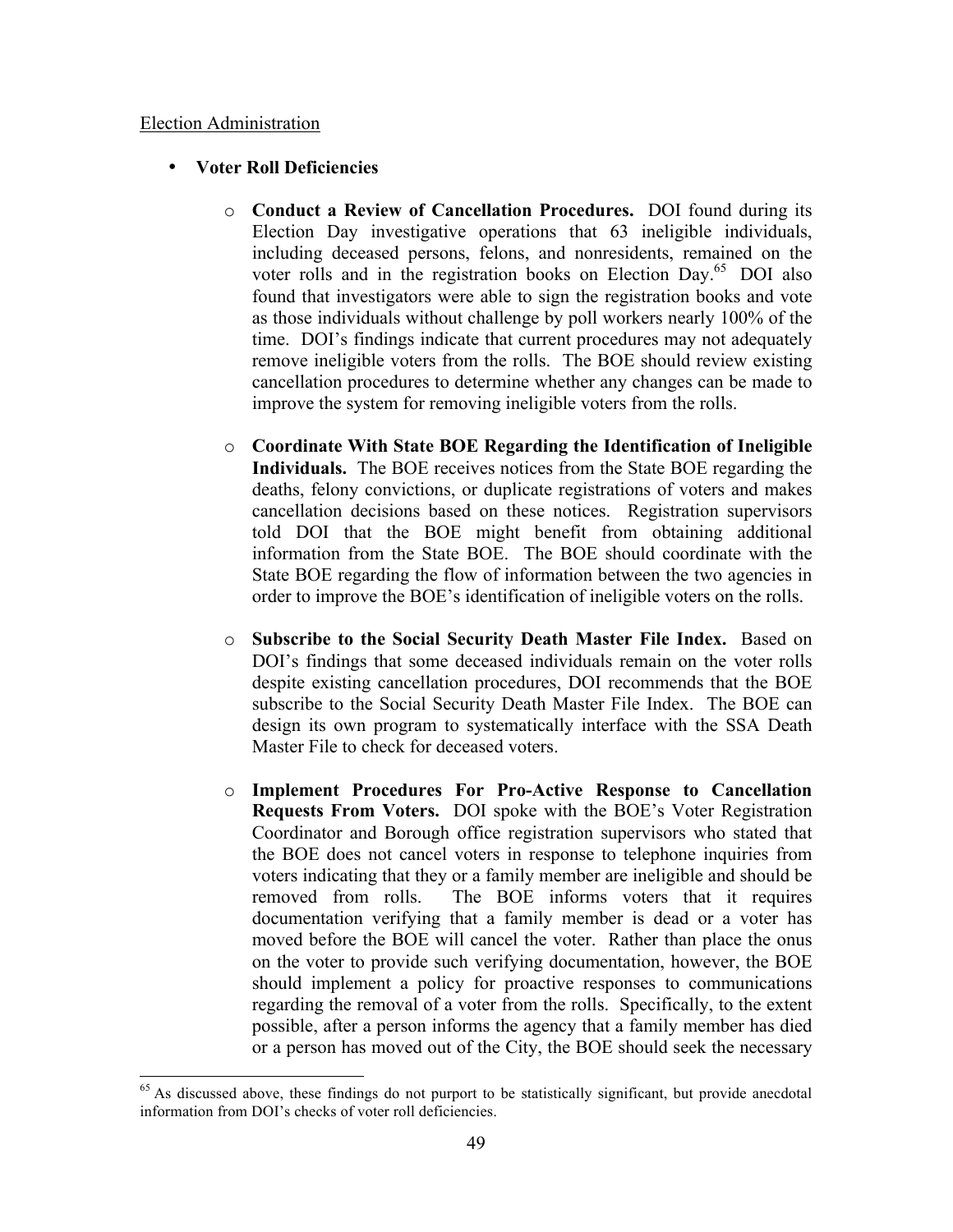documentation when reasonably available. In addition to telephone inquiries from voters, the BOE should make a similar proactive response to information provided by voters on Election Day and noted in the registration books.

o **Consider Training Poll Workers to Check Dates of Birth in the Registration Books.** DOI investigators were able to sign the registration books as deceased persons, felons, and nonresidents and cast votes as those voters. Investigators reported that some poll workers did not check their signatures and none challenged those signatures. In addition to signatures, one piece of pedigree information contained in the registration lists is date of birth and it is not used by poll workers, or is not feasible to use, to address the voter roll deficiencies. However, several investigators were permitted to vote as ineligible individuals despite significant age disparities. To the extent that the BOE considers it feasible for poll workers to check dates of birth against the apparent age of voters at the polls for significant age differences, the BOE should consider training poll workers to check dates of birth in this manner.

# • **Ballots**

- o **Resolve Font Size and Ballot Design Issues Before the 2014 Elections.**  Voters complained about the tiny six-point font on the 2013 general election ballot. While BOE Commissioners expressed concern about the font size before the election, and Executive Director Ryan acknowledged that the font size was a problem, the BOE knew well in advance about the number of languages that had to be on the ballot in some areas of Queens and had explored options for addressing the issue, including the proposal of bilingual or trilingual ballots. Yet the BOE did not take action before the 2013 general election. The BOE Commissioners voted at a recent meeting to explore ways to improve the ballot in 2014. The BOE should consider the use of bilingual or trilingual ballots, as well as other proposals to improve ballot design and readability, and take action to address these issues in advance of the 2014 elections. The BOE also should include an instruction on the front of the ballot to notify voters, when applicable, that ballot proposals are on the back of the ballot.
- o **Print Ballots for Election Districts Based on Analysis of Historic Election District Turnout Data.** Despite having reviewed data showing that overall turnout in past Mayoral elections was below forty percent and that even the election districts with the highest turnout did not exceed approximately 60%, the BOE decided to order ballots based on a 90% voter turnout figure. With voter turnout in the 2013 Mayoral election of approximately 24%, the BOE printed a lot of unused ballots. Given recent Citywide voter turnout rates of approximately 30% in Mayoral elections, and even with consideration of the higher turnout of some election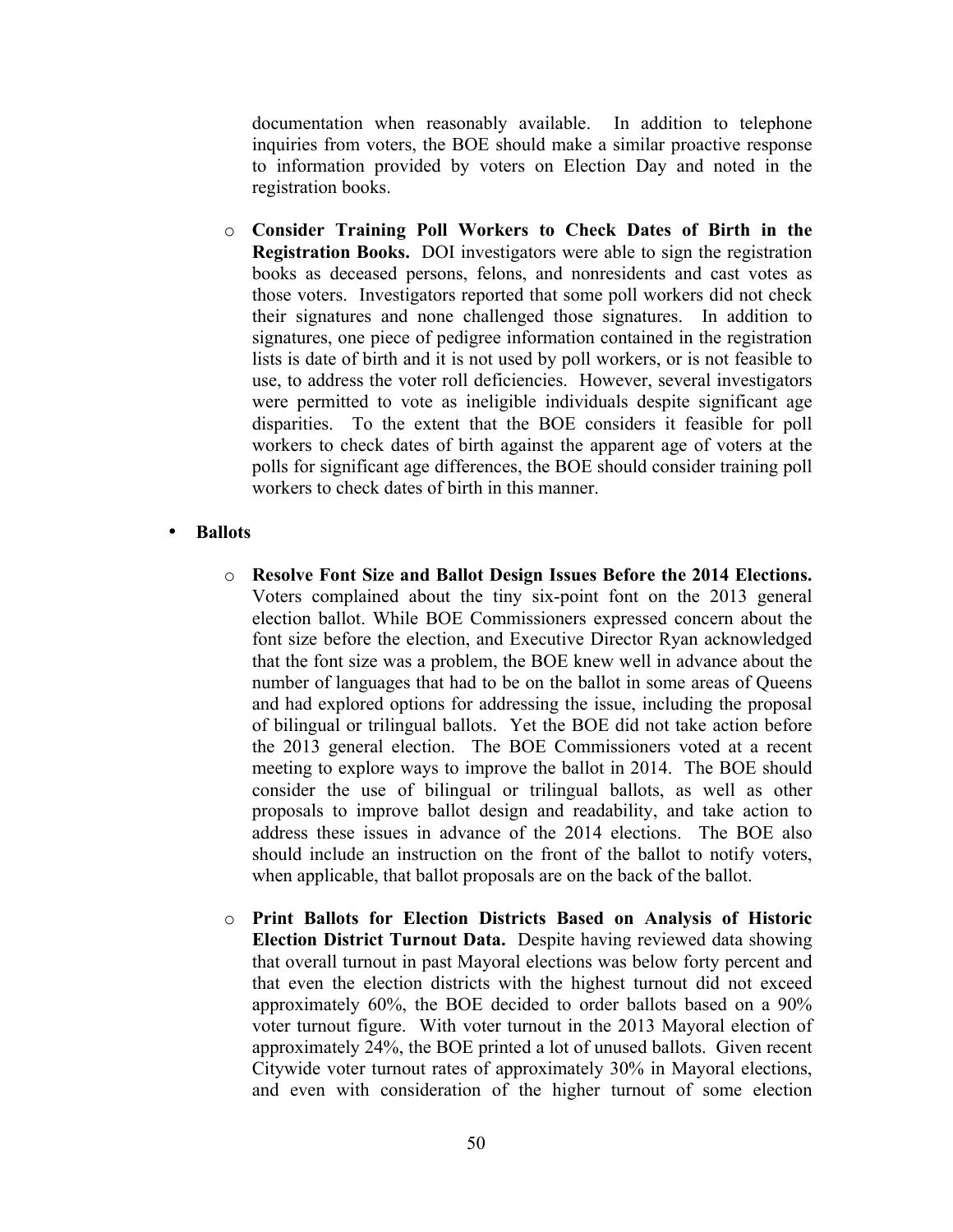districts, it is plausible that the BOE could have printed fewer ballots and saved on printing costs. Thomas Sattie estimated that a reduction in the ballot order from a 90% turnout rate to an 80% turnout rate, for example, would have saved between \$150,000 to \$200,000 in printing costs. The BOE must ensure that it prints a sufficient number of ballots for voters who go to the polls on Election Day. At the same time, however, the BOE has historical election district turnout data that it can use to tailor its ballot orders by election district, rather than print ballots at the same overall turnout rate for each election district. The BOE should analyze this election district turnout data to help establish reasonable calculations of the number of ballots to print for election districts in future elections.

### • **Poll Worker Training and Performance**

- o **Professionalize the Poll Worker Training Program.** Numerous examples cited in this report reflect the inadequate training of poll workers, who were often uninformed, misinformed, or provided incorrect information to voters. The training of poll workers needs to be more intensive and effective. The BOE should examine the creation of a professional training program for poll workers involving, among other things, hiring qualified instructors with teaching experience, analyzing the methods for best instructing trainees to serve as poll workers on Election Day, and reevaluating the poll worker examination. The BOE also should study whether additional training and longer training periods would improve poll worker performance.
- o **Increased Use of Role Play and Hands-On Instruction.** Investigators reported that some trainings included use of role-play to instruct trainees on common situations confronted by poll workers on Election Day, while other trainings did not involve role play. Similarly, investigators reported hands-on instruction in the use of voting machines at several trainings, while other trainings involved only a demonstration on the use of the machines. Given the findings about poll worker performance in this report, including that many poll workers have trouble locating voters' names in the registration books and have trouble addressing common situations on Election Day, the BOE should increase the use of role play at trainings to prepare poll workers for situations they likely will confront at poll sites and to evaluate poll worker competencies. Further, the BOE should ensure that its trainings uniformly involve hands-on instruction with the voting machines to improve poll workers' understanding of how to operate the machines on Election Day.
- o **Enforce Rules Against Cheating and Trainers Providing Answers to the Poll Worker Exam.** Investigators attended poll worker trainings where trainees openly shared answers and discussed the poll worker exam. Further, in these instances, trainers did not intervene to stop cheating by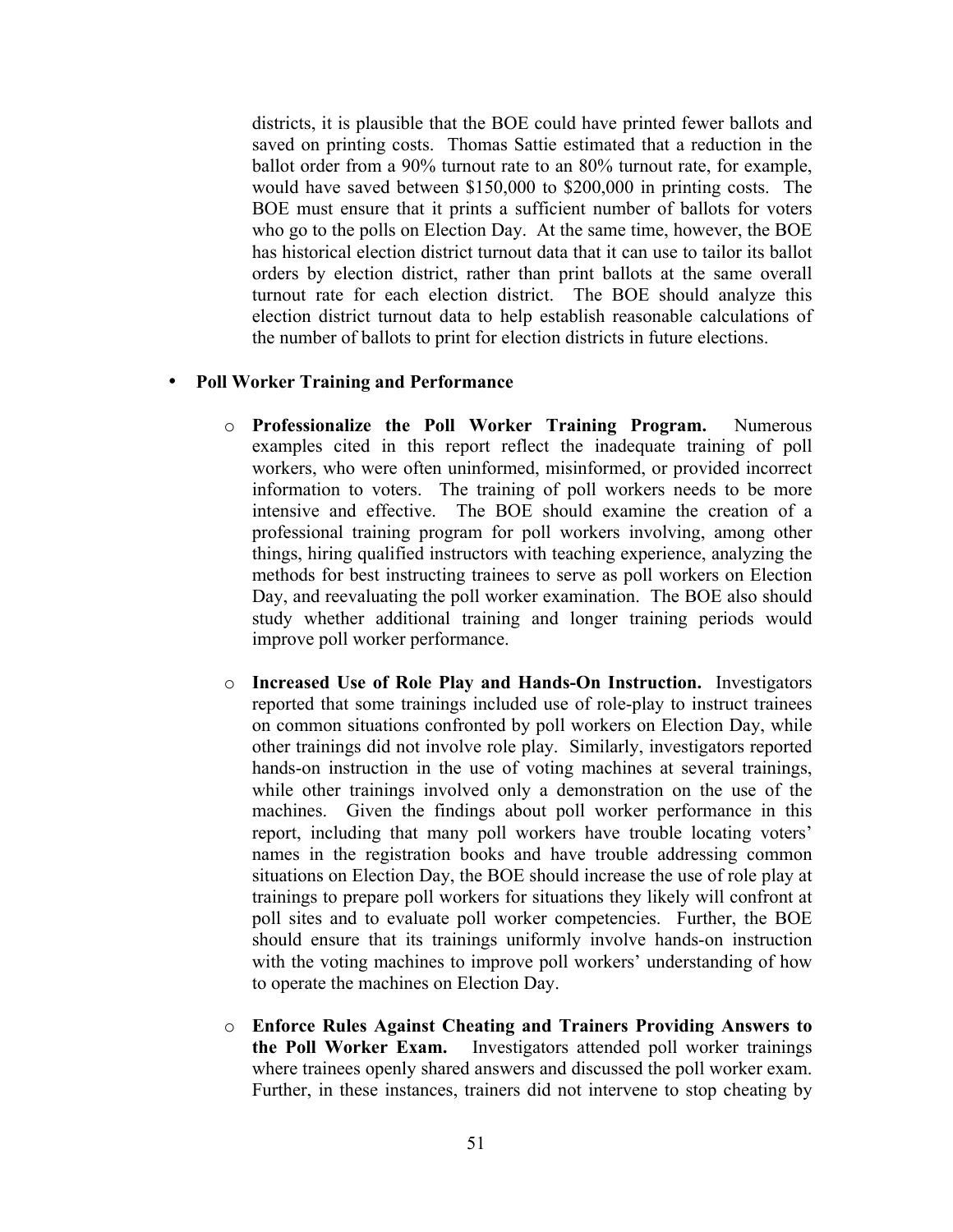trainees. Investigators also heard trainers effectively provide the answers to trainees or identify the topics that would appear as questions on the exam. The BOE should enforce a rule against cheating on the exam. The BOE also should instruct trainers that they are not to provide answers to trainees. While trainers certainly may highlight important subjects for poll workers, they should not do so in a manner that reveals the subjects that will appear on the exam. Further, the BOE should provide trainees with multiple versions of the exam to discourage cheating.

- o **Provide Additional Training on Voter Privacy**. Poll workers at scanners during the general election handled ballots, scanned them into the machines, and in some instances, even commented on voters' choices on those ballots. The BOE should emphasize in poll worker training that poll workers at the scanners are not to take ballots from voters to scan into the machines, look at voters' ballots, or comment on voters' choices.
- o **Provide Training Regarding Improper Voting Instructions.** During the general election, poll workers at several poll sites improperly advised voters that they should "vote down the line" of the ballot for candidates from one political party. The BOE should ensure that poll site coordinators and poll workers are trained to understand not only that voters are not required to "vote down the line" when completing the ballot, but also, that they are not to instruct voters about how to vote.
- o **Train Staff to Provide Accurate Information About Poll Worker Applications**. DOI investigators applying to work as poll workers were provided with inconsistent information regarding the process for hiring City employees as poll workers. The BOE should train staff receiving poll worker applications to provide accurate information regarding the application process.
- **Election Day Issues**
	- o **Improve Coordination to Open Poll Sites for Poll Workers on Time.**  Several DOI investigators serving as poll workers reported that although workers were told to arrive at poll sites by 5:00 AM, their poll sites were not unlocked until nearly 6:00 AM when the polls were to open. As a result, those poll sites were not ready to receive voters at 6:00 AM. The BOE should coordinate with personnel at other institutions used as poll sites to improve communication regarding unlocking poll sites on time so that workers are able to prepare the site for voters before the polls open.
	- o **Post Poll Site Relocation Notices at Old Poll Sites.** Voters surveyed by DOI investigators complained that they went to the wrong poll site location. One reason that voters might have gone to the wrong poll site locations is that a number of poll site locations changed due to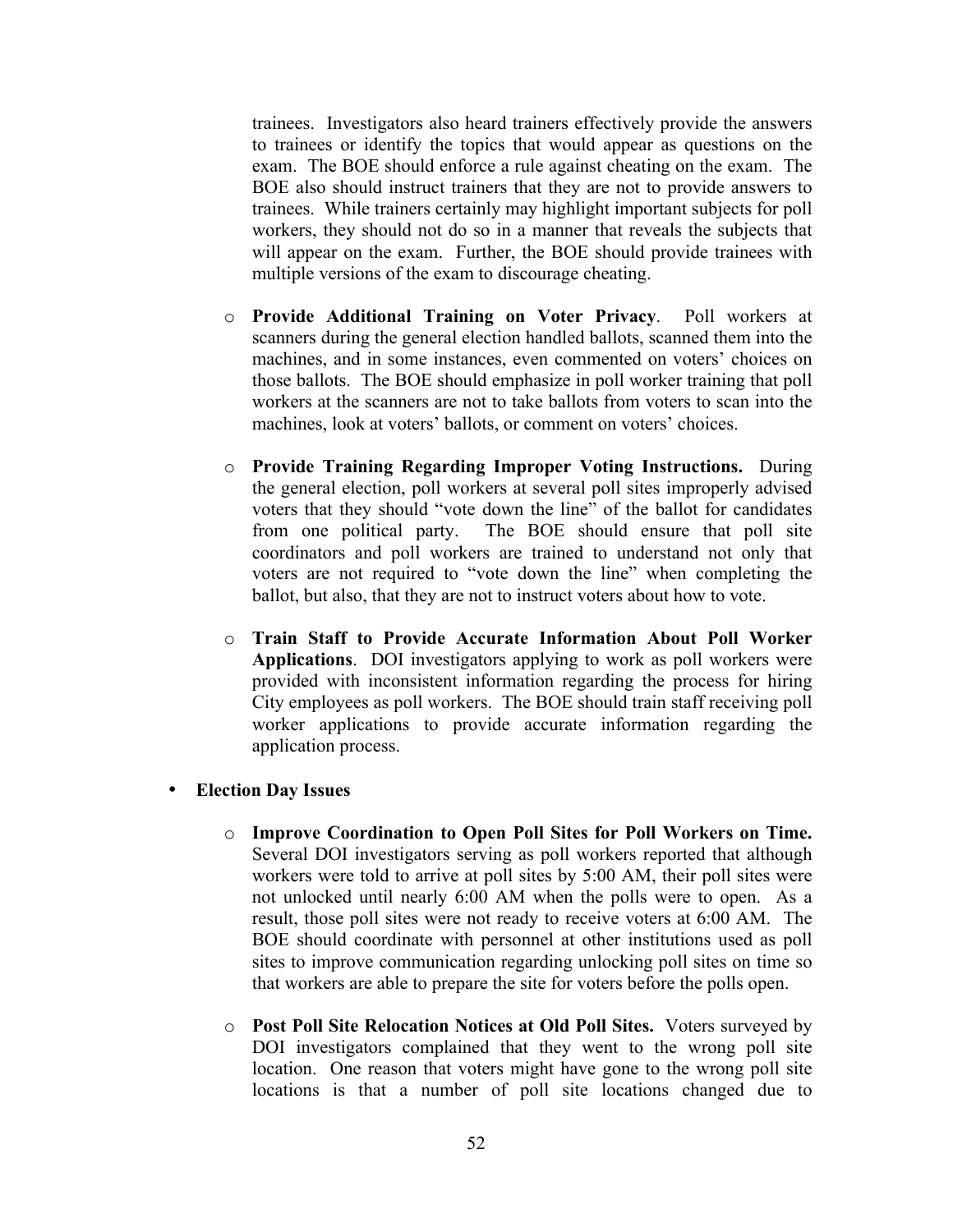redistricting and to provide accessibility to disabled voters. Although the BOE already provides information notices to voters to notify them about their poll site locations and has a Poll Site Locator on its website, the BOE also should consider posting notices at previous poll site locations to assist those voters who inadvertently go to those old locations with locating their assigned poll site.

- o **Eliminate the Use of Voter Cards.** BOE poll workers fill out and provide Voter Cards to voters, despite the State BOE's repeated requests that the BOE discontinue their use because they create delays at the polls and unnecessary expense. Although BOE Executive Office staff resolved not to use the cards in the 2013 election, the BOE Commissioners reversed that decision. The BOE printed 3 million Voter Cards for the 2013 election at an approximate cost of \$40,000. The BOE is the *only*  remaining board in New York State that uses the cards. The BOE should eliminate the use of Voter Cards.
- o **Provide a Voter Privacy Screen at Scanners.** In addition to the recommendation discussed above about training poll workers on voter privacy, the BOE should use a privacy screen, partition, or some kind of demarcation around scanners to protect the voter privacy and curtail the handling of ballots by poll inspectors. The BOE also should post signs by the scanners or on the scanners notifying workers and voters about voter privacy rules.

### • **Election Results**

- o **Use Filtering Technology to Count Write-In Votes.** The BOE has software, which has been available since 2012, capable of identifying the relatively small number of ballots containing write-in votes, but the BOE is not using it. Instead, employees currently review all scanned images of ballots for write-in votes. There were approximately 1,800 write-in votes for Mayor in the November 5, 2013 general election out of approximately 1.1 million ballots cast. The BOE should use the filtering technology to save time and employee resources in counting write-in votes.
- o **Review Ballot Security and Counting Procedures in Borough Offices.**  In light of the problem experienced by the Manhattan BOE office with affidavit ballots having been misplaced and not properly accounted for, the BOE should conduct an internal review of that office's ballot security and counting procedures and proactively review those procedures in other Borough offices.
- o **Explore Options to Upload Unofficial Results at Poll Sites.** The results could be reported more quickly by uploading results from the PMDs at the poll sites rather than the police precincts. The BOE has explored the use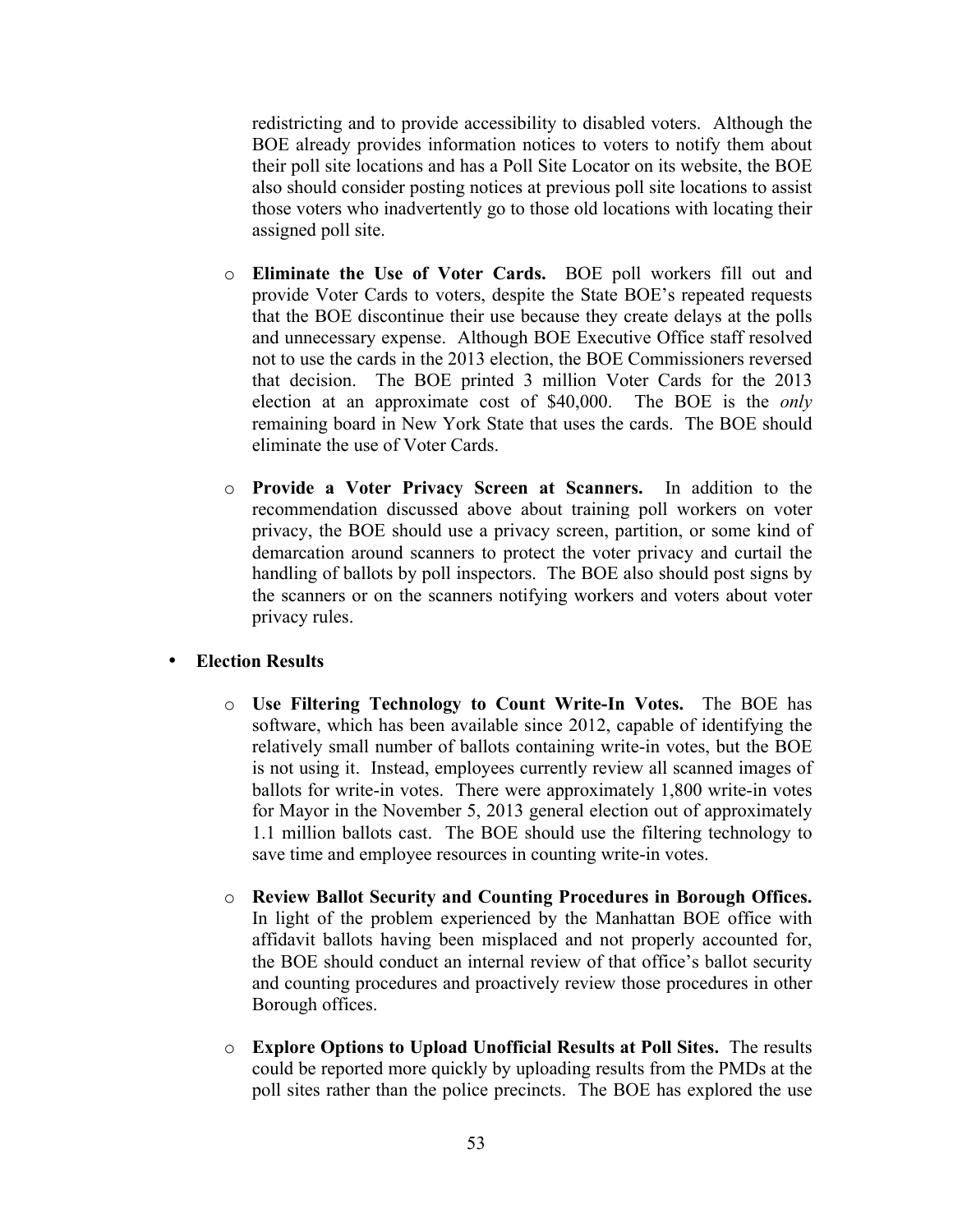of poll site kiosks to transmit unofficial results from poll sites to its computer system. The development, storage, and delivery of poll site kiosks raise some cost concerns. Some BOE employees have indicated that the use of tablet computers raise another set of concerns about their ability to serve as many functions as the kiosks. The BOE should explore all practical and cost-efficient means of transmitting unofficial election results directly from the poll site to the BOE's computer system.

- **Eliminate the Indefinite Retention and Unnecessary Updating of Buff Cards.**  The BOE engages in the unnecessary retention and updating of buff cards. The BOE does not have to retain the cards beyond two years. However, DOI observed large groups of employees engaged in the unnecessary manual updating and filing of buff cards one week before the 2013 general election when they could have assisted on election preparation. The claim that the BOE retains the buff cards for petition challenges in court must be viewed in light of the fact that the BOE has electronic copies of the buff cards for use in court and, based on the recollection of the Deputy General Counsel, has used a hard-copy buff card in court only once in the last two and a half years. The BOE should stop the indefinite retention of buff cards beyond two years, and cease alphabetizing and updating them.
- **Take a Position on Instant Runoff Voting and Other Runoff Election Proposals.** The BOE is the agency responsible for administering elections in New York City. Given its role, the BOE should take a position on the significant legislative proposals regarding runoff elections. Instead, in advance of the November 21, 2013 Committee hearing on IRV and other runoff election proposals, the BOE Commissioners unanimously voted to formally take "no position." Then, in its testimony, the BOE presented on the practical and logistical challenges to implementing IRV, while acknowledging that the cost savings from IRV outweigh the costs of implementing IRV. The BOE should take a position on the IRV and other proposals giving serious consideration to whether addressing any challenges involved in implementing IRV is worth the substantial savings of taxpayer money that IRV would provide.

# BOE Anticorruption Program

• DOI collaborates with City agencies in developing procedures and systems to protect against corrupt and other criminal activity at those agencies, as well as to address conflicts of interest, mismanagement, waste. The BOE should work with DOI to establish for the agency an anticorruption program that aims to identify, evaluate, and eliminate corruption hazards at the agency and to identify other areas warranting investigation. The BOE also should make annual anticorruption reports.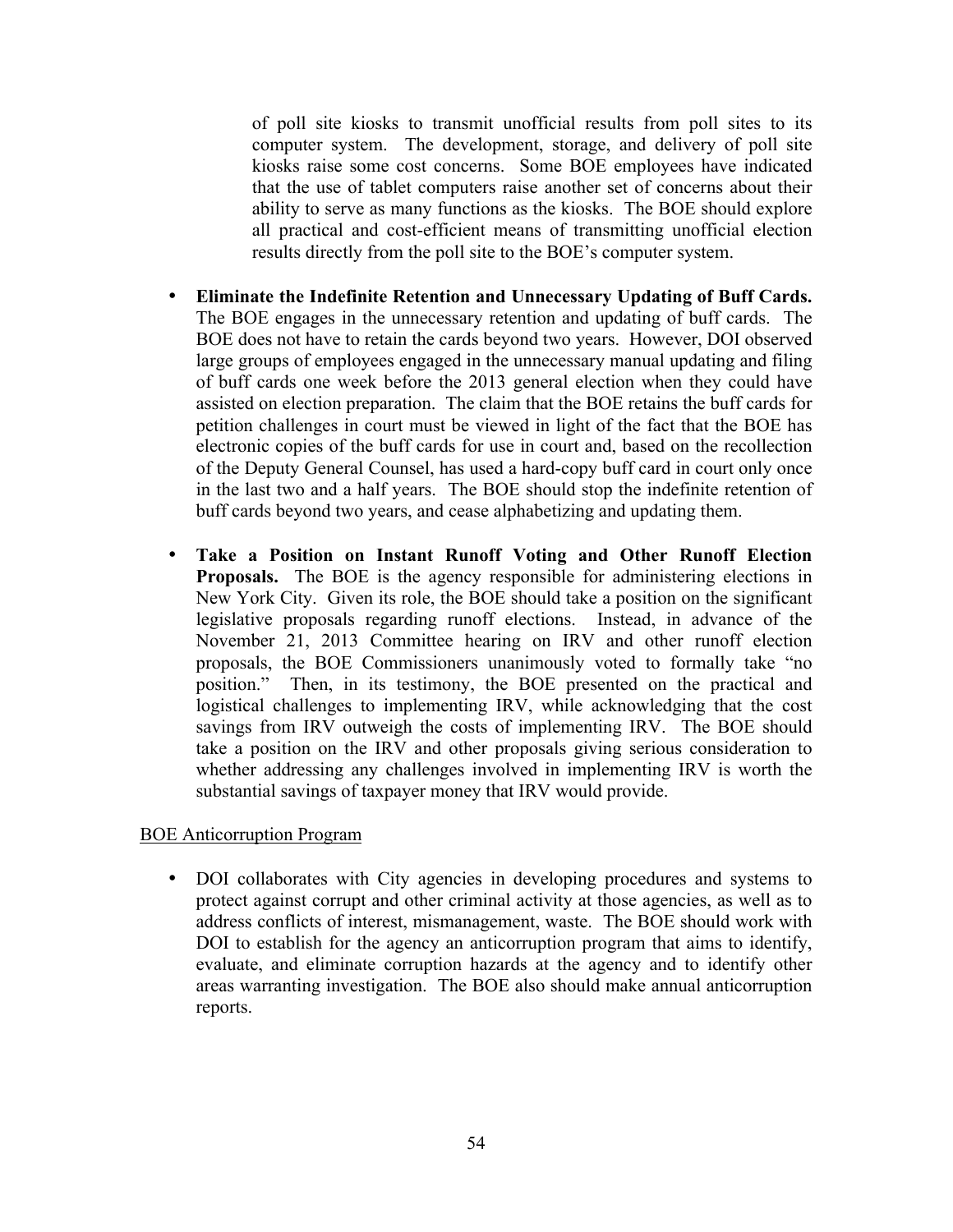# **B**. **DOI Recommends That the State Legislature Amend the State Constitution and Election Law to Eliminate Bipartisan Boards of Election and Provide for Nonpartisan Election Administration**

DOI's findings about the BOE during this investigation also support the recommendations that have been made publicly and by good government groups, and could only be accomplished with amendments to the law: namely the elimination of the bipartisan composition of boards of elections, which requires equal representation of the two major political parties throughout BOE, replaced by professional boards designed to conduct election administration in a non-partisan manner. Many of the areas covered by DOI in this report reveal a systemic lack of accountability and transparency, dysfunctional operations, and inefficient use of resources and City funds at the BOE. A requirement of non-partisan election administration would not only curtail the influence of the county committees, but also, could facilitate the professional administration of elections by individuals selected based on merit.

The New York City Campaign Finance Board ("NYC CFB") is an example of a professional board designed to "conduct all their activities in a strictly non-partisan manner." City Charter § 1057. The NYC CFB consists of five members: two members appointed by the Mayor who shall not be members of the same political party, two members appointed by the Speaker of the City Council who shall not be members of the same political party, and a chairperson appointed by the Mayor after consultation with the Speaker. *Id.* § 1052. The NYC CFB reports to both the Mayor and the Speaker of the City Council. The staff of the CFB are hired on a nonpartisan basis.

To remedy the lack of accountability and transparency at the BOE, improve the efficiency of its management and operations, and promote the professional administration of elections, DOI therefore recommends amendments to the State Constitution and the Election Law eliminating the bipartisan composition of local boards of election and requiring that the BOE operate in a non-partisan manner.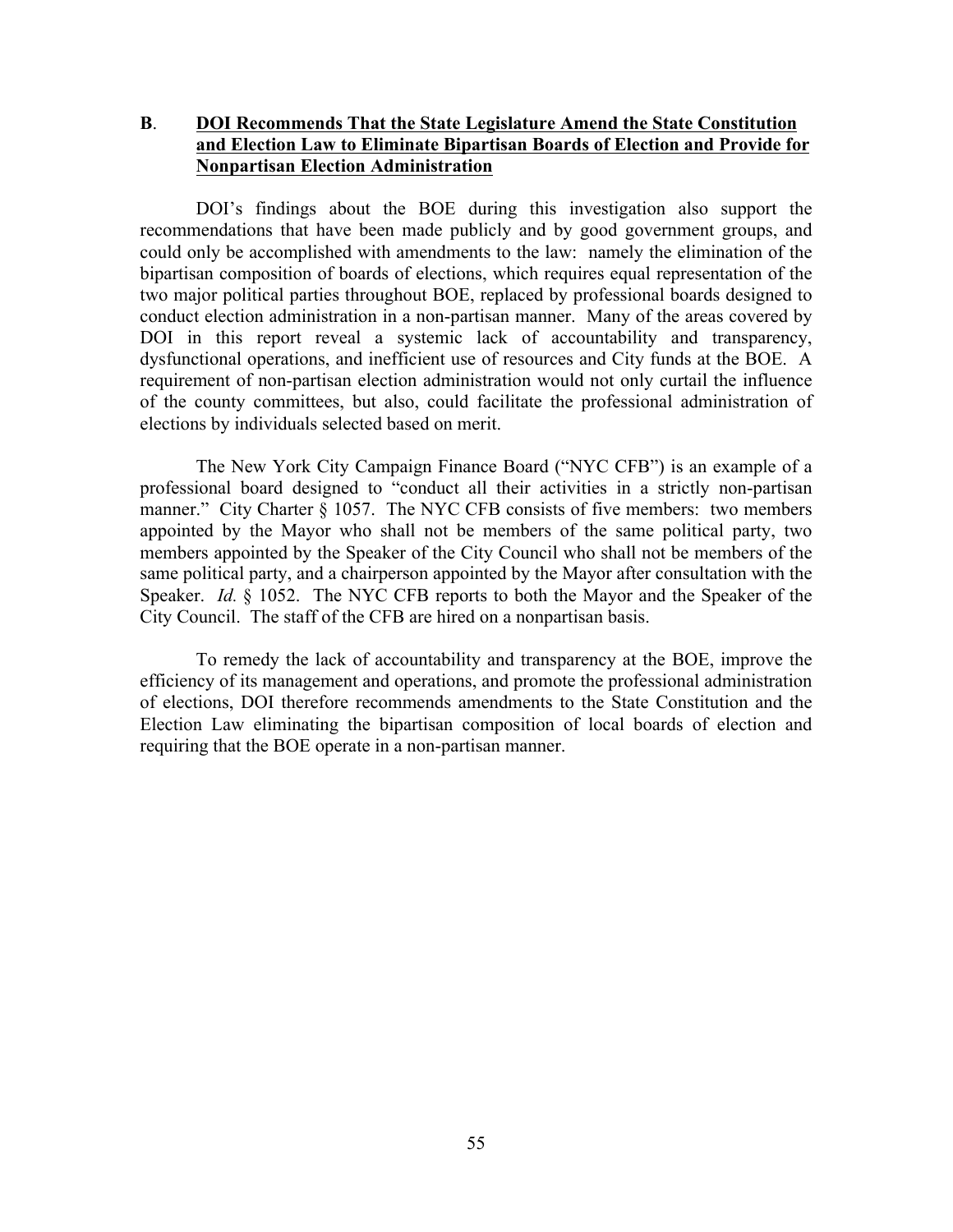### **Appendix - Background**

### **I**. **The Responsibilities of the BOE**

The BOE conducts all elections in the City of New York. The principal responsibilities of the BOE are to process, maintain, and update voter registration records; design and order Election Day ballots; conduct elections which involves the recruitment and training of poll workers, the maintenance, repair, and delivery of election voting equipment, and operating the poll sites on Election Day; and count the votes and certify the election results. *See* Election Law § 3-100 *et seq. See also* BOE, About NYC Board of Elections, http://vote.nyc.ny.us/html/about/about.shtml.

### **A. Registration and Cancellation**

In order to vote, a person is required to register. Election Law  $\S$  5-100. To be eligible to register to vote in New York City, a person must be a United States citizen, over 18 years of age, and a City resident for at least thirty days. *See id.* § 5-102(1). The law prohibits registration of incarcerated felons and parolees, as well as individuals adjudged to be mentally incompetent. *See id.* § 5-106(2)–(4), (6).<sup>66</sup> Qualified citizens may register to vote by completing a one-page registration form and submitting it to any BOE office by mail or personal delivery. They also may register to vote through the New York State Department of Motor Vehicles when they apply for or renew a New York State driver's license or may register through a number of other state agencies. *See id.* §§ 5-211, 5-212.

The BOE is responsible for processing voter registrations and maintaining voter registration records. The BOE maintains a centralized list of registered voters from all five Boroughs in a computerized database called the Archival Voter Information Database ("AVID"). New York City voters also are included in the computerized statewide list of registered voters maintained by the State BOE, which is called NYSVoter. The statewide list "combin[es] the existing voter registration list maintained by each local board of elections into a single integrated list." *Id.* § 5-614(2). The BOE retains hard copies of voter registration forms called "buff cards" in the Borough offices.

The BOE is also responsible for updating voter registration records and removing ineligible voters from its voter rolls. A voter's registration should be cancelled when, among other reasons, the voter has moved residence outside of New York City, been convicted of a felony, or died. *See* Election Law § 5-400. Additionally, when a duplicate registration for a voter exists, the prior registration should be cancelled. *See id.* § 5- 614(12)(b)(3); N.Y. Comp. Codes R. & Regs. Title 9 (hereinafter "State BOE Rules and

<sup>&</sup>lt;sup>66</sup> A person who has been pardoned, completed a sentence, or been discharged from parole is permitted to register. Election Law  $\S$  5-106(2)-(4).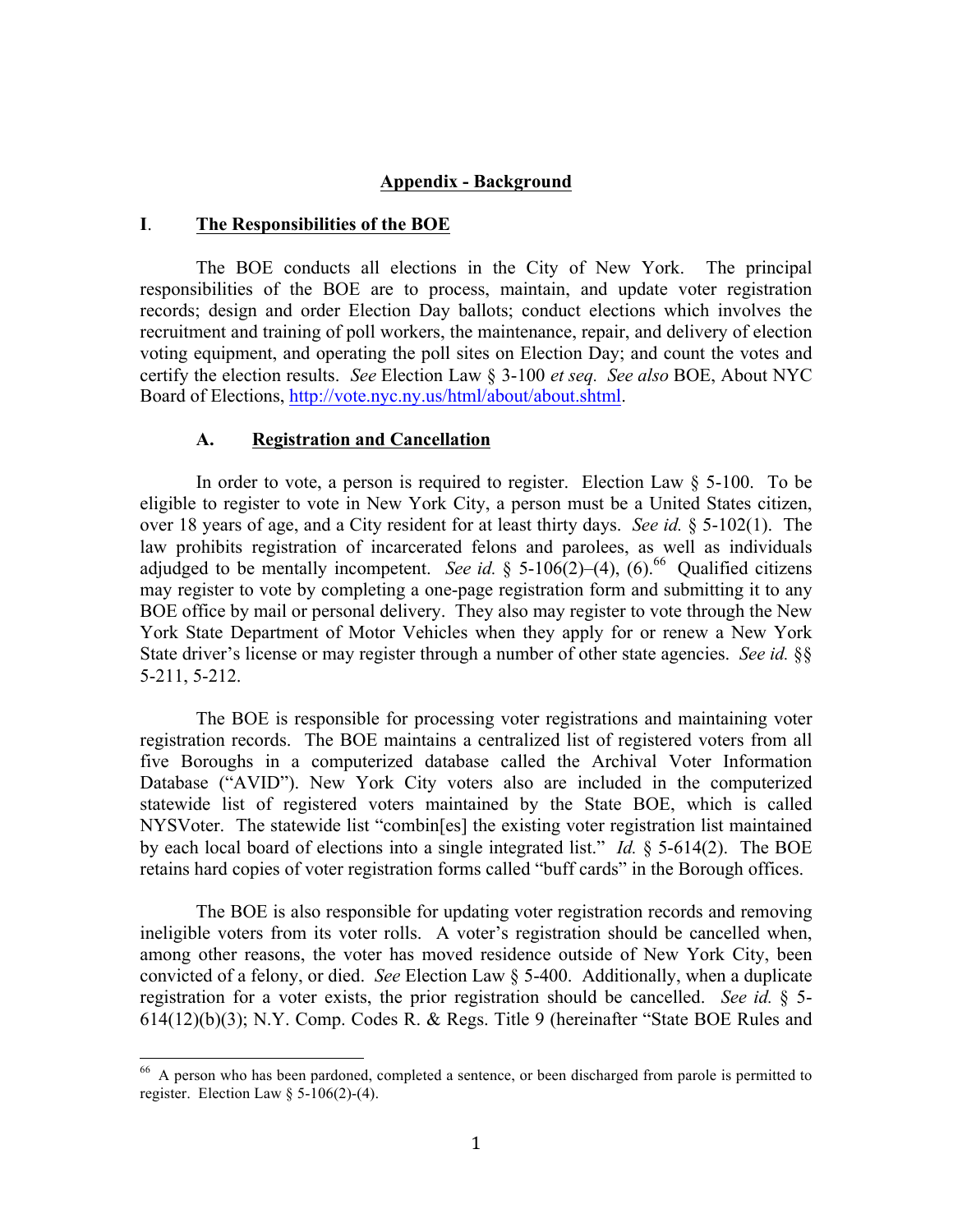Regulations")  $§ 6217.10(a)(2)(iii)$ . The BOE receives information regarding deaths, convictions, changes in address, and duplicate registrations of voters from a variety of sources.<sup>67</sup>

On Election Day, the names of registered voters appear in voter registration lists that are generated from the BOE's computerized registration records. Voter registration lists, also called registration books or poll books, are created for each election district within a poll site and identify the registered voters who reside within a particular election district. Registered voters appear on the list in alphabetical order by name. In addition to name, the voter registration list includes a voter's address, date of birth, sex, voter registration number, political party enrollment, and a pre-printed copy of the voter's signature. *See* Election Law § 5-506(3)(c).

# **B. Voting Equipment**

The BOE maintains voting equipment for elections in the City of New York. In 2002, the federal government enacted the Help America Vote Act ("HAVA") requiring a "permanent paper record" of a voter's vote. 42 U.S.C.§ 15481(a)(2)(B)(i). Additionally, HAVA required the use of accessible voting technology on which disabled voters could cast their votes*. See id*. § 15481(a)(3). To comply with the requirements of HAVA, New York State required the use of electronic voting systems that could read marked paper ballots and provide access to disabled voters. *See* Election Law § 7-202. In January 2010, the BOE Commissioners approved the use of the Election Systems & Software, Inc. ("ES&S") DS200 Scanner (hereinafter "poll site scanner"). *See* Minutes, BOE Commissioners' Meeting, at 5 (Jan. 5, 2010). John Naudus, Manager of the Electronic Voting System Department in the Executive Office, explained to DOI that the poll site scanners are digital scanners capable of identifying a vote based on the marks made on a paper ballot inserted into the machine and tallying the votes cast on the machine. The AutoMARK Ballot Marking Device ("BMD") was previously approved for use in February 2008. *See* Minutes, BOE Commissioners' Meeting, at 3 (Feb. 12, 2008). The BMD enlarges the font size of the text on the ballot, has an audio assistance feature, and allows voters to mark ballots using a touchscreen or a "sip-and-puff tube." After a ballot is marked on the BMD, the ballot is scanned using a poll site scanner. In addition to the poll site voting systems, the BOE uses Pearson *NCS OpScan 6* central count scanners at its Borough offices to tabulate paper ballots that cannot be scanned at poll sites including affidavit, absentee, and military ballots.

### **C**. **Ballots**

The BOE is responsible for providing the ballots at every election in New York City in which public or party officials are to be nominated or elected. *See* Election Law § 7-100. State law sets forth a number of requirements governing ballot design. New York

 $67$  As described previously, the State BOE transmits death notices, felony conviction notices, and potential duplicate registration notices electronically to the BOE for processing in AVID. The United States Postal Service provides the BOE with changes in address. In other instances, voters notify the BOE about a change in address or family members contact the BOE about the death of a voter.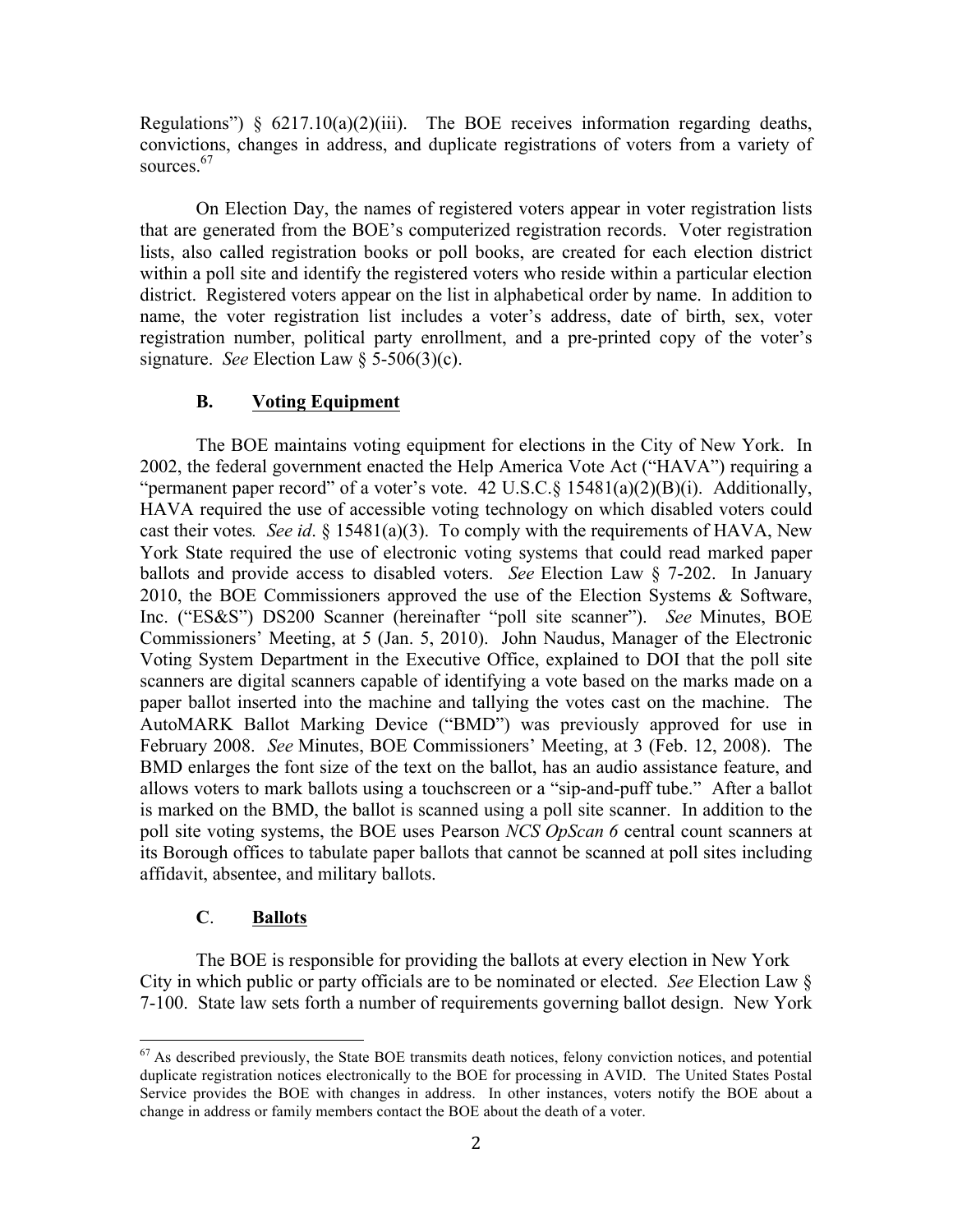requires a "full-face ballot," which "[p]rovide[s] a full ballot display on a single surface, except that proposals may appear on the reverse side of any paper ballot." State BOE Rules and Regulations  $\S$  6209.02(a)(1). Ballots may consist of two or more sheets. Election Law  $\S$  7-106(1). Voting instructions may be placed on a separate sheet or on the front or back of the ballot. *Id.* § 7-106(6). Ballots must "be printed and/or displayed in a format and arrangement, of such uniform size and style . . . and shall be in as plain and clear a type or display as the space will reasonably permit." *Id.* § 7-104(3)(b). Boards of election have discretion to arrange the ballot layout in a portrait orientation or landscape orientation. *See id.* § 7-106(10).<sup>68</sup>

In addition to the Election Law, the BOE is required to comply with Section 203 of the Voting Rights Act, which requires the production of certain election materials, including ballots, "in the language of the applicable minority group as well as in the English language" and the rate of English illiteracy in the subdivision exceeds that of the national rate of illiteracy for voting age citizens. 42 U.S.C.  $\S$  1973aa-1a(c). language requirement applies to the printing of election materials when United States Census data establishes that the number of voting age citizens within a political subdivision who speak a single minority group language exceeds 5 percent of the total voting age population in that subdivision or 10,000 people. *See id.* § 1973aa-1a(b)(2). Currently, the BOE is required to print election materials and ballots for some election districts in Queens County in five languages, including English, Spanish, Chinese, Korean, and Bengali. Ballots, and election materials in New York, Brooklyn, and Bronx counties must be printed in English, Spanish, and Chinese.

# **D. Election Day Operations**

The BOE designates poll sites for Election Day, delivers voting machines and election materials to the poll sites, and assigns poll workers to staff the poll sites. Poll workers are assigned different roles within the poll site. Coordinators oversee the election operation at their assigned poll sites, supervise the other poll workers, report problems to the BOE, and manage the closing of the polls. *See* BOE, Poll Worker's Manual, at 15, 48-58 (2012). Inspectors are responsible for opening and closing the polls at their assigned election district. Some inspectors work at the election district tables where they locate voters' names in the registration books and monitor the sign-in process, provide voters with ballots, and direct them to a privacy booth or voting machine to vote. They also address special situations such as when to offer an affidavit ballot to a voter, when to use emergency ballots, and when to challenge a voter's qualification to vote. *See id.* at 16, 60-68, 72, 98, 128-29. Other inspectors and poll clerks are assigned to the privacy booths, scanners, lever machines, or BMD machines. *See id.* at 16. Information clerks direct voters to the proper election district table, door clerks monitor the poll site entrance, and interpreters provide language assistance to voters. *See id.* at 17-18.

<sup>&</sup>lt;sup>68</sup> A ballot with a portrait orientation shows the parties and candidates across the top of the ballot with the offices down the left side of the ballot. Ballots with a landscape orientation show the offices across the top of the ballot with the parties and candidates down the left side of the ballot.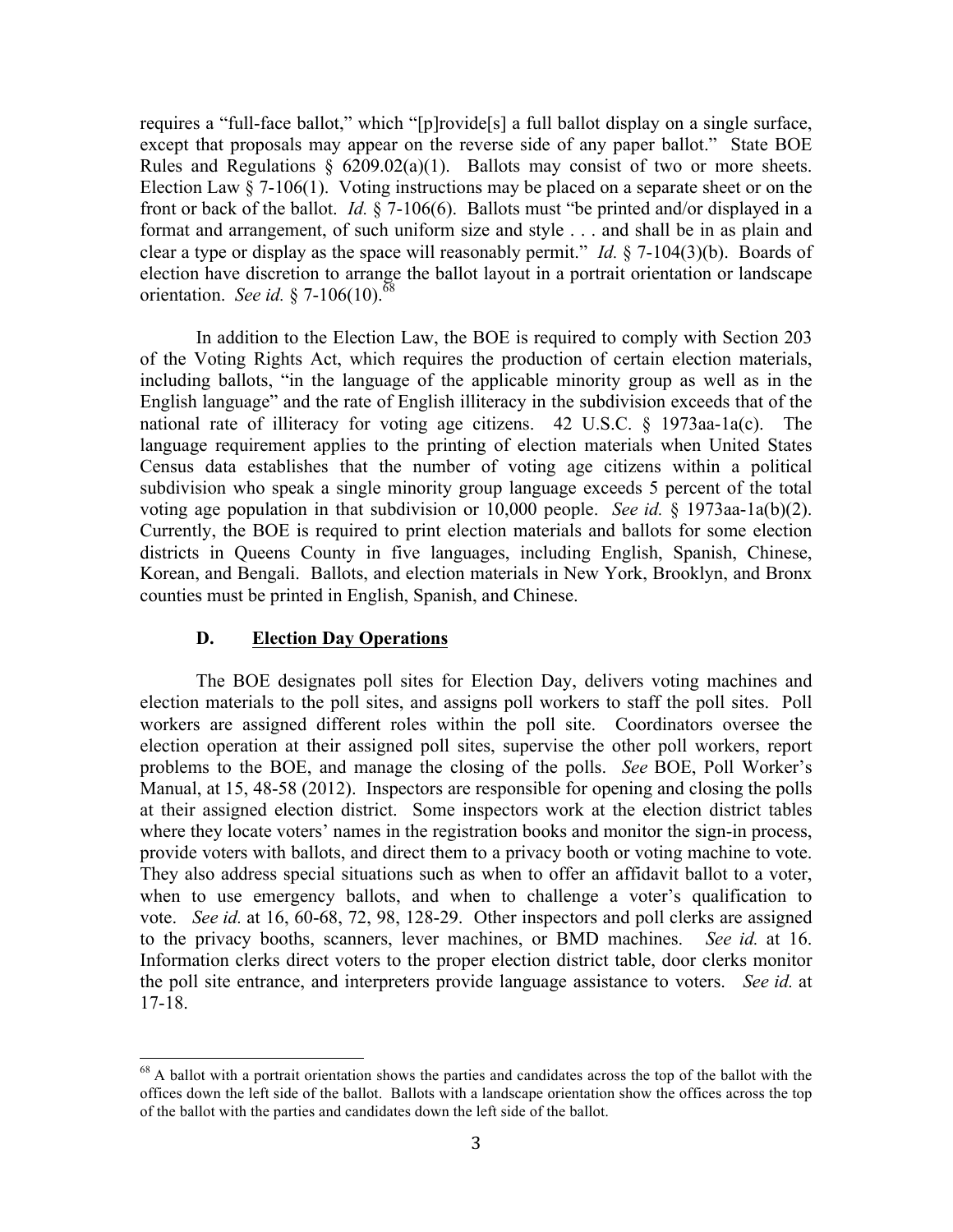The BOE deploys Assembly District Monitors ("AD Monitors") to monitor poll sites within an assembly district. AD Monitors identify any problems at poll sites and bring those problems to the attention of the Borough offices. In addition, personnel from the Executive Office ("General Office Monitors") monitor assigned poll sites and report problems at the sites. The General Office Monitors and AD Monitors also submit written reports to the BOE regarding problems at the poll sites. Employees at the BOE field complaints from poll sites and from the public throughout Election Day. The BOE also has teams of technicians that travel to poll sites on Election Day to repair voting machine equipment.

#### E. **Canvass, Re-Canvass, and Reporting of Results**

The "canvass" refers to the process of counting the votes from an election. *See* Election Law §§ 9-100, 10-200 *et seq*. As explained further below, the canvass is performed in two stages: (1) votes are canvassed at the poll sites after the close of the polls on Election Day; and (2) paper ballots not canvassed at the poll sites including affidavit, absentee, and military ballots are canvassed after Election Day at the BOE Borough offices. After an election, the BOE also conducts a "re-canvass" to verify the accuracy of the vote count. *See id.* § 9-208. Unofficial election results are reported to the public at the conclusion of Election Day. The official results are certified by the BOE Commissioners. *See id.* § 9-210.<sup>69</sup>

More specifically, when the polls close on Election Day, poll inspectors for each election district at a poll site canvass the votes cast on the voting machines and write those results onto a return of canvass form. *Id.* § 9-102. In an electronic scanner election like the 2013 general election, the inspectors print from the scanners a results tape containing the results for each candidate and ballot proposal, and announce the results to be entered onto the return of canvass forms. *See id.* In the 2013 primary and runoff elections, where the BOE used lever voting machines, the canvass involved inspectors reading numbers listed on the machines and writing the results onto the return of canvass forms. *See* BOE, Procedures Required for the Effective Utilization of Lever Voting Machines and the Conduct of the Canvass and Recanvass of Votes Cast in the September 2013 Primary and Runoff Primary § 301 (adopted July 16, 2013) (hereinafter "2013 Lever Machine Procedures").

Unofficial results are a tally of the votes cast on voting machines during Election Day, and do not include the votes cast by affidavit, absentee, military, or other ballot that are canvassed on Election Day. The BOE's procedure for reporting unofficial Election Day returns has undergone several changes. In recent years, portable memory devices ("PMDs"), which contain a tally of votes cast on scanner machines, and return of canvass forms were sent to police precincts. At the police precincts, poll workers uploaded the data from the PMDs onto a laptop to transmit results to the BOE. At the same time,

<sup>&</sup>lt;sup>69</sup> The Election Law provides that the Board of Canvassers certifies election results, and that the commissioners for local boards of elections comprise the Board of Canvassers. Election Law §§ 9-204, 9- 210.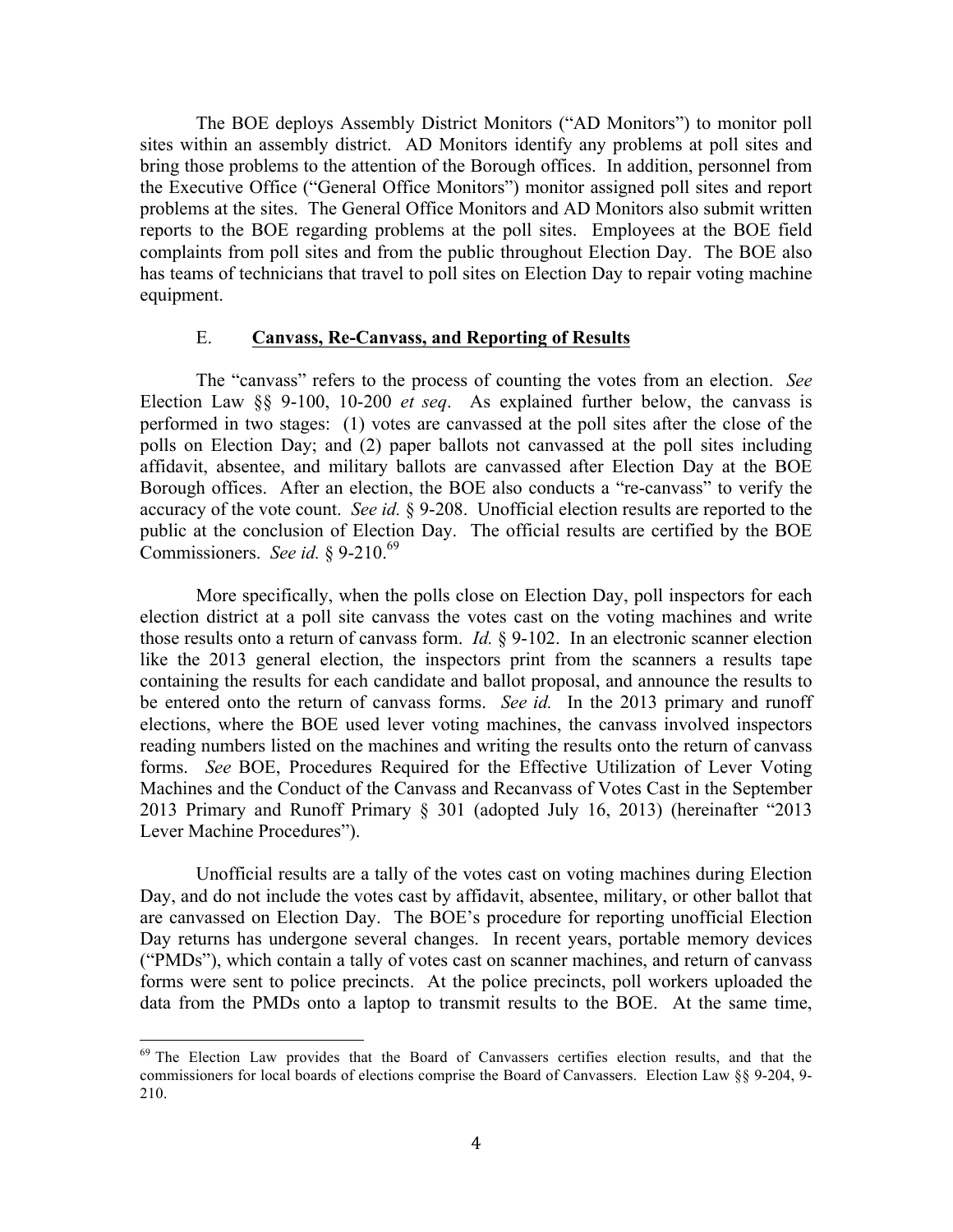NYPD employees at the precincts entered results from the return of canvass forms into the NYPD computer system for transmission to the Associated Press, which would disseminate the unofficial results to the public. BOE Executive Office staff explained to DOI that when a vote tally for a particular candidate or proposal on a return of canvass form was illegible or left blank, NYPD employees entered the tally as a zero, despite that the tally usually was not zero. Beginning with the November 5, 2013 general election, the BOE's procedure for reporting unofficial results changed. *See* Minutes, BOE Commissioners Meeting, at  $5$  (October 22, 2013).<sup>70</sup> The NYPD no longer enters vote tallies from the return of canvass forms into its computer system. Instead, the data from the PMDs entered by poll workers at the precincts onto laptops is transmitted to the BOE, which makes the unofficial results available to the Associated Press for reporting to the public. *See* BOE, Press Release, Statement on the Unofficial Nature of Election Night Returns (undated). $^{71}$ 

Following an election, the BOE canvasses paper ballots not counted at the polls on Election Day, including affidavit ballots. Affidavit ballots are offered to people who do not appear in the registration books when they go to vote at a poll site on Election Day. A person inserts an affidavit ballot into an affidavit ballot envelope, which on its face requires that the person provide identifying information and sign an oath attesting to their eligibility to vote. *See* Election Law § 8-302(3)(e)(ii). Affidavit ballots for an election district are placed in a larger envelope with an "A" on the envelope, and those ballots are sent to the BOE Borough offices for the post-election canvass. BOE procedures provide that employees at the BOE Borough offices then track the affidavit ballots by entering information into the BOE's election management database, and sort the ballots by election and assembly district ("ED/AD") for determinations of validity. Employees check the information on an individual's affidavit ballot envelope against information on the AVID system to determine whether the individual has submitted a valid affidavit ballot. Employees then canvass the affidavit ballots, along with other paper ballots not scanned on Election Day, by bringing the valid affidavit ballots into a "batching area," opening the valid affidavit ballots, and scanning valid ballots to cast them as votes. *See* Policies and Procedures of the BOE, Section 4 – Canvass Procedures, at 13-22, 24-29, 38-46.

The BOE also conducts a recanvass of the vote tally after an election. In an electronic scanner election, the recanvass involves verifying that the results recorded on back-up PMDs from the scanners correspond to the results recorded on the original PMDs, and resolving any discrepancies by consulting the results tape printed from the scanners on Election Day. *See* BOE, 2010 Procedures for New Poll Site Voting System § 11.1 (revised Aug. 1, 2012). In a lever machine election, the recanvass involves confirming that the vote numbers displayed on the lever machines are consistent with the

 $70$  The changes were made to comply with amendments by the State Legislature to the Election Law streamlining the procedures for the election night canvass. Those amendments took effect on November 4, 2013. *See* S. 3536C, 2013 Leg., 2013-2014 Sess. (N.Y. 2013).

 $71$  All references in this report to BOE press releases, which are undated, are to press releases that appear on the BOE website, http://vote.nyc.ny.us/html/home/home.shtml.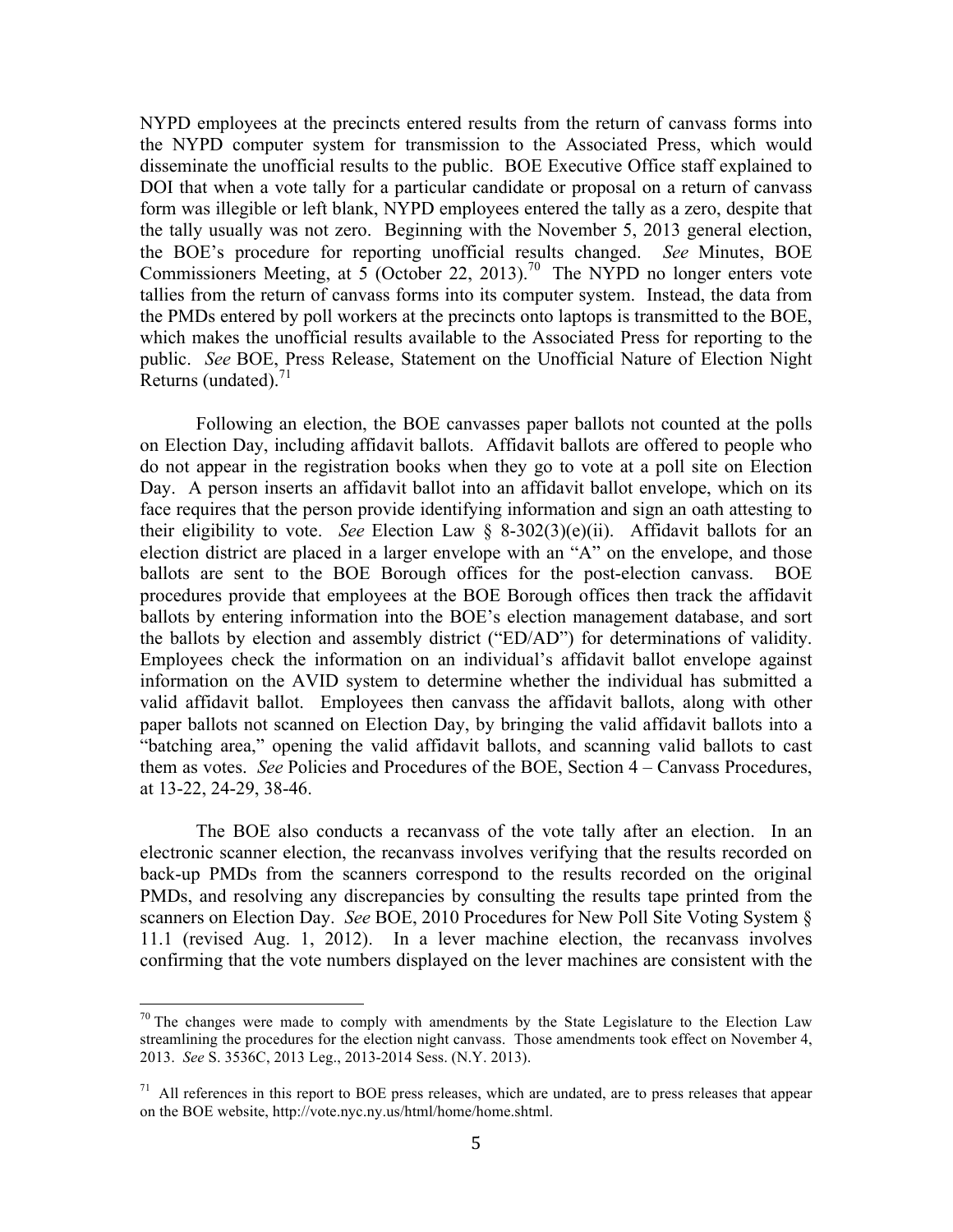original canvass results and, if the numbers do not match, resolving discrepancies. *See*  The BOE, Re-Canvass of Mechanical Lever Voting Machines (Aug. 6, 2013).

### **II. The BOE's Administration of Recent Elections**

#### **A**. **The November 6, 2012 General Election**

On the evening of October 29, 2012, just over a week before the November 6, 2012 general election, Hurricane Sandy hit New York City. In anticipation of the storm, the BOE implemented a contingency plan, which included rescheduling deliveries of voting equipment to poll sites, making copies of documents necessary for Election Day operations in the event the storm caused a loss of access to computer files, and removing voting equipment from the Staten Island voting machine facility. As a result of the storm, the BOE relocated 61 poll sites. *See* Sandow City Council Testimony, at 11-12.

In addition, on November 5, 2012, Governor Cuomo issued an Executive Order suspending the requirement that affidavit ballots be cast only at the poll site containing the election district in which the voter is registered and allowing voters in New York City to vote by affidavit ballot at any poll site in the State of New York in order to facilitate the ability to vote for the many people displaced by the storm. *See* Exec. Order No. 62, *Temporary Suspension of Provisions Relating to the Election Law* (Nov. 5, 2012), *available at* www.governor.ny.gov/press/11052012Facilitating-Voting. More than 300,000 affidavit ballots were cast during the 2012 general election.<sup>72</sup> In testimony before the City Council regarding the 2012 general election, Deputy Executive Director Dawn Sandow reported that the BOE printed 60,000 extra affidavit ballots following the Governor's Executive Order, and received and fulfilled over 120 requests from poll sites for additional affidavit ballots. Sandow City Council Testimony, at 12-13.

During the November 6, 2012 presidential election, 2.46 million people voted in New York City, a much higher turnout than the approximately 1.15 million people who voted in the 2009 mayoral election, and the approximately 1.37 million people who voted in the 2010 gubernatorial and federal election.73 *See* BOE, Statement and Return Report for Certification (Nov. 6, 2012; Nov. 2, 2010; Nov. 3, 2009).<sup>74</sup> Long lines at the polls were widely reported, and many people waited hours to cast a vote. *See, e.g.*, Jen Carlson, *Happy Election Day: How Was Your Voting Experience?,* Gothamist*,* Nov. 6, 2012*,* http://gothamist.com/2012/11/06/happy\_election\_day\_how\_was\_your\_vot.php.

 <sup>72</sup> In the 2008 presidential election, by contrast, approximately 190,000 affidavit ballots were cast. *See*  Sandow City Council Testimony, at 12-13.

 $73$  There were approximately 4.5 million voters registered in New York City at the time of these three elections. *See* NYSVoter, Enrollment by County, Party Affiliation and Status (Nov. 1, 2012; Nov. 1, 2010; Nov. 1, 2009), http://www.elections.ny.gov/EnrollmentCounty.html.

 $74$  The Statement and Return Reports for Certification cited in this report are available on the BOE website, http://vote.nyc.ny.us/html/results/results.shtml.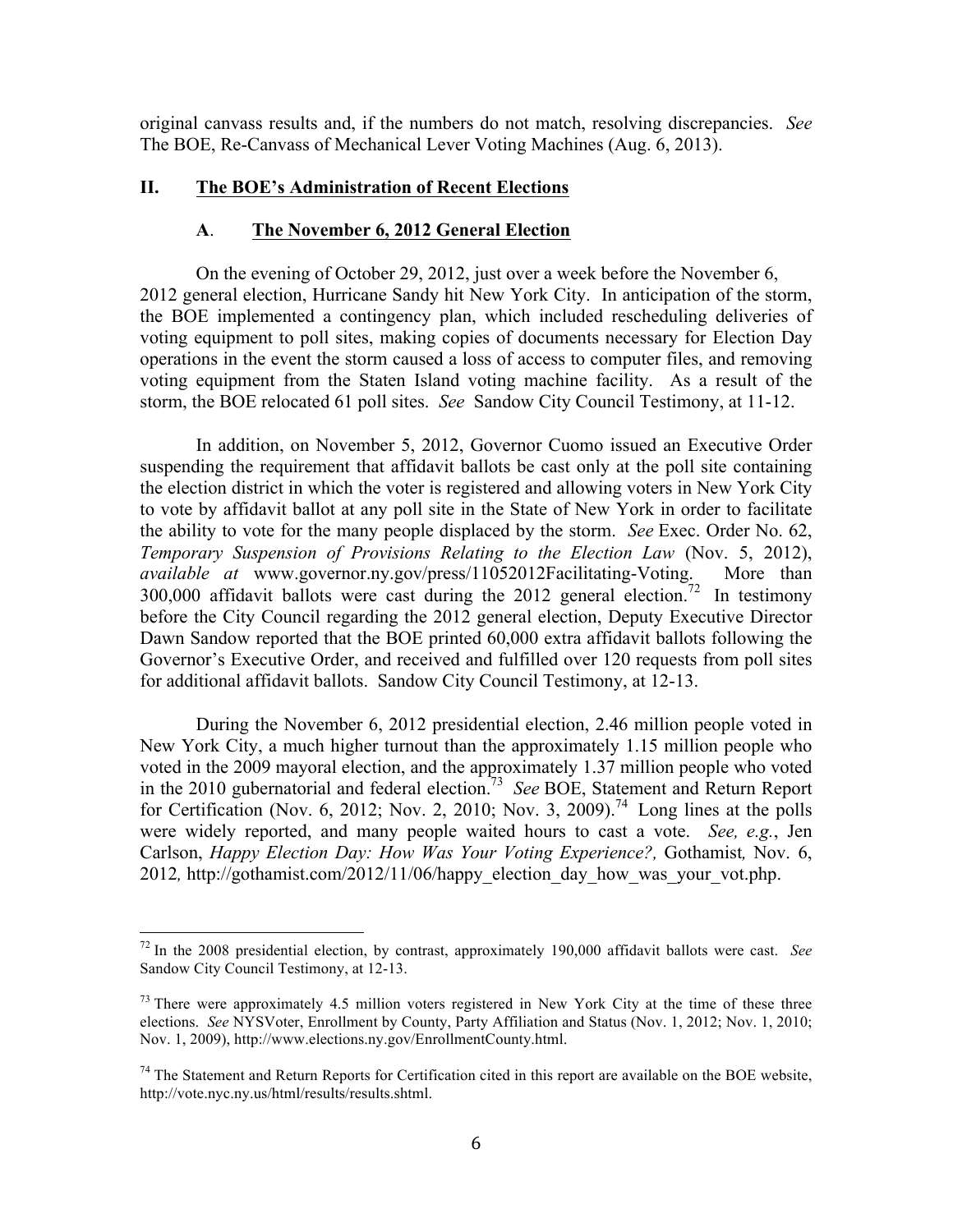On December 4, 2012, the 2012 presidential election results were provisionally certified. *See* Minutes, Meeting of the Board of Canvassers and the Meeting of the Commissioners of the Board of Elections in the City of New York (hereinafter "BOE Canvassers' and Commissioners' Meeting"), at 10 (Dec. 4, 2012). On December 18, 2012, the 2012 presidential election results for Bronx, Richmond, and Queens counties were certified. *See* Minutes, BOE Canvassers' and Commissioners' Meeting, at 4-6 (Dec. 18, 2012).<sup>75</sup> On December 28, 2012, the election results for Kings County were certified and the results for New York County again were provisionally certified. *See*  Minutes, BOE Canvassers' and Commissioners' Meeting, at 3-5 (Dec. 28, 2012). On January 15, 2013, the results for New York County were certified. *See* Minutes, BOE Canvassers' and Commissioners' Meeting, at 6 (Jan. 15, 2013). On two occasions thereafter, the election results for New York County had to be recertified to account for previously uncounted affidavit ballots: 1) on March 19, 2013 to account for 426 previously uncounted affidavit ballots (*see* BOE Canvassers' and Commissioners' Meeting, at 6 (Mar. 19, 2013); and 2) on August 27, 2013 to account for 58 previously uncounted affidavit ballots. *See* Minutes, BOE Canvassers' and Commissioners' Meeting, at 5 (Aug. 27, 2013). *See also* Opinion, *Don't count on them*, Daily News, Aug. 26, 2013, *available at* http://www.nydailynews.com/opinion/don-count-article-1.1435538. 76

### **B. The 2013 Primary, Runoff, and General Elections**

In advance of the 2013 primary, runoff, and general elections, the BOE announced that it did not expect to be able to use the optical scanner voting machines in the primary election and in any subsequent runoff election, stating in sum that the two weeks between the two elections was insufficient time to recalibrate the machines for any runoff election. The BOE stated that preparing the scanner machines for use in a runoff would require 60 to 70 days after the primary election. *See* Thomas Kaplan, *New York City Wants to Revive Old Voting Machines*, N.Y. Times, May 29, 2013, *available at* http:/www.nytimes.com/2013/05/30/nyregion/new-york-city-wants-to-revive-old-votingmachines.html. More specifically, the BOE Executive Director Michael Ryan stated that the BOE could not have "retriev[ed] the machines from the poll sites, reprogram[med] them, test[ed] them and return[ed] them to the poll places across five boroughs" in the short time frame between the primary and any runoff. Deepti Hajela, *Lever Voting Machines To Be Used In NYC Elections Due To 'Timing' Issues*, Huffington Post, Aug.

<sup>&</sup>lt;sup>75</sup> On January 22, 2013, results for Bronx, Richmond, and Queens counties were recertified because those counties received additional affidavit ballots transferred from other counties. *See* Minutes, BOE Canvassers' and Commissioners' Meeting, at 3-6 (Jan. 22, 2013).

<sup>&</sup>lt;sup>76</sup> The results for Kings County also had to be recertified on July 2, 2013, after the discovery that 1,579 votes previously were not counted because the data from the PMDs for two scanners at two poll sites had not been uploaded onto the BOE's election management system. *See* Minutes, BOE Canvassers' and Commissioners' Meeting, at 5 (July 2, 2013); Celeste Katz, *NYC Board Of Elections Finds Nearly 1,600 Brooklyn Ballots Never Counted In Nov. 2012*, Daily News, July 3, 2013, http://www.nydailynews.com/blogs/dailypolitics/2013/07/nyc-board-of-elections-finds-nearly-1600 brooklyn-ballots-never-counted-in-nov.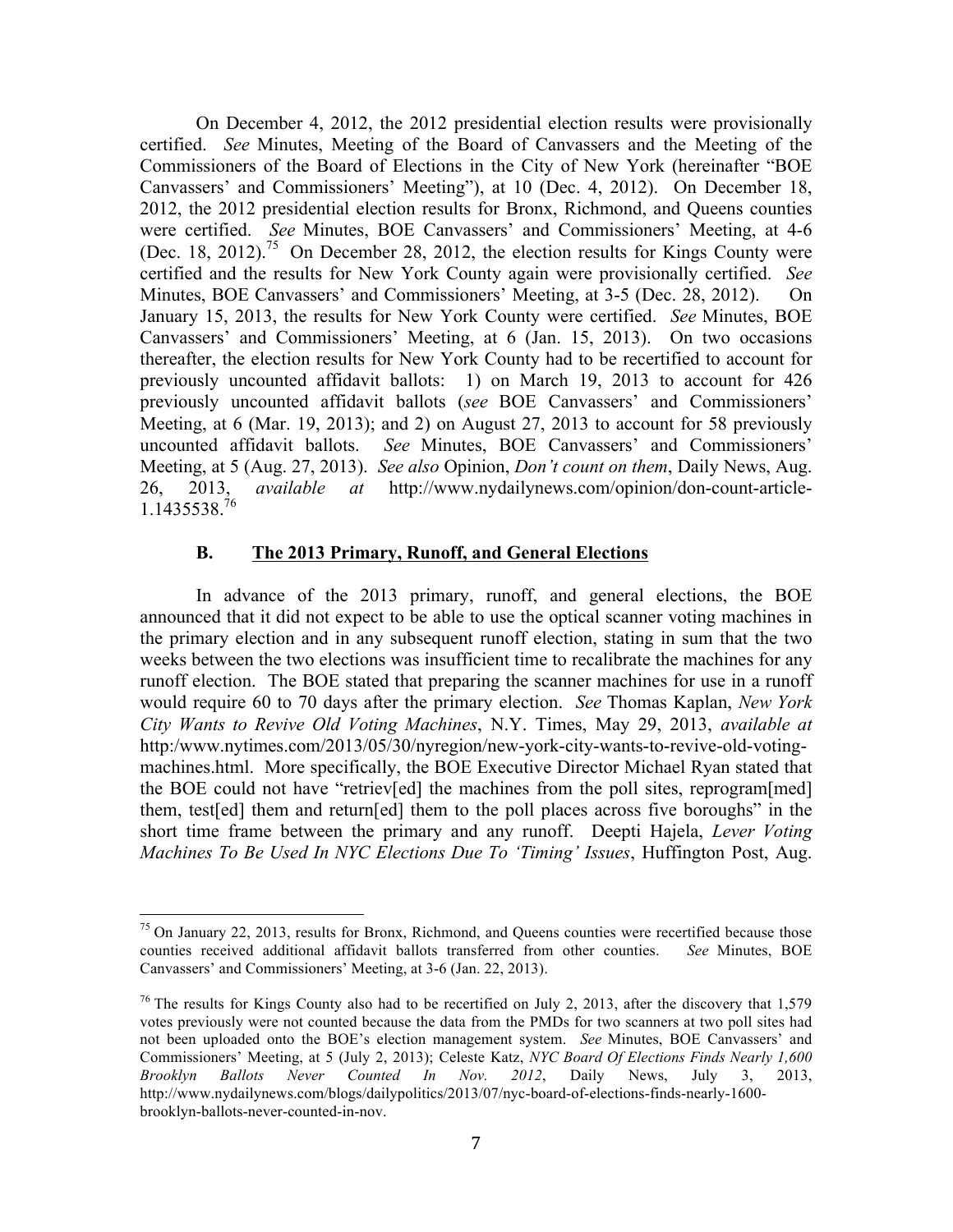# 30, 2013, http://www.huffingtonpost.com/2013/08/30/voting-machines-nycelections\_n\_3844644.html.

At the request of the BOE, the New York State Legislature passed legislation allowing the BOE to use the lever voting machines in the 2013 primary and any runoff election, provided that the BOE determined that the use of the lever machines in the primary elections was "necessary to ensure the timely and orderly administration of" the primary election and that the use of the optical scanning machines in the runoff would be "impracticable, given the costs and statutory time constraints associated with the preparation, deployment and utilization of" the optical machines. Assem. 07832B, 2013 Leg., 2013-2014 Sess. (N.Y. 2013). The BOE Commissioners made these determinations by unanimous resolution on July 16, 2013. *See* BOE, 2013 Lever Machine Procedures. The legislation also moved the runoff election from two weeks to three weeks after the primary election. *See* Assem. 07832B.

# 1. The September 10, 2013 Primary Election

On September 10, 2013, the BOE held the primary election for the Citywide offices of Mayor, Comptroller, and Public Advocate, as well as primary contests for Brooklyn District Attorney, City Council, and other offices, using the lever voting machines. The media reported that lever voting machines at a number of poll sites were broken or inoperable during the election. *See, e.g.*, Thomas Kaplan, *At Polls, Return of Levers Brings Problems and Praise*, N.Y. Times Sept. 11, 2013, *available at* http://www.nytimes.com/2013/09/11/nyregion/a-mix-of-hiccups-and-satisfaction-as-oldvoting-machines-make-a-return.html (stating that "lever voting machines were blamed for a smattering of problems at polling places on Tuesday").

# 2. The October 1, 2013 Runoff Election

Under the Election Law, when a candidate for the position of Mayor, Public Advocate, or Comptroller fails to capture a minimum of 40 percent of votes cast in a primary election, requires the BOE must conduct a runoff election between the two candidates who received the most votes in the primary. *See* Election Law § 6-162(1). On October 1, 2013, because no candidate in the September 10, 2013 Democratic primary election for Public Advocate captured at least 40 percent of the votes, the BOE was required to conduct a runoff election for Public Advocate. Before the scheduled runoff, the New York Times published an article noting that voter turnout in the runoff was expected to be "startlingly low," and that the estimated cost of the runoff election was \$13 million. *See* Kate Taylor, *High-Cost Runoff for Public Advocate's Post Prompts Calls for Reform*, N.Y. Times, Sept. 29, 2013, *available at* http://www.nytimes.com/2013/09/30/nyregion/high-cost-runoff-for-public-advocatespost-prompts-calls-for-reform.html. A total of 202,647 registered Democrats cast a vote for Public Advocate during the runoff, a significantly lower turnout than the 530,089 registered Democrats who cast a vote for Public Advocate during the primary for Public